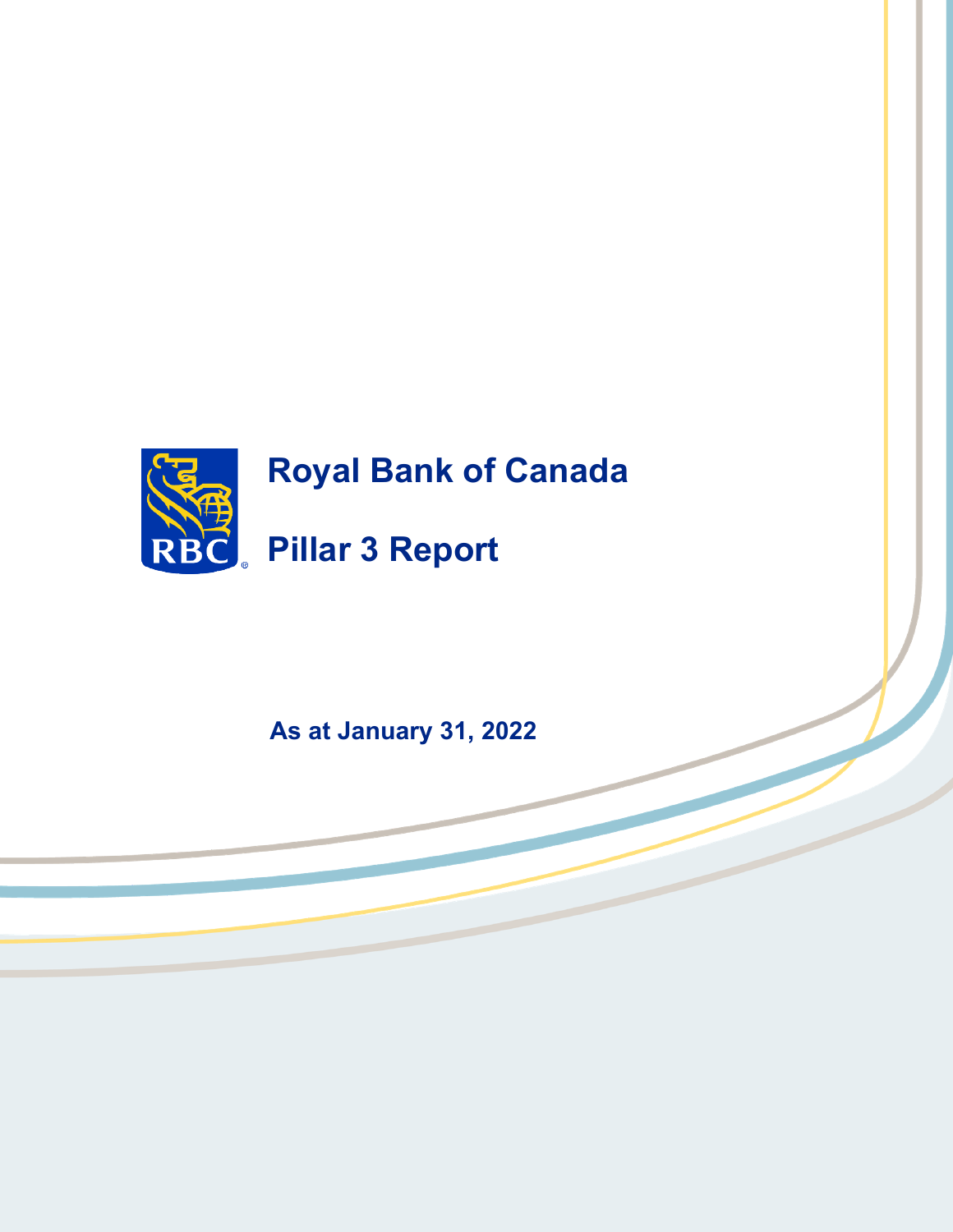## **TABLE OF CONTENTS**

| LI1: Differences between accounting and regulatory scopes of consolidation and mapping of financial statement categories with regulatory risk |  |
|-----------------------------------------------------------------------------------------------------------------------------------------------|--|
|                                                                                                                                               |  |
|                                                                                                                                               |  |
|                                                                                                                                               |  |
|                                                                                                                                               |  |
|                                                                                                                                               |  |
|                                                                                                                                               |  |
|                                                                                                                                               |  |
|                                                                                                                                               |  |
|                                                                                                                                               |  |
|                                                                                                                                               |  |
|                                                                                                                                               |  |
|                                                                                                                                               |  |
|                                                                                                                                               |  |
|                                                                                                                                               |  |
|                                                                                                                                               |  |
|                                                                                                                                               |  |
|                                                                                                                                               |  |
|                                                                                                                                               |  |
|                                                                                                                                               |  |
|                                                                                                                                               |  |
| SEC3: Securitization exposures in the banking book and associated regulatory capital requirements - bank acting as originator or as sponsor63 |  |
|                                                                                                                                               |  |
|                                                                                                                                               |  |
|                                                                                                                                               |  |
|                                                                                                                                               |  |
|                                                                                                                                               |  |
|                                                                                                                                               |  |
|                                                                                                                                               |  |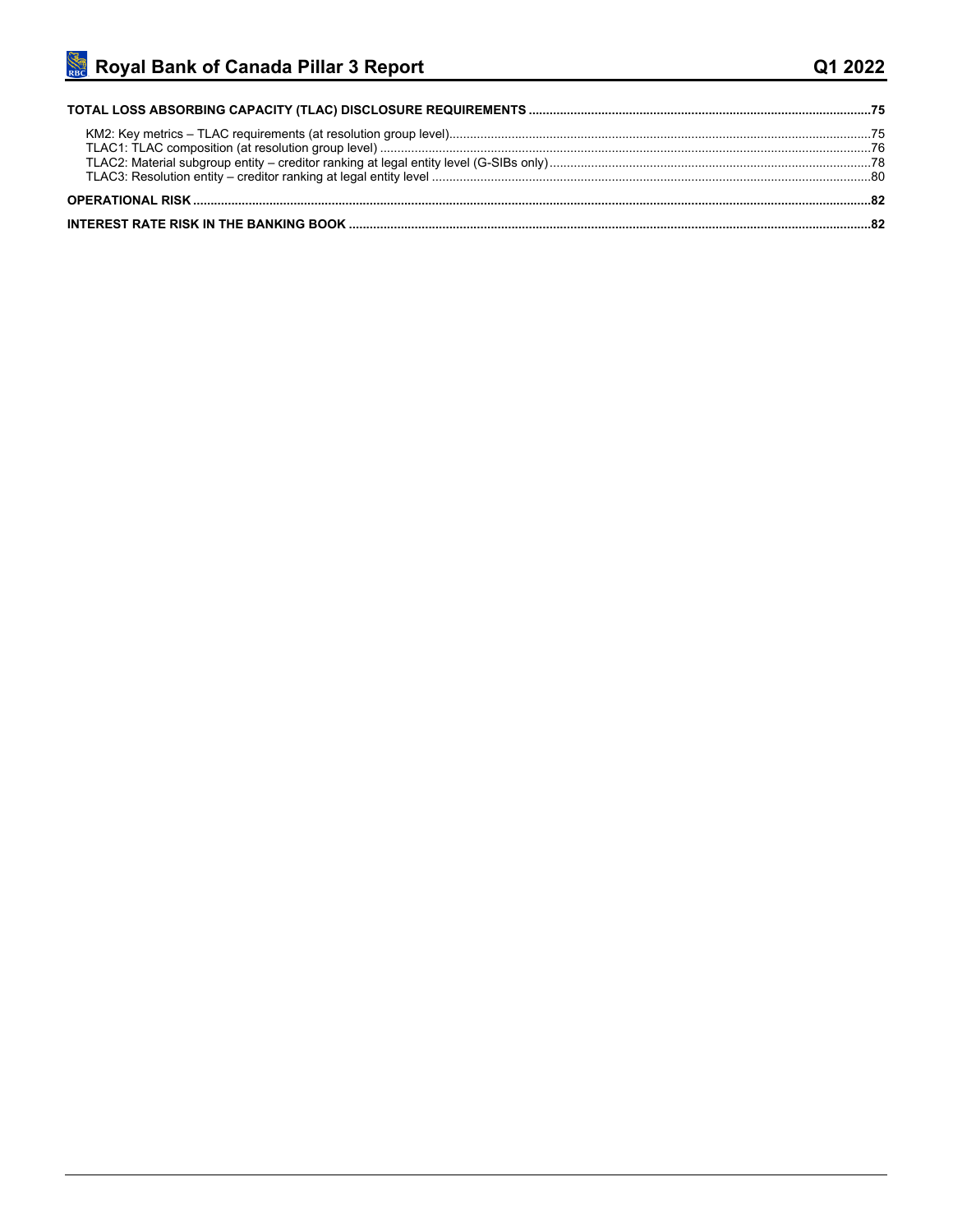### <span id="page-3-0"></span>**Caution regarding forward-looking statements**

From time to time, we make written or oral forward-looking statements within the meaning of certain securities laws, including the "safe harbour" provisions of the *United States Private Securities Litigation Reform Act of 1995* and any applicable Canadian securities legislation. We may make forward-looking statements in this Pillar 3 Report, our 2021 Annual Report, in other filings with Canadian regulators or the SEC, in other reports to shareholders including our Q1 2022 Report to Shareholders, and in other communications. Forward-looking statements are typically identified by words such as "believe", "expect", "foresee", "forecast", "anticipate", "intend", "estimate", "goal", "plan" and "project" and similar expressions of future or conditional verbs such as "will", "may", "should", "could" or "would". By their very nature, forward-looking statements require us to make assumptions and are subject to inherent risks and uncertainties, which give rise to the possibility that our predictions, forecasts, projections, expectations or conclusions will not prove to be accurate, that our assumptions may not be correct and that our financial performance and management objectives, vision and strategic goals will not be achieved. We caution readers not to place undue reliance on these statements as a number of risk factors could cause our actual results to differ materially from the expectations expressed in such forward-looking statements. Additional information about certain risk factors can be found in the Caution regarding forward-looking statements and risk sections of our 2021 Annual Report and the Risk management section of our Q1 2022 Report to Shareholders. When relying on our forward-looking statements to make decisions with respect to us, investors and others should carefully consider these risk factors as well as other uncertainties and potential events. Except as required by law, we do not undertake to update any forward-looking statement, whether written or oral, that may be made from time to time by us or on our behalf.

#### <span id="page-3-1"></span>**About Royal Bank of Canada**

Royal Bank of Canada is a global financial institution with a purpose-driven, principles-led approach to delivering leading performance. Our success comes from the 88,000+ employees who leverage their imaginations and insights to bring our vision, values and strategy to life so we can help our clients thrive and communities prosper. As Canada's biggest bank, and one of the largest in the world based on market capitalization, we have a diversified business model with a focus on innovation and providing exceptional experiences to our 17 million clients in Canada, the U.S. and 27 other countries. Learn more at rbc.com.

Our business segments include Personal & Commercial Banking, Wealth Management, Insurance, Investor & Treasury Services, and Capital Markets. Our business segments are supported by Corporate Support, which consists of Technology & Operations and Functions. Technology & Operations provides the technological and operational foundation required to effectively deliver products and services to our clients, while Functions includes our finance, human resources, risk management, internal audit and other functional groups, as well as our corporate treasury function.

#### <span id="page-3-2"></span>**Capital framework**

Our consolidated regulatory capital requirements are determined by guidelines issued by the Office of the Superintendent of the Financial Institutions (OSFI), which are based on the Basel III framework adopted by the Basel Committee on Banking Supervision (BCBS).

The Basel III framework integrates three "Pillars" to establish a robust foundation for banking supervision and financial stability:

- Pillar 1 prescribes minimum capital requirements and addresses capital adequacy, including standards for calculating risk-weighted assets (RWA);
- Pillar 2 requires the establishment of internal assessment processes and supervisory review to evaluate the risk profile and capital adequacy of banks;
- Pillar 3 enhances the consistency and comparability of risk and capital profiles between banks and across jurisdictions for market participants through meaningful disclosures.

Under Basel III, banks use defined approaches to calculate their minimum regulatory capital required to support various risks and exposure types including credit risk, counterparty credit risk, market risk, operational risk, and securitizations exposures. Refer to the "Capital management" section of our 2021 Annual Report for further information on calculation approaches. Refer to the following sections in this report for further information on:

- **Capital**
- Credit Risk
- Counterparty Credit Risk
- Market Risk
- Operational Risk
- Securitization Exposures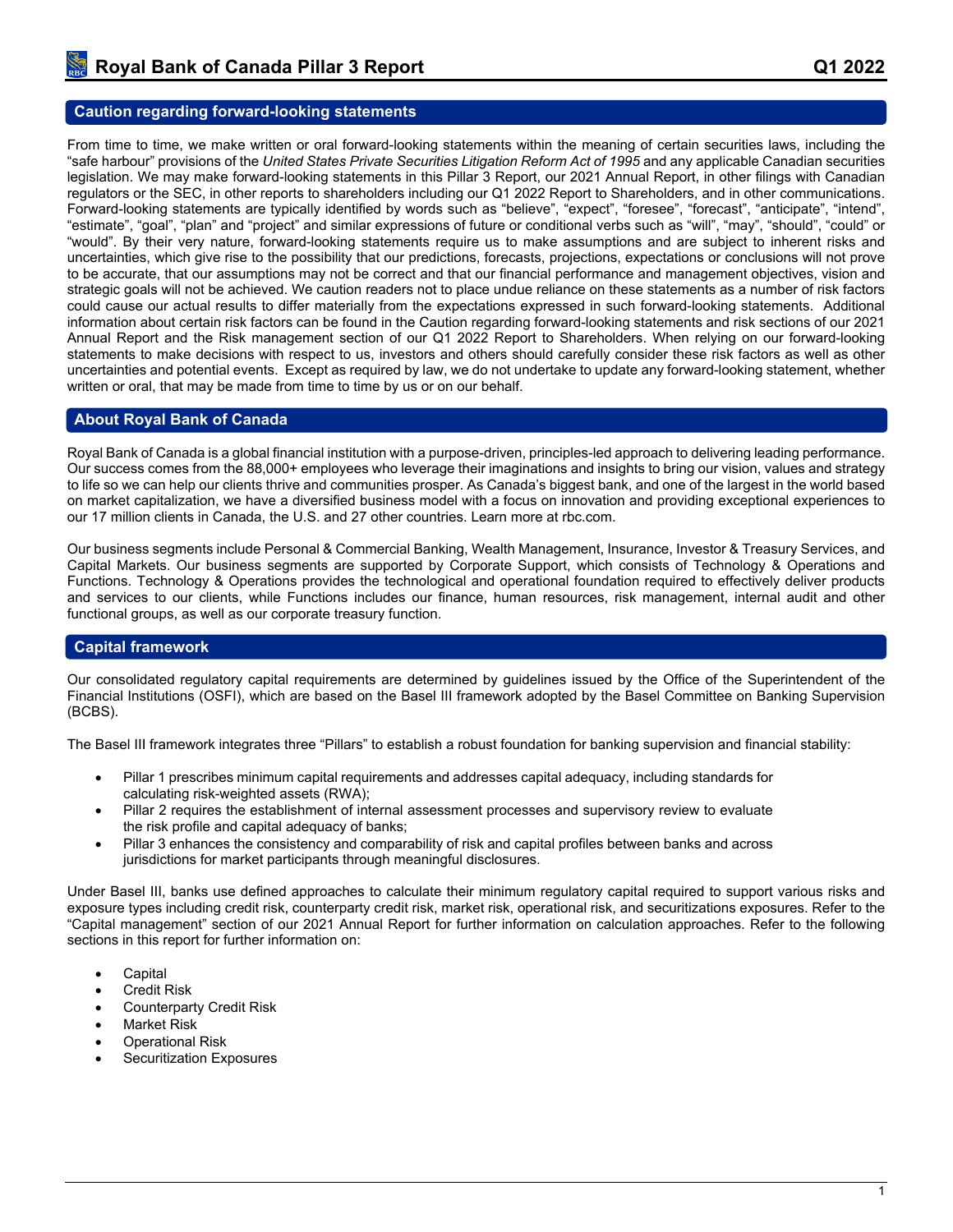### **Capital framework (continued)**

In January 2015, the BCBS published the "*Revised Pillar 3 Disclosure Requirements*" (Revised Standards) to encourage market discipline through regulatory disclosure requirements. The Revised Standards require comprehensive disclosure of our risks and regulatory capital including our methodologies used in calculating capital requirements instituted under Pillar 1. Existing requirements in the areas of credit risk, counterparty credit risk and securitization activities were replaced by the Revised Standards. OSFI mandated the domestic implementation of the first phase of the Revised Standards for Canadian domestic systemically important banks (D-SIBs) for the reporting period ending October 31, 2018. This Pillar 3 report provides disclosures reflective of this first phase of the Revised Standards. In addition, this Pillar 3 report provides disclosure required under OSFI's May 2018 Capital Disclosure Requirements Guideline.

In March 2017, the BCBS issued its second phase of the Pillar 3 disclosure requirements entitled, "*Pillar 3 disclosure requirements – consolidated and enhanced framework*". The disclosure standard consolidates all existing Pillar 3 disclosure requirements of the Basel III framework, including the leverage and liquidity ratios disclosure templates.

In December 2018, the BCBS issued its third and final phase (phase three) of the Pillar 3 disclosure requirements, *Pillar 3 disclosure requirements – updated framework.* This phase incorporates revisions and additions to the Pillar 3 framework arising from the finalization of the Basel III reforms in December 2017, such as additional disclosure requirements comparing RWA as determined by banks' internal models against results based on the Standardized Approach, and new disclosure requirements on asset encumbrance and capital distribution constraints. The phase three requirements, together with the phase one and two disclosure requirements released in January 2015 and March 2017, respectively, complete the Pillar 3 framework. On March 27, 2020, OSFI announced that it would delay its implementation of the phase three BCBS Pillar 3 disclosure requirements to January 31, 2023. On March 11, 2021, OSFI released for public consultation its draft revised Pillar 3 guideline incorporating the domestic implementation of all three phases to be effective in fiscal 2023. This Pillar 3 guideline was finalized by OSFI on January 31, 2022 with an implementation date requirement of April 30, 2023. Our Pillar 3 disclosures will be updated to reflect this finalized OSFI disclosure guideline requirements. On November 11, 2021, BCBS finalized revisions to its market risk disclosures which we expect OSFI will also incorporate in due course into its disclosure requirements for market risk, the framework which is effective in Q1 2024.

Effective November 1, 2018, OSFI adopted the BCBS frameworks related to the Standardized Approach for measuring counterparty credit risk (SA-CCR), capital requirements for bank exposures to central counterparties (CCPs) and the revised securitization framework as incorporated in OSFI's Capital Adequacy Requirements (CAR) guideline.

On November 1, 2019, the impact of adoption of IFRS 16 *Leases*, and removal of allowed grandfathering and transitioning treatment for certain securitization and counterparty credit risk exposures was incorporated in our measurement of regulatory capital. In addition, we adopted, the Standardized Approach for consolidated regulatory reporting of operational risk as the use of the Advanced Measurement Approach was discontinued by OSFI. This Pillar 3 report reflects the CAR guideline requirements for all periods, including prior period comparatives.

To address the economic disruption caused by the COVID-19 pandemic in Q2 2020, OSFI announced a series of regulatory capital modifications which are described in more detail in our Capital management section of our 2021 Annual Report as updated by the Capital management section of our Q1 2022 Report to Shareholders. Announced changes included the reduction of the domestic stability buffer to 1% of total RWA while also providing transitional expected credit loss (ECL) modifications over 3 years and riskweight exclusions for certain exposures. In addition, OSFI also allowed delaying for six months, from the date of deferral, the past due treatment of all loan deferrals requested by clients. On August 31, 2020, OSFI amended this deferral treatment allowing any deferrals issued on or after August 31 to September 30, 2020 to only be exempt from past due treatment for a period of 3 months. Therefore, any deferrals given to clients on or after October 1, 2020 must follow the past due treatment required under the CAR guidelines. Our reported figures reflect this guidance and further updated guidance from OSFI including the raising of the domestic stability buffer to 2.5% effective October 31, 2021, as fully described in our Capital management section of our 2021 Annual Report as updated by the Capital management section of our Q1 2022 Report to Shareholders.

Since Q2 2020, our disclosure for KM1: Key Capital and Leverage metrics template includes disclosure of our capital ratios assuming transitional ECL modifications had not been applied, as required by OSFI.

Refer to the Capital management section of our Q1 2022 Report to Shareholders for further information on upcoming regulatory reforms which were announced during the quarter.

### <span id="page-4-0"></span>**Leverage framework**

On October 30, 2014, OSFI issued its "Leverage Requirements (LR) Guideline", which reflected its adoption of the BCBS "Basel III leverage ratio framework and disclosure requirement" effective the first fiscal quarter of 2015. The LR guideline requires banks to disclose their leverage ratio and its underlying components. The leverage ratio is defined as the capital measure divided by the leverage exposure measure. The capital measure is defined as Tier 1 capital and the leverage exposure measure is the sum of (a) on-balance sheet exposures; (b) derivative exposures; (c) securities financing transaction (SFT) exposures and (d) off-balance sheet items.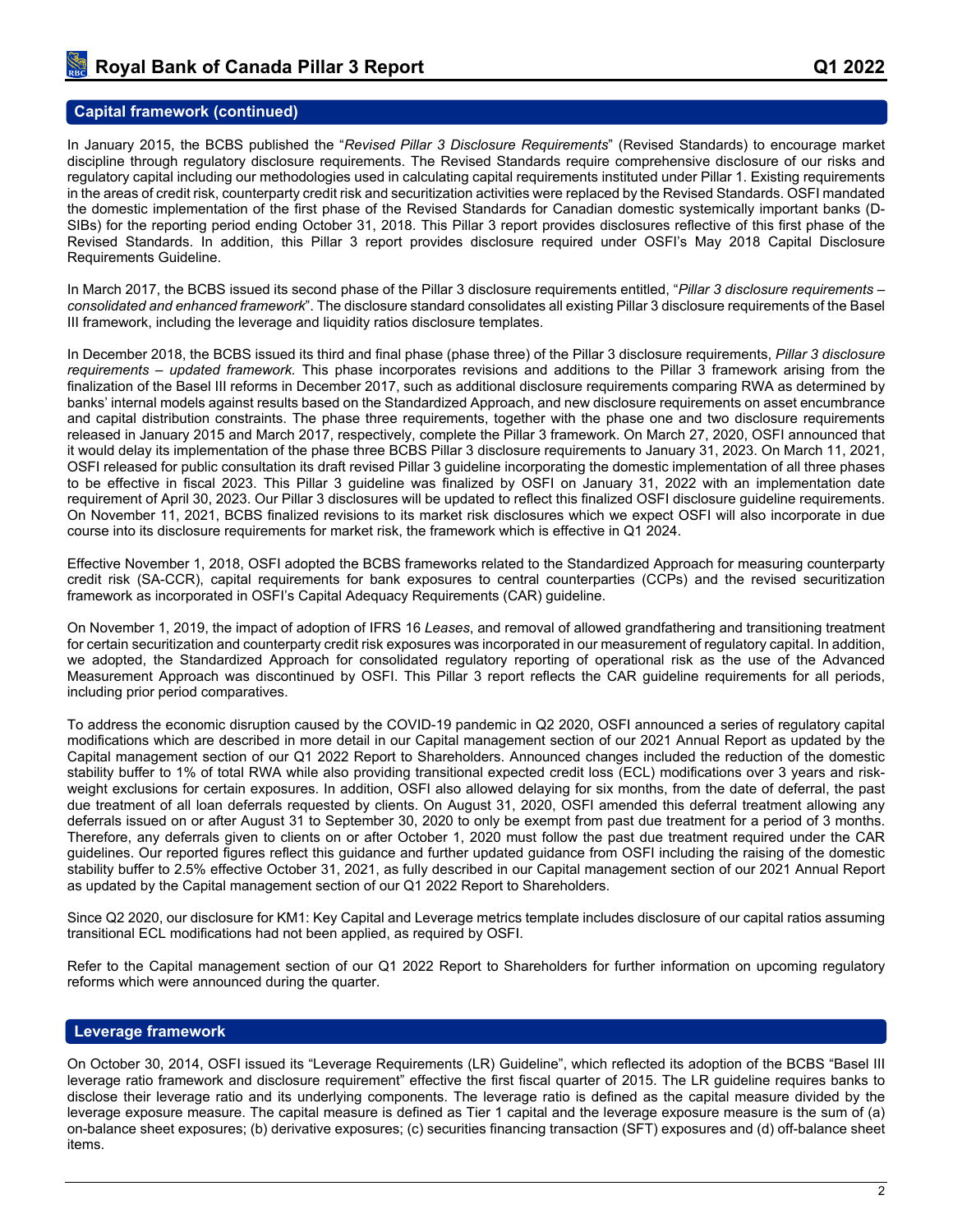Unmanaged leverage can lead to unwarranted corrective measures due to excessive exposure growth or capital reduction, causing detriment to the bank's balance sheet and overall shareholders wealth. Maintaining a prescribed minimum level of leverage helps neutralize leverage risk in the event of unexpected economic crises. OSFI requires maintenance of a minimum leverage ratio of 3% at all times.

On October 30, 2018, OSFI published its updated LR guideline, effective November 1, 2018. The revisions aligned the LR guideline with OSFI's adoption of the BCBS *"Standardized approach for measuring counterparty credit risk exposures"* and *Revisions to the securitization framework"*. On November 1, 2019, the impact of adoption of IFRS 16 *Leases*, was incorporated into our leverage ratio.

In addition to the pre-existing 3% leverage ratio minimum requirement, the BCBS introduced an additional leverage ratio buffer requirement for global systemically-important banks (G-SIB) as part of their Basel III reforms *"Basel III: Finalizing post-crisis reforms*  (December 2017)*"*. The G-SIB leverage ratio must be met with Tier 1 capital and is set at 50% of a G-SIB's higher-loss absorbency risk-weighted requirement. On July 16, 2018 OSFI announced that all Canadian D-SIBs will be held to the 3.5% minimum leverage requirements including RBC which has been designated a G-SIB. This minimum leverage requirement has now been incorporated into the revised LR guideline effective Q2 2023 released by OSFI on January 31, 2022.

On November 20, 2018, OSFI updated its Leverage disclosure guidelines, which are based on BCBS phase two disclosure requirements, to reflect the revisions to the LR and CAR guidelines mentioned above. Refer to our Leverage disclosures included in this report, as required by OSFI.

To address the economic disruption caused by the COVID-19 pandemic in Q2 2020, OSFI announced two leverage ratio modifications. The first leverage ratio modification required the exclusion of central bank reserves and sovereign-issued securities that qualify as high quality liquid assets from our total leverage exposure amount for a period of one year ending April 30, 2021. The second modification required the exclusion of loans issued under the US Government Payment Protection Program (PPP) from our total leverage exposure amount. On Nov. 5, 2020, OSFI extended the allowed exclusion of central bank reserves and sovereignissued securities another eight months to December 31, 2021. On Aug. 12, 2021 OSFI announced that sovereign-issued securities would no longer be eligible for exclusion effective Jan. 1, 2022 but that central bank reserves would continue to eligible for exclusion until further notice. Our reported leverage figures reflect this guidance as fully described in our Capital management section of our Q1 2022 Report to Shareholders.

Since Q2 2020, our disclosure of LR2: Leverage ratio common disclosure template includes disclosure of our leverage ratio assuming transitional ECL modification had not been applied, as required by OSFI.

## <span id="page-5-0"></span>**TLAC framework**

The Canadian Bail-in regime, including OSFI's Total Loss Absorbing Capacity (TLAC) Framework Guideline, came into effect on September 23, 2018. The purpose of the TLAC requirement is to address the sufficiency of a Canadian D-SIB's loss absorbing capacity in supporting its recapitalization in the event of its failure. TLAC is defined as the aggregate of Tier 1 capital, Tier 2 capital, and other TLAC instruments (senior bail-in debt), which includes senior unsecured debt with an original term to maturity of greater than 400 days and remaining term to maturity of greater than 365 days. Under the Bail-in regime, bail-in debt, which would ordinarily rank equally to Other Liabilities in liquidation, is subject to conversion under statutory resolution powers whereas Other Liabilities are not subject to such conversion.

TLAC requirements establish two minimum standards; which are required to be met effective November 1, 2021: the risk-based TLAC ratio, which builds on the risk-based capital ratios described in the CAR guideline, and the TLAC leverage ratio, which builds on the leverage ratio described in OSFI's Leverage Requirements guideline. The risk-based TLAC ratio is defined as TLAC divided by Total risk-weighted assets (RWA) while the TLAC leverage ratio is defined as TLAC divided by the Leverage ratio exposure. OSFI requires systemically important banks to maintain a minimum TLAC ratio of 22.5% (inclusive of the revised domestic stability buffer of 1.0% since Q2 2020) and a TLAC leverage ratio of 6.75%. The TLAC ratio requirements increased to 24% in Q4 2021 reflecting the 1.5% increase of the DSB effective October 31, 2021. We began issuing TLAC eligible debt in Q4 2018 and our TLAC ratio is expected to increase through normal course refinancing of maturing debt.

In May 2018, OSFI published its TLAC Disclosure Guideline for Canadian D-SIBs. The disclosure requirements reflect the BCBS TLAC disclosure requirements as outlined in the BCBS March 2017 phase two requirements mentioned above. Refer to our TLAC disclosures included in this report, as required by OSFI.

To reflect the transitional ECL modification provided by OSFI, as discussed in the Capital framework and Leverage framework sections above, since Q2 2020 our disclosure of KM2: Key metrics – TLAC requirements includes both our TLAC ratio and TLAC leverage ratio assuming the transitional ECL modification had not been applied, as required by OSFI.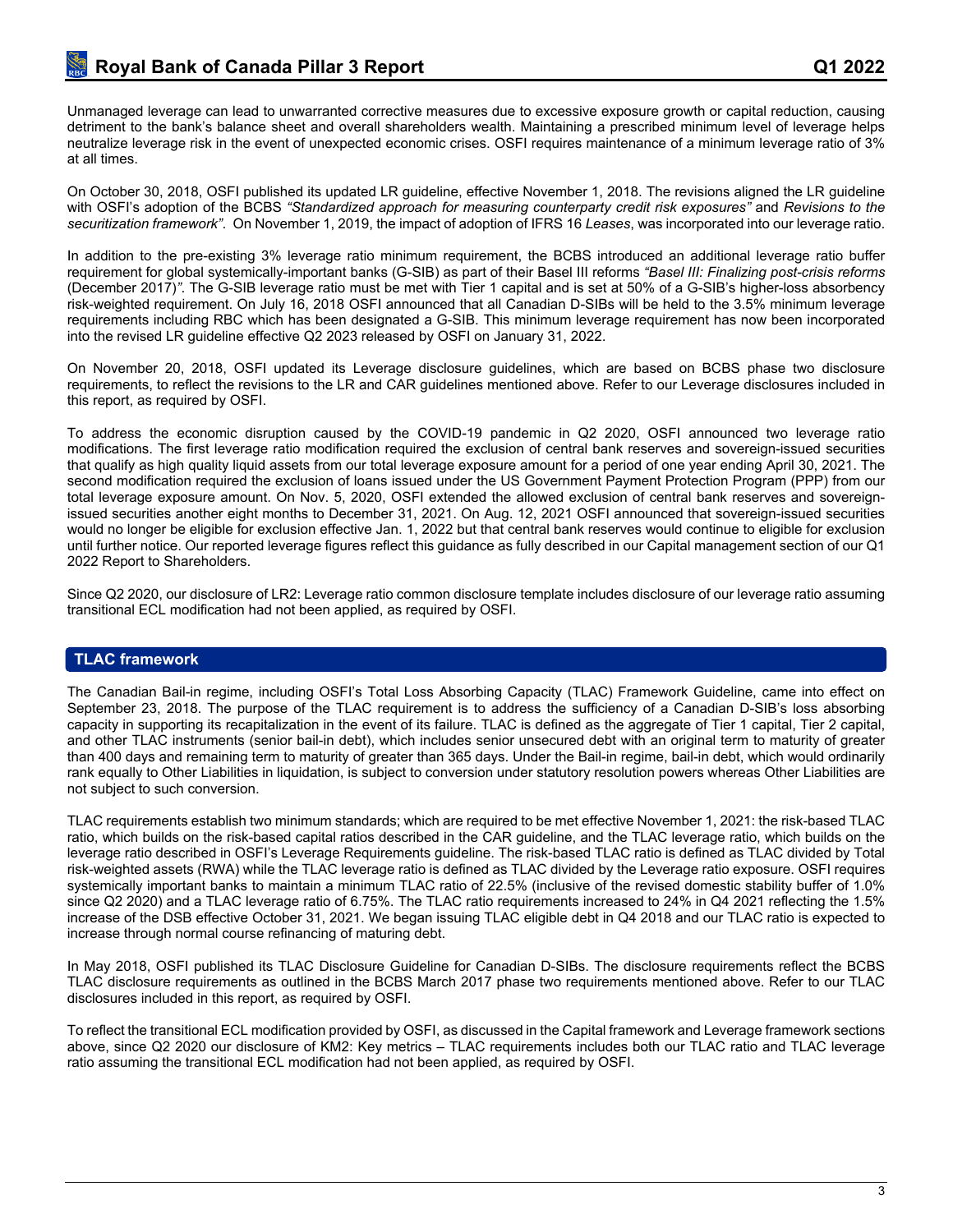# <span id="page-6-0"></span>**DISCLOSURE MAP**

| <b>Pillar 3 Requirement</b>  |                 | <b>Pillar 3 Requirement</b>                                | 2021 Annual Report section                               | <b>Sub-section</b>                                                                                                             | 2021 Annual<br>Report<br>Reference |
|------------------------------|-----------------|------------------------------------------------------------|----------------------------------------------------------|--------------------------------------------------------------------------------------------------------------------------------|------------------------------------|
|                              | KM1             |                                                            |                                                          |                                                                                                                                |                                    |
|                              |                 |                                                            | Impact of COVID-19 pandemic                              | Impact of pandemic risk factor                                                                                                 | 18                                 |
|                              |                 |                                                            | Top and emerging risks                                   | Top and emerging risks                                                                                                         | 52-54                              |
|                              |                 |                                                            |                                                          | Risk management principles                                                                                                     | 55                                 |
|                              |                 | a) Business model and risk profile                         | Risk management overview                                 | <b>Risk drivers</b>                                                                                                            | 55                                 |
|                              |                 |                                                            |                                                          | Risk governance                                                                                                                | 56                                 |
|                              |                 |                                                            | Enterprise risk management                               | Risk appetite                                                                                                                  | 57                                 |
|                              |                 |                                                            |                                                          | Risk measurement                                                                                                               | 57-58                              |
|                              |                 |                                                            |                                                          | Risk control                                                                                                                   | 58-59                              |
|                              |                 | b) Risk governance structure                               | Enterprise risk management                               | Risk governance                                                                                                                | 56                                 |
|                              |                 | c) Communication and<br>enforcement of risk culture within | Enterprise risk management                               | <b>Risk control</b><br>Culture and conduct risk                                                                                | 58-59<br>59-60                     |
|                              |                 | the bank<br>d) Scope and main features of risk             |                                                          |                                                                                                                                |                                    |
|                              |                 | measurement systems                                        | Enterprise risk management                               | Risk measurement                                                                                                               | 57-58                              |
|                              |                 | e) Risk information reporting                              | Enterprise risk management<br>Enterprise risk management | Risk control - <i>Risk monitoring and reporting</i><br>Risk measurement - Stress testing                                       | 59<br>58                           |
|                              |                 | f) Stress testing                                          | Market risk                                              | <b>Stress tests</b>                                                                                                            | 73                                 |
|                              |                 |                                                            | Systemic risk                                            | Systemic risk                                                                                                                  | 96                                 |
|                              |                 |                                                            |                                                          | Risk appetite                                                                                                                  | 57                                 |
|                              |                 |                                                            | Enterprise risk management                               | Risk measurement                                                                                                               | 57-58                              |
|                              |                 |                                                            |                                                          | Risk control                                                                                                                   | 58-59                              |
|                              |                 |                                                            |                                                          | Overview                                                                                                                       | 60-61                              |
|                              |                 |                                                            |                                                          | Credit risk measurement                                                                                                        | 61                                 |
|                              |                 |                                                            |                                                          | Credit risk assessment                                                                                                         | 62-64                              |
|                              |                 |                                                            | Credit risk                                              | Credit risk mitigation                                                                                                         | 64                                 |
|                              |                 |                                                            |                                                          | Credit risk approval                                                                                                           | 65                                 |
|                              |                 |                                                            |                                                          | Credit risk administration                                                                                                     | 65                                 |
| Overview of key              |                 |                                                            |                                                          | Market risk controls - FVTPL positions                                                                                         | 73                                 |
| metrics, risk                | <b>OVA</b>      |                                                            |                                                          | <b>Stress tests</b>                                                                                                            | 73                                 |
| management and<br><b>RWA</b> |                 |                                                            | Market risk                                              | Market risk controls – Interest Rate Risk in<br>the Banking Book (IRRBB) positions                                             | 75                                 |
|                              |                 |                                                            |                                                          | <b>IRRBB</b> measurement                                                                                                       | 75                                 |
|                              |                 |                                                            |                                                          | Non-trading foreign exchange rate risk                                                                                         | 76                                 |
|                              |                 |                                                            | Liquidity and funding risk                               | Overview                                                                                                                       | 78                                 |
|                              |                 |                                                            |                                                          | <b>Risk control</b>                                                                                                            | 79                                 |
|                              |                 |                                                            |                                                          | Risk measurement                                                                                                               | 79                                 |
|                              |                 |                                                            |                                                          | Funding                                                                                                                        | 81-83                              |
|                              |                 | g) Strategies and processes                                |                                                          | Liquidity Coverage Ratio (LCR)                                                                                                 | 85-86                              |
|                              |                 | applied to manage, hedge and                               |                                                          | Net Stable Funding Ratio (NSFR)                                                                                                | 86-88                              |
|                              |                 | mitigate risks                                             | Insurance risk                                           | Insurance risk                                                                                                                 | 91                                 |
|                              |                 |                                                            | Operational risk                                         | Overview                                                                                                                       | 91                                 |
|                              |                 |                                                            |                                                          | Operational risk framework                                                                                                     | 91-92                              |
|                              |                 |                                                            | Regulatory compliance risk                               | Regulatory compliance risk                                                                                                     | 93                                 |
|                              |                 |                                                            | Strategic risk                                           | Strategic risk                                                                                                                 | 93                                 |
|                              |                 |                                                            | <b>Reputation risk</b><br>Legal and regulatory           | Reputation risk<br>Legal and regulatory environment risk                                                                       | 93-94<br>94-95                     |
|                              |                 |                                                            | environment risk                                         |                                                                                                                                |                                    |
|                              |                 |                                                            | Competitive risk                                         | Competitive risk                                                                                                               | 95                                 |
|                              |                 |                                                            | Systemic risk                                            | Systemic risk<br>Environmental and social risk                                                                                 | 96                                 |
|                              |                 |                                                            | Environmental and social risk                            |                                                                                                                                | 97-99                              |
|                              |                 |                                                            |                                                          | Note 8 - Derivative financial instruments<br>and hedging activities -<br>Derivatives issued for trading purposes               | 182                                |
|                              |                 |                                                            | <b>Consolidated Financial</b><br><b>Statements</b>       | Note 8 - Derivative financial instruments<br>and hedging activities -<br>Derivatives issued for other-than-trading<br>purposes | 182-183                            |
|                              |                 |                                                            |                                                          | Note 8 - Derivative financial instruments<br>and hedging activities -<br>Derivative-related credit risk                        | 185-186                            |
|                              | OV <sub>1</sub> |                                                            |                                                          |                                                                                                                                |                                    |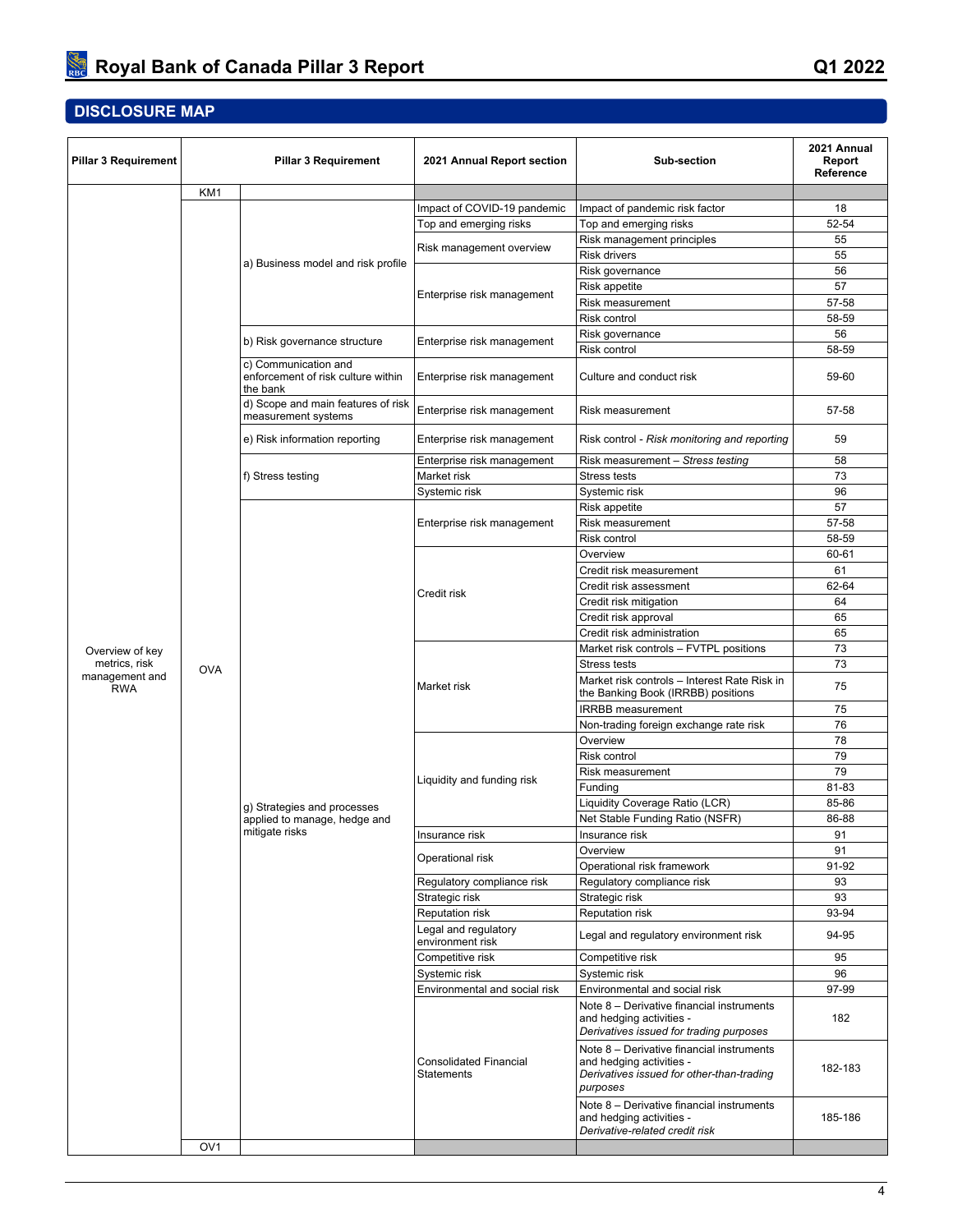| <b>Pillar 3 Requirement</b>             |                                     | <b>Pillar 3 Requirement</b>                                                                                                        | 2021 Annual Report section                         | <b>Sub-section</b>                                                                                                                                                                                                                                            | 2021 Annual<br>Report<br>Reference |
|-----------------------------------------|-------------------------------------|------------------------------------------------------------------------------------------------------------------------------------|----------------------------------------------------|---------------------------------------------------------------------------------------------------------------------------------------------------------------------------------------------------------------------------------------------------------------|------------------------------------|
| Linkages between                        | LI1                                 |                                                                                                                                    |                                                    |                                                                                                                                                                                                                                                               |                                    |
| financial statements                    | LI <sub>2</sub>                     |                                                                                                                                    |                                                    |                                                                                                                                                                                                                                                               |                                    |
| and regulatory<br>exposures             | LIA                                 |                                                                                                                                    |                                                    |                                                                                                                                                                                                                                                               |                                    |
|                                         |                                     |                                                                                                                                    |                                                    |                                                                                                                                                                                                                                                               |                                    |
|                                         | CC <sub>1</sub>                     |                                                                                                                                    |                                                    |                                                                                                                                                                                                                                                               |                                    |
| Composition of                          | CC <sub>2</sub>                     |                                                                                                                                    |                                                    |                                                                                                                                                                                                                                                               |                                    |
| Capital                                 | CCA <sup>1</sup>                    | Main features of regulatory capital<br>instruments and of other TLAC-<br>eligible instruments                                      |                                                    |                                                                                                                                                                                                                                                               |                                    |
| Macroprudential<br>supervisory measures | GSIB <sub>12</sub>                  | Disclosure of G-SIB indicators                                                                                                     |                                                    |                                                                                                                                                                                                                                                               |                                    |
|                                         |                                     | a) Translation of the business                                                                                                     |                                                    | Overview                                                                                                                                                                                                                                                      | 60-61                              |
|                                         |                                     | model into the components of the<br>bank's credit risk profile                                                                     | Credit risk                                        | Measurement of economic and regulatory<br>capital - Gross credit risk exposure                                                                                                                                                                                | 62                                 |
|                                         |                                     |                                                                                                                                    |                                                    | Risk governance                                                                                                                                                                                                                                               | 56                                 |
|                                         |                                     |                                                                                                                                    |                                                    | Risk appetite                                                                                                                                                                                                                                                 | 57                                 |
|                                         |                                     | b) Criteria and approach used for                                                                                                  | Enterprise risk management                         | Risk measurement                                                                                                                                                                                                                                              | 57-58                              |
|                                         |                                     | defining credit risk management<br>policy and for setting credit risk                                                              |                                                    | Risk control - Delegated authorities and risk<br>limits                                                                                                                                                                                                       | 59                                 |
|                                         |                                     | limits                                                                                                                             |                                                    | Overview                                                                                                                                                                                                                                                      | 60-61                              |
|                                         |                                     |                                                                                                                                    | Credit risk                                        | Credit risk assessment                                                                                                                                                                                                                                        | 62-64                              |
|                                         | <b>CRA</b>                          |                                                                                                                                    |                                                    | Credit risk mitigation                                                                                                                                                                                                                                        | 64                                 |
|                                         |                                     |                                                                                                                                    |                                                    | Credit risk approval                                                                                                                                                                                                                                          | 65                                 |
|                                         |                                     | c) Structure and organization of<br>the credit risk management and                                                                 | Enterprise risk management                         | Risk governance                                                                                                                                                                                                                                               | 56                                 |
|                                         |                                     | control function                                                                                                                   |                                                    | Risk control                                                                                                                                                                                                                                                  | 58-59                              |
|                                         |                                     | d) Interaction between the credit<br>risk management, risk control,<br>compliance and internal audit<br>functions                  | Enterprise risk management                         | Risk governance                                                                                                                                                                                                                                               | 56                                 |
|                                         |                                     | e) Scope and content of the<br>reporting on credit risk exposure<br>to the executive management and                                | Enterprise risk management                         | Risk governance                                                                                                                                                                                                                                               | 56                                 |
|                                         |                                     | to the board of directors                                                                                                          |                                                    | Risk control - Risk monitoring and reporting                                                                                                                                                                                                                  | 59                                 |
|                                         | CR <sub>1</sub><br>CR2 <sup>3</sup> |                                                                                                                                    |                                                    |                                                                                                                                                                                                                                                               |                                    |
| Credit risk                             |                                     | a) The scope and definitions of<br>"past due" and "impaired"<br>exposures used for accounting<br>purposes and the differences, if  | <b>Consolidated Financial</b><br><b>Statements</b> | Note 2 - Summary of significant accounting<br>policies, estimates and judgments -<br>Allowance for credit losses -<br>Definition of default<br>Credit impaired financial assets (Stage 3)                                                                     | 145                                |
|                                         |                                     | any, between the definition of past<br>due and default for accounting<br>and regulatory purposes                                   |                                                    | Note 5 - Loans and allowance for credit<br>losses -<br>Loans past due but not impaired                                                                                                                                                                        | 177                                |
|                                         |                                     | b) The extent of past-due<br>exposures (more than 90 days)<br>that are not considered to be<br>impaired and the reasons for this   | <b>Consolidated Financial</b><br><b>Statements</b> | Note 5 - Loans and allowance for credit<br>losses -<br>Loans past due but not impaired                                                                                                                                                                        | 177                                |
|                                         | <b>CRB</b>                          | c) Description of methods used for<br>determining accounting provisions<br>for credit losses                                       | <b>Consolidated Financial</b><br><b>Statements</b> | Note 2 - Summary of significant accounting<br>policies, estimates and judgments -<br>Allowance for credit losses                                                                                                                                              | 143-146                            |
|                                         |                                     | Description of the categorization<br>of ECL accounting provisions<br>(general and specific) for<br>standardized approach exposures | n/a                                                | n/a - For regulatory calculations under both<br>the Standardized and IRB approaches, the<br>IFRS 9 stage 3 allowances are considered<br>to be specific allowances and the IFRS 9<br>stage 1 and stage 2 allowances are<br>considered to be general allowances |                                    |
|                                         |                                     | d) The bank's own definition of a<br>restructured exposure                                                                         | <b>Consolidated Financial</b><br>Statements        | Note 2 – Summary of significant accounting<br>policies, estimates and judgments -<br>Allowance for credit losses -<br>Modifications                                                                                                                           | 146                                |

<sup>1</sup>CCA is available at https://www.rbc.com/investor-relations/regulatory-information.html.

<sup>2</sup>G-SIB1 is provided on page 44 of our Q1 2022 Report to Shareholders available at<https://www.rbc.com/investor-relations/regulatory-information.html>.

3 Requirement for disclosure of this table is only semi-annual.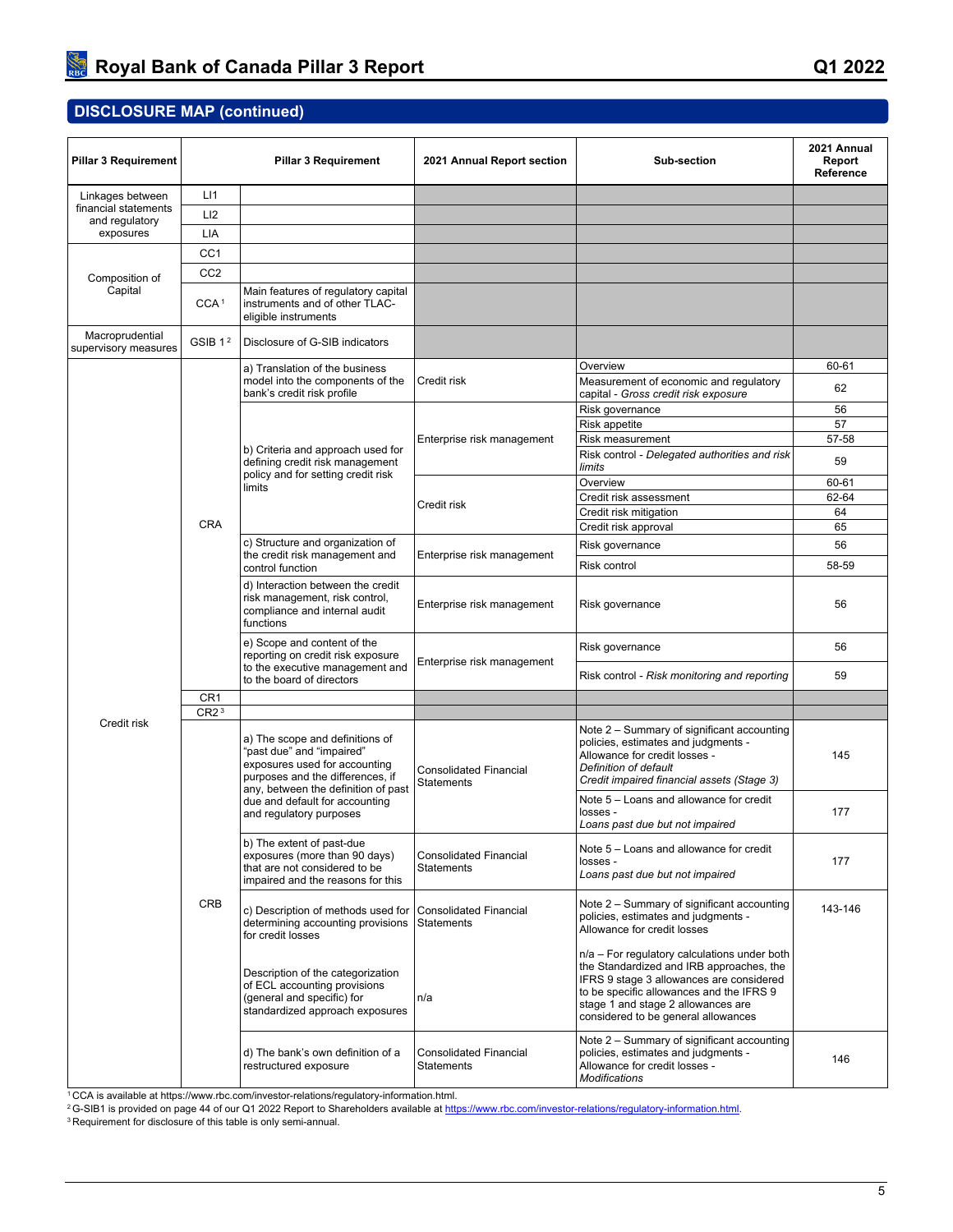| <b>Pillar 3 Requirement</b> |                   | <b>Pillar 3 Requirement</b>                                                                                                                                | 2021 Annual Report section                         | Sub-section                                                                                             | 2021 Annual<br>Report<br>Reference |
|-----------------------------|-------------------|------------------------------------------------------------------------------------------------------------------------------------------------------------|----------------------------------------------------|---------------------------------------------------------------------------------------------------------|------------------------------------|
|                             |                   | a) Core features of policies and                                                                                                                           | Credit risk                                        | Credit risk assessment - Counterparty<br>credit risk                                                    | 63                                 |
|                             |                   | processes for, and an indication of<br>the extent to which the bank<br>makes use of, on- and off-                                                          | <b>Consolidated Financial</b><br><b>Statements</b> | Note 8 - Derivative financial instruments<br>and hedging activities -<br>Derivative-related credit risk | 185-186                            |
|                             |                   | balance sheet netting                                                                                                                                      |                                                    | Note 29 - Offsetting financial assets and<br>financial liabilities                                      | 221-222                            |
|                             | <b>CRC</b>        | b) Core features of policies and<br>processes for collateral evaluation<br>and management                                                                  | Credit risk                                        | Credit risk mitigation - Collateral                                                                     | 64                                 |
|                             |                   | c) Information about market or                                                                                                                             | Credit risk                                        | Credit risk mitigation                                                                                  | 64                                 |
|                             |                   | credit risk concentrations under<br>the credit risk mitigation                                                                                             |                                                    | Credit risk approval - Credit risk limits                                                               | 65                                 |
| Credit risk<br>(continued)  |                   | instruments used                                                                                                                                           | <b>Consolidated Financial</b><br><b>Statements</b> | Note 8 - Derivative financial instruments<br>and hedging activities                                     | 182-191                            |
|                             | CR3 <sup>3</sup>  |                                                                                                                                                            |                                                    |                                                                                                         |                                    |
|                             | CRD               |                                                                                                                                                            |                                                    |                                                                                                         |                                    |
|                             | CR4               |                                                                                                                                                            |                                                    |                                                                                                         |                                    |
|                             | CR <sub>5</sub>   |                                                                                                                                                            |                                                    |                                                                                                         |                                    |
|                             | <b>CRE</b>        |                                                                                                                                                            |                                                    |                                                                                                         |                                    |
|                             | CR <sub>6</sub>   |                                                                                                                                                            |                                                    |                                                                                                         |                                    |
|                             | CR7               |                                                                                                                                                            |                                                    |                                                                                                         |                                    |
|                             | CR <sub>8</sub>   |                                                                                                                                                            |                                                    |                                                                                                         |                                    |
|                             | CR9 <sup>4</sup>  |                                                                                                                                                            |                                                    |                                                                                                         |                                    |
|                             | <b>CR10</b>       |                                                                                                                                                            | n/a                                                | n/a                                                                                                     | n/a                                |
|                             | <b>CCRA</b>       | a) Risk management objectives                                                                                                                              | Credit risk                                        | Credit risk assessment - Counterparty<br>credit risk                                                    | 63                                 |
|                             |                   | and policies related to<br>counterparty credit risk                                                                                                        | <b>Consolidated Financial</b><br><b>Statements</b> | Note 8 - Derivative financial instruments<br>and hedging activities -<br>Derivative-related credit risk | 185-186                            |
|                             |                   | b) The method used to assign the<br>operating limits defined in terms of<br>internal capital for counterparty<br>credit exposures and for CCP<br>exposures | Credit risk                                        | Credit risk assessment - Counterparty<br>credit risk                                                    | 63                                 |
|                             |                   | c) Policies relating to guarantees<br>and other risk mitigants and<br>assessments concerning<br>counterparty credit risk, including                        | Credit risk                                        | Credit risk assessment - Counterparty<br>credit risk                                                    | 63                                 |
|                             |                   |                                                                                                                                                            | <b>Consolidated Financial</b><br><b>Statements</b> | Note 8 - Derivative financial instruments<br>and hedging activities -<br>Derivative-related credit risk | 185-186                            |
| Counterparty credit         |                   | exposures towards CCPs                                                                                                                                     | <b>Consolidated Financial</b><br><b>Statements</b> | Note 29 - Offsetting financial assets and<br>financial liabilities                                      | 221-222                            |
| risk                        |                   | d) Policies with respect to wrong-<br>way risk exposures                                                                                                   | Credit risk                                        | Credit risk assessment - Wrong-way risk                                                                 | 64                                 |
|                             |                   | e) The impact in terms of the<br>amount of collateral that the bank<br>would be required to provide given<br>a credit rating downgrade                     | Liquidity and funding risk                         | Credit ratings                                                                                          | 84                                 |
|                             | CCR1              |                                                                                                                                                            |                                                    |                                                                                                         |                                    |
|                             | CCR <sub>2</sub>  |                                                                                                                                                            |                                                    |                                                                                                         |                                    |
|                             | CCR <sub>3</sub>  |                                                                                                                                                            |                                                    |                                                                                                         |                                    |
|                             | CCR4              |                                                                                                                                                            |                                                    |                                                                                                         |                                    |
|                             | CCR5 <sup>3</sup> |                                                                                                                                                            |                                                    |                                                                                                         |                                    |
|                             | CCR <sub>6</sub>  |                                                                                                                                                            |                                                    |                                                                                                         |                                    |
|                             | CCR7              |                                                                                                                                                            | n/a                                                | n/a                                                                                                     | n/a                                |
|                             | CCR <sub>8</sub>  | f) Exposures to central<br>counterparties                                                                                                                  |                                                    |                                                                                                         |                                    |

<sup>3</sup> Requirement for disclosure of this table is only semi-annual.

4 Requirement for disclosure of this table is only annual.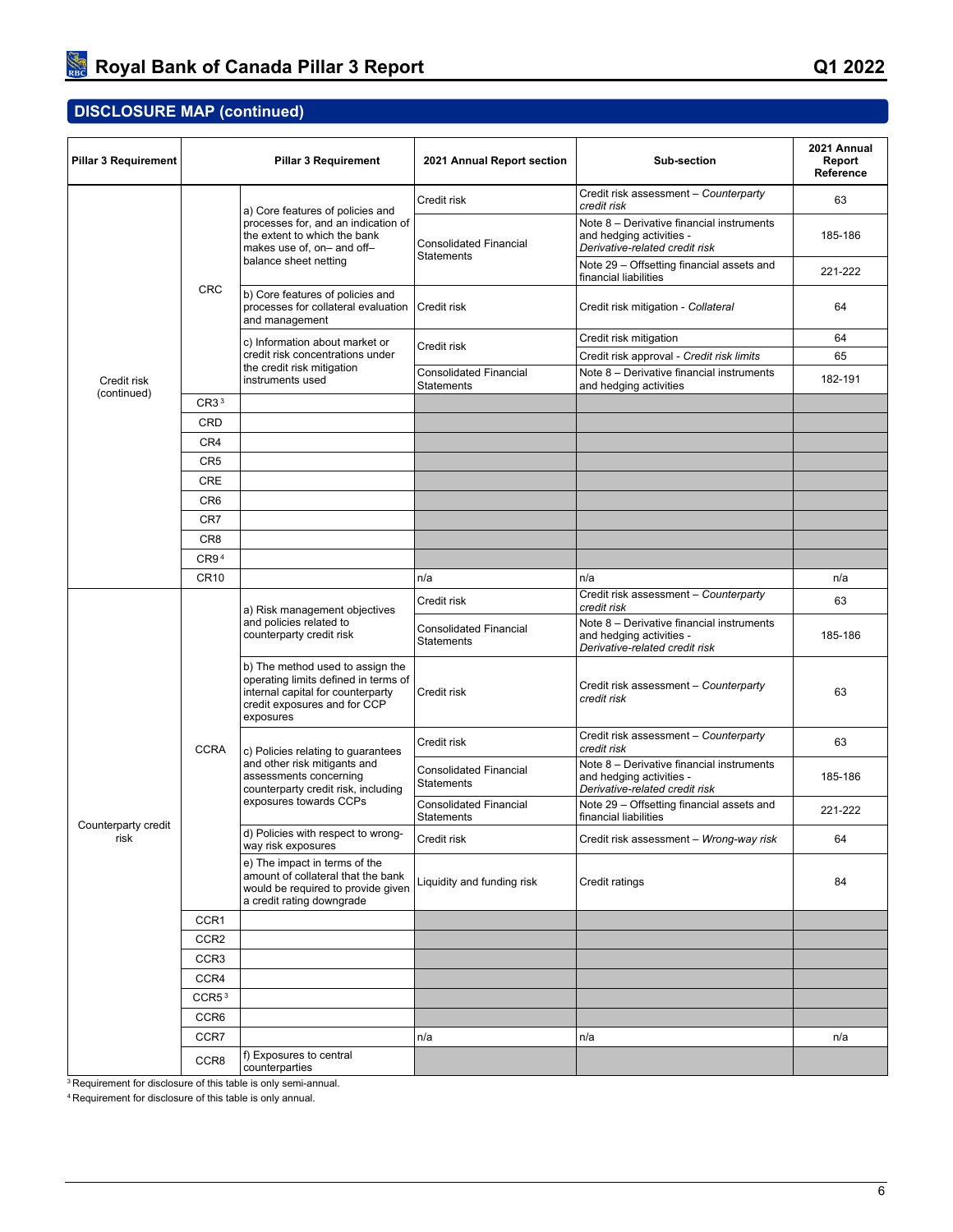| <b>Pillar 3 Requirement</b> |                  | <b>Pillar 3 Requirement</b>                                                                                                                                                | 2021 Annual Report section                                    | <b>Sub-section</b>                                                                                                     | 2021 Annual<br>Report<br>Reference |
|-----------------------------|------------------|----------------------------------------------------------------------------------------------------------------------------------------------------------------------------|---------------------------------------------------------------|------------------------------------------------------------------------------------------------------------------------|------------------------------------|
|                             |                  |                                                                                                                                                                            | Off-balance sheet<br>arrangements                             | Off-balance sheet arrangements                                                                                         | 50-52                              |
|                             |                  | a) Objectives in relation to<br>securitization activities                                                                                                                  | <b>Consolidated Financial</b><br><b>Statements</b>            | Note 6 - Derecognition of financial assets                                                                             | 177-178                            |
|                             |                  |                                                                                                                                                                            | <b>Consolidated Financial</b><br><b>Statements</b>            | Note 7 – Structured entities                                                                                           | 178-181                            |
|                             |                  | b) List of SPEs where RBC is<br>sponsor / provides implicit support                                                                                                        | <b>Consolidated Financial</b><br>Statements                   | Note 7 – Structured entities                                                                                           | 178-181                            |
|                             |                  |                                                                                                                                                                            | <b>Consolidated Financial</b>                                 | Note 2 – Summary of significant accounting<br>policies, estimates and judgments -<br><b>Basis of consolidation</b>     | 138-139                            |
|                             | <b>SECA</b>      | c) Accounting policies for<br>securitization                                                                                                                               | <b>Statements</b>                                             | Note 2 - Summary of significant accounting<br>policies, estimates and judgments -<br>Derecognition of financial assets | 146-147                            |
|                             |                  |                                                                                                                                                                            | Critical accounting policies and<br>estimates                 | Consolidation of structured entities                                                                                   | 111                                |
| Securitization              |                  | d) the names of external credit<br>assessment institution (ECAIs)<br>used for securitizations and the<br>types of securitization exposure<br>for which each agency is used | Capital management<br>(also refer to CRD in this<br>document) | Regulatory capital approach for<br>securitization exposures                                                            | 108-109                            |
|                             |                  | e) Use of Basel IAA for capital                                                                                                                                            | Credit risk                                                   | n/a                                                                                                                    | 60-72                              |
|                             |                  | purposes                                                                                                                                                                   | Capital management                                            | Regulatory capital approach for<br>securitization exposures                                                            | 108-109                            |
|                             |                  | f) Use of other internal<br>assessment for capital purposes                                                                                                                | Credit risk                                                   | Credit risk assessment                                                                                                 | 62-64                              |
|                             | SEC1             | Securitization exposures in the<br>banking book                                                                                                                            |                                                               |                                                                                                                        |                                    |
|                             | SEC <sub>2</sub> | Securitization activities in the<br>trading book                                                                                                                           |                                                               |                                                                                                                        |                                    |
|                             | SEC <sub>3</sub> | Securitization exposures in the<br>banking book and associated<br>regulatory capital requirements -<br>bank acting as originator or as<br>sponsor                          |                                                               |                                                                                                                        |                                    |
|                             | SEC4             | Securitization exposures in the<br>banking book and associated<br>capital requirements - bank acting<br>as investor                                                        |                                                               |                                                                                                                        |                                    |
|                             |                  |                                                                                                                                                                            |                                                               | Market risk controls - FVTPL positions                                                                                 | 73                                 |
|                             |                  |                                                                                                                                                                            |                                                               | Stress tests                                                                                                           | 73                                 |
|                             |                  |                                                                                                                                                                            |                                                               | Market risk measures - FVTPL positions                                                                                 | 73-74                              |
|                             |                  | a) Processes implemented to                                                                                                                                                |                                                               | Market risk measures for assets and<br>liabilities of RBC Insurance                                                    | 74                                 |
|                             |                  | identify, measure, monitor and<br>control the bank's market risks                                                                                                          | Market risk                                                   | Market risk controls - Interest Rate Risk in<br>the Banking Book (IRRBB) positions                                     | 75                                 |
|                             |                  |                                                                                                                                                                            |                                                               | <b>IRRBB</b> measurement                                                                                               | 75                                 |
|                             |                  |                                                                                                                                                                            |                                                               | Market risk measures - IRRBB Sensitivities                                                                             | 75                                 |
| Market risk                 | <b>MRA</b>       |                                                                                                                                                                            |                                                               | Market risk measures for other material<br>non-trading portfolios                                                      | 76                                 |
|                             |                  | Policies for hedging risk and<br>strategies/processes for<br>monitoring the continuing<br>effectiveness of hedges                                                          | <b>Consolidated Financial</b><br><b>Statements</b>            | Note 2 – Summary of significant accounting<br>policies, estimates and judgements -<br>Hedge accounting                 | 147-148                            |
|                             |                  |                                                                                                                                                                            |                                                               | Risk governance                                                                                                        | 56                                 |
|                             |                  | b) Description of the market risk                                                                                                                                          |                                                               | Risk appetite                                                                                                          | 57                                 |
|                             |                  | governance structure established                                                                                                                                           |                                                               | Risk measurement                                                                                                       | 57-58                              |
|                             |                  | to implement the strategies and                                                                                                                                            | Enterprise risk management                                    | Risk control                                                                                                           | 58-59                              |
|                             |                  | processes of the bank                                                                                                                                                      |                                                               | Risk measurement - Stress testing                                                                                      | 58                                 |
|                             |                  |                                                                                                                                                                            |                                                               | Culture and conduct risk                                                                                               | 59-60                              |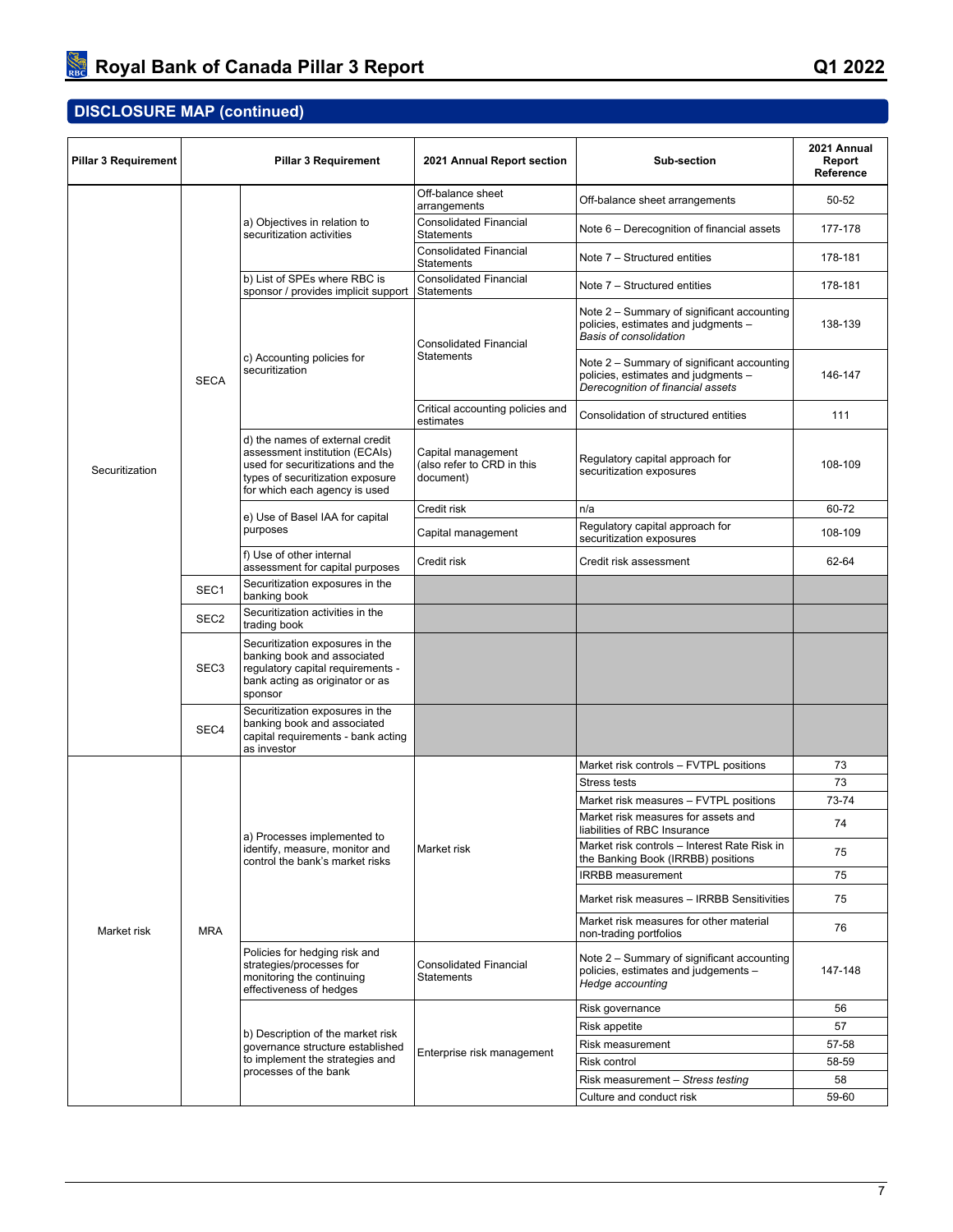| <b>Pillar 3 Requirement</b>                                                | <b>Pillar 3 Requirement</b> |                                                                                                                                        | 2021 Annual Report section | Sub-section                                                                        | 2021 Annual<br>Report<br>Reference |
|----------------------------------------------------------------------------|-----------------------------|----------------------------------------------------------------------------------------------------------------------------------------|----------------------------|------------------------------------------------------------------------------------|------------------------------------|
|                                                                            |                             | Description of the relationships<br>and the communication                                                                              |                            | Risk governance                                                                    | 56                                 |
|                                                                            |                             | mechanisms between the different Enterprise risk management<br>parties involved in market risk<br>management                           |                            | Risk control                                                                       | 58-59                              |
|                                                                            |                             |                                                                                                                                        |                            | Risk measurement                                                                   | 57-58                              |
|                                                                            |                             |                                                                                                                                        | Enterprise risk management | Risk control                                                                       | 58-59                              |
| Market risk<br>(continued)<br>Leverage<br>Total loss absorbing<br>capacity |                             |                                                                                                                                        |                            | Risk measurement - Stress testing                                                  | 58                                 |
|                                                                            |                             |                                                                                                                                        |                            | Market risk controls - FVTPL positions                                             | 73                                 |
|                                                                            | <b>MRA</b>                  |                                                                                                                                        |                            | <b>Stress tests</b>                                                                | 73                                 |
|                                                                            | (continued)                 |                                                                                                                                        |                            | Market risk measures - FVTPL positions                                             | 73-74                              |
|                                                                            |                             | c) Scope and nature of risk<br>reporting and/or measurement<br>systems                                                                 |                            | Market risk measures for assets and<br>liabilities of RBC Insurance                | 74                                 |
|                                                                            |                             |                                                                                                                                        | Market risk                | Market risk controls - Interest Rate Risk in<br>the Banking Book (IRRBB) positions | 75                                 |
|                                                                            |                             |                                                                                                                                        |                            | <b>IRRBB</b> measurement                                                           | 75                                 |
|                                                                            |                             |                                                                                                                                        |                            | Market risk measures - IRRBB Sensitivities                                         | 75                                 |
|                                                                            |                             |                                                                                                                                        |                            | Market risk measures for other material<br>non-trading portfolios                  | 76                                 |
|                                                                            |                             | c) General description of the<br>models (VaR/stressed VaR)                                                                             | Market risk                | Market risk controls - FVTPL positions                                             | 73                                 |
|                                                                            | <b>MRB</b>                  | g) Description of stress testing<br>applied to the modelling<br>parameters                                                             | Market risk                | <b>Stress tests</b>                                                                | 73                                 |
|                                                                            | MR <sub>1</sub>             |                                                                                                                                        |                            |                                                                                    |                                    |
|                                                                            | MR <sub>2</sub>             |                                                                                                                                        |                            |                                                                                    |                                    |
|                                                                            | MR <sub>3</sub>             |                                                                                                                                        |                            |                                                                                    |                                    |
|                                                                            | MR4 <sup>3</sup>            |                                                                                                                                        |                            |                                                                                    |                                    |
|                                                                            | LR1                         |                                                                                                                                        |                            |                                                                                    |                                    |
|                                                                            | LR <sub>2</sub>             |                                                                                                                                        |                            |                                                                                    |                                    |
|                                                                            | KM <sub>2</sub>             |                                                                                                                                        |                            |                                                                                    |                                    |
|                                                                            | TLAC1                       |                                                                                                                                        |                            |                                                                                    |                                    |
|                                                                            | TLAC <sub>2</sub>           |                                                                                                                                        |                            |                                                                                    |                                    |
|                                                                            | TLAC3                       |                                                                                                                                        |                            |                                                                                    |                                    |
|                                                                            |                             | a) Details of the approach for<br>operational risk capital<br>assessment for which the bank<br>qualifies                               | Operational risk           | Operational risk capital                                                           | 92                                 |
| <b>Operational Risk</b>                                                    |                             | b) Description of the advanced<br>measurement approaches for<br>operational risk (AMA) <sup>5</sup>                                    | n/a                        | n/a                                                                                | n/a                                |
|                                                                            |                             | c) For banks using the AMA, a<br>description of the use of insurance<br>for the purpose of mitigating<br>operational risk <sup>5</sup> | n/a                        | n/a                                                                                | n/a                                |
| Interest rate risk in the banking book                                     |                             |                                                                                                                                        | Market risk                | Market risk                                                                        | 72-78                              |

<sup>3</sup>Requirement for disclosure of this table is only semi-annual.

5 Effective November 1, 2019, OSFI discontinued the AMA approach.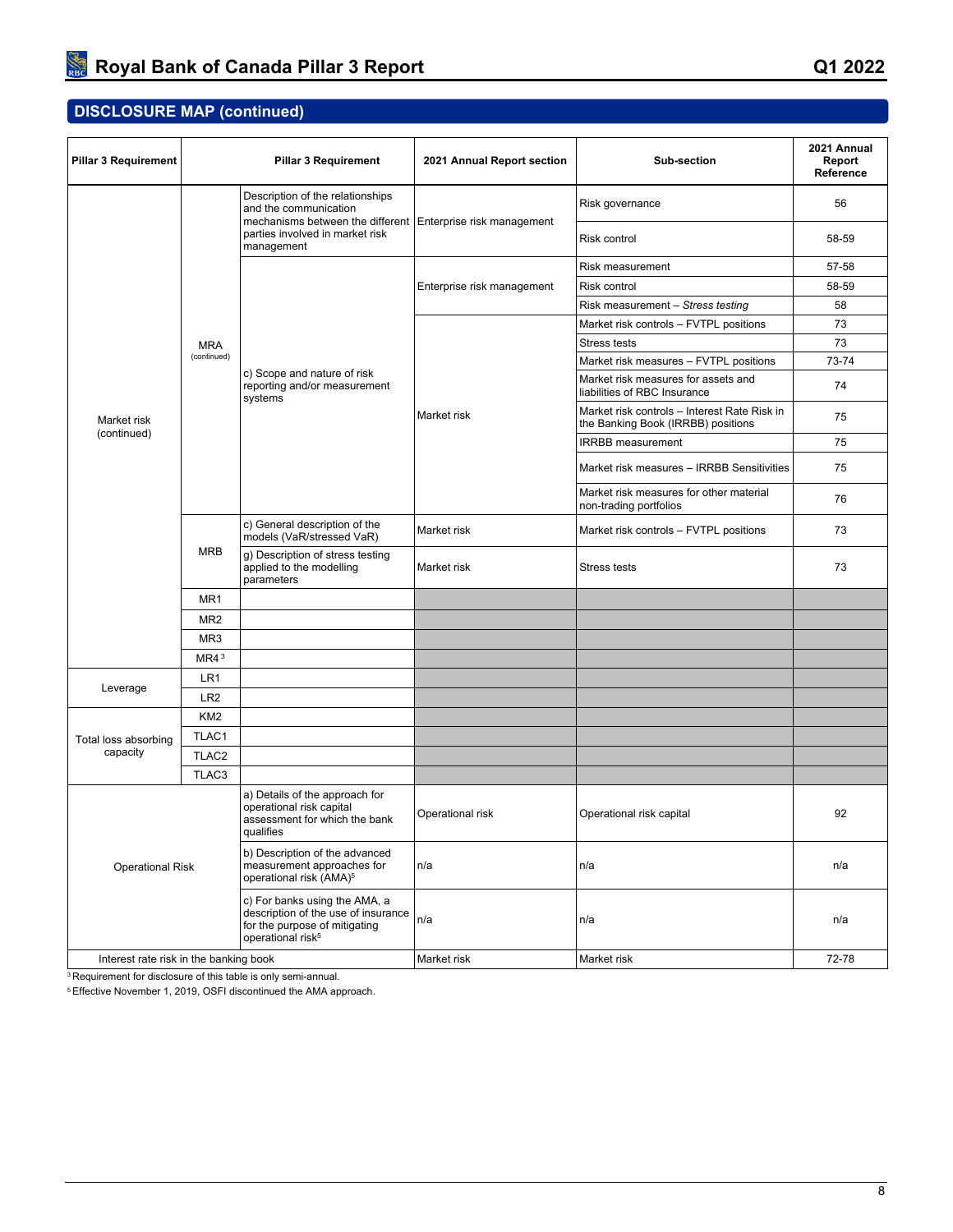## <span id="page-11-0"></span>**OVERVIEW OF KEY METRICS, RISK MANAGEMENT AND RWA**

### <span id="page-11-1"></span>**KM1: Key Capital and Leverage metrics (at consolidated group level)**

|                |                                                                                                               | a          | b          | C          | d            |
|----------------|---------------------------------------------------------------------------------------------------------------|------------|------------|------------|--------------|
|                |                                                                                                               | January 31 | October 31 | January 31 | Q o Q Change |
|                | (Millions of Canadian dollars) <sup>1</sup>                                                                   | 2022       | 2021       | 2021       | $(a-b)$      |
|                | Available capital (amounts)                                                                                   |            |            |            |              |
| 1              | Common Equity Tier 1 (CET1)                                                                                   | 77,080     | 75,583     | 69,555     | 1,497        |
| 1a             | Common Equity Tier 1 with transitional arrangements for ECL provisioning not applied                          | 76,885     | 75,163     | 68,579     | 1,722        |
| $\overline{2}$ | Tier 1                                                                                                        | 84,493     | 82,246     | 76,733     | 2,247        |
| 2a             | Tier 1 with transitional arrangements for ECL provisioning not applied                                        | 84,298     | 81,826     | 75,757     | 2,472        |
| 3              | <b>Total capital</b>                                                                                          | 94,502     | 92,026     | 86,543     | 2,476        |
| 3a             | Total capital with transitional arrangements for ECL provisioning not applied                                 | 94,502     | 92,026     | 86,543     | 2,476        |
|                | Risk-weighted assets (amounts)                                                                                |            |            |            |              |
| $\overline{4}$ | Total risk-weighted assets (RWA)                                                                              | 569,285    | 552,541    | 557,519    | 16,744       |
|                | Risk-based capital ratios as a percentage of RWA                                                              |            |            |            |              |
| 5              | Common Equity Tier 1 ratio                                                                                    | 13.5%      | 13.7%      | 12.5%      | (0.2)%       |
| 5a             | Common Equity Tier 1 ratio with transitional arrangements for ECL provisioning not<br>applied                 | 13.5%      | 13.6%      | 12.3%      | (0.1)%       |
| 6              | Tier 1 ratio                                                                                                  | 14.8%      | 14.9%      | 13.8%      | (0.1)%       |
| 6a             | Tier 1 ratio with transitional arrangements for ECL provisioning not applied                                  | 14.8%      | 14.8%      | 13.6%      |              |
| 7              | Total capital ratio                                                                                           | 16.6%      | 16.7%      | 15.5%      | (0.1)%       |
| 7a             | Total capital ratio with transitional arrangements for ECL provisioning not applied                           | 16.6%      | 16.7%      | 15.5%      | (0.1)%       |
|                | Additional CET1 buffer requirements as a percentage of RWA                                                    |            |            |            |              |
| 8              | Capital conservation buffer requirement                                                                       | 2.5%       | 2.5%       | 2.5%       |              |
| 9              | Countercyclical buffer requirement <sup>2</sup>                                                               | 0.0%       | 0.0%       | 0.0%       |              |
| 10             | Bank G-SIB and/or D-SIB additional requirements                                                               | 1.0%       | 1.0%       | 1.0%       |              |
| 11             | Total of bank CET1 specific buffer requirements (row $8 + row 9 + row 10$ )                                   | 3.5%       | 3.5%       | 3.5%       |              |
| 12             | CET1 available after meeting the bank's minimum capital requirements (row $5 - 8\%$ ) <sup>3</sup>            | 5.5%       | 5.7%       | 4.5%       | (0.2)%       |
|                | Basel III leverage ratio                                                                                      |            |            |            |              |
| 13             | Total Basel III leverage ratio exposure measure                                                               | 1,760,629  | 1,662,044  | 1,585,334  | 98,585       |
| 14             | Basel III leverage ratio (row 2 / row 13)                                                                     | 4.8%       | 4.9%       | 4.8%       | (0.1)%       |
| 14a            | Basel III leverage ratio (row 2a / row 13) with transitional arrangements for ECL<br>provisioning not applied | 4.8%       | 4.9%       | 4.8%       | (0.1)%       |

<sup>1</sup>This table incorporates the impact of expected credit loss (ECL) accounting on regulatory capital including transitional ECL provisioning modification granted by OSFI on Mar. 27, 2020. This ECL provisioning modification reduced from a 75% after-tax exclusion rate for growth in Stage 1 and Stage 2 allowances allowed in 2020 to only a 25% after-tax exclusion rate allowed for 2022. This rate will cease after Q4 2022.

<sup>2</sup>Bank specific countercyclical buffer requirement for Q1 2022 was not material, the amount which is determined based on our private sector exposures in jurisdictions identified by BCBS.

<sup>3</sup>8% reflects minimum capital requirements which includes D-SIB/G-SIB surcharge, and excludes the OSFI Domestic Stability Buffer of 2.5% effective October 2021. Refer to the Capital management section of our Q1 2022 Report to Shareholders.

Our CET1 ratio was 13.5%, down 20 bps from last quarter, mainly reflecting RWA growth (excluding FX) and share repurchases, partially offset by internal capital generation.

Our Tier 1 capital ratio of 14.8% was down 10 bps, reflecting the factors noted above under the CET1 ratio and a favourable impact from the issuance of preferred shares.

Our Total capital ratio of 16.6% was down 10 bps, reflecting the factors noted above under the Tier 1 capital ratio and a favourable impact of the issuance from subordinated debentures.

RWA increased by \$17 billion, mainly reflecting business growth in wholesale lending, including loan underwriting commitments, market risk, and residential mortgages, partially offset by lower derivatives. The impact of foreign exchange translation also contributed to the increase. These factors were partially offset by net credit migration, mainly in our wholesale portfolios. The impact of foreign exchange translation on RWA is largely mitigated with economic hedges in our CET1 ratio.

Our Leverage ratio of 4.8% was down 10 bps, mainly due to the reversal of the regulatory modification for sovereign-issued securities qualifying as HQLA, as announced by OSFI. Business-driven growth in leverage exposures and share repurchases also contributed to the decrease. These factors were partially offset by internal capital generation and the issuance of preferred shares.

Leverage exposures increased by \$99 billion, mainly driven by the reversal of the regulatory modification noted above, business growth in loans and securities, and the impact of foreign exchange translation.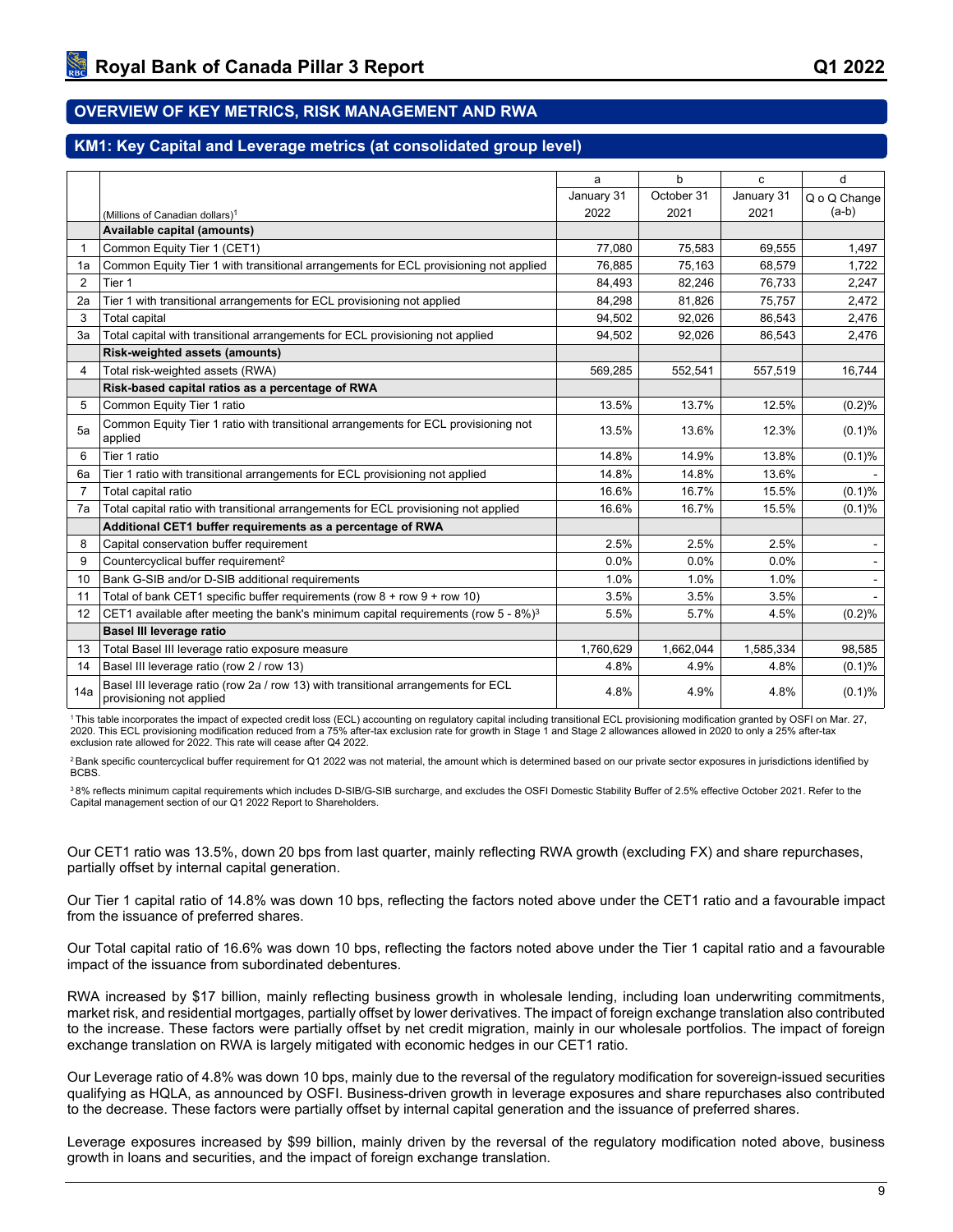## <span id="page-12-0"></span>**OVA: Bank risk management approach**

The table below presents an overview of Pillar 3 disclosure requirements that have been met within our 2021 Annual Report and incorporated by reference into this Pillar 3 report. Our 2021 Annual Report is available free of charge on our website at <http://www.rbc.com/investorrelations>

| Pillar 3 disclosures requirement |                                                                         | RBC 2021 Annual Report section | Sub-section                                                                        |  |  |  |
|----------------------------------|-------------------------------------------------------------------------|--------------------------------|------------------------------------------------------------------------------------|--|--|--|
|                                  |                                                                         | Impact of COVID-19 pandemic    | Impact of pandemic risk factor                                                     |  |  |  |
| a)                               |                                                                         | Top and emerging risks         | Top and emerging risks                                                             |  |  |  |
|                                  |                                                                         |                                | Risk management principles                                                         |  |  |  |
|                                  |                                                                         | Risk management Overview       | <b>Risk drivers</b>                                                                |  |  |  |
|                                  | Business model and risk profile                                         |                                | Risk governance                                                                    |  |  |  |
|                                  |                                                                         |                                | Risk appetite                                                                      |  |  |  |
|                                  |                                                                         | Enterprise risk management     | <b>Risk measurement</b>                                                            |  |  |  |
|                                  |                                                                         |                                | <b>Risk control</b>                                                                |  |  |  |
|                                  |                                                                         |                                | Risk governance                                                                    |  |  |  |
| b)                               | Risk governance structure                                               | Enterprise risk management     | <b>Risk control</b>                                                                |  |  |  |
| c)                               | Communication and enforcement of risk<br>culture within the bank        | Enterprise risk management     | Culture and conduct risk                                                           |  |  |  |
| d)                               | Scope and main features of risk<br>measurement systems                  | Enterprise risk management     | Risk measurement                                                                   |  |  |  |
| e)                               | Risk information reporting                                              | Enterprise risk management     | Risk control - Risk monitoring and reporting                                       |  |  |  |
|                                  |                                                                         | Enterprise risk management     | Risk measurement - Stress testing                                                  |  |  |  |
| f)                               | Stress testing                                                          | Market risk                    | <b>Stress tests</b>                                                                |  |  |  |
|                                  |                                                                         | Systemic risk                  | Systemic risk                                                                      |  |  |  |
|                                  |                                                                         |                                | Risk appetite                                                                      |  |  |  |
|                                  |                                                                         | Enterprise risk management     | <b>Risk measurement</b>                                                            |  |  |  |
|                                  |                                                                         |                                | Risk control                                                                       |  |  |  |
|                                  |                                                                         |                                | Overview                                                                           |  |  |  |
|                                  |                                                                         |                                | Credit risk measurement                                                            |  |  |  |
|                                  |                                                                         | Credit risk                    | Credit risk assessment                                                             |  |  |  |
|                                  |                                                                         |                                | Credit risk mitigation                                                             |  |  |  |
|                                  |                                                                         |                                | Credit risk approval                                                               |  |  |  |
|                                  |                                                                         |                                | Credit risk administration                                                         |  |  |  |
|                                  |                                                                         |                                | Market risk controls - FVTPL positions                                             |  |  |  |
| g)                               | Strategies and processes applied to<br>manage, hedge and mitigate risks |                                | Stress tests                                                                       |  |  |  |
|                                  |                                                                         | Market risk                    | Market risk controls - Interest Rate Risk in the Banking Book<br>(IRRBB) positions |  |  |  |
|                                  |                                                                         |                                | <b>IRRBB</b> measurement                                                           |  |  |  |
|                                  |                                                                         |                                | Non-trading foreign exchange rate risk                                             |  |  |  |
|                                  |                                                                         |                                | Overview                                                                           |  |  |  |
|                                  |                                                                         |                                | Risk control                                                                       |  |  |  |
|                                  |                                                                         |                                | Risk measurement                                                                   |  |  |  |
|                                  |                                                                         | Liquidity and funding risk     | Funding                                                                            |  |  |  |
|                                  |                                                                         |                                | Liquidity Coverage Ratio (LCR)                                                     |  |  |  |
|                                  |                                                                         |                                | Net Stable Funding Ratio (NSFR)                                                    |  |  |  |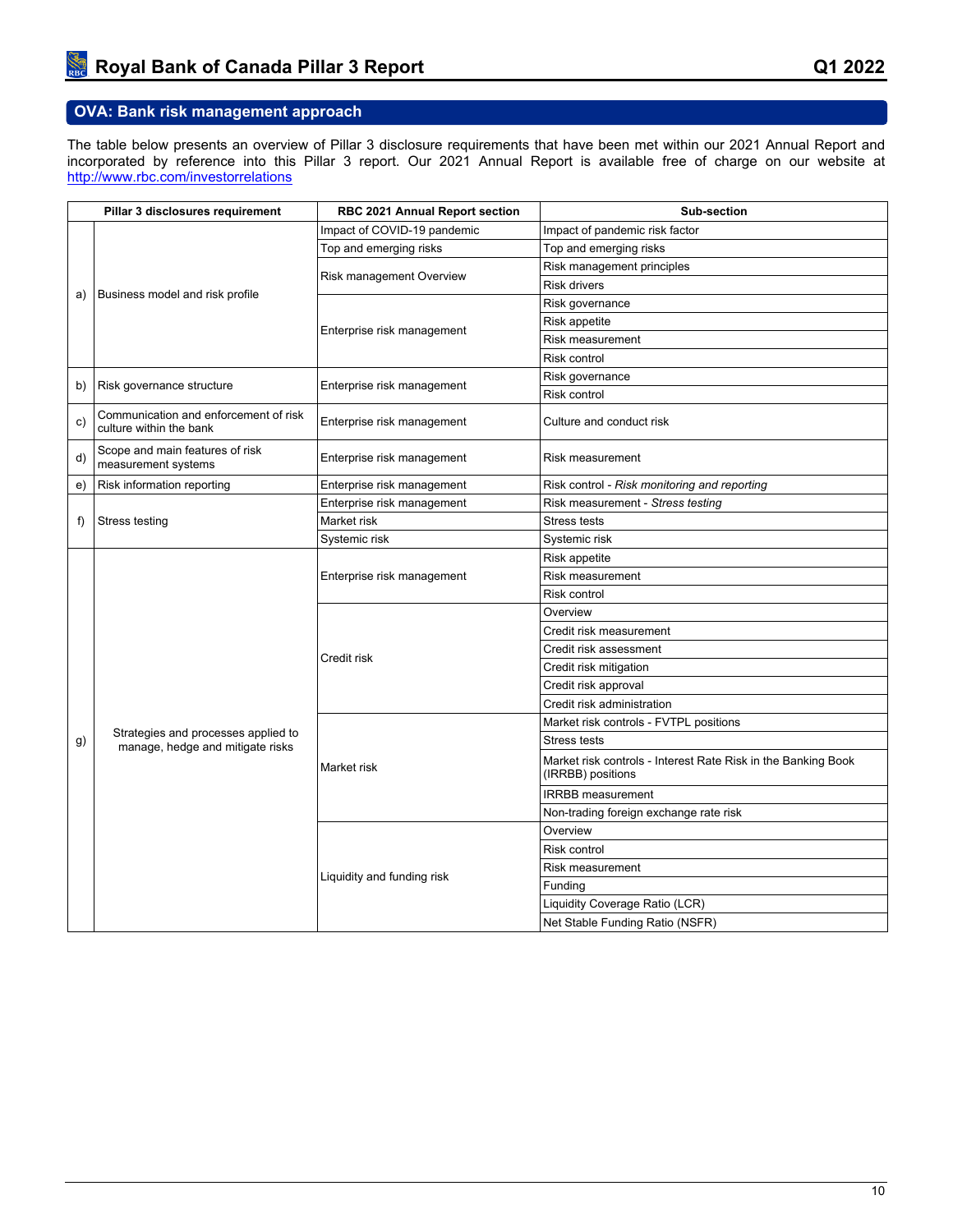## **OVA: Bank risk management approach (continued)**

|    | Pillar 3 disclosures requirement                                        | <b>RBC 2021 Annual Report section</b>    | Sub-section                                                                                                              |  |
|----|-------------------------------------------------------------------------|------------------------------------------|--------------------------------------------------------------------------------------------------------------------------|--|
|    |                                                                         | Insurance risk                           | Insurance risk                                                                                                           |  |
|    |                                                                         | Operational risk                         | Overview                                                                                                                 |  |
|    |                                                                         |                                          | Operational risk framework                                                                                               |  |
|    |                                                                         | Regulatory compliance risk               | Regulatory compliance risk                                                                                               |  |
|    |                                                                         | Strategic risk                           | Strategic risk                                                                                                           |  |
|    |                                                                         | Reputation risk                          | <b>Reputation risk</b>                                                                                                   |  |
|    |                                                                         | Legal and regulatory environment risk    | Legal and regulatory environment risk                                                                                    |  |
| g) | Strategies and processes applied to<br>manage, hedge and mitigate risks | Competitive risk                         | Competitive risk                                                                                                         |  |
|    | (continued)                                                             | Systemic risk                            | Systemic risk                                                                                                            |  |
|    |                                                                         | Environmental and social risk            | Environmental and social risk                                                                                            |  |
|    |                                                                         |                                          | Note 8 - Derivative financial instruments and hedging activities -<br>Derivatives issued for trading purposes            |  |
|    |                                                                         | <b>Consolidated Financial Statements</b> | Note 8 - Derivative financial instruments and hedging activities -<br>Derivatives issued for other-than-trading purposes |  |
|    |                                                                         |                                          | Note 8 - Derivative financial instruments and hedging activities -<br>Derivative-related credit risk                     |  |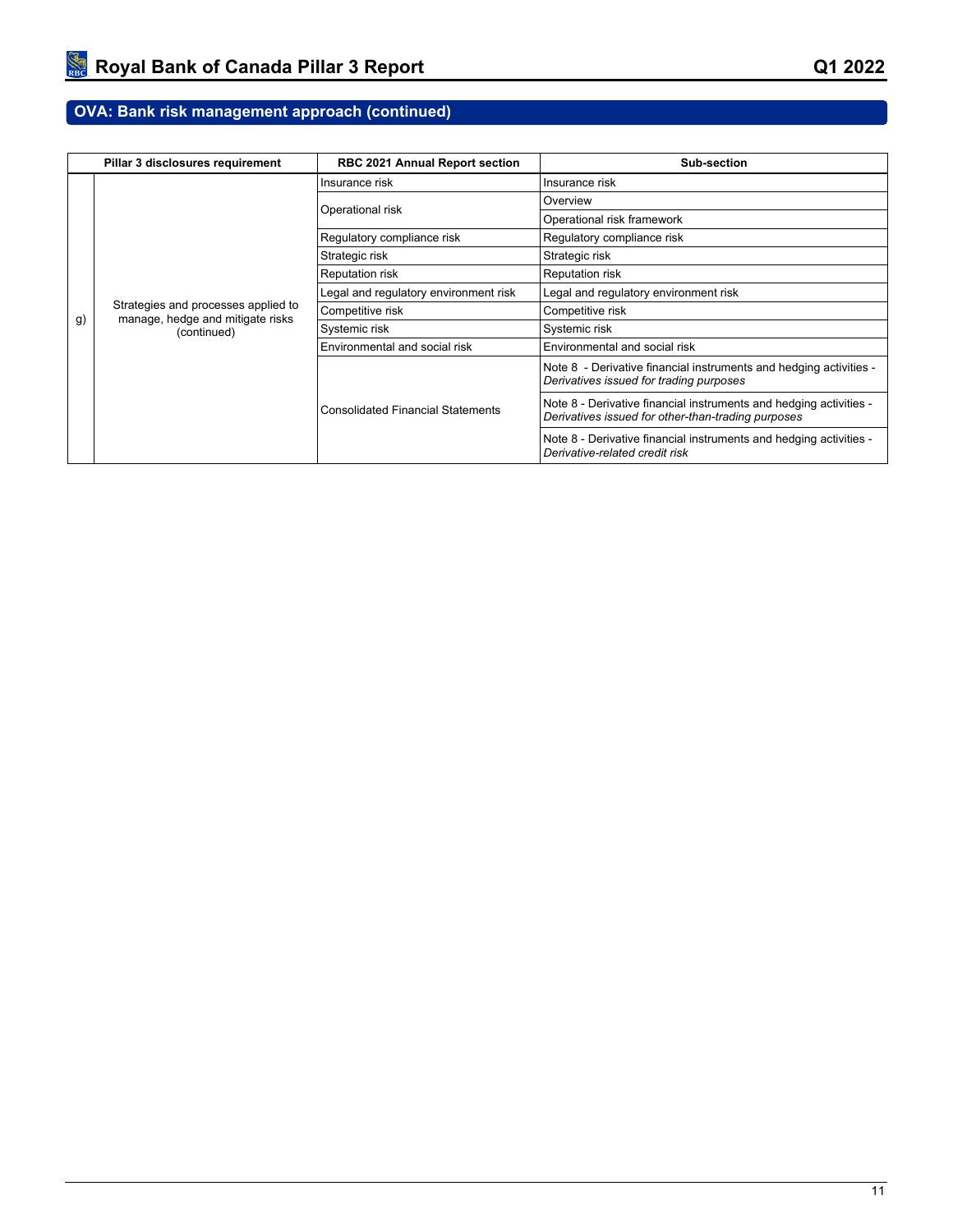### <span id="page-14-0"></span>**OV1: Overview of risk weighted assets (RWA)**

The following table presents an overview of our RWA and the related minimum capital requirements by risk type.

|                |                                                                                   | a          | b          | c          | d                                              | e          |
|----------------|-----------------------------------------------------------------------------------|------------|------------|------------|------------------------------------------------|------------|
|                |                                                                                   |            | <b>RWA</b> |            | Minimum<br>capital<br>requirement <sup>1</sup> | <b>RWA</b> |
|                |                                                                                   | January 31 | October 31 | January 31 | January 31                                     | Change     |
|                | (Millions of Canadian dollars)                                                    | 2022       | 2021       | 2021       | 2022                                           | $(a-b)$    |
| 1              | Credit risk (excluding counterparty credit risk)                                  | 366,916    | 354,442    | 368,824    | 29,353                                         | 12,474     |
| 2              | Of which Standardized approach (SA)                                               | 103,614    | 102,186    | 96,011     | 8,289                                          | 1,428      |
| 3              | Of which Internal rating-based (IRB) approach                                     | 263.302    | 252.256    | 272.813    | 21,064                                         | 11,046     |
| 4              | Counterparty credit risk (CCR)                                                    | 48,553     | 53,791     | 56,884     | 3,884                                          | (5, 238)   |
| 4a             | Of which other CCR                                                                | 9,410      | 10,102     | 11,367     | 753                                            | (692)      |
| 4 <sub>b</sub> | Credit valuation adjustment (CVA)                                                 | 15,854     | 18,104     | 18,412     | 1,268                                          | (2, 250)   |
| 5              | Of which Standardised approach for counterparty credit risk (SA-CCR) <sup>2</sup> | 23,289     | 25,585     | 27,105     | 1,863                                          | (2, 296)   |
| 6              | Of which Internal model method (IMM)                                              |            |            |            |                                                |            |
| $\overline{7}$ | Equity positions in banking book under market-based approach                      | 2,890      | 2,814      | 2,626      | 231                                            | 76         |
| 8              | Equity investments in funds - look-through approach                               |            |            |            |                                                |            |
| 9              | Equity investments in funds - mandate-based approach                              | 3,099      | 2,944      | 2,846      | 248                                            | 155        |
| 10             | Equity investments in funds - fall-back approach                                  | 35         | 45         | 4          | 3                                              | (10)       |
| 11             | Settlement risk                                                                   | 1.765      | 1,492      | 342        | 141                                            | 273        |
| 12             | Securitisation exposures in banking book                                          | 10,724     | 10,328     | 10,780     | 858                                            | 396        |
| 12a            | Of which transitional grandfathering adjustment                                   |            |            |            |                                                |            |
| 13             | Of which IRB ratings-based approach (SEC-IRBA)                                    |            |            |            |                                                |            |
| 14             | Of which External ratings-based approach (SEC-ERBA)                               | 8,317      | 7,982      | 8,524      | 665                                            | 335        |
| 15             | Of which Standardized approach (SEC-SA)                                           | 2,407      | 2,346      | 2,256      | 193                                            | 61         |
| 16             | <b>Market risk</b>                                                                | 41,812     | 34,806     | 28,449     | 3,345                                          | 7,006      |
| 17             | Of which Standardized approach (SA)                                               | 15,392     | 13,330     | 12,532     | 1,231                                          | 2,062      |
| 18             | Of which Internal model approaches (IMA)                                          | 26,420     | 21,476     | 15,917     | 2,114                                          | 4,944      |
| 19             | <b>Operational risk</b>                                                           | 74,776     | 73,593     | 70,908     | 5,982                                          | 1,183      |
| 20             | Of which Basic Indicator Approach                                                 |            |            |            |                                                |            |
| 21             | Of which Standardized Approach                                                    | 74,776     | 73,593     | 70,908     | 5,982                                          | 1,183      |
| 22             | Of which Advanced Measurement Approach <sup>3</sup> (AMA)                         |            |            |            |                                                |            |
| 23             | Amounts below the thresholds for deduction (subject to 250% risk weight)          | 18,715     | 18,286     | 15,856     | 1,497                                          | 429        |
| 24             | Floor adjustment                                                                  |            |            |            |                                                |            |
| 25             | Total (1+4+7+8+9+10+11+12+16+19+23+24)                                            | 569,285    | 552,541    | 557,519    | 45,542                                         | 16,744     |

<sup>1</sup>The minimum capital requirements for each category can be calculated by multiplying the total RWA by 8% as per OSFI CAR guidelines.

<sup>2</sup>Includes RWA associated with CCP exposures, which EAD is calculated based on SA-CCR.

<sup>3</sup>Effective November 1, 2019, OSFI discontinued the AMA approach.

Total RWA increased by \$16.7 billion or 3%, driven by the following:

#### **Credit risk**

RWA increased by \$12.5 billion, mainly driven by business growth in wholesale lending, including loan underwriting commitments, and residential mortgages. The impact of foreign exchange translation also contributed to the increase. These factors were partially offset by net credit migration, mainly in our wholesale portfolios. The impact of foreign exchange translation on RWA is largely mitigated with economic hedges in our CET1 ratio.

#### **Counterparty credit risk**

RWA decreased by \$5.2 billion, mainly due to client driven activity in our derivatives trading businesses.

#### **Securitization exposures in banking book**

RWA increased by \$0.4 billion, mainly driven by client activity.

#### **Market risk**

RWA increased \$7.0 billion, mainly driven by increased inventory and credit mix changes in our fixed income businesses.

#### **Operational risk**

RWA increased \$1.2 billion, mainly driven by average revenue growth.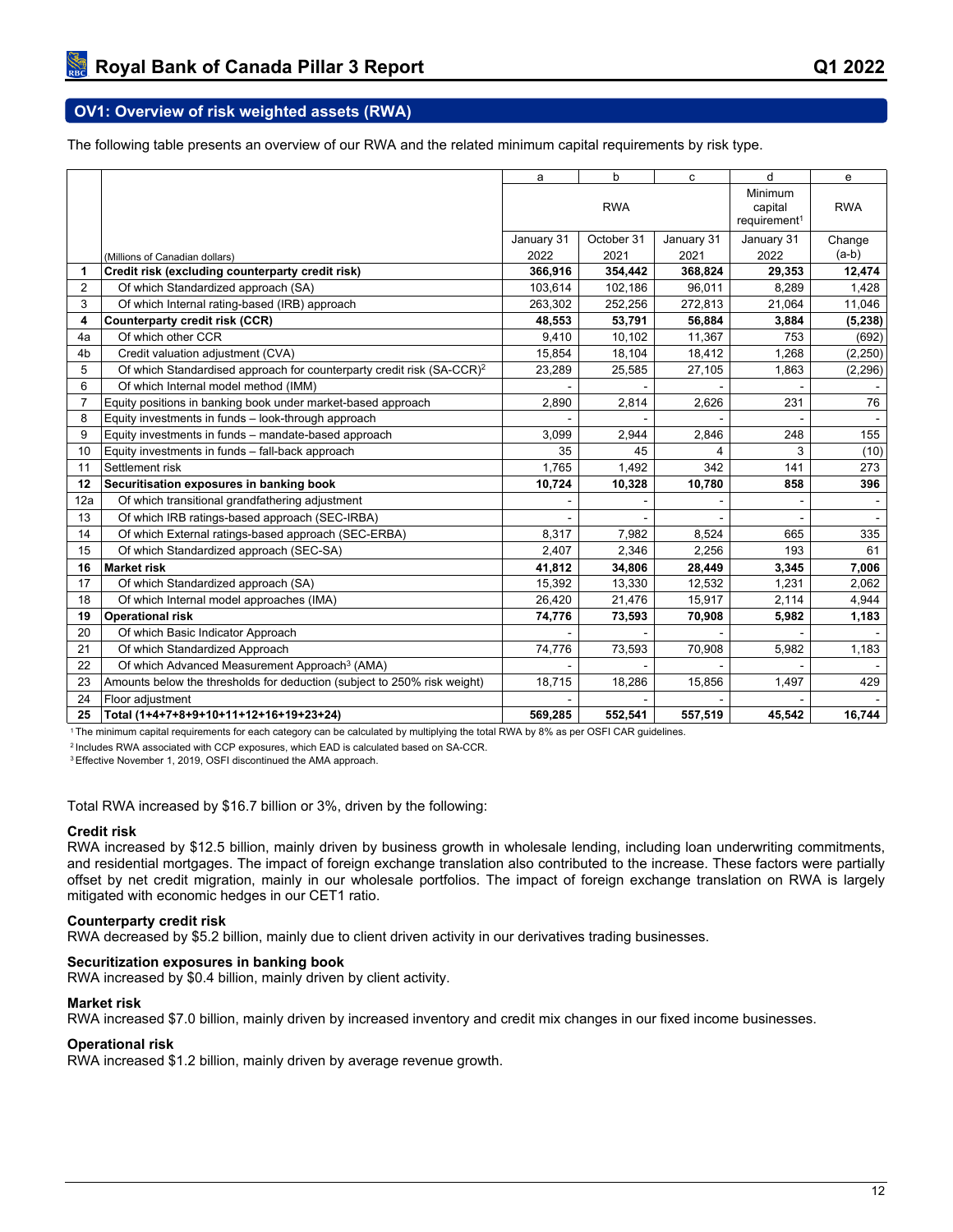## **RWA: Risk-Weighted Assets by Regulatory Approach**

The following table provides details of our risk-weighted assets by type of risk and regulatory approach.

<span id="page-15-0"></span>

|                                                                            | Q1/2022                           |                                   |                          |                        |                         | Q1/2022                           |                    |                               |                               |                               |                      |
|----------------------------------------------------------------------------|-----------------------------------|-----------------------------------|--------------------------|------------------------|-------------------------|-----------------------------------|--------------------|-------------------------------|-------------------------------|-------------------------------|----------------------|
| <b>TOTAL CAPITAL RISK-WEIGHTED ASSETS 1</b>                                | Risk-weighted assets All-in Basis |                                   |                          |                        | Capital<br>requirements | Risk-weighted assets All-in Basis |                    |                               |                               |                               |                      |
| (Millions of Canadian dollars, except percentage and per share amounts)    | Exposure <sup>2</sup>             | Average<br>of risk<br>weights $3$ | Standardized<br>approach | <b>IRB</b><br>approach | Other                   | Total <sup>4</sup>                | Total <sup>4</sup> | Q4/2021<br>Total <sup>4</sup> | Q3/2021<br>Total <sup>4</sup> | Q2/2021<br>Total <sup>4</sup> | Q1/2021<br>Total $4$ |
| Credit risk <sup>5</sup>                                                   |                                   |                                   |                          |                        |                         |                                   |                    |                               |                               |                               |                      |
| Lending-related and other                                                  |                                   |                                   |                          |                        |                         |                                   |                    |                               |                               |                               |                      |
| Residential mortgages                                                      | 336.736                           | 8%                                | 10.999                   | 17.449                 |                         | 28.448                            | 2,276              | 26,743                        | 25.988                        | 24.565                        | 24,895               |
| Other retail (Personal, Credit cards and Small business treated as retail) | 365,149                           | 20%                               | 7,468                    | 65,230                 |                         | 72,698                            | 5,816              | 71,637                        | 71,720                        | 70.661                        | 72,112               |
| Business (Corporate, Commercial, Medium-sized enterprises                  |                                   |                                   |                          |                        |                         |                                   |                    |                               |                               |                               |                      |
| and Non-bank financial institutions)                                       | 415,681                           | 51%                               | 59,682                   | 150,409                |                         | 210,091                           | 16,807             | 200,553                       | 197,356                       | 210,611                       | 210,677              |
| Sovereign (Government)                                                     | 337,483                           | 4%                                | 3,029                    | 11,729                 |                         | 14,758                            | 1,180              | 14,412                        | 15,742                        | 15,527                        | 15,878               |
| Bank                                                                       | 27,725                            | 18%                               | 1,531                    | 3,581                  |                         | 5,112                             | 409                | 4,756                         | 4,413                         | 4,758                         | 5,739                |
| Total lending-related and other                                            | 1,482,774                         | 22%                               | 82,709                   | 248,398                |                         | 331,107                           | 26,488             | 318,101                       | 315,219                       | 326,122                       | 329,301              |
| Trading - related                                                          |                                   |                                   |                          |                        |                         |                                   |                    |                               |                               |                               |                      |
| Repo-style transactions                                                    | 974,434                           | 1%                                | $\mathbf{1}$             | 8,805                  | 76                      | 8,882                             | 711                | 9,537                         | 8,463                         | 12,126                        | 10,731               |
| Derivatives - including CVA                                                | 107.565                           | 35%                               | 2.000                    | 19,758                 | 16,199                  | 37,957                            | 3,036              | 42,377                        | 41,457                        | 43,306                        | 44,110               |
| <b>Total trading-related</b>                                               | 1,081,999                         | 4%                                | 2.001                    | 28,563                 | 16,275                  | 46,839                            | 3,747              | 51,914                        | 49,920                        | 55,432                        | 54,841               |
| Total lending-related and other and trading-related                        | 2,564,773                         | 15%                               | 84,710                   | 276,961                | 16,275                  | 377,946                           | 30,235             | 370,015                       | 365,139                       | 381,554                       | 384,142              |
| Banking book equities <sup>6</sup>                                         | 4.117                             | 138%                              |                          | 5.682                  |                         | 5,682                             | 454                | 5.474                         | 5,373                         | 5,088                         | 5,166                |
| Securitization exposures                                                   | 66,684                            | 16%                               | 5,178                    | 5,546                  |                         | 10,724                            | 858                | 10,328                        | 10,640                        | 10,424                        | 10,780               |
| Regulatory scaling factor 7                                                | n.a.                              | n.a.                              | n.a.                     | 16,959                 |                         | 16,959                            | 1,357              | 16,485                        | 16,461                        | 17,746                        | 17,795               |
| Other assets                                                               | 28,878                            | 143%                              | n.a.                     | n.a.                   | 41,386                  | 41,386                            | 3,311              | 41,840                        | 38,457                        | 38,045                        | 40,279               |
| <b>Total credit risk</b>                                                   | 2,664,452                         | 17%                               | 89,888                   | 305,148                | 57,661                  | 452,697                           | 36,215             | 444,142                       | 436,070                       | 452,857                       | 458,162              |
| Market risk <sup>8,9</sup>                                                 |                                   |                                   |                          |                        |                         |                                   |                    |                               |                               |                               |                      |
| Interest rate                                                              |                                   |                                   | 2,654                    | 16,522                 |                         | 19,176                            | 1,534              | 14,380                        | 13,047                        | 10,063                        | 8,126                |
| Equity                                                                     |                                   |                                   | 2,439                    | 2,230                  |                         | 4,669                             | 374                | 4,178                         | 5,179                         | 4,814                         | 4,073                |
| Foreign exchange                                                           |                                   |                                   | 3,198                    | 957                    |                         | 4,155                             | 332                | 3,083                         | 3,210                         | 2,748                         | 2,601                |
| Commodities                                                                |                                   |                                   | 1.008                    | 128                    |                         | 1,136                             | 91                 | 762                           | 504                           | 270                           | 279                  |
| Specific risk                                                              |                                   |                                   | 6.093                    | 2,283                  |                         | 8,376                             | 670                | 7.601                         | 7.133                         | 6,256                         | 6,285                |
| Incremental risk charge <sup>10, 11</sup>                                  |                                   |                                   |                          | 4.300                  |                         | 4.300                             | 344                | 4.802                         | 5.076                         | 6.466                         | 7,085                |
| <b>Total market risk</b>                                                   |                                   |                                   | 15,392                   | 26,420                 |                         | 41,812                            | 3,345              | 34,806                        | 34,149                        | 30.617                        | 28,449               |
| <b>Operational risk</b>                                                    |                                   |                                   | 74,776                   |                        | n.a.                    | 74,776                            | 5,982              | 73,593                        | 72,828                        | 72,133                        | 70,908               |
| Total risk-weighted assets (RWA)                                           | 2,664,452                         |                                   | 180,056                  | 331.568                | 57.661                  | 569,285                           | 45,542             | 552,541                       | 543.047                       | 555.607                       | 557,519              |

<sup>1</sup>Calculated using guidelines issued by OSFI under the Basel III All-in framework.

<sup>2</sup> Total exposure represents exposure at default (EAD) which is the expected gross exposure upon the default of an obligor. This amount excludes any allowance against impaired loans or partial write-offs and does not refl of credit risk mitigation. Exposures acquired through the Federal Reserve Paycheck Protection Program lending facility have been excluded, as required by OSFI.

<sup>3</sup>Represents the average of counterparty risk weights within a particular category.

<sup>4</sup>The minimum capital requirements for each category can be calculated by multiplying the total RWA by 8% as per OSFI CAR guidelines.

5 For credit risk, a majority of our portfolios use the Internal Ratings Based (IRB) Approach and the remainder use the Standardized Approach.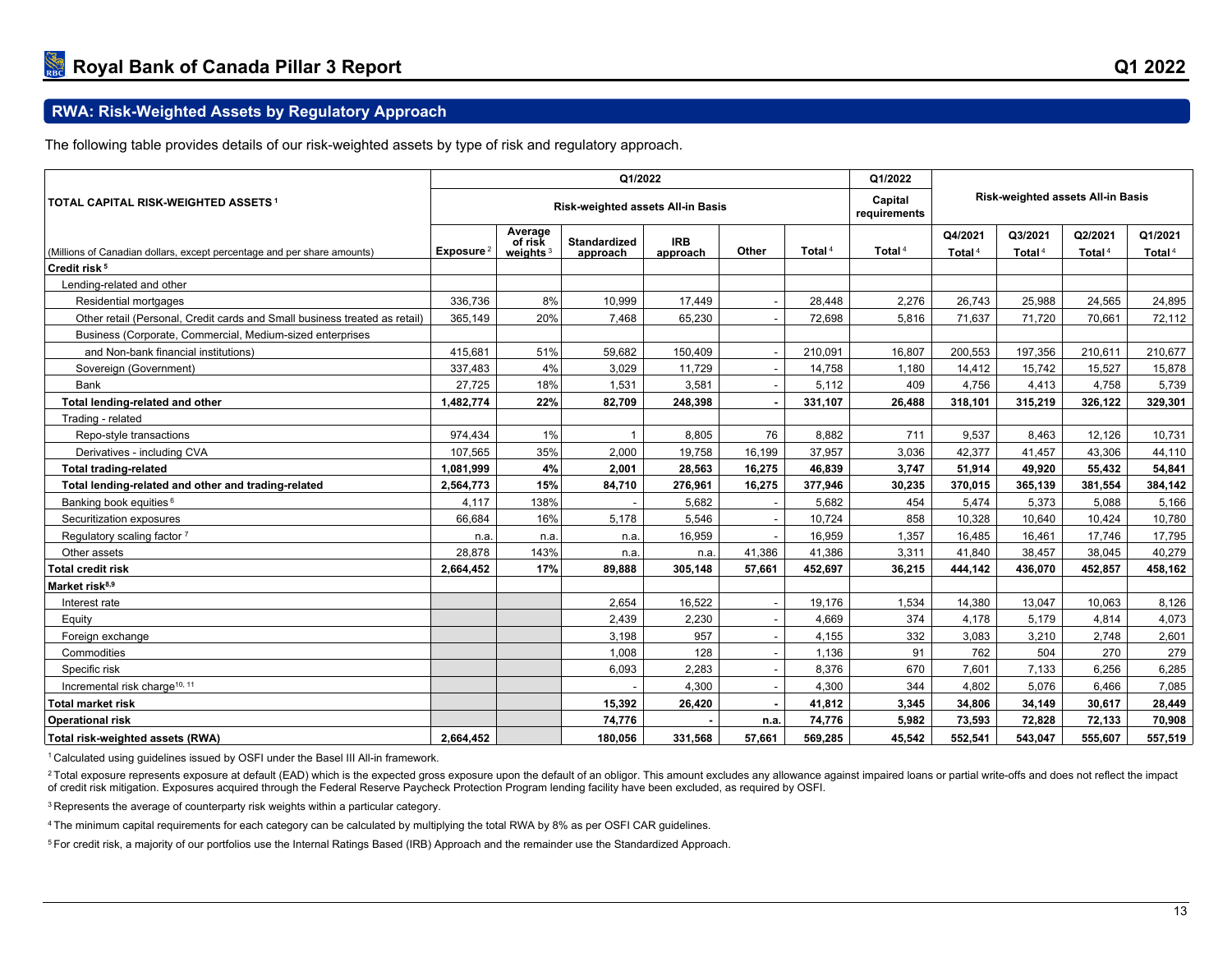<sup>6</sup> CAR guidelines define banking book equities based on the economic substance of the transaction rather than the legal form or accounting treatment associated with the financial instrument. As such, differences exist in of equity securities held in the banking book and those reported in the financial statements. Banking book equities are financial instruments held for investment purposes and are not part of our trading book, consisting of and private equities, partnership units, venture capital and derivative instruments tied to equity interests.

As at Q1/22, the amount of publicly-traded equity exposures was \$1.728 million and private equity exposures amounted to \$2,389 million. Total exposure represents EAD, which is the expected gross exposure upon the default o obligor.

Under OSFI guidelines, the Simple Risk Weight method under the Market-based Approach is being used to calculate RWA for direct equity exposures (\$2,726 million). The calculation of RWA for Equity Investments in Funds (\$2,9 million) uses the Mandate-based and Fall-Back Approaches.

7The scaling factor represents a calibration adjustment of 6% as prescribed by OSFI under the Basel III framework and is applied to RWA amounts for credit risk assessed under the IRB Approach.

<sup>8</sup>For market risk RWA measurement, we use an internal models approach where we have obtained regulatory approval, and a standardized approach for products vet to be approved. For standardized approach, we use internally validated models.

9 Regulatory capital for our correlation trading portfolios is determined through the standardized approach as prescribed by OSFI. Therefore, we do not have a Comprehensive Risk Charge for these portfolios. Our securitizat resecuritization positions in our trading book also have capital requirements under the standardized approach. The changes in value due to market and credit risk in the securitization and resecuritization in the trading bo through the daily mark-to-market process. Furthermore, we employ market risk measures such as sensitivities to changes in option-adjusted spreads and underlying asset prices as well as value-at-risk (VaR) and stress testin

<sup>10</sup> The incremental risk charge (IRC) was \$286 million as at Q1/22. The average was \$348 million, high was \$437 million and low was \$248 million for Q1/22. The IRC is measured over a one-vear horizon at a 99.9% confidence utilize a technique known as the Monte Carlo simulation process to generate a statistically relevant number of loss scenarios due to ratings migration and default in order to establish the losses at that confidence level. certain assumptions about position liquidity (the length of time to close out a position) within the model that range from a floor of three months to maximum of one year. The determination of liquidity is based on issuer t rating. Credit rating migration and default probabilities (PD) are based on historical data.

<sup>11</sup> The models are subject to the same internal independent vetting and validation procedures used for all regulatory capital models. Important assumptions are re-reviewed at least annually. Due to the long time horizon a confidence level of the risk measure, we do not perform back-testing as we do for the VaR measure.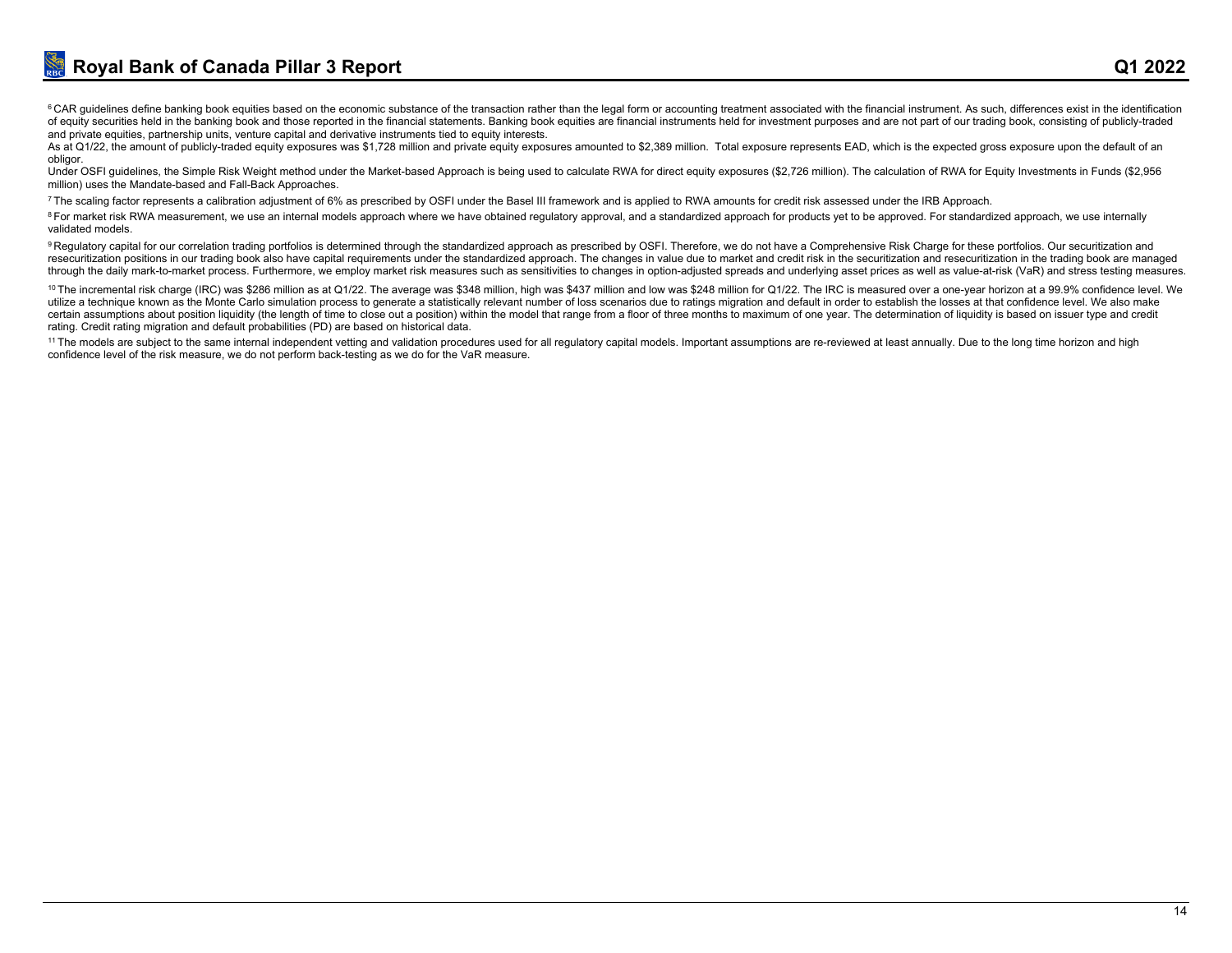## <span id="page-17-0"></span>**LINKAGES BETWEEN FINANCIAL STATEMENTS AND REGULATORY EXPOSURES**

<span id="page-17-1"></span>**LI1: Differences between accounting and regulatory scopes of consolidation and mapping of financial statement categories with regulatory risk categories**

The following table provides the differences between carrying values presented in our financial statements prepared in accordance with International Financial Reporting Standards (IFRS) and our regulatory exposures. It further breaks down the amounts in our financial statements into regulatory risk categories.

#### As at January 31, 2022

|                                                                                          | a                                                                         | b                                                                | c                                   | d                                                      | e                                             | f                                          | g                                                                                    |
|------------------------------------------------------------------------------------------|---------------------------------------------------------------------------|------------------------------------------------------------------|-------------------------------------|--------------------------------------------------------|-----------------------------------------------|--------------------------------------------|--------------------------------------------------------------------------------------|
|                                                                                          |                                                                           |                                                                  |                                     |                                                        | Carrying values of items: <sup>1</sup>        |                                            |                                                                                      |
| (Millions of Canadian dollars)                                                           | Carrying values<br>as reported in<br>published<br>financial<br>statements | Carrying values<br>under scope of<br>regulatory<br>consolidation | Subject to credit<br>risk framework | Subject to<br>counterparty<br>credit risk<br>framework | Subject to the<br>securitization<br>framework | Subject to the<br>market risk<br>framework | Not subject to capital<br>requirements<br>or subject to<br>deduction from<br>capital |
| <b>Assets</b>                                                                            |                                                                           |                                                                  |                                     |                                                        |                                               |                                            |                                                                                      |
| Cash and due from banks                                                                  | 131,163                                                                   | 131,163                                                          | 131,163                             |                                                        |                                               |                                            |                                                                                      |
| Interest-bearing deposits with banks                                                     | 63,420                                                                    | 63,420                                                           | 63,420                              |                                                        |                                               |                                            |                                                                                      |
| <b>Securities</b>                                                                        |                                                                           |                                                                  |                                     |                                                        |                                               |                                            |                                                                                      |
| Trading                                                                                  | 149,525                                                                   | 137,203                                                          | 8,929                               |                                                        | 32                                            | 128,242                                    |                                                                                      |
| Investment, net of applicable allowance                                                  | 153,570                                                                   | 150,442                                                          | 139,160                             |                                                        | 11,309                                        |                                            | (27)                                                                                 |
|                                                                                          | 303,095                                                                   | 287,645                                                          | 148,089                             |                                                        | 11,341                                        | 128,242                                    | (27)                                                                                 |
| Assets purchased under reverse repurchase<br>agreements and securities borrowed<br>Loans | 312,126                                                                   | 312,126                                                          |                                     | 312,127                                                |                                               |                                            | (1)                                                                                  |
| Retail                                                                                   | 513,970                                                                   | 513,646                                                          | 513,646                             |                                                        |                                               |                                            |                                                                                      |
| Wholesale <sup>3</sup>                                                                   | 230,108                                                                   | 227,769                                                          | 207,326                             | 2,759                                                  | 8.658                                         | 6.553                                      | 2,473                                                                                |
|                                                                                          | 744,078                                                                   | 741,415                                                          | 720,972                             | 2,759                                                  | 8,658                                         | 6,553                                      | 2,473                                                                                |
| Allowance for loan losses                                                                | (4,047)                                                                   | (4,047)                                                          |                                     |                                                        |                                               |                                            | (4,047)                                                                              |
|                                                                                          | 740,031                                                                   | 737,368                                                          | 720,972                             | 2,759                                                  | 8,658                                         | 6,553                                      | (1, 574)                                                                             |
| Segregated fund net assets<br>Other                                                      | 2,730                                                                     |                                                                  |                                     |                                                        |                                               |                                            |                                                                                      |
| Customers' liability under acceptances                                                   | 18,876                                                                    | 18,876                                                           | 18,959                              |                                                        |                                               |                                            | (83)                                                                                 |
| Derivatives <sup>2</sup>                                                                 | 92,319                                                                    | 93,145                                                           |                                     | 93,145                                                 |                                               | 88,395                                     |                                                                                      |
| Premises and equipment, net                                                              | 7,406                                                                     | 7,389                                                            | 7,389                               |                                                        |                                               |                                            |                                                                                      |
| Goodwill                                                                                 | 11,010                                                                    | 11,010                                                           |                                     |                                                        |                                               |                                            | 11,010                                                                               |
| Other intangibles                                                                        | 4,459                                                                     | 4,334                                                            |                                     |                                                        |                                               |                                            | 4,334                                                                                |
| Other assets                                                                             | 65,834                                                                    | 69,118                                                           | 31,558                              | 26.647                                                 |                                               | 7.628                                      | 3,285                                                                                |
|                                                                                          | 199,904                                                                   | 203,872                                                          | 57,906                              | 119,792                                                | L.                                            | 96,023                                     | 18,546                                                                               |
| Total assets <sup>2</sup>                                                                | 1,752,469                                                                 | 1,735,594                                                        | 1,121,550                           | 434,678                                                | 19,999                                        | 230,818                                    | 16,944                                                                               |
| <b>Liabilities and equity</b>                                                            |                                                                           |                                                                  |                                     |                                                        |                                               |                                            |                                                                                      |
| <b>Deposits</b>                                                                          |                                                                           |                                                                  |                                     |                                                        |                                               |                                            |                                                                                      |
| Personal<br>Business and government                                                      | 375,606<br>720,089                                                        | 375,606<br>720,709                                               |                                     |                                                        |                                               |                                            | 375,606<br>720,709                                                                   |
| Bank                                                                                     | 47,147                                                                    | 47,147                                                           |                                     |                                                        |                                               |                                            | 47,147                                                                               |
|                                                                                          | 1,142,842                                                                 | 1,143,462                                                        |                                     |                                                        | ä,                                            |                                            | 1,143,462                                                                            |
| Segregated fund net liabilities                                                          | 2,730                                                                     |                                                                  |                                     |                                                        |                                               |                                            |                                                                                      |
| Other                                                                                    |                                                                           |                                                                  |                                     |                                                        |                                               |                                            |                                                                                      |
| Acceptances                                                                              | 18,959                                                                    | 18,959                                                           |                                     |                                                        |                                               |                                            | 18,959                                                                               |
| Obligations related to securities sold short                                             | 41,544                                                                    | 41,544                                                           |                                     |                                                        |                                               |                                            | 41,544                                                                               |
| Obligations related to assets sold under repurchase                                      | 265,009                                                                   | 265,009                                                          |                                     | 265,009                                                |                                               |                                            |                                                                                      |
| agreements and securities loaned                                                         |                                                                           |                                                                  |                                     |                                                        |                                               |                                            |                                                                                      |
| Derivatives <sup>2</sup>                                                                 | 88,102                                                                    | 88,102                                                           |                                     | 88,102                                                 |                                               | 85,775                                     |                                                                                      |
| Insurance claims and policy benefit liabilities<br>Other liabilities                     | 12,973                                                                    |                                                                  |                                     |                                                        |                                               |                                            |                                                                                      |
|                                                                                          | 67,741<br>494,328                                                         | 65,698                                                           |                                     |                                                        |                                               |                                            | 65,698                                                                               |
| Subordinated debentures                                                                  | 10,561                                                                    | 479,312<br>10,561                                                |                                     | 353,111                                                | ä,<br>ä,                                      | 85,775                                     | 126,201<br>10,561                                                                    |
| Total liabilities <sup>2</sup>                                                           | 1,650,461                                                                 | 1,633,335                                                        | $\overline{\phantom{a}}$            | 353,111                                                | $\overline{\phantom{a}}$                      | 85,775                                     | 1,280,224                                                                            |
| Equity attributable to shareholders                                                      |                                                                           |                                                                  |                                     |                                                        |                                               |                                            |                                                                                      |
| Preferred shares                                                                         | 7,441                                                                     | 7,441                                                            |                                     |                                                        |                                               |                                            | 7,441                                                                                |
| Common shares                                                                            | 17,572                                                                    | 17,572                                                           |                                     |                                                        |                                               |                                            | 17,572                                                                               |
| Retained earnings                                                                        | 73,542                                                                    | 73,516                                                           |                                     |                                                        |                                               |                                            | 73,516                                                                               |
| Other components of equity                                                               | 3,355                                                                     | 3,632                                                            |                                     |                                                        |                                               |                                            | 3,632                                                                                |
|                                                                                          | 101,910                                                                   | 102,161                                                          |                                     |                                                        | L.                                            |                                            | 102,161                                                                              |
| Non-controlling interests                                                                | 98                                                                        | 98                                                               |                                     |                                                        | ä,                                            | ÷.                                         | 98                                                                                   |
| <b>Total equity</b>                                                                      | 102,008                                                                   | 102,259                                                          | $\sim$                              | $\overline{a}$                                         | ä,                                            | $\overline{a}$                             | 102,259                                                                              |
| Total liabilities and equity <sup>2</sup>                                                | 1,752,469                                                                 | 1,735,594                                                        |                                     | 353.111                                                |                                               | 85.775                                     | 1.382.483                                                                            |

<sup>1</sup>Column c to g reflect a further breakout of column b by providing the respective CAR guideline frameworks utilized and OSFI COVID-19 guidance.

<sup>2</sup> Derivative assets and liabilities are subject to both counterparty credit risk and market risk framework – hence column b will not equal to the sum of column c to g.

3 Amount includes exposure related to the US Government Paycheck Protection Program which are excluded from risk-weighting as per OSFI COVID-19 guidance.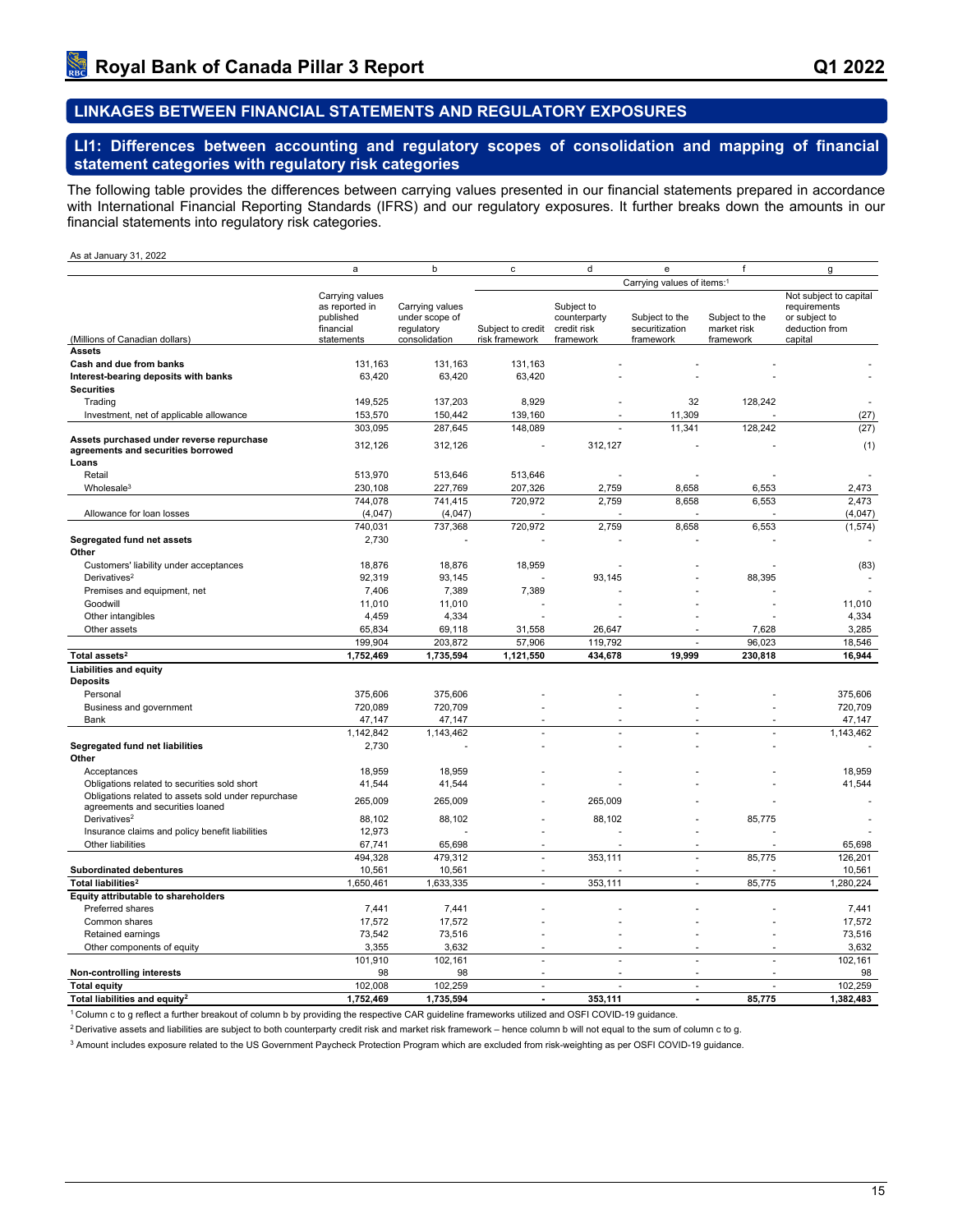#### <span id="page-18-0"></span>**LI2: Main sources of differences between regulatory exposure amounts and carrying values in financial statements**

The following table provides the key differences between the exposure amounts for regulatory purposes and the accounting carrying values as presented in our financial statements that are within the scope of regulatory consolidation.

As at January 31, 2022

|               |                                                                                                                 | a         | b                        | C                           | d                                        | e                        |
|---------------|-----------------------------------------------------------------------------------------------------------------|-----------|--------------------------|-----------------------------|------------------------------------------|--------------------------|
|               |                                                                                                                 |           |                          |                             | Items subject to:                        |                          |
|               | (Millions of Canadian dollars)                                                                                  | Total     | Credit risk<br>framework | Securitization<br>framework | Counterparty<br>credit risk<br>framework | Market risk<br>framework |
| 1             | Asset carrying value amount under scope of<br>regulatory consolidation (as per template LI1) <sup>1</sup>       | 1,718,650 | 1,121,550                | 19,999                      | 434,678                                  | 230,818                  |
| $\mathcal{P}$ | Liabilities carrying value amount under regulatory scope<br>of consolidation (as per template LI1) <sup>1</sup> | 353,111   |                          |                             | 353,111                                  | 85,775                   |
| 3             | Total net amount under regulatory scope of<br>consolidation                                                     | 1,365,539 | 1,121,550                | 19,999                      | 81,567                                   | 145,043                  |
| 4             | Off-balance sheet amounts <sup>2</sup>                                                                          | 1,439,317 | 392,239                  | 46,685                      | 1,000,393                                |                          |
| 5             | Differences due to Fair Value adjustment                                                                        | 375       | 335                      |                             | 39                                       |                          |
| 6             | Differences due to different netting rules, other than<br>those already included in row 2                       | 1,617     | 1,617                    |                             |                                          |                          |
| 7             | Differences due to consideration of provisions                                                                  |           |                          |                             |                                          |                          |
| 8             | Differences due to prudential filters                                                                           |           |                          |                             |                                          |                          |
| 9             | Difference due to accounting and risk treatment of<br>securitizations and other items                           | 29        | 29                       |                             |                                          |                          |
| 10            | Exposure amounts considered for regulatory<br>purposes                                                          | 2,806,877 | 1,515,770                | 66,684                      | 1,081,999                                | 145,043                  |

<sup>1</sup> Amount reflects Table LI1 columns (c), (d), (e) and (f) from the previous page. Derivative assets and liabilities are subject to both counterparty credit risk and market risk framework<br>– hence column a will not equal

<sup>2</sup> Off-balance sheet amounts reflect the application of credit conversion factors.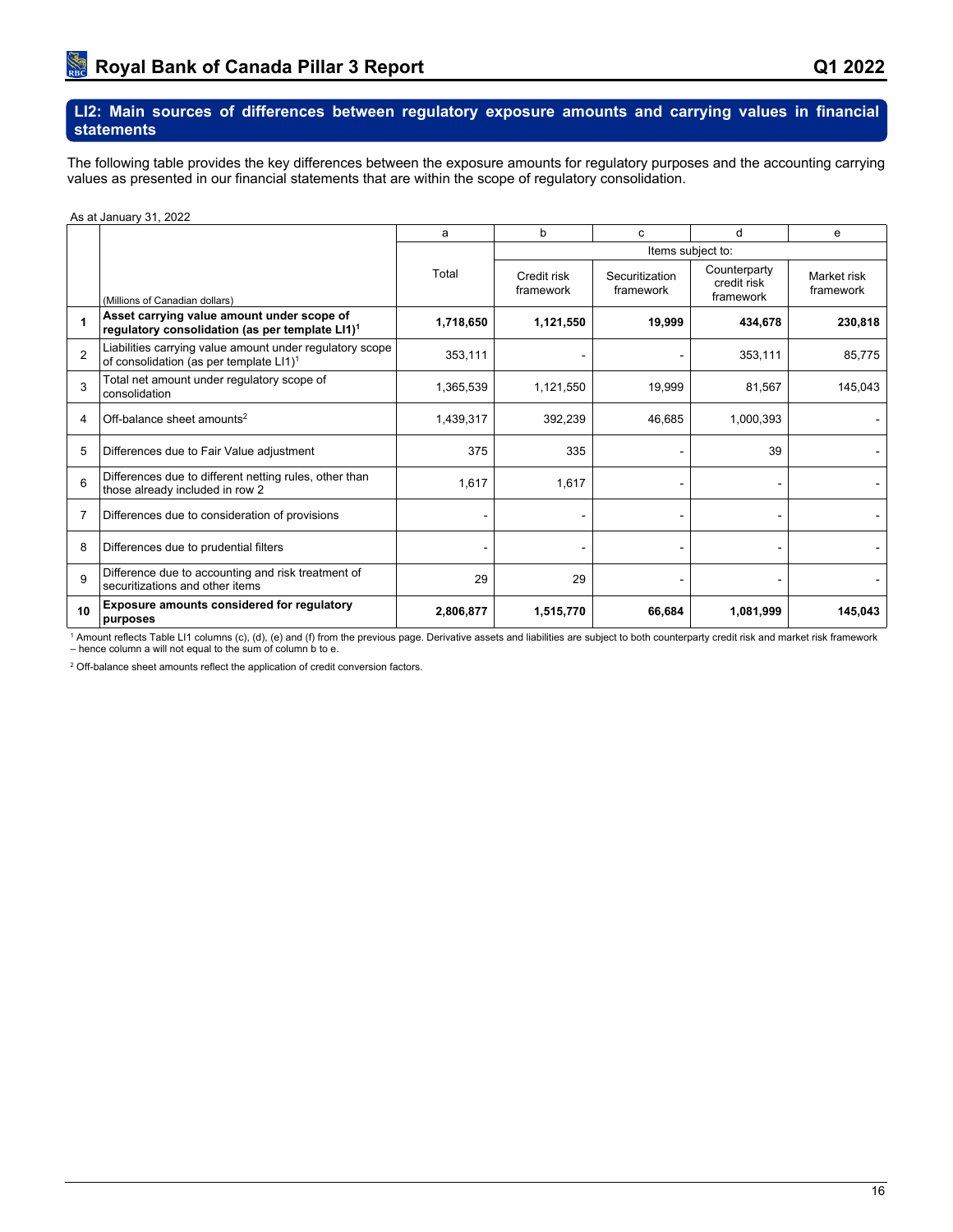#### <span id="page-19-0"></span>**LIA: Explanations of differences between accounting and regulatory exposure amounts**

Our consolidated balance sheet ("accounting balance sheet") is prepared in compliance with IFRS as issued by the International Accounting Standards Board. We leverage our accounting balance sheet to apply the required regulatory requirements prescribed by OSFI to determine our regulatory capital consolidated balance sheet.

In Template LI1: Differences between accounting and regulatory scopes of consolidation and mapping of financial statement categories with regulatory risk categories, we identify the differences between our IFRS consolidated accounting balance sheet (column a in LI1) and our regulatory capital consolidated balance sheet (column b in LI1). Our regulatory capital consolidated balance sheet, on which capital adequacy requirements are determined, reflects all of our consolidated subsidiaries except for our insurance subsidiaries as prescribed by OSFI's CAR guidelines.

In Template LI2: Main sources of differences between regulatory exposure amounts and carrying values in financial statements, we quantify measurement differences other than regulatory consolidation.

Our banking book regulatory carrying values reflect our IFRS accounting balance sheet values except for our fair valued loans and debt securities carried at fair value through other comprehensive income (FVOCI), which under the Credit risk framework, are measured at amortized cost. Off-balance sheet regulatory asset values reflect prescribed conversion factors and undrawn amounts.

Regulatory carrying values for our Counterparty credit risk related to our derivative assets and liabilities, assets purchased under reverse repurchase agreements and securities borrowed and obligations related to assets sold under repurchase agreements and securities loaned are determined using OSFI's CAR guidelines Chapter 4 Settlement and Counterparty risk framework. On November 1, 2018, OSFI adopted the BCBS Standardized Approach for measuring Counterparty credit risk for derivative regulatory exposures and we have adopted this methodology for our derivative regulatory exposures. The main differences between the accounting and regulatory amounts for Counterparty credit risk relate to regulatory inclusion of potential future exposure amounts and differences in allowed IFRS and regulatory netting rules, and also application of financial collateral in the calculation of regulatory exposure amount.

The regulatory carrying value of exposures subject to the securitization framework includes our on-balance sheet third party securitization holdings as well as our securitized credit card exposures which meet the risk transference requirements under the CAR guidelines Chapter 7 but are not considered securitized for the purposes of our IFRS accounting balance sheet. Our regulatory carrying values are determined based on the BCBS revised securitization framework adopted by OSFI on November 1, 2018.

Our trading book regulatory carrying values are determined as prescribed under the CAR guidelines Chapter 9. We employ OSFI's prudent valuation guidance requirements, as stated in CAR Chapter 9 section 9.8 to our trading book. Refer to our 2021 Annual Report - Risk Management section which provides further insight into how we measure our market risk and the linkage of market risk to selected balance sheet items.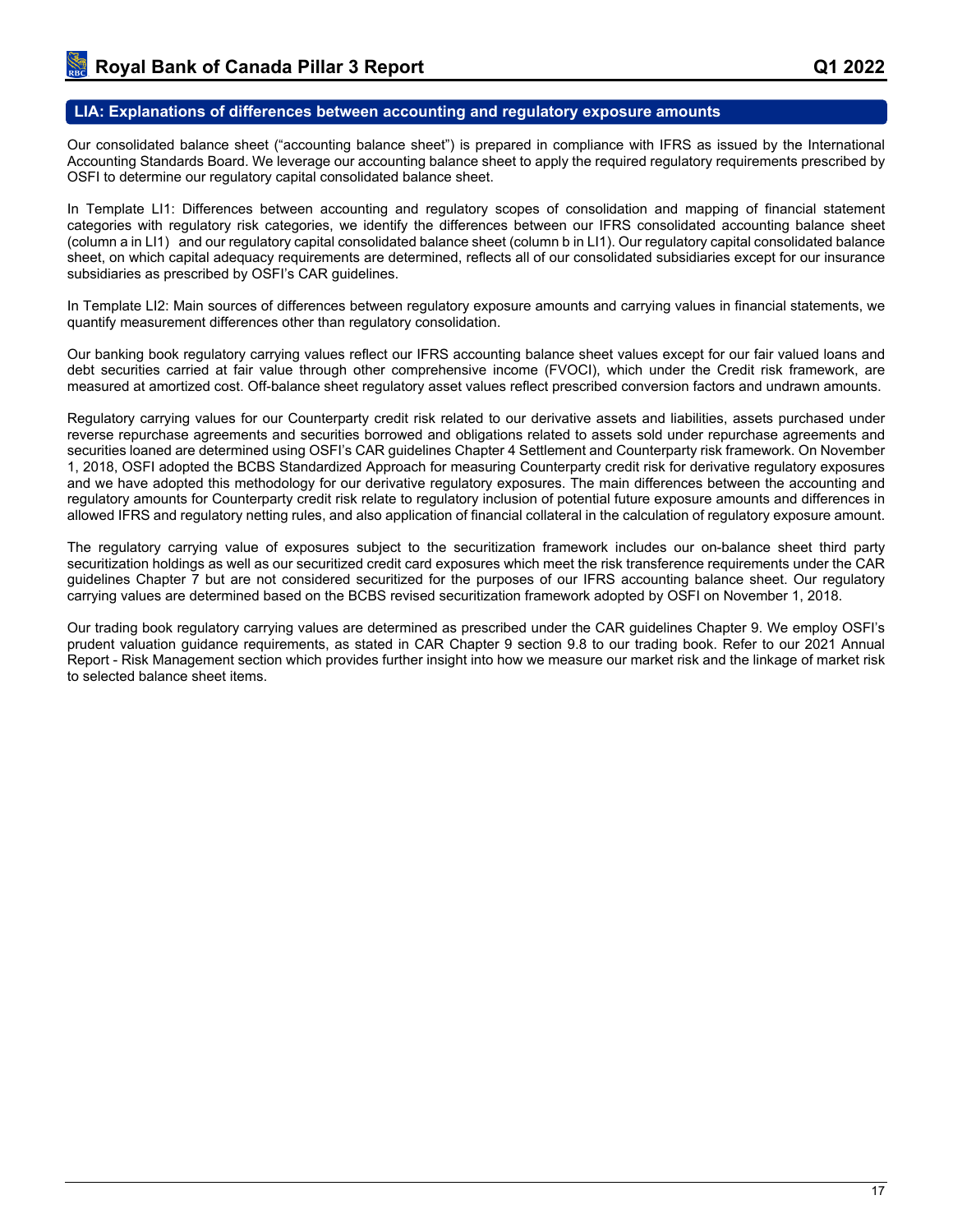## **CAPITAL**

## **CC1: Composition of Capital**

The following table provides details of our regulatory capital and required regulatory adjustments under OSFI's CAR guidelines. Reconciliation references to CC2 of where these items are located on our IFRS and regulatory balance sheet are also included.

<span id="page-20-1"></span><span id="page-20-0"></span>

|                 | <b>Composition of Capital Template</b><br>(Millions of Canadian dollars, except percentage and otherwise noted)                                                                                                  | <b>Cross Reference of</b><br><b>Current Quarter to</b><br><b>Regulatory Capital</b><br><b>Balance Sheet (CC2)</b> | Q1/22  | Q4/21                    | Q3/21                    | Q2/21                    | Q1/21                    |
|-----------------|------------------------------------------------------------------------------------------------------------------------------------------------------------------------------------------------------------------|-------------------------------------------------------------------------------------------------------------------|--------|--------------------------|--------------------------|--------------------------|--------------------------|
|                 | Common Equity Tier 1 capital (CET1): Instruments and Reserves                                                                                                                                                    |                                                                                                                   |        |                          |                          |                          |                          |
|                 | Directly issued qualifying common share capital (and equivalent for non-joint stock companies) plus related stock surplus                                                                                        | a+a'                                                                                                              | 17,817 | 17,887                   | 17,885                   | 17,927                   | 17,883                   |
| $\overline{2}$  | Retained earnings                                                                                                                                                                                                | b+b'                                                                                                              | 73,297 | 71,563                   | 68,722                   | 65,925                   | 62,506                   |
| 3               | Accumulated other comprehensive income (and other reserves)                                                                                                                                                      | $c-c'$                                                                                                            | 3,355  | 2,533                    | 2,196                    | 1.683                    | 2,545                    |
| $\overline{4}$  | Directly issued capital subject to phase out from CET1 (only applicable to non-joint stock companies)                                                                                                            |                                                                                                                   |        |                          |                          |                          |                          |
| 5               | Common share capital issued by subsidiaries and held by third parties (amount allowed in group CET1)                                                                                                             | d                                                                                                                 | 10     | 11                       | 11                       | 11                       | $\overline{12}$          |
| 6               | Common Equity Tier 1 capital before regulatory adjustments                                                                                                                                                       |                                                                                                                   | 94.479 | 91.994                   | 88.814                   | 85,546                   | 82.946                   |
|                 | <b>Common Equity Tier 1 capital: Regulatory adjustments</b>                                                                                                                                                      |                                                                                                                   |        |                          |                          |                          |                          |
| $\overline{7}$  | Prudential valuation adjustments                                                                                                                                                                                 |                                                                                                                   |        |                          |                          |                          |                          |
| 8               | Goodwill (net of related tax liability)                                                                                                                                                                          | $e+e'+m'-t$                                                                                                       | 10.884 | 10,734                   | 10,791                   | 10,686                   | 10,984                   |
| 9               | Other intangibles other than mortgage-servicing rights (net of related tax liability)                                                                                                                            | $f + f' - v$                                                                                                      | 3.649  | 3,656                    | 3,669                    | 3,671                    | 3,906                    |
| 10              | Deferred tax assets excluding those arising from temporary differences (net of related tax liability)                                                                                                            | a                                                                                                                 | 227    | $\overline{222}$         | 174                      | 170                      | 184                      |
| 11              | Cash flow hedge reserve                                                                                                                                                                                          | h                                                                                                                 | 695    | 566                      | (300)                    | (205)                    | (907)                    |
| 12              | Shortfall of provisions to expected losses                                                                                                                                                                       |                                                                                                                   |        |                          |                          |                          | $\sim$                   |
| 13              | Securitization gain on sale                                                                                                                                                                                      |                                                                                                                   |        |                          |                          |                          |                          |
| 14              | Gains and losses due to changes in own credit risk on fair valued liabilities                                                                                                                                    |                                                                                                                   | (33)   | (258)                    | (341)                    | (374)                    | (474)                    |
| 15              | Defined benefit pension fund net assets (net of related tax liability)                                                                                                                                           | k-u                                                                                                               | 2,171  | 1,909                    | 1.557                    | 1.448                    | 673                      |
| 16              | Investments in own shares (if not already netted off paid-in capital on reported balance sheet)                                                                                                                  |                                                                                                                   |        |                          |                          |                          | $\sim$                   |
| 17              | Reciprocal cross holdings in common equity                                                                                                                                                                       |                                                                                                                   |        |                          |                          |                          |                          |
| 18              | Non-significant investments in the capital of banking, financial and insurance entities, net of eligible short positions (amount<br>above 10% threshold)                                                         |                                                                                                                   |        |                          |                          |                          |                          |
| 19              | Significant investments in the common stock of banking, financial and insurance entities that are outside the scope of<br>regulatory consolidation, net of eligible short positions (amount above 10% threshold) |                                                                                                                   |        |                          |                          | $\overline{\phantom{a}}$ |                          |
| 20              | Mortgage servicing rights (amount above 10% threshold)                                                                                                                                                           |                                                                                                                   |        |                          |                          | $\blacksquare$           |                          |
| 21              | Deferred tax assets arising from temporary differences (amount above 10% threshold, net of related tax liability)                                                                                                |                                                                                                                   |        |                          |                          | $\overline{\phantom{a}}$ | $\overline{\phantom{a}}$ |
| 22              | Amount exceeding the 15% threshold                                                                                                                                                                               |                                                                                                                   |        |                          |                          |                          |                          |
| 23              | of which: significant investments in the common stock of financials                                                                                                                                              |                                                                                                                   |        |                          |                          |                          |                          |
| 24              | of which: mortgage servicing rights                                                                                                                                                                              |                                                                                                                   |        |                          |                          |                          | $\overline{\phantom{a}}$ |
| $\overline{25}$ | of which: deferred tax assets arising from temporary differences                                                                                                                                                 | m                                                                                                                 |        |                          |                          |                          |                          |
| 26              | Other deductions or regulatory adjustments to CET1 as determined by OSFI                                                                                                                                         |                                                                                                                   | (194)  | (418)                    | (558)                    | (820)                    | (975)                    |
| 27              | Regulatory adjustments applied to Common Equity Tier 1 due to insufficient Additional Tier 1 and Tier 2 to cover deductions                                                                                      |                                                                                                                   |        |                          |                          |                          |                          |
| $\overline{28}$ | Total regulatory adjustments to Common Equity Tier 1                                                                                                                                                             |                                                                                                                   | 17.399 | 16,411                   | 14,992                   | 14,576                   | 13,391                   |
| 29              | <b>Common Equity Tier 1 capital (CET1)</b>                                                                                                                                                                       |                                                                                                                   | 77,080 | 75,583                   | 73,822                   | 70,970                   | 69,555                   |
|                 | 29a Common Equity Tier 1 Capital (CET1) with transitional arrangements for ECL provisioning not applied                                                                                                          |                                                                                                                   | 76.885 | 75,163                   | 73,264                   | 70,150                   | 68,579                   |
|                 | Additional Tier 1 capital (AT1): Instruments                                                                                                                                                                     |                                                                                                                   |        |                          |                          |                          |                          |
| 30              | Directly issued qualifying Additional Tier 1 instruments plus related stock surplus                                                                                                                              |                                                                                                                   | 7,411  | 6.661                    | 7.393                    | 7,167                    | 7,175                    |
| 31              | of which: classified as equity under applicable accounting standards                                                                                                                                             | $n'+n'''$                                                                                                         | 7,411  | 6,661                    | 7,393                    | 7,167                    | 7,175                    |
| 32              | of which: classified as liabilities under applicable accounting standards                                                                                                                                        |                                                                                                                   |        | $\overline{\phantom{a}}$ | $\overline{\phantom{a}}$ |                          | $\overline{\phantom{a}}$ |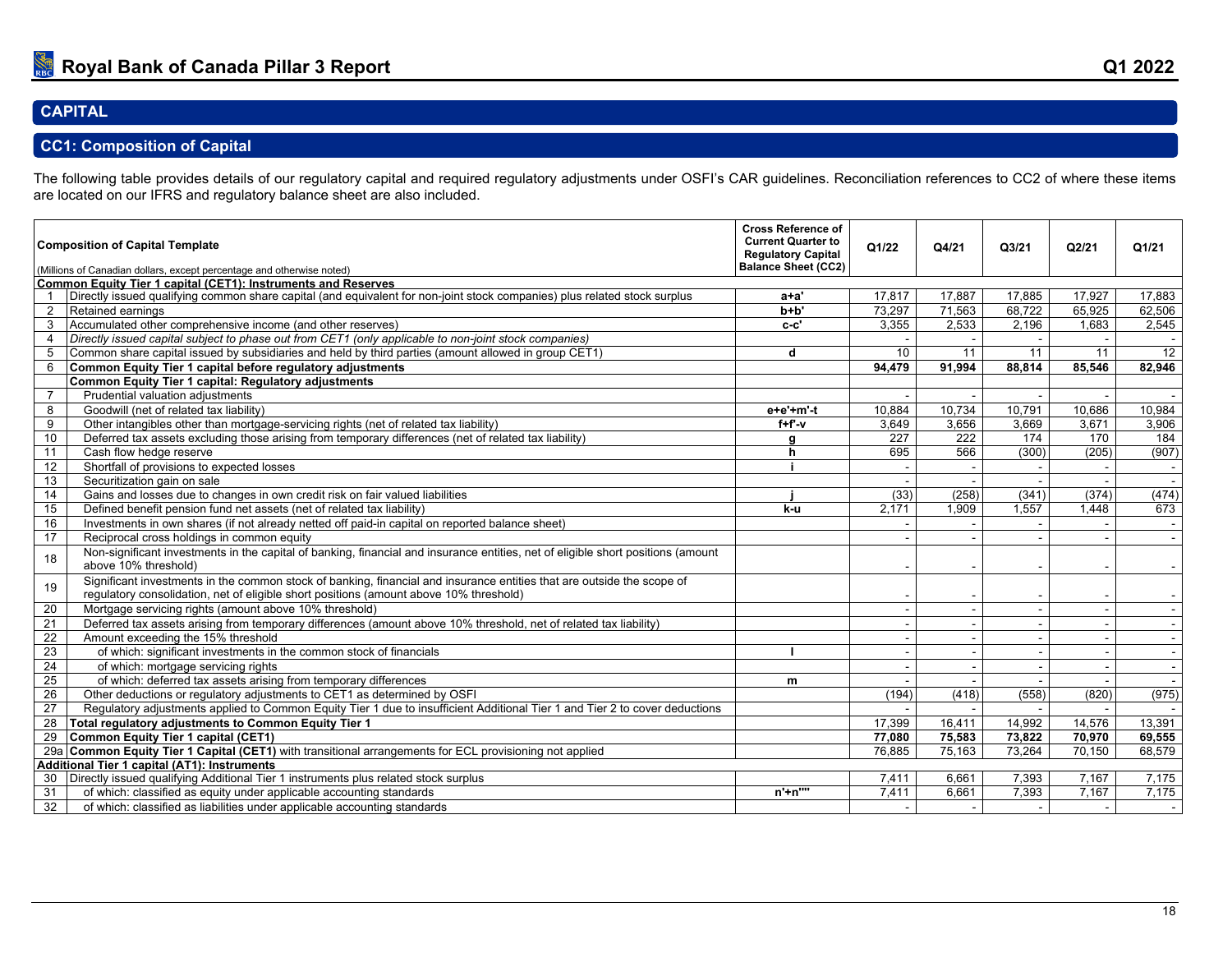| <b>Composition of Capital Template continued</b>                                                                                                                                                                                                                                                                                                                     | <b>Cross Reference of</b><br><b>Current Quarter to</b><br><b>Regulatory Capital</b><br><b>Balance Sheet (CC2)</b> | Q1/22          | Q4/21                    | Q3/21   | Q2/21                    | Q1/21                       |
|----------------------------------------------------------------------------------------------------------------------------------------------------------------------------------------------------------------------------------------------------------------------------------------------------------------------------------------------------------------------|-------------------------------------------------------------------------------------------------------------------|----------------|--------------------------|---------|--------------------------|-----------------------------|
| (Millions of Canadian dollars, except percentage and otherwise noted)                                                                                                                                                                                                                                                                                                |                                                                                                                   |                |                          |         |                          |                             |
| 33 Directly issued capital instruments subject to phase out from Additional Tier 1                                                                                                                                                                                                                                                                                   | $x+n$ "                                                                                                           |                | $\sim$                   | $\sim$  | $\sim$                   |                             |
| Additional Tier 1 instruments (and CET1 instruments not included in row 5) issued by subsidiaries and held by third parties<br>34<br>(amount allowed in group AT1)                                                                                                                                                                                                   | $\mathbf{o}$                                                                                                      | $\overline{2}$ | $\overline{2}$           | 3       | $\overline{2}$           | 3                           |
| of which: instruments issued by subsidiaries subject to phase out<br>35                                                                                                                                                                                                                                                                                              |                                                                                                                   |                |                          |         |                          |                             |
| Additional Tier 1 capital before regulatory adjustments<br>36                                                                                                                                                                                                                                                                                                        |                                                                                                                   | 7,413          | 6,663                    | 7,396   | 7,169                    | 7,178                       |
| Additional Tier 1 capital: Regulatory adjustments                                                                                                                                                                                                                                                                                                                    |                                                                                                                   |                |                          |         |                          |                             |
| Investments in own Additional Tier 1 instruments<br>37                                                                                                                                                                                                                                                                                                               |                                                                                                                   |                |                          |         | $\sim$                   | $\sim$                      |
| Reciprocal cross holdings in Additional Tier 1 instruments<br>38                                                                                                                                                                                                                                                                                                     |                                                                                                                   |                |                          |         |                          |                             |
| Non-significant investments in the capital of banking, financial and insurance entities, net of eligible short positions (amount<br>39<br>above 10% threshold)                                                                                                                                                                                                       |                                                                                                                   |                |                          |         |                          |                             |
| Significant investments in the capital of banking, financial and insurance entities that are outside the scope of regulatory<br>40<br>consolidation, net of eligible short positions                                                                                                                                                                                 |                                                                                                                   |                |                          |         |                          |                             |
| Other deductions from Tier 1 capital as determined by OSFI<br>41                                                                                                                                                                                                                                                                                                     |                                                                                                                   |                |                          |         | $\overline{\phantom{a}}$ |                             |
| 41a<br>of which: reverse mortgages                                                                                                                                                                                                                                                                                                                                   |                                                                                                                   |                |                          | $\sim$  | $\overline{\phantom{a}}$ | $\overline{\phantom{a}}$    |
| 42<br>Regulatory adjustments applied to Additional Tier 1 due to insufficient Tier 2 to cover deductions                                                                                                                                                                                                                                                             |                                                                                                                   |                | $\overline{\phantom{a}}$ | $\sim$  | $\sim$                   | $\sim$                      |
| Total regulatory adjustments to Additional Tier 1 capital<br>43                                                                                                                                                                                                                                                                                                      |                                                                                                                   |                |                          |         | $\overline{a}$           | $\sim$                      |
| <b>Additional Tier 1 Capital (AT1)</b><br>44                                                                                                                                                                                                                                                                                                                         |                                                                                                                   | 7.413          | 6,663                    | 7,396   | 7.169                    | 7,178                       |
| Tier 1 capital (T1 = CET1 + AT1)<br>45                                                                                                                                                                                                                                                                                                                               |                                                                                                                   | 84.493         | 82.246                   | 81.218  | 78.139                   | 76,733                      |
| 45a Tier 1 capital with transitional arrangements for ECL provisioning not applied                                                                                                                                                                                                                                                                                   |                                                                                                                   | 84,298         | 81,826                   | 80,659  | 77,319                   | 75,757                      |
| <b>Tier 2 Capital: Instruments and Provisions</b>                                                                                                                                                                                                                                                                                                                    |                                                                                                                   |                |                          |         |                          |                             |
| Directly issued qualifying Tier 2 instruments plus related stock surplus<br>46                                                                                                                                                                                                                                                                                       | q"+q"""                                                                                                           | 9,009          | 8,443                    | 7,890   | 7.866                    | 8,005                       |
| 47<br>Directly issued capital instruments subject to phase out from Tier 2                                                                                                                                                                                                                                                                                           | a'''                                                                                                              |                | 448                      | 452     | 470                      | 478                         |
| Tier 2 instruments (and CET1 and AT1 instruments not included in rows 5 or 34) issued by subsidiaries and held by third<br>48<br>parties (amount allowed in group Tier 2)                                                                                                                                                                                            | r+a""                                                                                                             | 3              | 26                       | 27      | 27                       | 28                          |
| 49<br>of which: instruments issued by subsidiaries subject to phase out                                                                                                                                                                                                                                                                                              | $\overline{q^{\cdots}}$                                                                                           |                | 23                       | 24      | 24                       | 25                          |
| Collective allowances<br>50                                                                                                                                                                                                                                                                                                                                          | s                                                                                                                 | 997            | 863                      | 1.149   | 1.134                    | 1,299                       |
| Tier 2 capital before regulatory adjustments<br>51                                                                                                                                                                                                                                                                                                                   |                                                                                                                   | 10,009         | 9,780                    | 9,518   | 9,497                    | 9,810                       |
| Tier 2 Capital: Regulatory adjustments                                                                                                                                                                                                                                                                                                                               |                                                                                                                   |                |                          |         |                          |                             |
| 52<br>Investments in own Tier 2 instruments                                                                                                                                                                                                                                                                                                                          |                                                                                                                   |                |                          |         |                          |                             |
| Reciprocal cross holdings in Tier 2 instruments and Other TLAC-eligible Instruments<br>53                                                                                                                                                                                                                                                                            |                                                                                                                   |                |                          |         |                          |                             |
| Non-significant investments in the capital of banking, financial and insurance entities, and Other TLAC-eligible instruments<br>54<br>issued by G-SIBs and Canadian D-SIBs that are outside the scope of regulatory consolidation, where the institution does not<br>own more than 10% of the issued common share capital of the entity (amount above 10% threshold) |                                                                                                                   |                |                          |         |                          |                             |
| Non-significant investments in the other TLAC-eligible instruments issued by G-SIBs and Canadian D-SIBs, where the<br>institution does not own more than 10% of the issued common share capital of the entity: amount previously designated for<br>54a<br>the 5% threshold but that no longer meets the conditions.                                                  |                                                                                                                   |                |                          |         |                          |                             |
| Significant investments in the capital of banking, financial and insurance entities and Other TLAC-eligible instuments issued<br>55<br>by G-SIBs and Canadian D-SIBs that are outside the scope of regulatory consolidation                                                                                                                                          |                                                                                                                   |                |                          |         |                          |                             |
| 56<br>Other deductions from Tier 2 capital                                                                                                                                                                                                                                                                                                                           |                                                                                                                   |                |                          | $\sim$  | $\sim$                   | $\mathcal{L}_{\mathcal{A}}$ |
| 57<br>Total regulatory adjustments to Tier 2 capital                                                                                                                                                                                                                                                                                                                 |                                                                                                                   |                |                          |         |                          |                             |
| 58<br>Tier 2 capital (T2)                                                                                                                                                                                                                                                                                                                                            |                                                                                                                   | 10.009         | 9,780                    | 9,518   | 9.497                    | 9,810                       |
| Total capital (TC = $T1 + T2$ )<br>59                                                                                                                                                                                                                                                                                                                                |                                                                                                                   | 94,502         | 92,026                   | 90,736  | 87,636                   | 86,543                      |
| Total Capital with transitional arrangements for ECL provisioning not applied<br>59a                                                                                                                                                                                                                                                                                 |                                                                                                                   | 94.502         | 92,026                   | 90,736  | 87,636                   | 86,543                      |
| 60<br><b>Total risk-weighted assets</b>                                                                                                                                                                                                                                                                                                                              |                                                                                                                   | 569.285        | 552,541                  | 543.047 | 555.607                  | 557.519                     |
| Common Equity Tier 1 (CET1) Capital RWA<br>60a                                                                                                                                                                                                                                                                                                                       |                                                                                                                   | 569,285        | 552,541                  | 543,047 | 555,607                  | 557,519                     |
| <b>Tier 1 Capital RWA</b><br>60b                                                                                                                                                                                                                                                                                                                                     |                                                                                                                   | 569.285        | 552.541                  | 543.047 | 555.607                  | 557,519                     |
| <b>Total Capital RWA</b><br>60c                                                                                                                                                                                                                                                                                                                                      |                                                                                                                   | 569.285        | 552,541                  | 543.047 | 555,607                  | 557,519                     |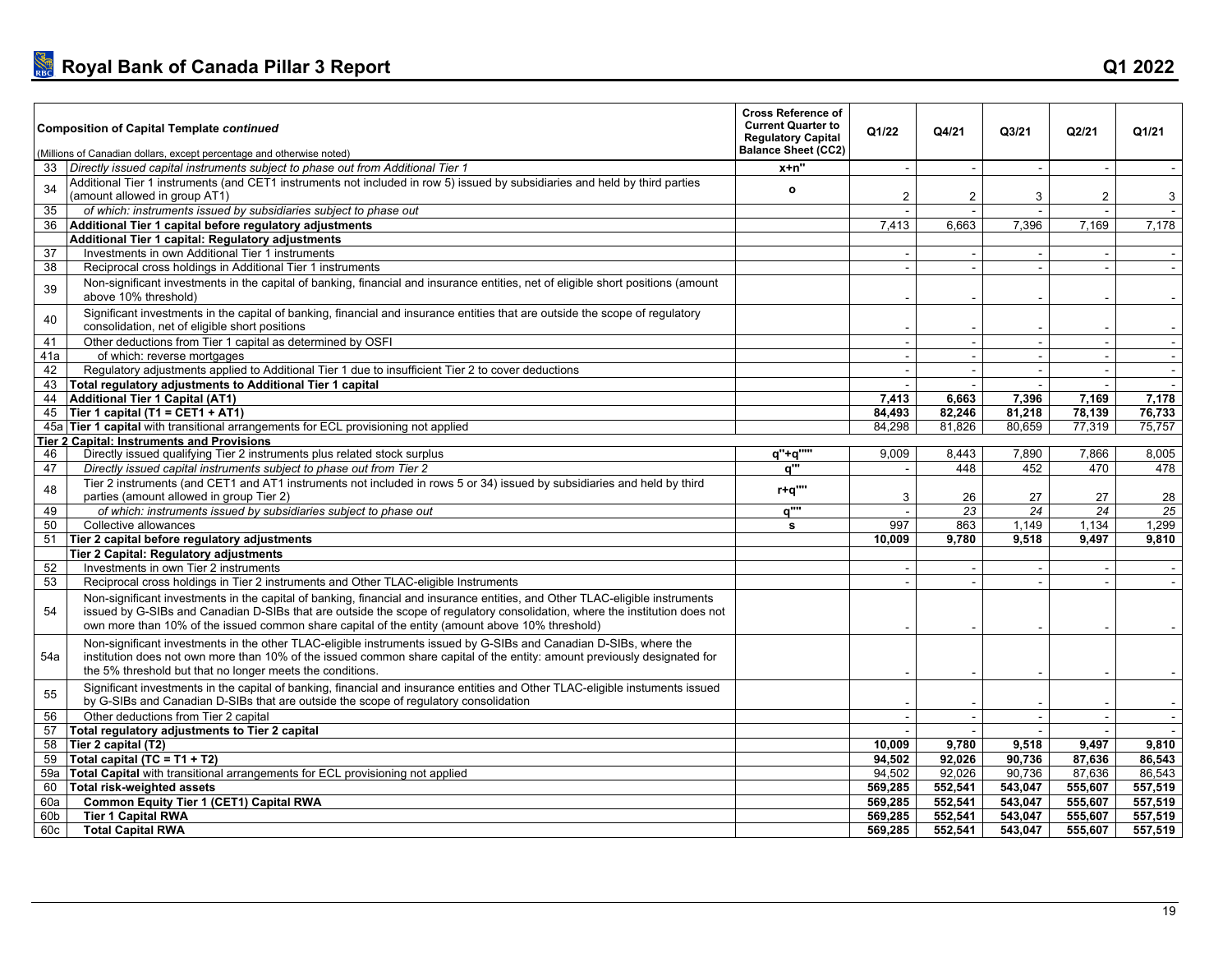| <b>Composition of Capital Template continued</b><br>(Millions of Canadian dollars, except percentage and otherwise noted)                                                     | <b>Cross Reference of</b><br><b>Current Quarter to</b><br><b>Regulatory Capital</b><br><b>Balance Sheet (CC2)</b> | Q1/22    | Q4/21 | Q3/21 | Q2/21   | Q1/21  |
|-------------------------------------------------------------------------------------------------------------------------------------------------------------------------------|-------------------------------------------------------------------------------------------------------------------|----------|-------|-------|---------|--------|
| <b>Capital ratios</b>                                                                                                                                                         |                                                                                                                   |          |       |       |         |        |
| Common Equity Tier 1 (as a percentage of risk-weighted assets)<br>61                                                                                                          |                                                                                                                   | 13.5%    | 13.7% | 13.6% | 12.8%   | 12.5%  |
| 61a CET1 Ratio with transitional arrangements for ECL provisioning not applied                                                                                                |                                                                                                                   | 13.5%    | 13.6% | 13.5% | 12.6%   | 12.3%  |
| Tier 1 (as a percentage of risk-weighted assets)<br>62                                                                                                                        |                                                                                                                   | $14.8\%$ | 14.9% | 15.0% | 14.1%   | 13.8%  |
| Tier 1 Capital Ratio with transitional arrangements for ECL provisioning not applied<br>62a                                                                                   |                                                                                                                   | 14.8%    | 14.8% | 14.9% | 13.9%   | 13.6%  |
| Total capital (as a percentage of risk-weighted assets)<br>63                                                                                                                 |                                                                                                                   | 16.6%    | 16.7% | 16.7% | 15.8%   | 15.5%  |
| Total Capital Ratio with transitional arrangements for ECL provisioning not applied<br>63а                                                                                    |                                                                                                                   | 16.6%    | 16.7% | 16.7% | 15.8%   | 15.5%  |
| Buffer (minimum CET1 requirement plus capital conservation buffer plus G-SIB buffer requirement plus D-SIB buffer expressed<br>64<br>as a percentage of risk-weighted assets) |                                                                                                                   | 8.0%     | 8.0%  | 8.0%  | 8.0%    | 8.0%   |
| of which: capital conservation buffer<br>65                                                                                                                                   |                                                                                                                   | 2.5%     | 2.5%  | 2.5%  | 2.5%    | 2.5%   |
| of which: bank-specific countercyclical buffer<br>66                                                                                                                          |                                                                                                                   | 0.0%     | 0.0%  | 0.0%  | $0.0\%$ | 0.0%   |
| of which: G-SIB buffer <sup>1</sup><br>67                                                                                                                                     |                                                                                                                   | 1.0%     | 1.0%  | 1.0%  | 1.0%    | 1.0%   |
| 67a of which: D-SIB buffer                                                                                                                                                    |                                                                                                                   | 0.0%     | 0.0%  | 0.0%  | 0.0%    | 0.0%   |
| Common Equity Tier 1 available to meet buffers (as a percentage of risk-weighted assets)<br>68                                                                                |                                                                                                                   | 13.5%    | 13.7% | 13.6% | 12.8%   | 12.5%  |
| OSFI target (minimum + capital conservation buffer + D-SIB surcharge (if applicable))                                                                                         |                                                                                                                   |          |       |       |         |        |
| Common Equity Tier 1 target ratio<br>69                                                                                                                                       |                                                                                                                   | 8.0%     | 8.0%  | 8.0%  | 8.0%    | 8.0%   |
| Tier 1 capital target ratio<br>70                                                                                                                                             |                                                                                                                   | 9.5%     | 9.5%  | 9.5%  | 9.5%    | 9.5%   |
| Total capital target ratio<br>71                                                                                                                                              |                                                                                                                   | 11.5%    | 11.5% | 11.5% | 11.5%   | 11.5%  |
| Amounts below the thresholds for deduction (before risk-weighting)                                                                                                            |                                                                                                                   |          |       |       |         |        |
| Non-significant investments in the capital and Other TLAC-eligible instruments of other financials entities<br>72                                                             |                                                                                                                   | 958      | 761   | 780   | 348     | 659    |
| Significant investments in the common stock of financials<br>73                                                                                                               |                                                                                                                   | 5.980    | 5,799 | 5,480 | 5.423   | 5,348  |
| Mortgage servicing rights (net of related tax liability)<br>74                                                                                                                |                                                                                                                   |          |       |       |         |        |
| Deferred tax assets arising from temporary differences (net of related tax liability)<br>75                                                                                   |                                                                                                                   | 1,506    | 1,515 | 1,224 | 1.129   | 995    |
| Applicable caps on the inclusion of allowances in Tier 2                                                                                                                      |                                                                                                                   |          |       |       |         |        |
| Allowances eligible for inclusion in Tier 2 in respect of exposures subject to standardized approach (prior to application of cap)<br>76                                      |                                                                                                                   | 849      | 861   | 906   | 948     | 1,028  |
| Cap on inclusion of allowances in Tier 2 under standardized approach<br>77                                                                                                    |                                                                                                                   | 849      | 861   | 906   | 948     | 1,028  |
| Allowances eligible for inclusion in Tier 2 in respect of exposures subject to internal ratings-based approach (prior to application<br>78<br>of cap)                         |                                                                                                                   | 2,882    | 2,925 | 3,251 | 3,879   | 4,159  |
| Cap on inclusion of allowances in Tier 2 under internal ratings-based approach<br>79                                                                                          |                                                                                                                   | 2,882    | 2,925 | 3,251 | 3,879   | 4,159  |
| Capital instruments subject to phase-out arrangements (only applicable between 1 Jan 2013 and 1 Jan 2022)                                                                     |                                                                                                                   |          |       |       |         |        |
| Current cap on CET1 instruments subject to phase out arrangements<br>80                                                                                                       |                                                                                                                   |          |       |       |         |        |
| Amounts excluded from CET1 due to cap (excess over cap after redemptions and maturities)<br>81                                                                                |                                                                                                                   |          |       |       |         | $\sim$ |
| Current cap on AT1 instruments subject to phase out arrangements<br>82                                                                                                        |                                                                                                                   |          | 739   | 739   | 739     | 739    |
| Amounts excluded from AT1 due to cap (excess over cap after redemptions and maturities)<br>83                                                                                 |                                                                                                                   |          |       |       |         |        |
| Current cap on T2 instruments subject to phase out arrangements<br>84                                                                                                         |                                                                                                                   |          | 919   | 919   | 919     | 919    |
| Amounts excluded from T2 due to cap (excess over cap after redemptions and maturities)<br>85                                                                                  |                                                                                                                   | 562      |       |       |         |        |

1 Capital surcharge, equal to the higher of our D-SIB surcharge and the BCBS's G-SIB surcharge, is applicable to risk-weighted capital.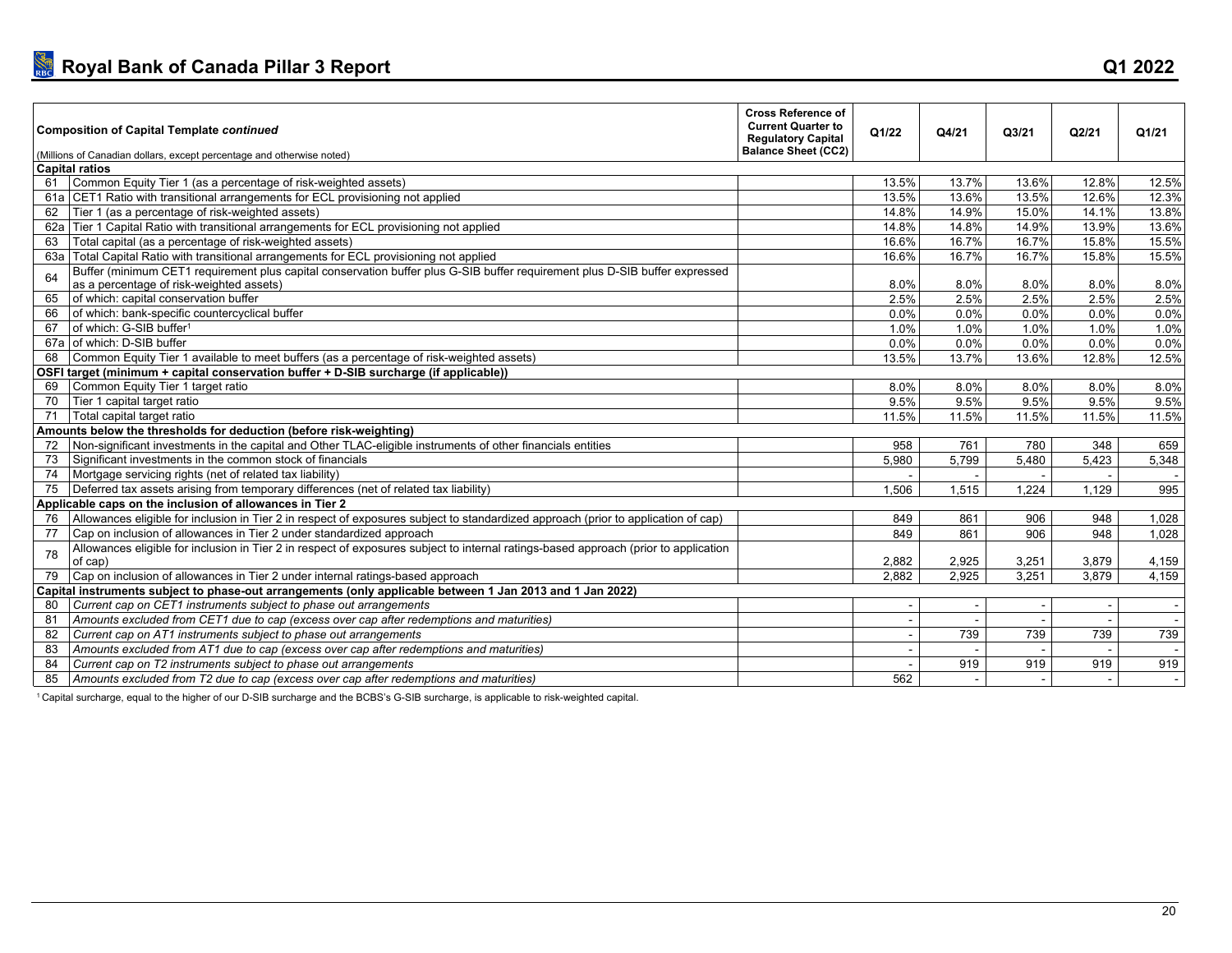## **CC2: Regulatory capital balance sheet**

The following table provides a reconciliation of our regulatory capital elements as reported in CC1 with our balance sheet prepared in accordance with IFRS and our regulatory balance sheet.

<span id="page-23-0"></span>

|                                                                                                            |                                                                                             | Q1/22                                                          |                                                      |  |  |
|------------------------------------------------------------------------------------------------------------|---------------------------------------------------------------------------------------------|----------------------------------------------------------------|------------------------------------------------------|--|--|
| Regulatory capital balance sheet<br>(Millions of Canadian dollars)                                         | <b>Cross Reference to Basel</b><br><b>III Regulatory Capital</b><br><b>Components (CC1)</b> | <b>Balance sheet as</b><br>in Report to<br><b>Shareholders</b> | <b>Under regulatory</b><br>scope of<br>consolidation |  |  |
| <b>Assets</b>                                                                                              |                                                                                             |                                                                |                                                      |  |  |
| Cash and due from banks                                                                                    |                                                                                             | 131.163                                                        | 131,163                                              |  |  |
| Interest-bearing deposits with banks                                                                       |                                                                                             | 63.420                                                         | 63.420                                               |  |  |
| Securities, net of applicable allowance                                                                    |                                                                                             | 303,095                                                        | 287,645                                              |  |  |
| Non-significant investments in capital of other financial institutions not exceeding regulatory thresholds |                                                                                             |                                                                | 958                                                  |  |  |
| Other securities                                                                                           |                                                                                             |                                                                | 286,687                                              |  |  |
| Assets purchased under reverse repurchase agreements and securities borrowed                               |                                                                                             | 312.126                                                        | 312.126                                              |  |  |
| Loans                                                                                                      |                                                                                             |                                                                |                                                      |  |  |
| Retail                                                                                                     |                                                                                             | 513.970                                                        | 513,646                                              |  |  |
| Wholesale                                                                                                  |                                                                                             | 230,108                                                        | 227,769                                              |  |  |
| Allowance for loan losses                                                                                  |                                                                                             | (4,047)                                                        | (4,047)                                              |  |  |
| Collective allowance reflected in Tier 2 regulatory capital 1                                              | s                                                                                           |                                                                | (997)                                                |  |  |
| Shortfall of allowances to expected loss <sup>2</sup>                                                      |                                                                                             |                                                                |                                                      |  |  |
| Allowances not reflected in requlatory capital                                                             |                                                                                             |                                                                | (3,050)                                              |  |  |
|                                                                                                            |                                                                                             | 740,031                                                        | 737,368                                              |  |  |
| Segregated fund net assets                                                                                 |                                                                                             | 2.730                                                          |                                                      |  |  |
| Other                                                                                                      |                                                                                             |                                                                |                                                      |  |  |
| Customers' liability under acceptances                                                                     |                                                                                             | 18.876                                                         | 18,876                                               |  |  |
| <b>Derivatives</b>                                                                                         |                                                                                             | 92.319                                                         | 93,145                                               |  |  |
| Premises and equipment, net                                                                                |                                                                                             | 7.406                                                          | 7,389                                                |  |  |
| Goodwill                                                                                                   | е                                                                                           | 11,010                                                         | 11,010                                               |  |  |
| Goodwill related to insurance and joint ventures                                                           | e'                                                                                          |                                                                |                                                      |  |  |
| Other intangibles                                                                                          |                                                                                             | 4.459                                                          | 4,334                                                |  |  |
| Other intangibles related to insurance and joint ventures                                                  | f                                                                                           |                                                                | 125                                                  |  |  |
| Other                                                                                                      |                                                                                             | 65,834                                                         | 69,118                                               |  |  |
| Significant investments in other financial institutions and insurance subsidiaries                         |                                                                                             |                                                                | 5,980                                                |  |  |
| of which: exceeding regulatory thresholds                                                                  |                                                                                             |                                                                |                                                      |  |  |
| of which: not exceeding regulatory thresholds                                                              |                                                                                             |                                                                | 5,980                                                |  |  |
| Defined - benefit pension fund net assets                                                                  | k                                                                                           |                                                                | 2,934                                                |  |  |
| Deferred tax assets                                                                                        |                                                                                             |                                                                | 1,746                                                |  |  |
| of which: deferred tax assets excluding those arising from temporary differences                           | q                                                                                           |                                                                | 227                                                  |  |  |
| of which: deferred tax assets arising from temporary differences exceeding regulatory thresholds           | m                                                                                           |                                                                |                                                      |  |  |
| of which: deferred tax liabilities related to permitted tax netting                                        |                                                                                             |                                                                | (1,617)                                              |  |  |
| of which: deferred tax assets - other temporary differences                                                |                                                                                             |                                                                | 3,136                                                |  |  |
| Other assets                                                                                               |                                                                                             |                                                                | 58,458                                               |  |  |
| of which: relates to assets of operations held for sale - Goodwill                                         | m'                                                                                          |                                                                |                                                      |  |  |
| <b>Total assets</b>                                                                                        |                                                                                             | 1.752.469                                                      | 1,735,594                                            |  |  |

<sup>1</sup> Collective allowance includes Stage 1 and Stage 2 ACL on financial assets.

2 Expected loss as defined under the Basel III framework.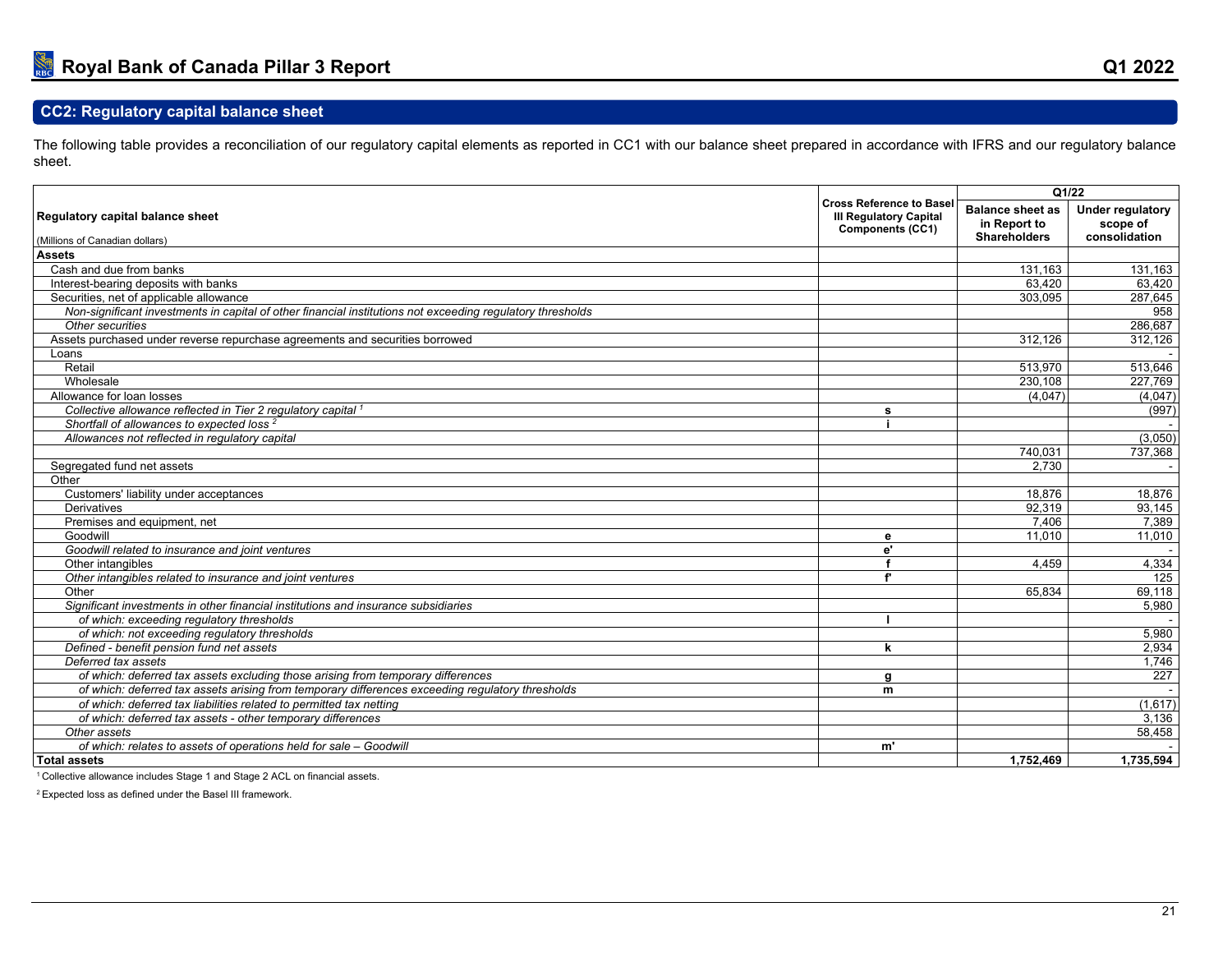|                                                                                      |                                                                                             |                                                                | Q1/22                                                |
|--------------------------------------------------------------------------------------|---------------------------------------------------------------------------------------------|----------------------------------------------------------------|------------------------------------------------------|
| Regulatory capital balance sheet continued<br>(Millions of Canadian dollars)         | <b>Cross Reference to Basel</b><br><b>III Regulatory Capital</b><br><b>Components (CC1)</b> | <b>Balance sheet as</b><br>in Report to<br><b>Shareholders</b> | <b>Under regulatory</b><br>scope of<br>consolidation |
| <b>Liabilities</b>                                                                   |                                                                                             |                                                                |                                                      |
| Deposits                                                                             |                                                                                             |                                                                |                                                      |
| Personal                                                                             |                                                                                             | 375.606                                                        | 375,606                                              |
| Business and government                                                              |                                                                                             | 720,089                                                        | 720,709                                              |
| Bank                                                                                 |                                                                                             | 47.147                                                         | 47.147                                               |
|                                                                                      |                                                                                             | 1,142,842                                                      | 1,143,462                                            |
| Segregated fund net liabilities                                                      |                                                                                             | 2,730                                                          | $\sim$                                               |
| Other                                                                                |                                                                                             |                                                                |                                                      |
| Acceptances                                                                          |                                                                                             | 18,959                                                         | 18,959                                               |
| Obligations related to securities sold short                                         |                                                                                             | 41,544                                                         | 41,544                                               |
| Obligations related to assets sold under repurchase agreements and securities loaned |                                                                                             | 265.009                                                        | 265,009                                              |
| <b>Derivatives</b>                                                                   |                                                                                             | 88.102                                                         | 88,102                                               |
| Insurance claims and policy benefit liabilities                                      |                                                                                             | 12,973                                                         |                                                      |
| Other liabilities                                                                    |                                                                                             | 67,741                                                         | 65,698                                               |
| Gains and losses due to changes in own credit risk on fair value liabilities         |                                                                                             |                                                                | (33)                                                 |
| Deferred tax liabilities                                                             |                                                                                             |                                                                | 76                                                   |
| of which: related to goodwill                                                        | $\mathbf{f}$                                                                                |                                                                | 126                                                  |
| of which: related to intangibles                                                     | $\mathbf v$                                                                                 |                                                                | 810                                                  |
| of which: related to pensions                                                        | u                                                                                           |                                                                | 763                                                  |
| of which: relates to permitted tax netting                                           |                                                                                             |                                                                | (1,623)                                              |
| of which: other deferred tax liabilities                                             |                                                                                             |                                                                |                                                      |
| <b>Other Liabilities</b>                                                             |                                                                                             |                                                                | 65,655                                               |
| Subordinated debentures                                                              | a                                                                                           | 10.561                                                         | 10,561                                               |
| Regulatory capital amortization of maturing debentures                               | a"""                                                                                        |                                                                | (763)                                                |
| Subordinated debentures not allowed for regulatory capital                           | ď                                                                                           |                                                                | 1,552                                                |
| Subordinated debentures used for regulatory capital:                                 |                                                                                             |                                                                | 9,772                                                |
| of which: are qualifying                                                             |                                                                                             |                                                                | 9,772                                                |
| of which: are subject to phase out directly issued capital:                          | q"<br>a'''                                                                                  |                                                                |                                                      |
| of which: are subject to phase out issued by subsidiaries and held by 3rd party      | a''"                                                                                        |                                                                |                                                      |
| <b>Total liabilities</b>                                                             |                                                                                             | 1,650,461                                                      | 1,633,335                                            |
|                                                                                      |                                                                                             | 101.910                                                        |                                                      |
| Equity attributable to shareholders<br><b>Common shares</b>                          |                                                                                             | 17,572                                                         | 102,161<br>17,572                                    |
|                                                                                      | a                                                                                           |                                                                |                                                      |
| of which are treasury - common shares                                                |                                                                                             |                                                                | (79)                                                 |
| <b>Retained earnings</b>                                                             |                                                                                             | 73,542                                                         | 73,516                                               |
| of which relates to contributed surplus                                              | a'                                                                                          |                                                                | 245                                                  |
| of which relates to retained earnings for capital purposes                           | b<br>b'                                                                                     |                                                                | 73,271                                               |
| of which relates to insurance and joint ventures                                     |                                                                                             |                                                                | 26                                                   |
| Other components of equity                                                           | c                                                                                           | 3,355                                                          | 3,632                                                |
| Gains and losses on derivatives designated as cash flow hedges                       | h                                                                                           |                                                                | 695                                                  |
| Unrealized foreign currency translation gains and losses, net of hedging activities  |                                                                                             |                                                                | 3.019                                                |
| Other reserves allowed for regulatory capital                                        |                                                                                             |                                                                | (82)                                                 |
| of which relates to Insurance                                                        | c'                                                                                          |                                                                | 277                                                  |
| Preferred shares and other equity instruments                                        | n                                                                                           | 7.441                                                          | 7.441                                                |
| of which: are qualifying                                                             | n'                                                                                          |                                                                | 7,450                                                |
| of which: are subject to phase out                                                   | n''                                                                                         |                                                                |                                                      |
| of which portion are not allowed for regulatory capital                              |                                                                                             |                                                                | 24                                                   |
| of which: are qualifying treasury - preferred shares                                 | n'"<br>$n^{\text{uu}}$                                                                      |                                                                | 6                                                    |
| of which: are qualifying treasury - other                                            |                                                                                             |                                                                | (39)                                                 |
| of which: are subject to phase out treasury - preferred shares                       |                                                                                             |                                                                | $\sim$                                               |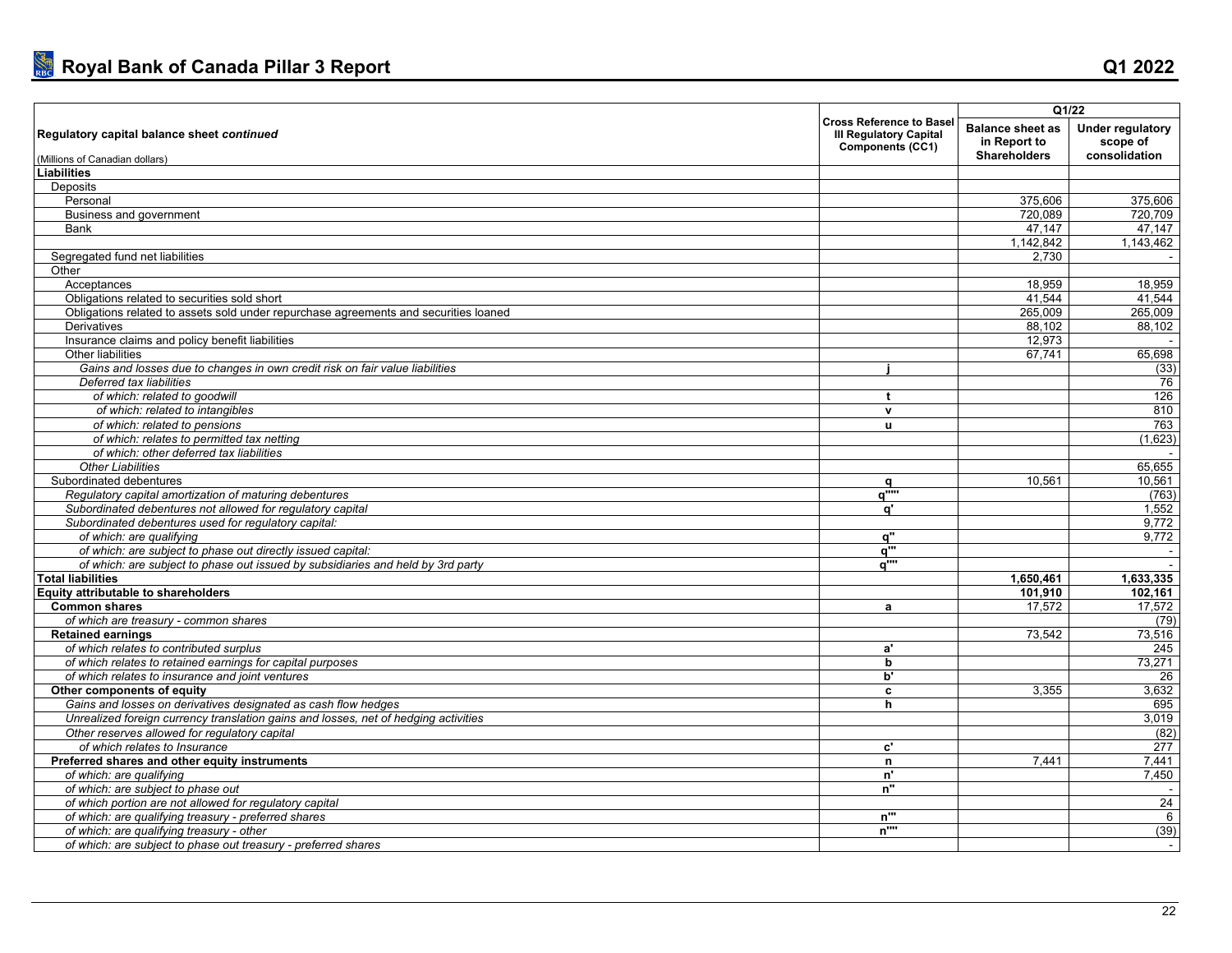|                                                                              |                                                   |                                                                | Q1/22                                         |
|------------------------------------------------------------------------------|---------------------------------------------------|----------------------------------------------------------------|-----------------------------------------------|
| Regulatory capital balance sheet continued<br>(Millions of Canadian dollars) | III Regulatory Capital<br><b>Components (CC1)</b> | <b>Balance sheet as</b><br>in Report to<br><b>Shareholders</b> | Under regulatory<br>scope of<br>consolidation |
| Non-controlling interests                                                    |                                                   | 98                                                             | 98                                            |
| of which: are qualifying                                                     |                                                   |                                                                |                                               |
| portion allowed for inclusion into CET1                                      |                                                   |                                                                |                                               |
| portion allowed for inclusion into Tier 1 capital                            |                                                   |                                                                |                                               |
| portion allowed for inclusion into Tier 2 capital                            |                                                   |                                                                |                                               |
| of which: are subject to phase out                                           |                                                   |                                                                |                                               |
| of which: portion not allowed for regulatory capital                         |                                                   |                                                                | 83                                            |
| Total equity                                                                 |                                                   | 102.008                                                        | 102,259                                       |
| Total liabilities and equity                                                 |                                                   | 1,752,469                                                      | 1.735.594                                     |

|                                                   |                                                                                                                                                      | <b>Equity</b> | <b>Assets</b> |
|---------------------------------------------------|------------------------------------------------------------------------------------------------------------------------------------------------------|---------------|---------------|
| Insurance subsidiaries 1                          | <b>Principal activities</b>                                                                                                                          |               |               |
| Assured Assistance Inc.                           | Service provider for insurance claims                                                                                                                |               |               |
| Royal Bank of Canada Insurance Company<br>Limited | Life, annuity, trade credit, title and property reinsurance company provides coverage to<br>international clients                                    |               |               |
| RBC (Barbados) Services Comp                      | The company provides investment management, reinsurance transaction support and<br>corporate services to Royal Bank of Canada Insurance Company Ltd. | 2.268         | 1.018         |
| RBC Insurance Agency Ltd.                         | Distribution of H&A products through AVIVA                                                                                                           | 45            | 51            |
| RBC Insurance Company (Cayman) Limited            | Life, annuity reinsurance company provides coverage to international clients                                                                         |               |               |
| RBC Insurance Company of Canada                   | Property and casualty insurance company                                                                                                              | 120           | 138           |
| RBC Insurance Holdings Inc.                       | Holding company                                                                                                                                      |               |               |
| RBC Insurance Services Inc.                       | Service provider for insurance companies listed and the bank (creditor)                                                                              | 81            | 73            |
| RBC Life Insurance Company                        | Life and health insurance company                                                                                                                    | 2.984         | 21.095        |
|                                                   |                                                                                                                                                      | 5,500         | 22.375        |

1 The list of legal entities that are included within the accounting scope of consolidation but excluded from the regulatory scope of consolidation.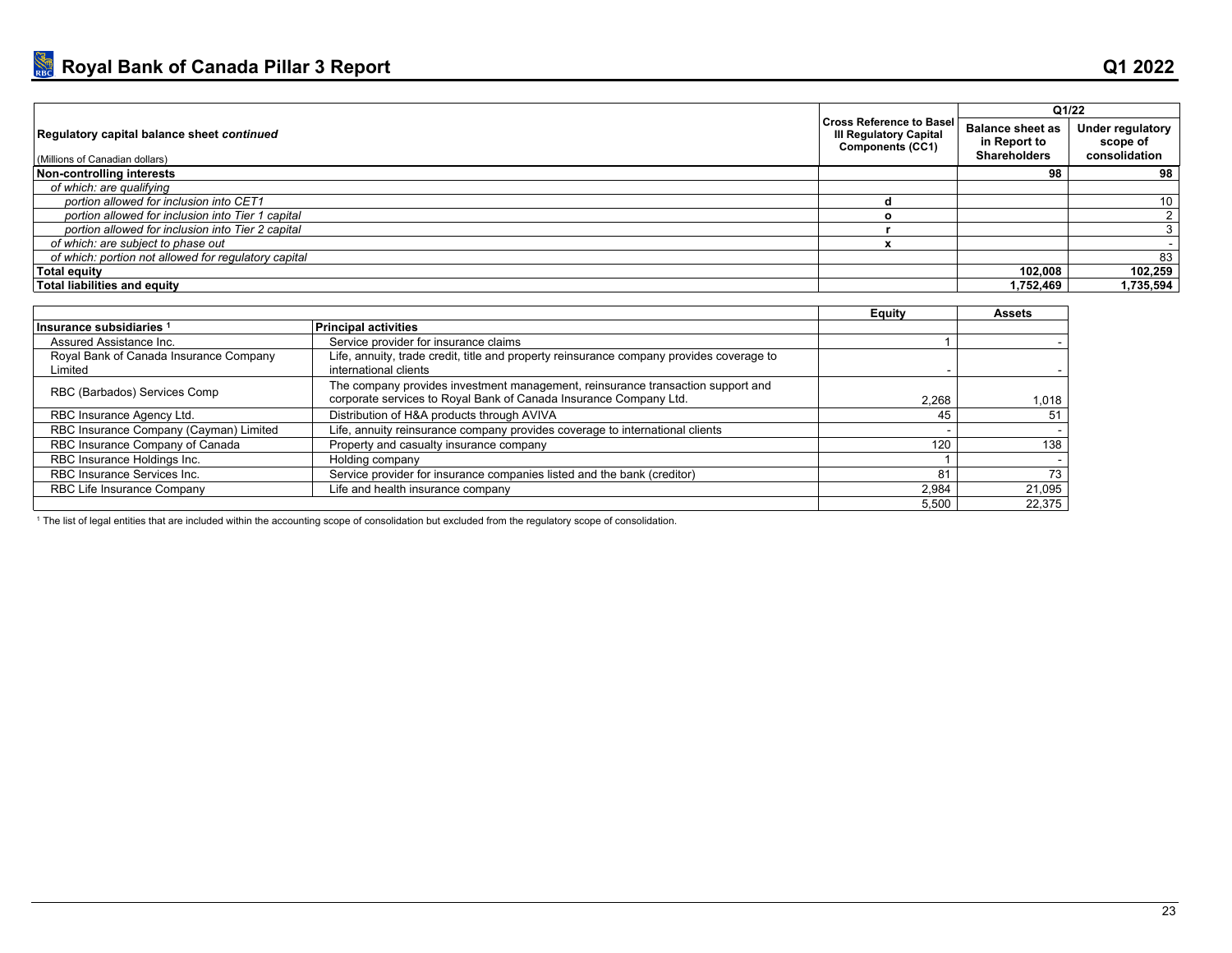## <span id="page-26-0"></span>**CREDIT RISK**

## <span id="page-26-1"></span>**CRA: General qualitative information about credit risk**

The table below presents an overview of Pillar 3 disclosure requirements that have been met within our 2021 Annual Report and incorporated by reference into this Pillar 3 report. Our 2021 Annual Report is available free of charge on our website at <http://www.rbc.com/investorrelations>

|              | Pillar 3 disclosures requirement                                                                               | RBC 2021 Annual Report section | Sub-section                                                                    |  |
|--------------|----------------------------------------------------------------------------------------------------------------|--------------------------------|--------------------------------------------------------------------------------|--|
|              | Translation of the business model                                                                              |                                | Overview                                                                       |  |
| a)           | into the components of the bank's<br>credit risk profile                                                       | Credit risk                    | Measurement of economic and regulatory capital -<br>Gross credit risk exposure |  |
|              |                                                                                                                |                                | Risk governance                                                                |  |
|              |                                                                                                                |                                | Risk appetite                                                                  |  |
|              | Criteria and approach used for                                                                                 | Enterprise risk management     | Risk measurement                                                               |  |
| b)           | defining credit risk management                                                                                |                                | Risk control - Delegated authorities and risk limits                           |  |
|              | policy and for setting credit risk                                                                             |                                | Overview                                                                       |  |
|              | limits                                                                                                         | Credit risk                    | Credit risk assessment                                                         |  |
|              |                                                                                                                |                                | Credit risk mitigation                                                         |  |
|              |                                                                                                                |                                | Credit risk approval                                                           |  |
| C)           | Structure and organization of the<br>credit risk management and control                                        | Enterprise risk management     | Risk governance                                                                |  |
|              | function                                                                                                       |                                | Risk control                                                                   |  |
| $\mathsf{d}$ | Interaction between the credit risk<br>management, risk control,<br>compliance and internal audit<br>functions | Enterprise risk management     | Risk governance                                                                |  |
| $\epsilon$   | Scope and content of the reporting<br>on credit risk exposure to the                                           | Enterprise risk management     | Risk governance                                                                |  |
|              | executive management and to the<br>board of directors                                                          |                                | Risk control – Risk monitoring and reporting                                   |  |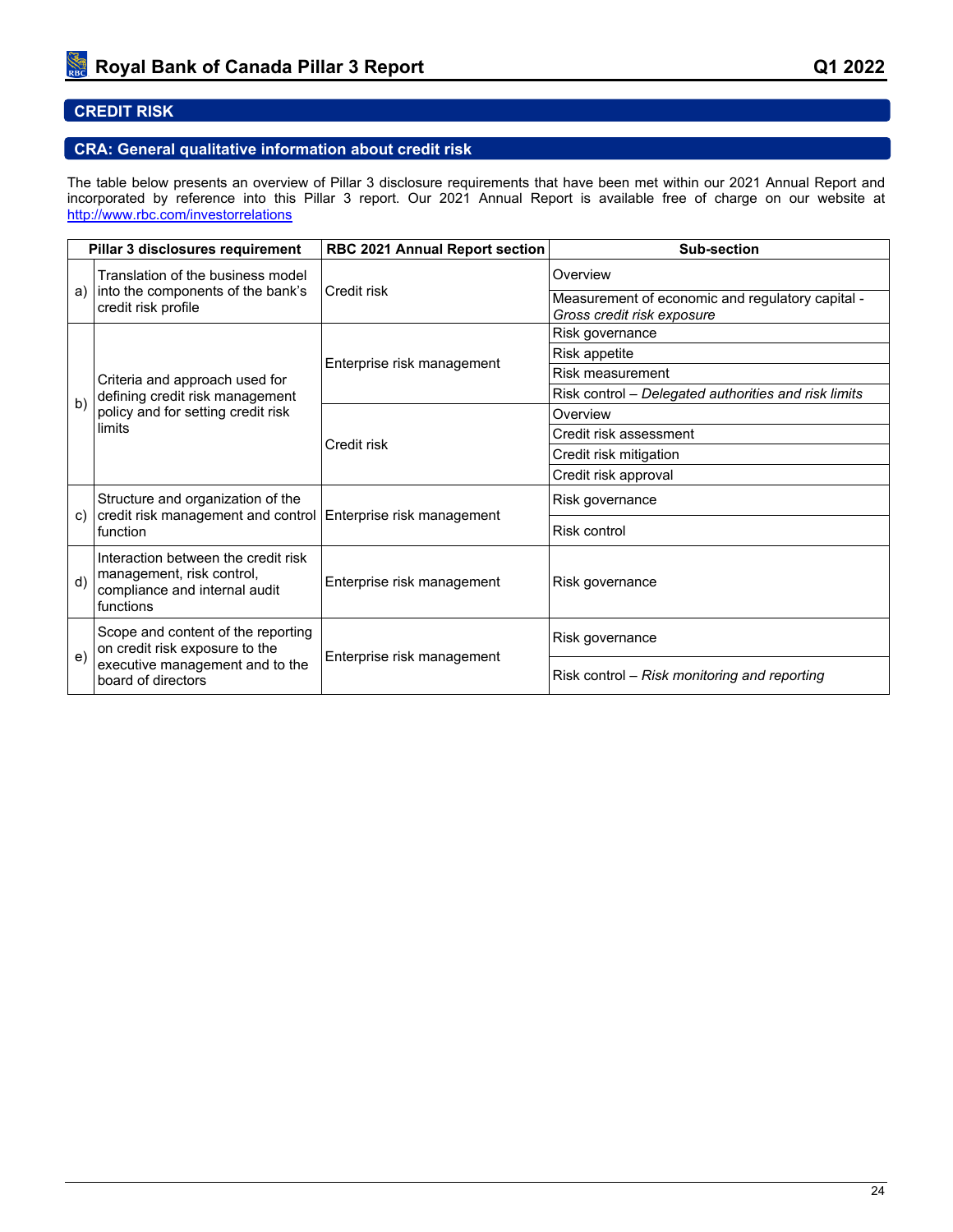## <span id="page-27-0"></span>**CR1: Credit quality of assets**

The following table presents a comprehensive view of the credit quality of our on- and off-balance sheet assets.

#### As at January 31, 2022

|                |                                          | a                                   | b                          | c                                       | d                                                                  | e                                                                 |                                              | g                       |
|----------------|------------------------------------------|-------------------------------------|----------------------------|-----------------------------------------|--------------------------------------------------------------------|-------------------------------------------------------------------|----------------------------------------------|-------------------------|
|                |                                          |                                     | Gross carrying values of   |                                         |                                                                    | Of which ECL accounting<br>provisions on SA exposures             | Of which ECL                                 |                         |
|                | (Millions of Canadian dollars)           | Defaulted<br>exposures <sup>1</sup> | Non-defaulted<br>exposures | Allowances/<br>impairments <sup>2</sup> | Allocated in<br>regulatory<br>category of<br>Specific <sup>3</sup> | Allocated in<br>regulatory<br>category of<br>General <sup>3</sup> | accounting<br>provisions on<br>IRB exposures | Net values<br>$(a+b-c)$ |
|                | Loans                                    | 2.220                               | 718,752                    | 4.047                                   | 119                                                                | 248                                                               | 3.680                                        | 716,925                 |
| $\overline{2}$ | <b>Debt Securities</b>                   |                                     | 148,089                    | 26                                      |                                                                    |                                                                   | 26                                           | 148,063                 |
| 3              | Off-Balance Sheet exposures <sup>4</sup> | 726                                 | 289,623                    | 286                                     |                                                                    |                                                                   | 286                                          | 290,063                 |
| 4              | <b>Total</b>                             | 2,946                               | 1,156,464                  | 4,359                                   | 119                                                                | 248                                                               | 3,992                                        | 1,155,051               |

1 Definition of default as per the CAR guidelines and recent OSFI COVID-19 guidance.

 $^{\rm 2}$  Reflects Stage 1, 2 and 3 allowances under IFRS 9, excluding ACL on fair value through OCI on financial instruments.

 $^{\rm 3}$  Regulatory category of specific allowance reflects IFRS 9 Stage 3 allowances. Regulatory category of general allowances reflects Stage 1 & 2 allowances.

<sup>4</sup>Off balance sheet amounts are before the application of credit conversion factors and reflect guarantees given and irrevocable loan commitments. Revocable loan commitments are excluded as per BCBS requirements.

#### As at October 31, 2021

|   |                                          | a                                   | b                          | c                                       | d                                                            | e                                                                 |                                              |                         |
|---|------------------------------------------|-------------------------------------|----------------------------|-----------------------------------------|--------------------------------------------------------------|-------------------------------------------------------------------|----------------------------------------------|-------------------------|
|   |                                          | Gross carrying values of            |                            |                                         |                                                              | Of which ECL accounting<br>provisions on SA exposures             | Of which ECL                                 |                         |
|   | (Millions of Canadian dollars)           | Defaulted<br>exposures <sup>1</sup> | Non-defaulted<br>exposures | Allowances/<br>impairments <sup>2</sup> | Allocated in<br>regulatory<br>category of<br>$S$ pecific $3$ | Allocated in<br>regulatory<br>category of<br>General <sup>3</sup> | accounting<br>provisions on<br>IRB exposures | Net values<br>$(a+b-c)$ |
|   | Loans                                    | 2.209                               | 697,309                    | 4.089                                   | 75                                                           | 853                                                               | 3.161                                        | 695,429                 |
| 2 | <b>Debt Securities</b>                   |                                     | 135.650                    | 23                                      |                                                              |                                                                   | 18                                           | 135.627                 |
| 3 | Off-Balance Sheet exposures <sup>4</sup> | 819                                 | 282,298                    | 277                                     | -                                                            |                                                                   | 275                                          | 282.840                 |
| 4 | <b>Total</b>                             | 3,028                               | 1,115,257                  | 4,389                                   | 75                                                           | 860                                                               | 3.454                                        | 1,113,896               |

1 Definition of default as per the CAR guidelines and recent OSFI COVID-19 guidance.

2 Reflects Stage 1, 2 and 3 allowances under IFRS 9, excluding ACL on fair value through OCI on financial instruments.

 $^{\rm 3}$  Regulatory category of specific allowance reflects IFRS 9 Stage 3 allowances. Regulatory category of general allowances reflects Stage 1 & 2 allowances.

<sup>4</sup>Off balance sheet amounts are before the application of credit conversion factors and reflect guarantees given and irrevocable loan commitments. Revocable loan commitments are excluded as per BCBS requirements.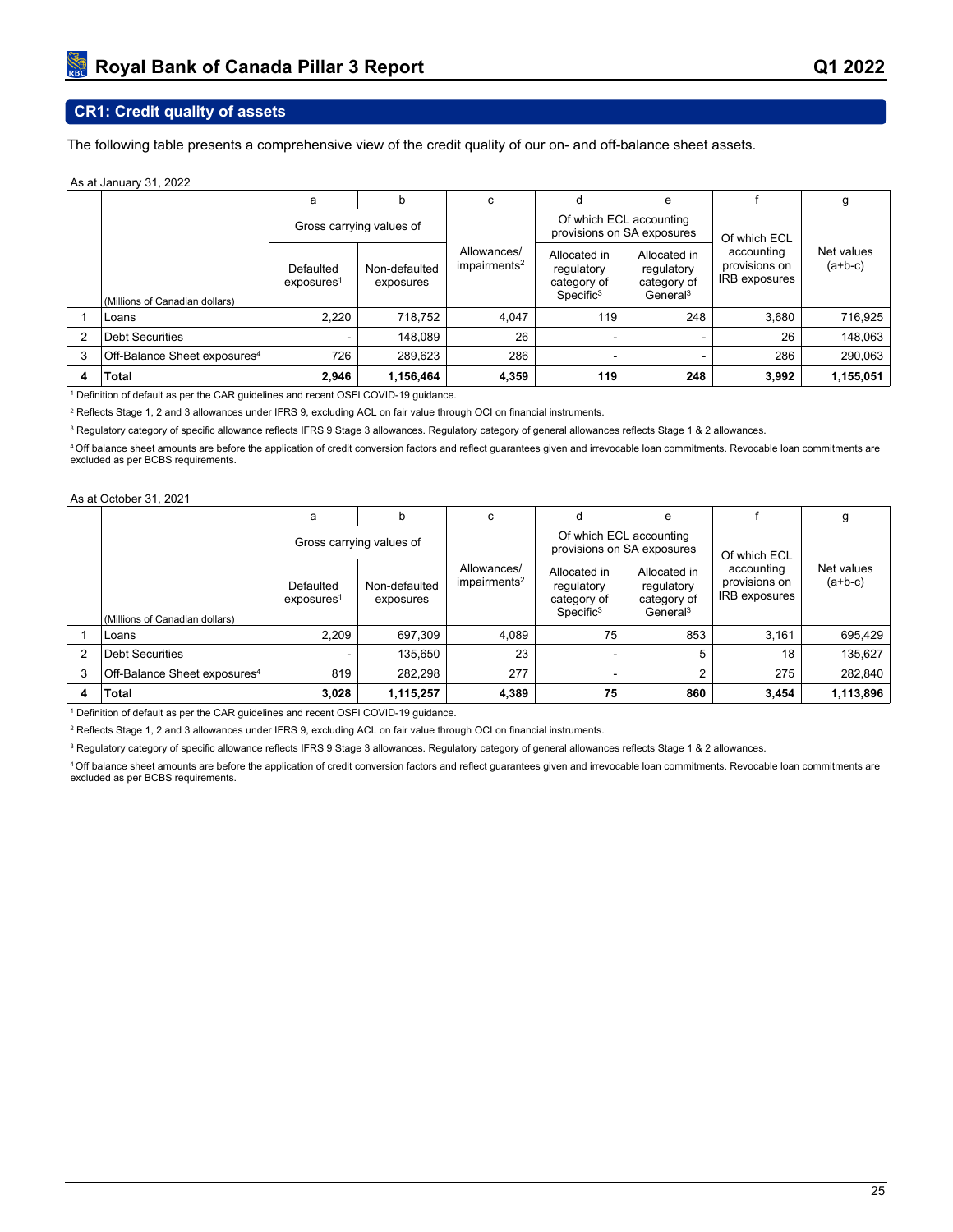<span id="page-28-0"></span>The table below presents an overview of Pillar 3 disclosure requirements that have been met within our 2021 Annual Report and incorporated by reference into this Pillar 3 report. Our 2021 Annual Report is available free of charge on our website at <http://www.rbc.com/investorrelations>

| Pillar 3 disclosures requirement |                                                                                                                                          | <b>RBC 2021 Annual Report section</b>    | Sub-section                                                                                                                                                                                                                                                                      |  |
|----------------------------------|------------------------------------------------------------------------------------------------------------------------------------------|------------------------------------------|----------------------------------------------------------------------------------------------------------------------------------------------------------------------------------------------------------------------------------------------------------------------------------|--|
| a)                               | Definitions of past due and<br>impaired exposures                                                                                        | <b>Consolidated Financial Statements</b> | Note 2 - Summary of significant accounting policies,<br>estimates and judgments<br>Allowance for credit losses -<br>Definition of default<br>Credit impaired financial assets (Stage 3)<br>Note $5 - 1$ pans and allowances for credit losses<br>Loans past due but not impaired |  |
| b)                               | Extent of past due exposures                                                                                                             | <b>Consolidated Financial Statements</b> | Note 5 – Loans and allowances for credit losses<br>Loans past due but not impaired                                                                                                                                                                                               |  |
|                                  | Description of methods used for<br>determining accounting provisions<br>for credit losses                                                | <b>Consolidated Financial Statements</b> | Note 2 - Summary of significant accounting policies,<br>estimates and judgments<br>Allowance for credit losses                                                                                                                                                                   |  |
| C)                               | Description of the categorization of<br>ECL accounting provisions (general   n/a<br>and specific) for standardized<br>approach exposures |                                          | n/a - For regulatory calculations under both the<br>Standardized and IRB approaches, the IFRS 9<br>stage 3 allowances are considered to be specific<br>allowances and the IFRS 9 stage 1 and stage 2<br>allowances are considered to be general allowances                       |  |
| d)                               | Definition of a restructured<br>exposure                                                                                                 | <b>Consolidated Financial Statements</b> | Note 2 - Summary of significant accounting policies,<br>estimates and judgments<br>Allowance for credit losses -<br>Modifications                                                                                                                                                |  |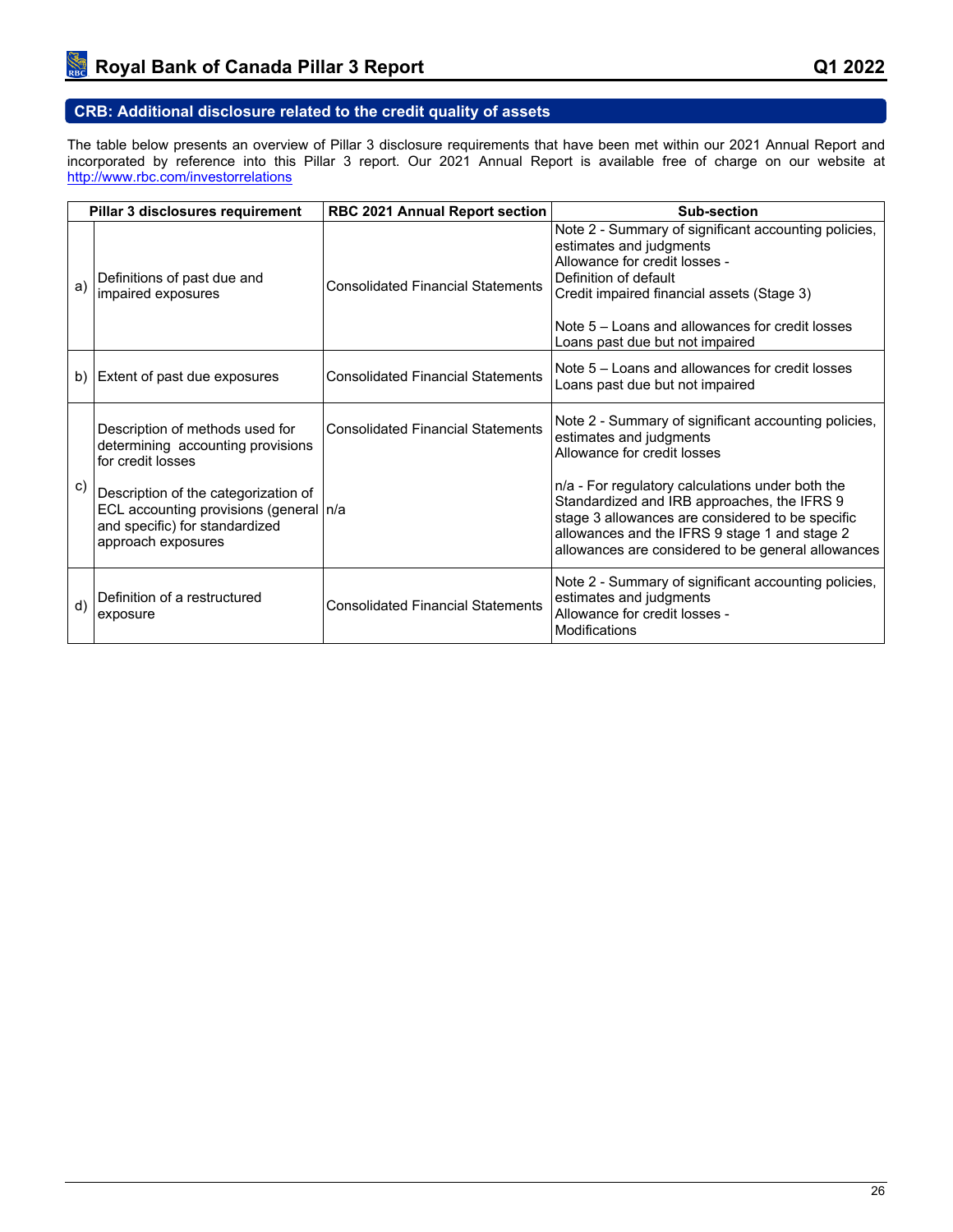#### *(e) Breakdown of exposures by geographical areas, industry and residual maturity*

The following table provides a breakdown of our credit risk exposures by industry, geographical areas and residual maturity. Our classification below reflects the Basel regulatory defined exposure classes. Amounts shown below reflect Exposures at default (EAD), which is the amount expected to be owed by an obligor at the time of default.

#### As at January 31, 2022

|                                                         | a                          | b                                     | c                  | d                                     | e              |
|---------------------------------------------------------|----------------------------|---------------------------------------|--------------------|---------------------------------------|----------------|
|                                                         | Credit Risk <sup>1,2</sup> |                                       |                    | Counterparty Credit Risk <sup>5</sup> |                |
|                                                         | On-balance sheet           | Off-balance sheet amount <sup>3</sup> |                    | Repo-style                            |                |
| (Millions of Canadian dollars)                          | amount                     | Undrawn                               | Other <sup>4</sup> | Transaction                           | Derivatives    |
| Retail                                                  |                            |                                       |                    |                                       |                |
| Residential secured <sup>6</sup>                        | 371,037                    | 99,634                                |                    |                                       |                |
| Qualifying revolving                                    | 29,394                     | 92,475                                |                    |                                       |                |
| Other retail                                            | 89,251                     | 19,896                                | 139                |                                       |                |
| <b>Total Retail</b>                                     | 489,682                    | 212,005                               | 139                |                                       |                |
| Wholesale                                               |                            |                                       |                    |                                       |                |
| Agriculture                                             | 9,648                      | 1,864                                 | 26                 | ä,                                    | 99             |
| Automotive                                              | 7,360                      | 8,839                                 | 574                |                                       | 1,058          |
| Banking                                                 | 57,940                     | 4,946                                 | 766                | 118,805                               | 31,892         |
| <b>Consumer Discretionary</b>                           | 15,795                     | 9,490                                 | 559                | $\overline{a}$                        | 701            |
| <b>Consumer Staples</b>                                 | 6,133                      | 6.684                                 | 170                | ÷,                                    | 1.096          |
| Oil and Gas                                             | 5,835                      | 11,390                                | 1,480              |                                       | 7,102          |
| <b>Financial Services</b>                               | 35,771                     | 20,906                                | 3,312              | 70,146                                | 18,685         |
| <b>Financing Products</b>                               | 2,861                      | 2,098                                 | 498                | 371                                   | 727            |
| <b>Forest Products</b>                                  | 1,132                      | 969                                   | 199                |                                       | 32             |
| Governments                                             | 291,980                    | 4,714                                 | 1,411              | 25,975                                | 5,804          |
| <b>Industrial Products</b>                              | 9,098                      | 9,598                                 | 780                | ÷                                     | 645            |
| <b>Information Technology</b>                           | 3,551                      | 6,781                                 | 249                | ä,                                    | 2,690          |
| Investments                                             | 21,878                     | 3,321                                 | 432                | 165                                   | 270            |
| Mining and Metals                                       | 1,176                      | 3.845                                 | 948                | ÷,                                    | 275            |
| <b>Public Works and Infrastructure</b>                  | 1,490                      | 1,988                                 | 425                | ÷,                                    | 218            |
| <b>Real Estate and Related</b><br><b>Other Services</b> | 78,144                     | 14,911                                | 1,560              | $\overline{a}$<br>9                   | 1,046          |
| Telecommunication and Media                             | 25,554                     | 12,842<br>9,208                       | 1,989<br>103       | ÷,                                    | 1,176<br>2,243 |
| Transportation                                          | 6,711<br>6,135             | 6.239                                 | 864                | $\overline{a}$                        | 1,410          |
| <b>Utilities</b>                                        | 8,936                      | 17,452                                | 3,866              | $\overline{a}$                        | 4,253          |
| <b>Other Sectors</b>                                    | 4,027                      | 1,372                                 | 8                  | 6                                     | 7,415          |
| <b>Total Wholesale</b>                                  | 601,155                    | 159,457                               | 20,219             | 215,477                               | 88,837         |
| Total Exposure <sup>1</sup>                             | 1,090,837                  | 371,462                               | 20,358             | 215,477                               | 88,837         |
|                                                         |                            |                                       |                    |                                       |                |
| By Geography <sup>7</sup>                               |                            |                                       |                    |                                       |                |
| Canada                                                  | 706,815                    | 271,188                               | 8.342              | 91,492                                | 27,730         |
| <b>United States</b>                                    | 251,635                    | 71,705                                | 8,080              | 54,685                                | 25,095         |
| Europe                                                  | 76.089                     | 22,637                                | 2.435              | 43,320                                | 27,753         |
| Other International                                     | 56,298                     | 5,932                                 | 1,501              | 25,980                                | 8,259          |
| Total Exposure <sup>1,7</sup>                           | 1,090,837                  | 371,462                               | 20,358             | 215,477                               | 88,837         |
|                                                         |                            |                                       |                    |                                       |                |
| <b>By Maturity</b>                                      |                            |                                       |                    |                                       |                |
| Unconditionally cancellable                             | 69,996                     | 241.242                               | $\blacksquare$     | $\overline{a}$                        | $\mathbf{r}$   |
| Within 1 year                                           | 385,100                    | 24,831                                | 11,083             | 215,477                               | 43,411         |
| 1 to 5 year                                             | 530,019                    | 97,470                                | 8,168              |                                       | 27,376         |
| Over 5 years                                            | 105,722                    | 7,919                                 | 1,107              | L,                                    | 18,050         |
| Total Exposure <sup>1</sup>                             | 1,090,837                  | 371,462                               | 20,358             | 215,477                               | 88,837         |

<sup>1</sup>Excludes securitization, banking book equities and other assets not subject to standardized or IRB approach. Also excludes exposures acquired through the US Government Paycheck Protection Program (PPP).

<sup>2</sup> EAD for Standardized exposures are reported net of Stage 3 allowances and EAD for IRB exposures are reported gross of all allowances for credit loss and partial write-off as per regulatory definitions.

<sup>3</sup> EAD for Undrawn credit commitments and other off-balance sheet amounts are reported after the application of credit conversion factors.

<sup>4</sup>Includes other off-balance sheet exposures such as letters of credit & guarantees.

<sup>5</sup>Counterparty credit risk EAD reflects exposure amount after netting. Collateral is included in EAD for repo-style transactions to the extent allowed by regulatory guidelines. Exchange traded derivatives are included in Other Sectors.

 $6$  Includes residential mortgages and home equity lines of credit.

<sup>7</sup> Geographic profile is based on the country of residence of the borrower.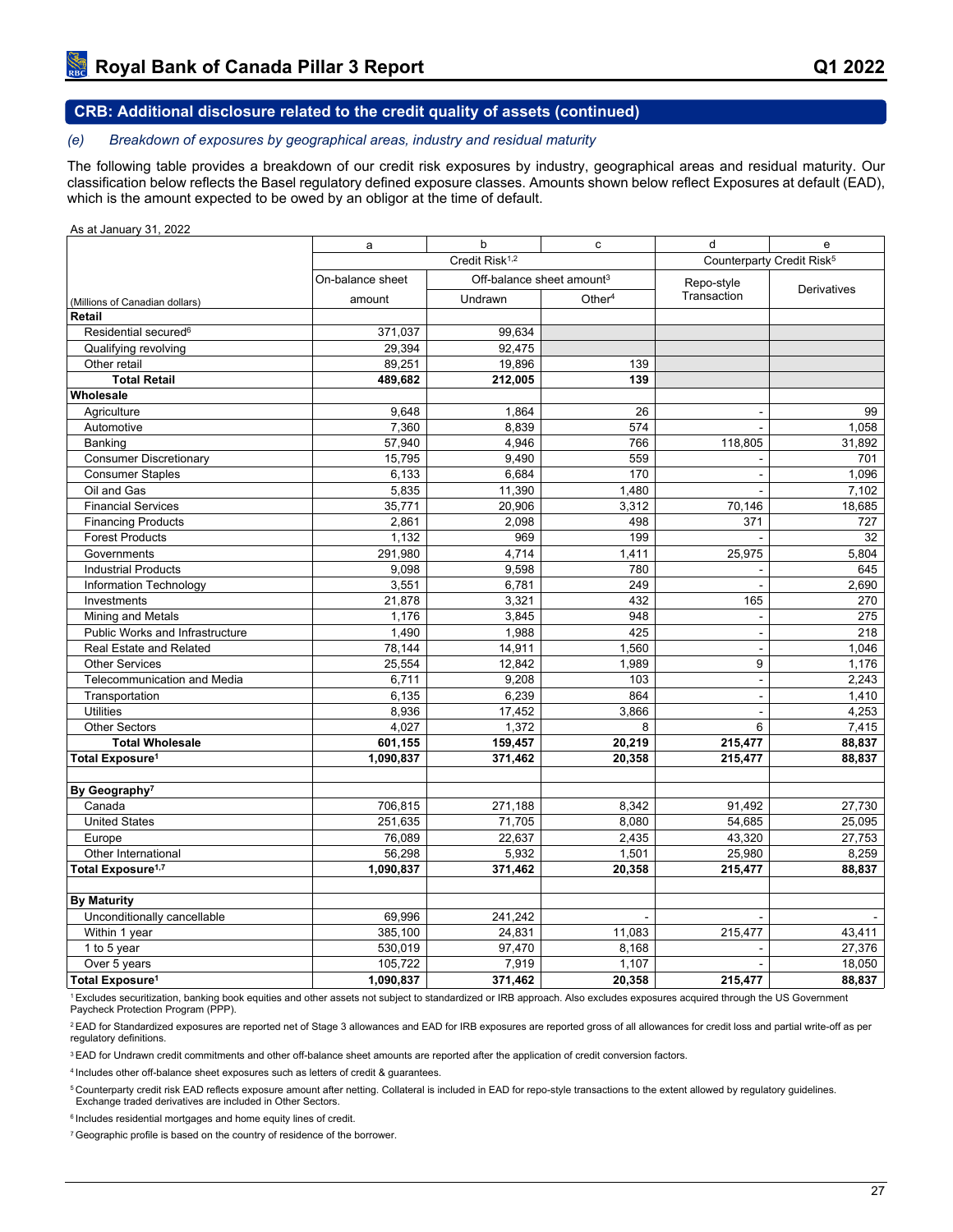#### As at October 31, 2021

|                                                             | a                | b                                     | c              | d                                     | e           |
|-------------------------------------------------------------|------------------|---------------------------------------|----------------|---------------------------------------|-------------|
|                                                             |                  | Credit Risk <sup>1,2</sup>            |                | Counterparty Credit Risk <sup>5</sup> |             |
|                                                             | On-balance sheet | Off-balance sheet amount <sup>3</sup> |                | Repo-style                            | Derivatives |
| (Millions of Canadian dollars)                              | amount           | Undrawn                               | Other $4$      | Transaction                           |             |
| Retail                                                      |                  |                                       |                |                                       |             |
| Residential secured <sup>6</sup>                            | 362,793          | 96,609                                |                |                                       |             |
| Qualifying revolving                                        | 30,080           | 90,932                                |                |                                       |             |
| Other retail                                                | 85,362           | 19,422                                | 146            |                                       |             |
| <b>Total Retail</b>                                         | 478,235          | 206,963                               | 146            |                                       |             |
| Wholesale                                                   |                  |                                       |                |                                       |             |
| Agriculture                                                 | 9,400            | 1,756                                 | 30             | $\overline{\phantom{a}}$              | 84          |
| Automotive                                                  | 6,288            | 9,184                                 | 173            |                                       | 1.124       |
| Banking <sup>8</sup>                                        | 45,906           | 4,545                                 | 765            | 117,996                               | 30,888      |
| <b>Consumer Discretionary</b>                               | 14,792           | 9,380                                 | 573            |                                       | 698         |
| <b>Consumer Staples</b>                                     | 6,254            | 6,949                                 | 180            | $\blacksquare$                        | 1.058       |
| Oil and Gas                                                 | 5,678            | 10,328                                | 1,474          |                                       | 7,493       |
| <b>Financial Services</b>                                   | 32,977           | 19,252                                | 2,623          | 64,593                                | 16,262      |
| Financing Products <sup>8</sup>                             | 7,868            | 2,405                                 | 485            | 388                                   | 848         |
| <b>Forest Products</b>                                      | 969              | 991                                   | 201            |                                       | 17          |
| Governments <sup>8</sup>                                    | 287,806          | 4,794                                 | 1,533          | 23,536                                | 5,692       |
| <b>Industrial Products</b>                                  | 7,308            | 8,933                                 | 594            |                                       | 811         |
| Information Technology                                      | 3,591            | 5,715                                 | 237            | 49                                    | 5.447       |
| Investments                                                 | 22,238<br>993    | 3,201<br>3,730                        | 412<br>952     | 12                                    | 174<br>237  |
| Mining and Metals<br><b>Public Works and Infrastructure</b> | 1,427            | 1,963                                 | 391            | $\blacksquare$<br>$\blacksquare$      | 239         |
| <b>Real Estate and Related</b>                              | 76,141           | 14,223                                | 1,568          | $\tilde{\phantom{a}}$                 | 1,176       |
| <b>Other Services</b>                                       | 23,872           | 13,362                                | 1,860          | 47                                    | 1,316       |
| <b>Telecommunication and Media</b>                          | 5,294            | 9,748                                 | 598            | $\sim$                                | 1,976       |
| Transportation                                              | 6,151            | 6,832                                 | 1,319          | $\blacksquare$                        | 1,426       |
| <b>Utilities</b>                                            | 9,059            | 17,152                                | 4,131          | $\overline{a}$                        | 4,464       |
| <b>Other Sectors</b>                                        | 3,084            | 1,139                                 | $\overline{7}$ | $\overline{7}$                        | 6,960       |
| <b>Total Wholesale</b>                                      | 577,096          | 155,582                               | 20,106         | 206,628                               | 88,390      |
| Total Exposure <sup>1</sup>                                 | 1,055,331        | 362,545                               | 20,252         | 206,628                               | 88,390      |
|                                                             |                  |                                       |                |                                       |             |
| By Geography <sup>7</sup>                                   |                  |                                       |                |                                       |             |
| Canada                                                      | 693,700          | 264,708                               | 9,141          | 88,523                                | 27,978      |
| <b>United States</b>                                        | 245,929          | 69,295                                | 7,866          | 54,617                                | 27,270      |
| Europe                                                      | 62.509           | 22,667                                | 1,991          | 42.483                                | 25,757      |
| Other International                                         | 53,193           | 5,875                                 | 1,254          | 21,005                                | 7,385       |
| Total Exposure <sup>1,7</sup>                               | 1,055,331        | 362,545                               | 20,252         | 206,628                               | 88,390      |
|                                                             |                  |                                       |                |                                       |             |
| <b>By Maturity</b>                                          |                  |                                       |                |                                       |             |
| Unconditionally cancellable                                 | 70,446           | 233,713                               | 138            |                                       |             |
| Within 1 year                                               | 393,003          | 26,315                                | 11,796         | 206.628                               | 41.545      |
| 1 to 5 year                                                 | 499,818          | 93,614                                | 7.124          |                                       | 28.644      |
| Over 5 years                                                | 92,064           | 8,903                                 | 1,194          | $\overline{\phantom{a}}$              | 18,201      |
| Total Exposure <sup>1</sup>                                 | 1,055,331        | 362,545                               | 20,252         | 206.628                               | 88,390      |

1 Excludes securitization, banking book equities and other assets not subject to standardized or IRB approach. Also excludes exposures acquired through the US Government Paycheck Protection Program (PPP).

<sup>2</sup> EAD for Standardized exposures are reported net of Stage 3 allowances and EAD for IRB exposures are reported gross of all allowances for credit loss and partial write-off as per regulatory definitions.

<sup>3</sup> EAD for Undrawn credit commitments and other off-balance sheet amounts are reported after the application of credit conversion factors.

<sup>4</sup>Includes other off-balance sheet exposures such as letters of credit & guarantees.

<sup>5</sup>Counterparty credit risk EAD reflects exposure amount after netting. Collateral is included in EAD for repo-style transactions to the extent allowed by regulatory guidelines. Exchange traded derivatives are included in Other Sectors.

 $6$  Includes residential mortgages and home equity lines of credit.

<sup>7</sup> Geographic profile is based on the country of residence of the borrower.

8 October 31, 2021 figures for Banking, Financing Products and Governments sectors have been restated to align with current period sector classification.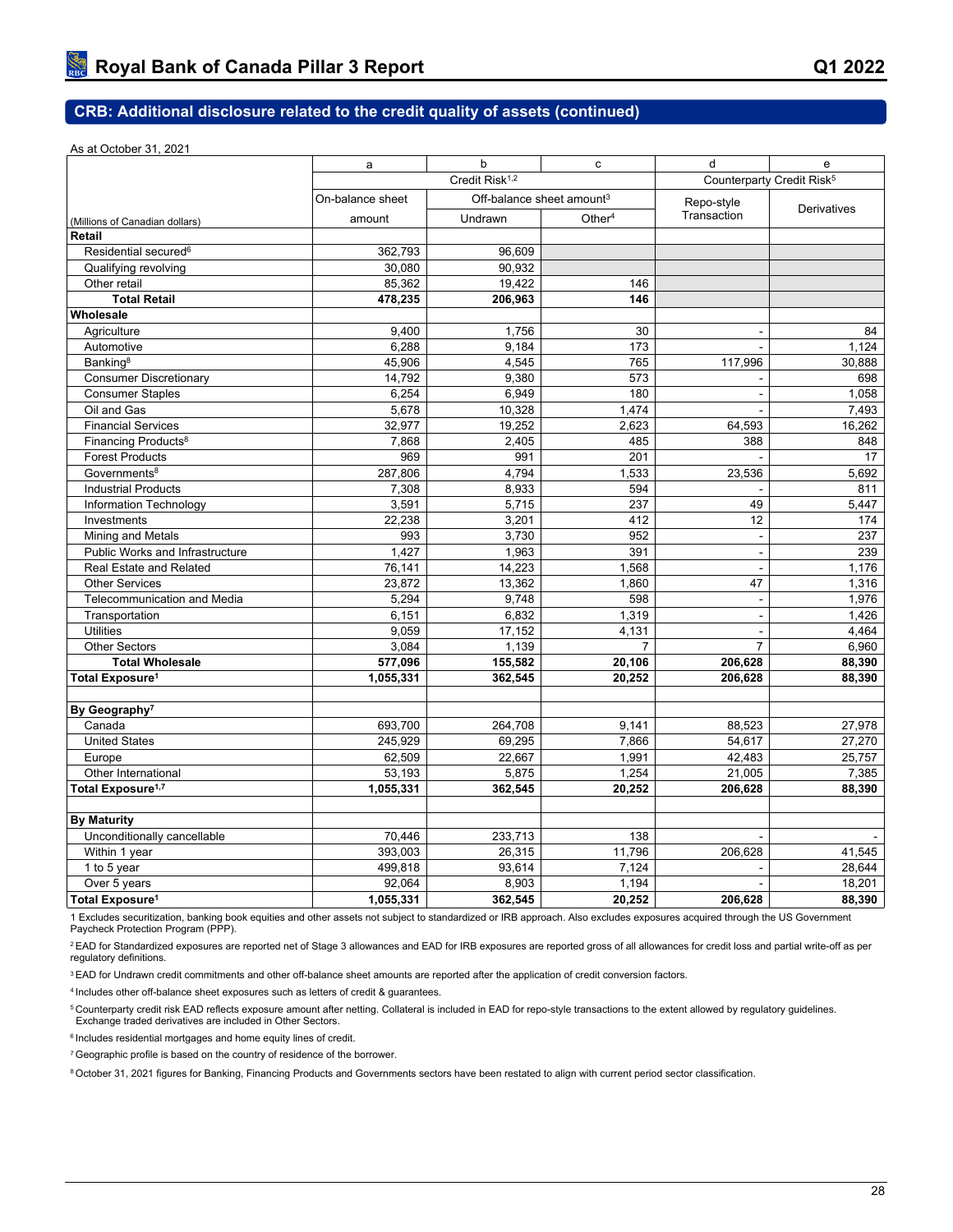*(f) Amounts of impaired exposures (according to the definition used by the bank for accounting purposes) and related allowances and write-offs, broken down by geographical areas and industry*

The following tables provide a breakdown of impaired exposures by geographical areas and industry.

As at January 31, 2022

| Impaired exposures by geography <sup>1</sup> and portfolio<br>(Millions of Canadian dollars) | Gross impaired<br>exposures | Allowance <sup>2</sup> | Net impaired<br>exposures |
|----------------------------------------------------------------------------------------------|-----------------------------|------------------------|---------------------------|
| Canada                                                                                       |                             |                        |                           |
| Retail                                                                                       | 694                         | 153                    | 541                       |
| Wholesale                                                                                    | 497                         | 203                    | 294                       |
| Securities                                                                                   |                             |                        |                           |
| <b>Total - Canada</b>                                                                        | 1,191                       | 356                    | 835                       |
| <b>United States</b>                                                                         |                             |                        |                           |
| Retail                                                                                       | 23                          | 1                      | 22                        |
| Wholesale                                                                                    | 393                         | 139                    | 254                       |
| Securities                                                                                   |                             |                        |                           |
| <b>Total - United States</b>                                                                 | 416                         | 140                    | 276                       |
| <b>Other International</b>                                                                   |                             |                        |                           |
| Retail                                                                                       | 209                         | 105                    | 104                       |
| Wholesale                                                                                    | 325                         | 124                    | 201                       |
| Securities                                                                                   | 153                         | (14)                   | 167                       |
| <b>Total - Other International</b>                                                           | 687                         | 215                    | 472                       |
| <b>Total</b>                                                                                 |                             |                        |                           |
| Retail                                                                                       | 926                         | 259                    | 667                       |
| Wholesale                                                                                    | 1,215                       | 466                    | 749                       |
| Securities                                                                                   | 153                         | (14)                   | 167                       |
| <b>Total impaired exposures</b>                                                              | 2,294                       | 711                    | 1,583                     |

<sup>1</sup> Geographic information is based on residence of borrower.

2 Allowance reflects only Stage 3 IFRS 9 allowances and includes allowances on acquired credit-impaired loans and securities.

#### As at October 31, 2021

| Impaired exposures by geography <sup>1</sup> and portfolio<br>(Millions of Canadian dollars) | Gross impaired<br>exposures | Allowance <sup>2</sup> | Net impaired<br>exposures |
|----------------------------------------------------------------------------------------------|-----------------------------|------------------------|---------------------------|
| Canada                                                                                       |                             |                        |                           |
| Retail                                                                                       | 716                         | 150                    | 566                       |
| Wholesale                                                                                    | 555                         | 182                    | 373                       |
| Securities                                                                                   |                             |                        |                           |
| <b>Total - Canada</b>                                                                        | 1,271                       | 332                    | 939                       |
| <b>United States</b>                                                                         |                             |                        |                           |
| Retail                                                                                       | 23                          | 3                      | 20                        |
| Wholesale                                                                                    | 412                         | 126                    | 286                       |
| Securities                                                                                   |                             |                        |                           |
| <b>Total - United States</b>                                                                 | 435                         | 129                    | 306                       |
| <b>Other International</b>                                                                   |                             |                        |                           |
| Retail                                                                                       | 212                         | 107                    | 105                       |
| Wholesale                                                                                    | 390                         | 129                    | 261                       |
| Securities                                                                                   | 150                         | (12)                   | 162                       |
| <b>Total - Other International</b>                                                           | 752                         | 224                    | 528                       |
| <b>Total</b>                                                                                 |                             |                        |                           |
| Retail                                                                                       | 951                         | 260                    | 691                       |
| Wholesale                                                                                    | 1,357                       | 437                    | 920                       |
| <b>Securities</b>                                                                            | 150                         | (12)                   | 162                       |
| <b>Total impaired exposures</b>                                                              | 2,458                       | 685                    | 1,773                     |

<sup>1</sup> Geographic information is based on residence of borrower.

2 Allowance reflects only Stage 3 IFRS 9 allowances and includes allowances on acquired credit-impaired loans and securities.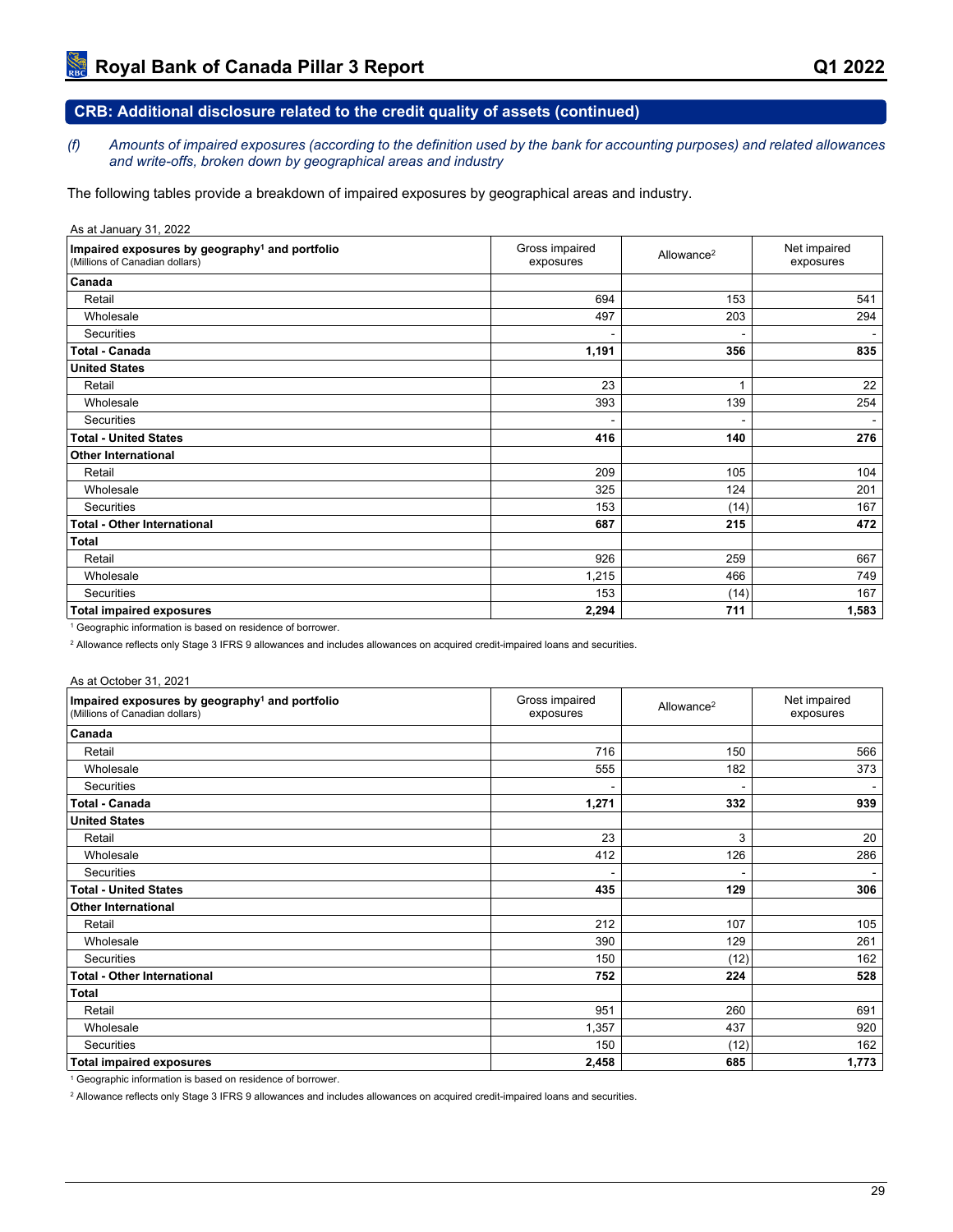| Net write-offs by geography <sup>1</sup> and portfolio | For the three<br>months ended | For the three<br>months ended |
|--------------------------------------------------------|-------------------------------|-------------------------------|
| (Millions of Canadian dollars)                         | <b>January 31, 2022</b>       | October 31, 2021              |
| Canada                                                 |                               |                               |
| Retail                                                 | 132                           | 129                           |
| Wholesale                                              | 6                             | 20                            |
| <b>Total Canada</b>                                    | 138                           | 149                           |
| United States <sup>2</sup>                             |                               |                               |
| Retail                                                 | $\blacksquare$                | $\overline{2}$                |
| Wholesale                                              | (8)                           | 23                            |
| <b>Total United States</b>                             | (8)                           | 25                            |
| <b>Other International</b>                             |                               |                               |
| Retail                                                 | 4                             | 3                             |
| Wholesale <sup>2</sup>                                 | 8                             | 19                            |
| <b>Total Other International</b>                       | 12                            | 22                            |
| Total                                                  |                               |                               |
| Retail                                                 | 136                           | 134                           |
| Wholesale                                              | 6                             | 62                            |
| <b>Total net write-offs</b>                            | 142                           | 196                           |

<sup>1</sup>Geographic information is based on residence of borrower.

2 Includes acquired credit-impaired loans related to the acquisition of City National.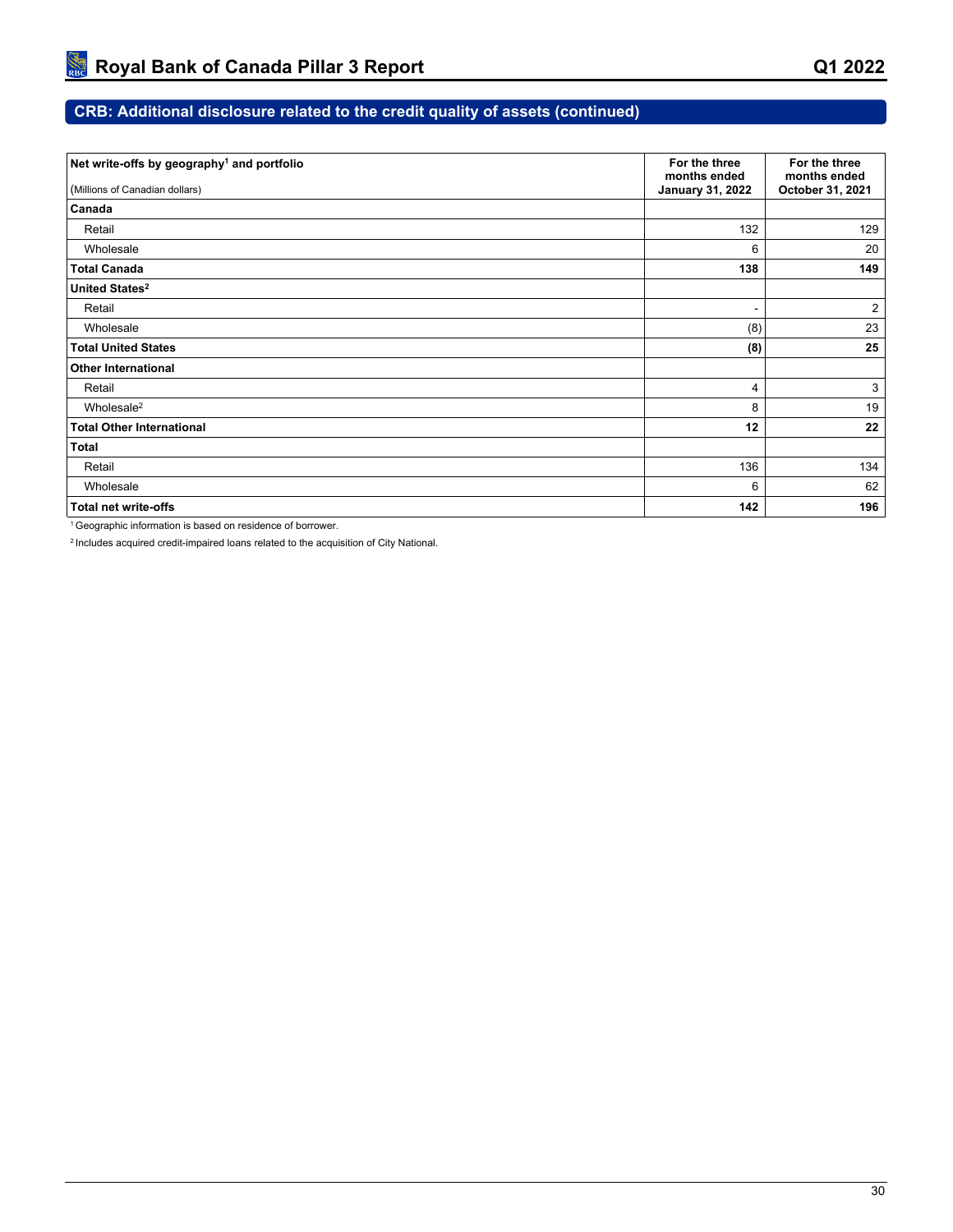| As at January 31, 2022                      |                             |                          |                           |
|---------------------------------------------|-----------------------------|--------------------------|---------------------------|
| Impaired exposures by portfolio and sector  | Gross impaired<br>exposures | Allowance <sup>1</sup>   | Net impaired<br>exposures |
| (Millions of Canadian dollars)              |                             |                          |                           |
| Retail                                      |                             |                          |                           |
| Residential mortgages                       | 622                         | 137                      | 485                       |
| Personal                                    | 197                         | 87                       | 110                       |
| Small business                              | 107                         | 35                       | 72                        |
| <b>Total Retail</b>                         | 926                         | 259                      | 667                       |
| Wholesale                                   |                             |                          |                           |
| Agriculture                                 | 13                          | $\mathbf{2}$             | 11                        |
| Automotive                                  | 13                          | 5                        | 8                         |
| Banking                                     | (1)                         | $\overline{a}$           | (1)                       |
| <b>Consumer Discretionary</b>               | 219                         | 26                       | 193                       |
| <b>Consumer Staples</b>                     | 40                          | 19                       | 21                        |
| Oil and Gas                                 | 121                         | 101                      | 20                        |
| <b>Financial Services</b>                   | 78                          | 23                       | 55                        |
| <b>Financial Products</b>                   | $\overline{\phantom{a}}$    | $\overline{a}$           | $\blacksquare$            |
| <b>Forest Products</b>                      | 5                           | $\mathbf{1}$             | 4                         |
| Governments                                 | 15                          | $\mathbf{1}$             | 14                        |
| <b>Industrial Products</b>                  | 31                          | 14                       | 17                        |
| Information Technology                      | $\overline{7}$              | 1                        | 6                         |
| Investments                                 | $\overline{7}$              | $\mathbf{1}$             | 6                         |
| Mining and Metals                           | 3                           | $\mathbf{1}$             | 2                         |
| <b>Public Works and Infrastructure</b>      | 5                           | 3                        | $\overline{2}$            |
| Real Estate and Related                     | 255                         | 79                       | 176                       |
| <b>Other Services</b>                       | 221                         | 137                      | 84                        |
| Telecommunication and Media                 | 5                           | $\overline{\mathbf{4}}$  | $\mathbf{1}$              |
| Transportation                              | 133                         | 31                       | 102                       |
| <b>Utilities</b>                            | $\overline{\phantom{a}}$    | $\overline{\phantom{a}}$ | $\blacksquare$            |
| Other                                       | 45                          | 17                       | 28                        |
| <b>Total Wholesale</b>                      | 1,215                       | 466                      | 749                       |
| <b>Total impaired loans and acceptances</b> | 2,141                       | 725                      | 1,416                     |
| <b>Securities</b>                           | 153                         | (14)                     | 167                       |
| <b>Total impaired exposures</b>             | 2,294                       | 711                      | 1,583                     |
|                                             |                             |                          |                           |

1 Allowance reflects only Stage 3 IFRS 9 allowances and includes allowances on acquired credit-impaired loans and securities.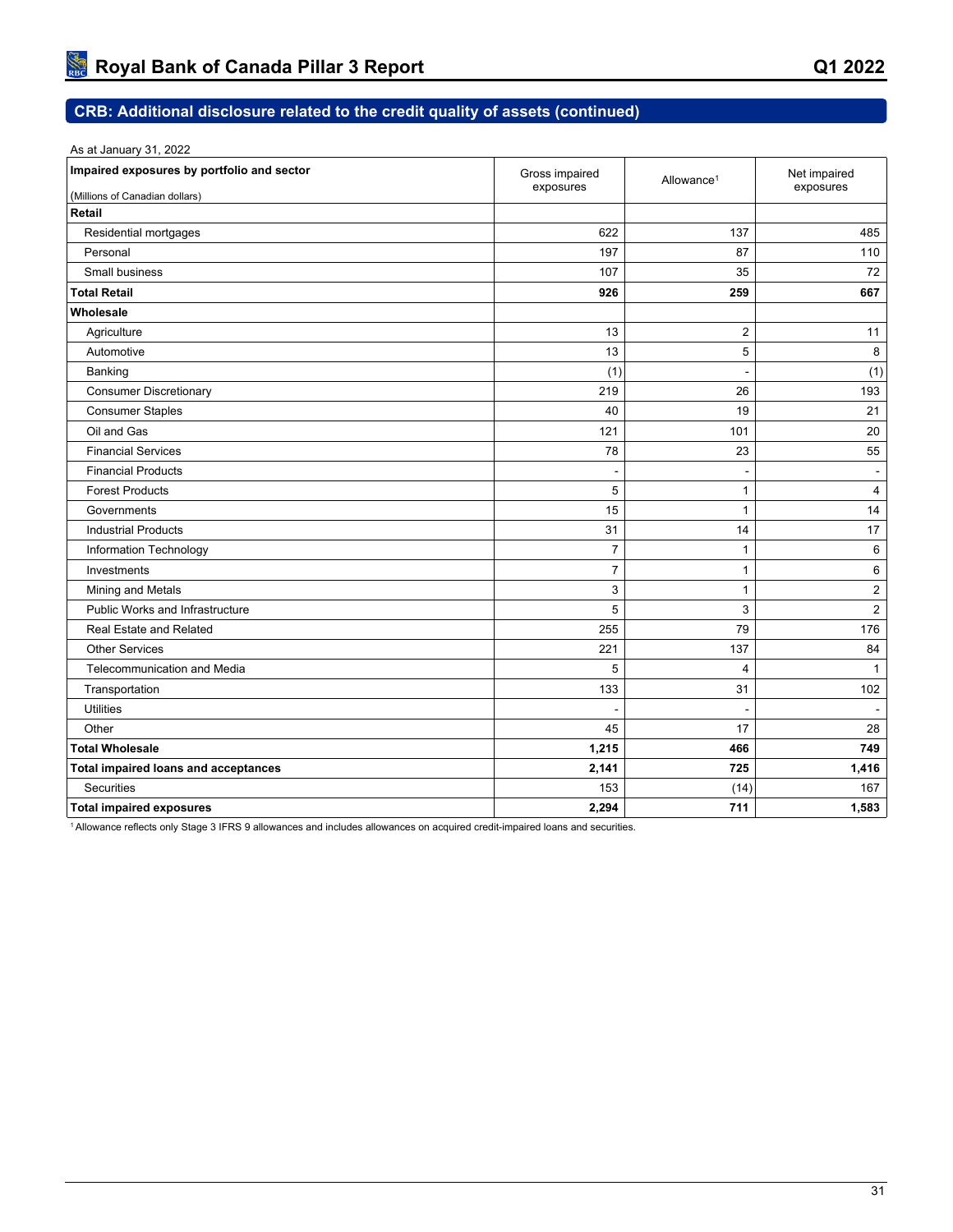| As at October 31, 2021                      |                             |                        |                           |
|---------------------------------------------|-----------------------------|------------------------|---------------------------|
| Impaired exposures by portfolio and sector  | Gross impaired<br>exposures | Allowance <sup>1</sup> | Net impaired<br>exposures |
| (Millions of Canadian dollars)              |                             |                        |                           |
| Retail                                      |                             |                        |                           |
| Residential mortgages                       | 645                         | 138                    | 507                       |
| Personal                                    | 197                         | 88                     | 109                       |
| Small business                              | 109                         | 34                     | 75                        |
| <b>Total Retail</b>                         | 951                         | 260                    | 691                       |
| Wholesale                                   |                             |                        |                           |
| Agriculture                                 | 11                          | 3                      | 8                         |
| Automotive                                  | 8                           | $\overline{2}$         | 6                         |
| Banking                                     |                             |                        | $\blacksquare$            |
| <b>Consumer Discretionary</b>               | 274                         | 37                     | 237                       |
| <b>Consumer Staples</b>                     | 32                          | 8                      | 24                        |
| Oil and Gas                                 | 131                         | 91                     | 40                        |
| <b>Financial Services</b>                   | 77                          | 22                     | 55                        |
| <b>Financial Products</b>                   | $\overline{\phantom{a}}$    | $\overline{a}$         | $\blacksquare$            |
| <b>Forest Products</b>                      | 4                           | $\mathbf{1}$           | 3                         |
| Governments                                 | 25                          | 3                      | 22                        |
| <b>Industrial Products</b>                  | 35                          | 13                     | 22                        |
| Information Technology                      | 5                           | 1                      | 4                         |
| Investments                                 | 31                          | $\overline{a}$         | 31                        |
| Mining and Metals                           | 3                           | $\mathbf{1}$           | $\overline{2}$            |
| <b>Public Works and Infrastructure</b>      | 6                           | $\overline{2}$         | 4                         |
| Real Estate and Related                     | 314                         | 72                     | 242                       |
| <b>Other Services</b>                       | 220                         | 116                    | 104                       |
| Telecommunication and Media                 | 6                           | 9                      | (3)                       |
| Transportation                              | 137                         | 42                     | 95                        |
| <b>Utilities</b>                            | $\overline{\phantom{a}}$    | $\blacksquare$         | $\blacksquare$            |
| Other                                       | 38                          | 14                     | 24                        |
| <b>Total Wholesale</b>                      | 1,357                       | 437                    | 920                       |
| <b>Total impaired loans and acceptances</b> | 2,308                       | 697                    | 1,611                     |
| <b>Securities</b>                           | 150                         | (12)                   | 162                       |
| <b>Total impaired exposures</b>             | 2,458                       | 685                    | 1,773                     |
|                                             |                             |                        |                           |

1 Allowance reflects only Stage 3 IFRS 9 allowances and includes allowances on acquired credit-impaired loans and securities.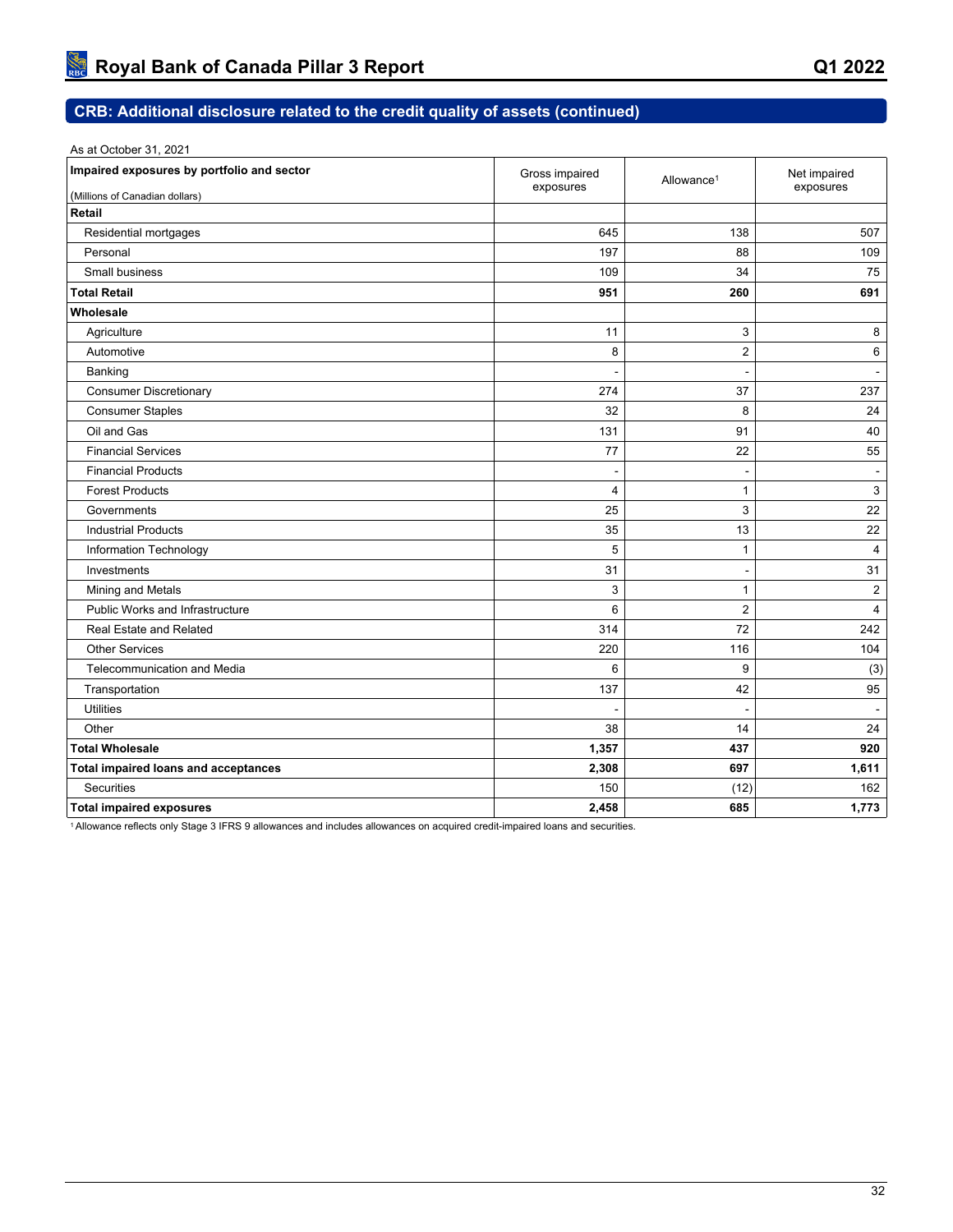#### *(g) Ageing analysis of accounting past-due exposures*

The following table provides the ageing of our retail and wholesale past due exposures. Amounts presented may include loans past due as a result of administrative processes, such as mortgage loans on which payments are restrained pending payout due to sale or refinance, which can fluctuate based on business volumes. Past due loans arising from administrative processes are not representative of the borrowers' ability to meet their payment obligations. The table excludes loans less than 30 days past due as they are not generally representative of the borrowers' ability to meet their payment obligations.

| As at January 31, 2022         |               |                     |              |  |  |  |  |
|--------------------------------|---------------|---------------------|--------------|--|--|--|--|
| (Millions of Canadian dollars) | 30 to 89 days | 90 days and greater | <b>Total</b> |  |  |  |  |
| Retail                         | \$1,130       | \$160               | 1.290        |  |  |  |  |
| <b>Wholesale</b>               | \$983         | \$2                 | 985          |  |  |  |  |
| Total                          | 2.113         | 162                 | 2,275        |  |  |  |  |

As at October 31, 2021

| (Millions of Canadian dollars) | 30 to 89 days | 90 days and greater | <b>Total</b> |
|--------------------------------|---------------|---------------------|--------------|
| Retail                         | ,105          | 137                 | .242         |
| <i><u><b>Nholesale</b></u></i> | 1,230         |                     | 1,230        |
| Total                          | 2,335         | 137                 | 2,472        |

#### *(h) Breakdown of restructured exposures between impaired and not impaired exposures*

Restructured exposures actively benefitting from modified contractual terms as at January 31, 2022 are not material (October 31, 2021 – not material).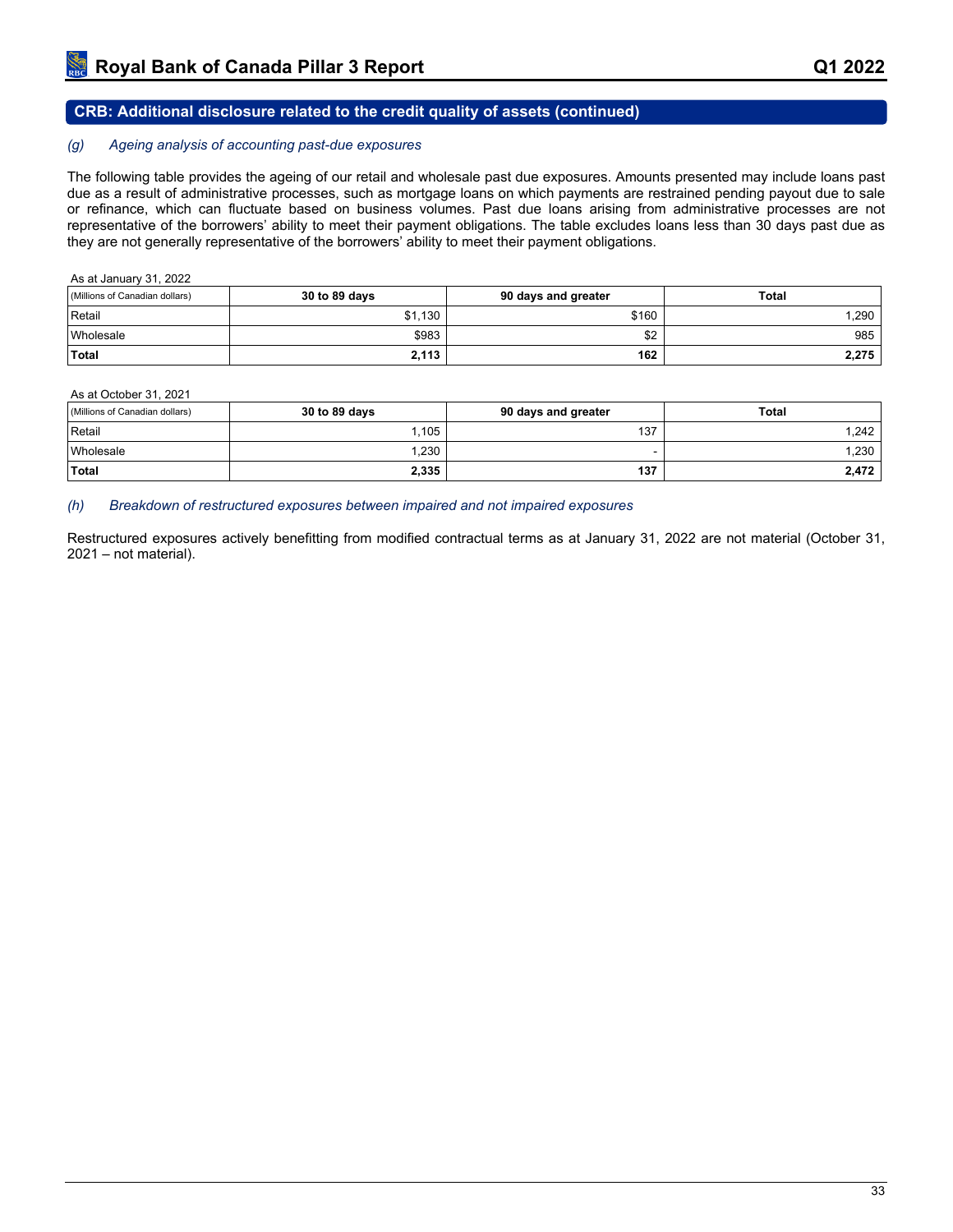## **CRC: Qualitative disclosure requirements related to credit risk mitigation techniques**

The table below presents an overview of Pillar 3 disclosure requirements that have been met within our 2021 Annual Report and incorporated by reference into this Pillar 3 report. Our 2021 Annual Report is available free of charge on our website at <http://www.rbc.com/investorrelations>

| Pillar 3 disclosures requirement                                                                                     | <b>RBC 2021 Annual Report section</b>    | Sub-section                                                                                          |
|----------------------------------------------------------------------------------------------------------------------|------------------------------------------|------------------------------------------------------------------------------------------------------|
| Core features of policies and                                                                                        | Credit risk                              | Credit risk assessment - Counterparty credit risk                                                    |
| processes for, and an indication of<br>the extent to which the bank makes<br>a)<br>use of, on- and off-balance sheet | <b>Consolidated Financial Statements</b> | Note 8 - Derivative financial instruments and hedging<br>activities - Derivative-related credit risk |
| netting                                                                                                              |                                          | Note 29 - Offsetting financial assets and financial<br>liabilities                                   |
| Core features of policies and<br>processes for collateral evaluation<br>b)<br>and management                         | Credit risk                              | Credit risk mitigation - Collateral                                                                  |
|                                                                                                                      | Credit risk                              | Credit risk mitigation                                                                               |
| Information about market or credit<br>risk concentrations under the credit<br>C)<br>risk mitigation instruments used |                                          | Credit risk approval - Credit risk limits                                                            |
|                                                                                                                      | <b>Consolidated Financial Statements</b> | Note 8 - Derivative financial instruments and hedging<br>activities                                  |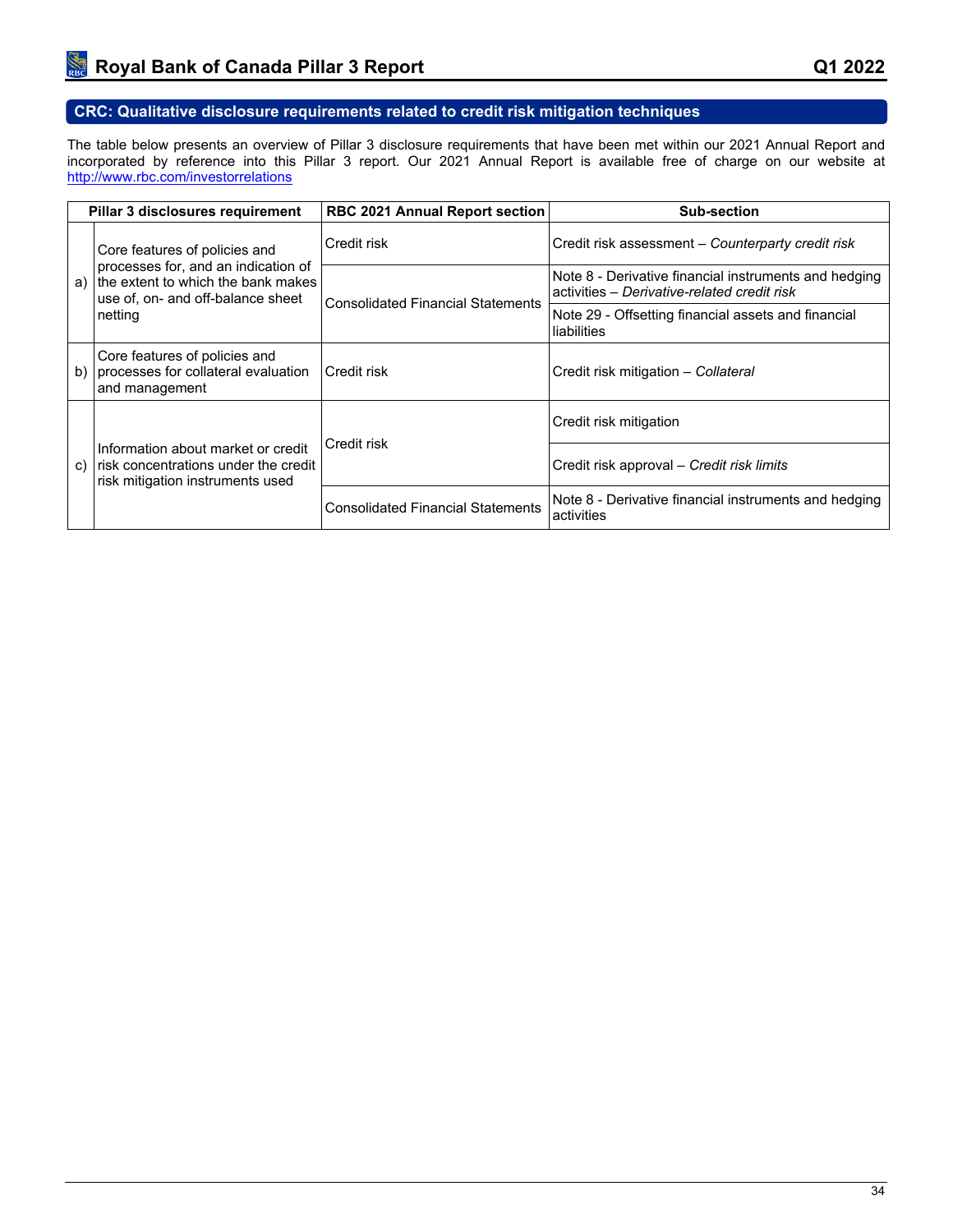## **CRD: Qualitative disclosures on banks' use of external credit ratings under the standardized approach for credit risk**

As detailed in section CR4, certain of our portfolios RWA amounts are calculated as per OSFI's CAR Guideline Standardized Approach requirements. OSFI's Standardized Approach methodology allows for the reliance on the external credit ratings of counterparties, issued by independent rating agencies, for the determination of RWA. Five external rating agencies ratings, namely, Standard & Poor's (S&P), Moody's Investors Service, Fitch Rating Services, DBRS and Kroll Bond Rating Agency, Inc. have been approved by OSFI. Currently, external ratings are used to determine the RWA amounts associated with our wholesale exposures under the asset classes of corporate, sovereign, public sector entities, multilateral development banks, banks and securities firms. As well, external ratings are used for determining the risk weighting for certain of our securitizations exposures.

External ratings utilized from the above-mentioned rating agencies are either an issuer rating or an issue-specific rating. We rely on an issue-specific rating if it is available for the purposes of determining RWA for the exposure we hold. We utilize the issuer rating only for our exposures which rank pari-passu with senior claims of the issuer.

Our supervisor, OSFI specifies in its CAR guideline the required standard mapping of long term external ratings of the above rating agencies to an equivalent risk weight. We rely on OSFI's mapping to determine the appropriate risk buckets for our Standardized Approach portfolios under the guideline. OSFI's current mapping of external rating agencies rating is reflected in the table below:

|                                          | Long-term rating |                                  |                |                       |              |  |  |  |  |  |  |  |  |
|------------------------------------------|------------------|----------------------------------|----------------|-----------------------|--------------|--|--|--|--|--|--|--|--|
| <b>Standardized Risk Weight Category</b> | S&P              | Moody's                          | <b>Fitch</b>   | <b>DBRS</b>           | Kroll        |  |  |  |  |  |  |  |  |
| Long Term                                |                  |                                  |                |                       |              |  |  |  |  |  |  |  |  |
| (AAA to AA-)                             | AAA to AA-       | Aaa to Aa3                       | AAA to AA-     | AAA to AA (low)       | AAA to AA-   |  |  |  |  |  |  |  |  |
| $(A + to A-)$                            | $A+$ to $A-$     | A1 to A3                         | $A+$ to $A-$   | A(high) to A(low)     | $A+$ to $A-$ |  |  |  |  |  |  |  |  |
| (BBB+ to BBB-)                           | BBB+ to BBB-     | Baa1 to Baa3                     | BBB+ to BBB-   | BBB(high) to BBB(low) | BBB+ to BBB- |  |  |  |  |  |  |  |  |
| $(BB+ to BB-)$                           | BB+ to BB-       | Ba1 to Ba3                       | $BB+$ to $BB-$ | BB(high) to BB(low)   | BB+ to BB-   |  |  |  |  |  |  |  |  |
| $(B + to B-)$                            | $B+$ to $B-$     | B <sub>1</sub> to B <sub>3</sub> | $B+$ to $B-$   | B(high) to B(low)     | $B+$ to $B-$ |  |  |  |  |  |  |  |  |
| (Below B-)                               | Below B-         | Below B <sub>3</sub>             | Below B-       | CCC or lower          | Below B-     |  |  |  |  |  |  |  |  |

We understand that OSFI reviews the list of acceptable rating agencies and will reflect any changes in allowed rating agencies in its revisions to the CAR guidelines.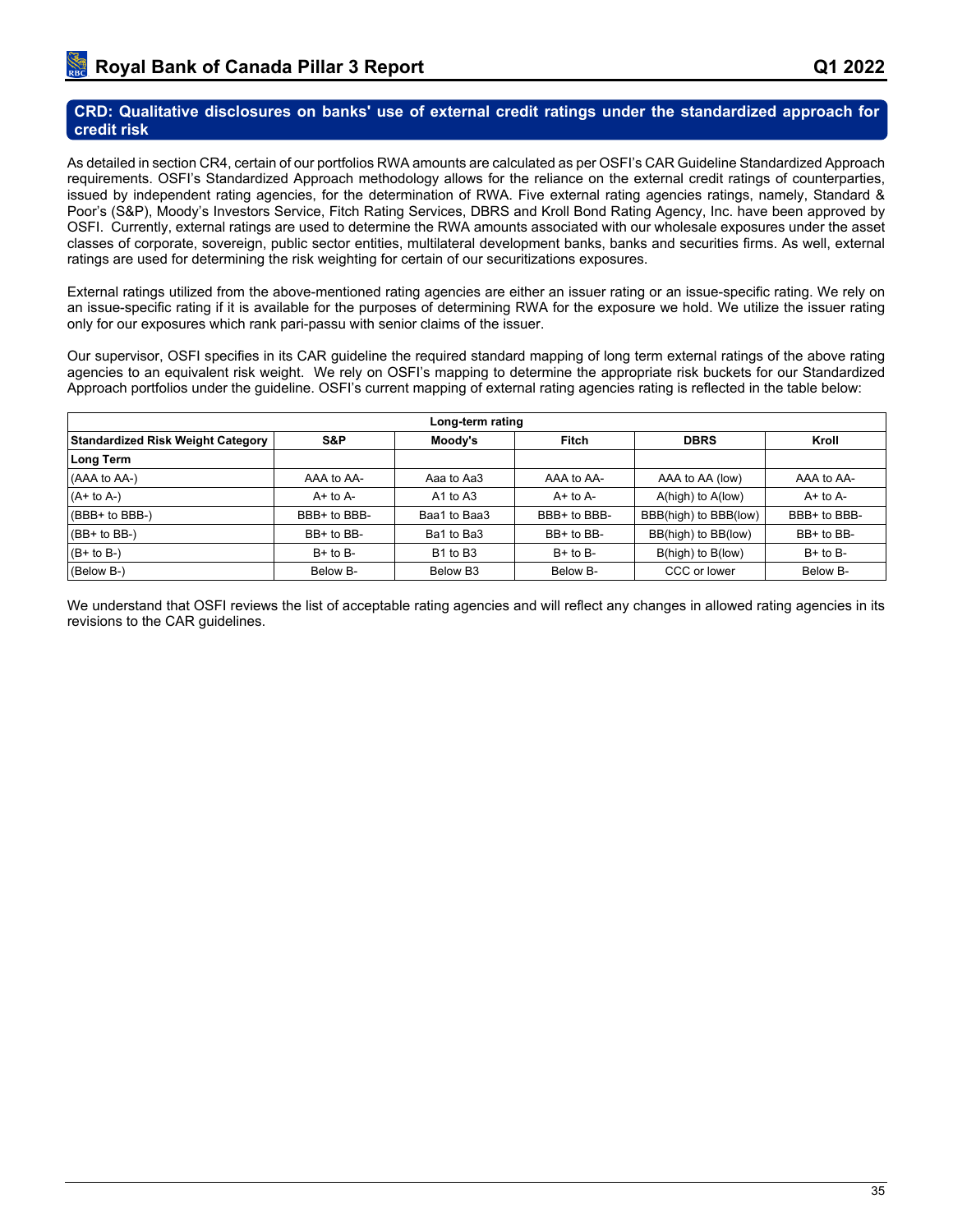## **CR4: Standardized approach – credit risk exposure and credit risk mitigation (CRM) effects**

The following table provides the effect of CRM on the calculation of capital requirements under the standardized approach. It presents on-balance sheet and off-balance sheet exposures before and after credit conversion factors (CCF) and CRM as well as associated RWA and RWA density by asset classes. As noted in CRD, the external ratings of the counterparty is relied on to determine the prescribed regulatory risk weight to be assigned.

#### As at January 31, 2022 a | b | c | d | e | f (Millions of Canadian dollars, except as otherwise noted) Exposures before CCF and CRM Exposures exposures<br>post-CCF and CRM RWA and RWA density Asset Classes **On-balance** sheet amount Off-balance sheet amount On-balance sheet amount Off-balance Off-balance RWA RWA<br>sheet amount RWA densit density 1 Sovereigns and their central banks<sup>1</sup> 34,996 201 201 51,498 17 22 0.1% 2 Non-central government public sector entities | 15,658 | 384 | 15,658 | 18.6% | 2,953 | 18.6% 3 Multilateral development banks 3,865 - 3,865 - - - 4 Banks 3,330 433 3,330 192 944 26.8% 5 Securities firms<sup>1</sup> 2,043 | 2,191 | 3,205 | 1,031 | 1,313 | 31.0% | 6 Corporates<sup>1</sup> 62,392 | 41,552 | 51,468 | 8,776 | 58,404 | 96.9% | 7 Regulatory retail portfolios (and the second of the second of the second of the second of the second of the second of the second of the second of the second of the second of the second of the second of the second of the 8 Secured by residential property<sup>1</sup>  $45,415$   $20$   $27,753$   $-1$   $10,401$  37.5% 9 Secured by commercial real estate - - - - - - 10 Equity - - - - - - 11 |Past-due loans | 451 | 33 | 451 | 2 | 588 | 129.8% | 12 Higher-risk categories 352 255 353 119 708 150.0% 13 Other assets 20,609 | - | 20,609 | - | 20,905 | 101.4% | **14 Total 198,106 50,227 187,185 10,774 103,614 52.3%**

<sup>1</sup>When CRM is available in the form of an eligible guarantee, the portion that is covered by the guarantee will attract the risk weight of the protection provider and will be reflected in the protection provider's asset class in column c and d. Exposures acquired through the US Government Paycheck Protection Program have been excluded, as required by OSFI.

#### As at October 31, 2021

|                |                                                           | a                          | b                               | d<br>c                     |                                      | e          |                       |
|----------------|-----------------------------------------------------------|----------------------------|---------------------------------|----------------------------|--------------------------------------|------------|-----------------------|
|                | (Millions of Canadian dollars, except as otherwise noted) |                            | Exposures before<br>CCF and CRM |                            | <b>Exposures</b><br>post-CCF and CRM |            | RWA and RWA density   |
|                | <b>Asset Classes</b>                                      | On-balance<br>sheet amount | Off-balance<br>sheet amount     | On-balance<br>sheet amount | Off-balance<br>sheet amount          | <b>RWA</b> | <b>RWA</b><br>density |
|                | Sovereigns and their central banks <sup>1</sup>           | 34,966                     | 357                             | 51,819                     | 9                                    | 635        | 1.2%                  |
| $\overline{2}$ | Non-central government public sector entities             | 17,233                     | 373                             | 17,259                     | 183                                  | 3,001      | 17.2%                 |
| 3              | Multilateral development banks                            | 2,168                      |                                 | 2,168                      |                                      |            |                       |
| 4              | <b>Banks</b>                                              | 4,113                      | 398                             | 4,114                      | 194                                  | 1,070      | 24.8%                 |
| 5              | Securities firms <sup>1</sup>                             | 2,774                      | 1,626                           | 3,953                      | 750                                  | 1,396      | 29.7%                 |
| 6              | Corporates <sup>1</sup>                                   | 60,055                     | 38,062                          | 49,796                     | 7,741                                | 56,593     | 98.4%                 |
|                | Regulatory retail portfolios                              | 8,004                      | 5,054                           | 8,004                      | 291                                  | 6,480      | 78.1%                 |
| 8              | Secured by residential property <sup>1</sup>              | 42,903                     |                                 | 24,946                     |                                      | 9,477      | 38.0%                 |
| 9              | Secured by commercial real estate                         |                            |                                 |                            |                                      |            |                       |
| 10             | Equity                                                    |                            | $\overline{\phantom{0}}$        |                            | ٠                                    |            |                       |
| 11             | Past-due loans                                            | 460                        |                                 | 457                        |                                      | 668        | 146.2%                |
| 12             | Higher-risk categories                                    | 309                        | 769                             | 309                        | 227                                  | 804        | 150.0%                |
| 13             | Other assets                                              | 21,500                     |                                 | 21,500                     |                                      | 22,062     | 102.6%                |
| 14             | <b>Total</b>                                              | 194,485                    | 46,639                          | 184,325                    | 9,395                                | 102,186    | 52.7%                 |

<sup>1</sup>When CRM is available in the form of an eligible guarantee, the portion that is covered by the guarantee will attract the risk weight of the protection provider and will be reflected in the protection provider's asset class in column c and d. Exposures acquired through the US Government Paycheck Protection Program have been excluded, as required by OSFI.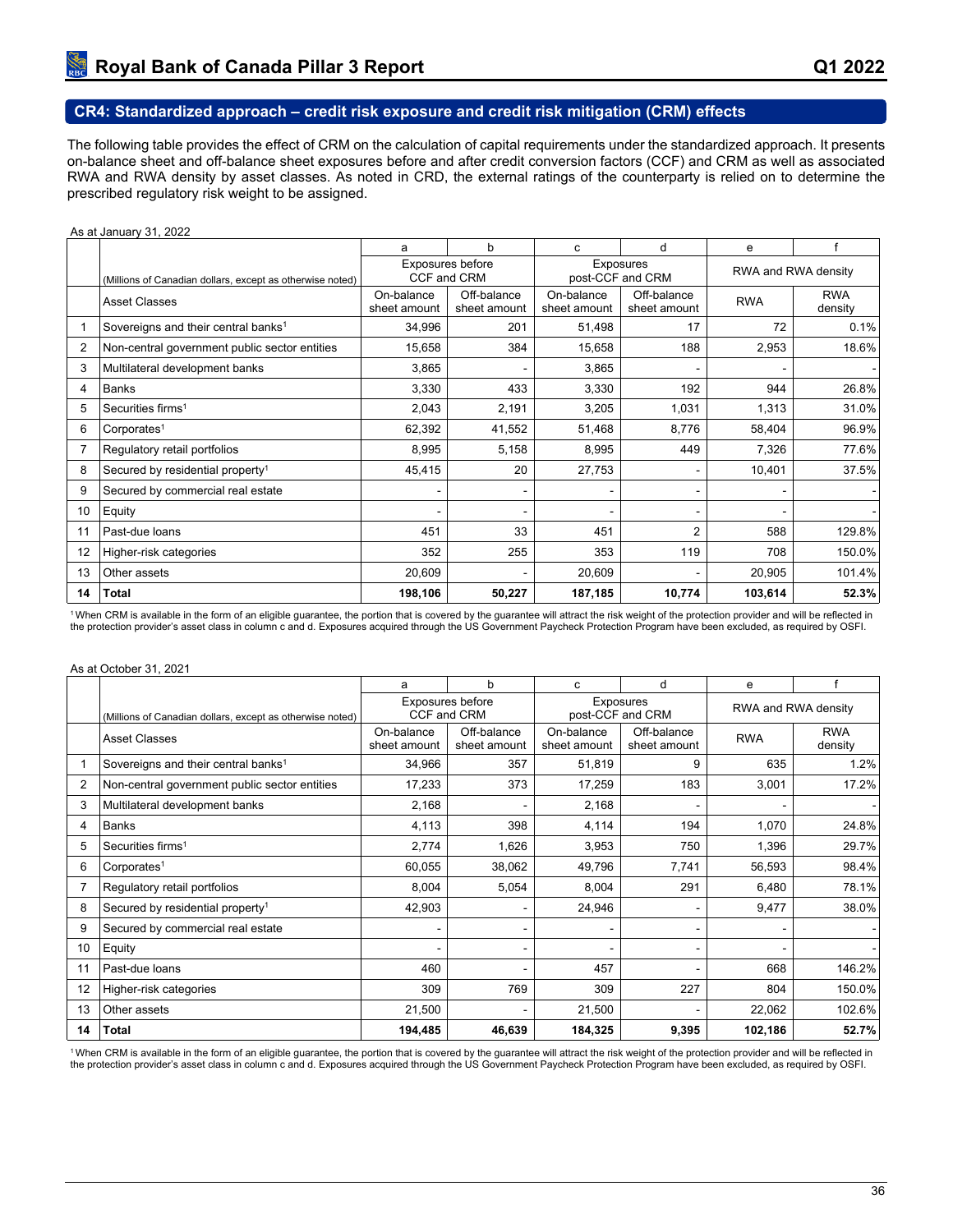## **CR5: Standardized approach – exposures by asset classes and risk weights**

The following table presents the breakdown of credit risk exposures under the standardized approach by asset classes and risk weight.

|                | As at January 31, 2022                                                |                |                          |        |                |                |                          |        |                          |        |                                                                          |
|----------------|-----------------------------------------------------------------------|----------------|--------------------------|--------|----------------|----------------|--------------------------|--------|--------------------------|--------|--------------------------------------------------------------------------|
|                |                                                                       | a              | b                        | c      | d              | $\mathbf e$    | f                        | g      | h                        |        |                                                                          |
|                | Risk weight<br><b>Asset Classes</b><br>(Millions of Canadian dollars) | 0%             | 10%                      | 20%    | 35%            | 50%            | 75%                      | 100%   | 150%                     | Others | <b>Total credit</b><br>exposures<br>amount (post<br>CCF and<br>post-CRM) |
| 1              | Sovereigns and their central<br>banks                                 | 51,443         | $\blacksquare$           | ۰      | $\sim$         | ۰              | $\blacksquare$           | 72     | $\blacksquare$           |        | 51,515                                                                   |
| $\overline{2}$ | Non-central government<br>public sector entities                      | 1,246          | ä,                       | 14,557 | $\sim$         | 2              | ٠                        | 41     | $\blacksquare$           |        | 15,846                                                                   |
| 3              | Multilateral development<br>banks                                     | 3,865          | $\overline{\phantom{0}}$ |        |                | ۰              | $\overline{a}$           |        | $\overline{a}$           |        | 3,865                                                                    |
| 4              | Banks                                                                 |                | $\overline{\phantom{0}}$ | 3,222  | ۰              | 1              | $\sim$                   | 299    | $\overline{\phantom{0}}$ |        | 3,522                                                                    |
| 5              | Securities firms                                                      | ۰              | ۰                        | 3,185  |                | 750            | $\sim$                   | 301    | $\sim$                   |        | 4,236                                                                    |
| 6              | Corporates                                                            | $\sim$         | $\blacksquare$           | 1,074  | 1,505          | 5              | $\blacksquare$           | 57,660 | $\blacksquare$           |        | 60,244                                                                   |
| $\overline{7}$ | Regulatory retail portfolios                                          |                | ۰                        |        |                | $\blacksquare$ | 8,472                    | 972    | $\blacksquare$           |        | 9,444                                                                    |
| 8              | Secured by residential<br>property                                    |                | ۰                        |        | 26,033         | ۰              | 1,720                    |        | ۰                        |        | 27,753                                                                   |
| 9              | Secured by commercial real<br>estate                                  |                | $\overline{a}$           |        | ٠              | ۰              |                          |        | $\blacksquare$           |        |                                                                          |
|                | 10 Equity                                                             | $\blacksquare$ | ۰                        |        | $\blacksquare$ | ۰              | $\overline{a}$           |        | ۰                        |        |                                                                          |
| 11             | Past-due loans                                                        | ۰              | $\overline{a}$           |        | $\overline{a}$ | ۰              | $\overline{\phantom{a}}$ | 183    | 270                      |        | 453                                                                      |
|                | 12 Higher-risk categories                                             |                | $\overline{a}$           |        |                | ٠              | $\blacksquare$           |        | 472                      |        | 472                                                                      |
|                | 13 Other assets                                                       | 3,358          | ۰                        |        |                | ۰              | $\blacksquare$           | 16,933 |                          | 318    | 20,609                                                                   |
|                | 14 Total                                                              | 59,912         | $\blacksquare$           | 22,038 | 27,538         | 758            | 10,192                   | 76,461 | 742                      | 318    | 197,959                                                                  |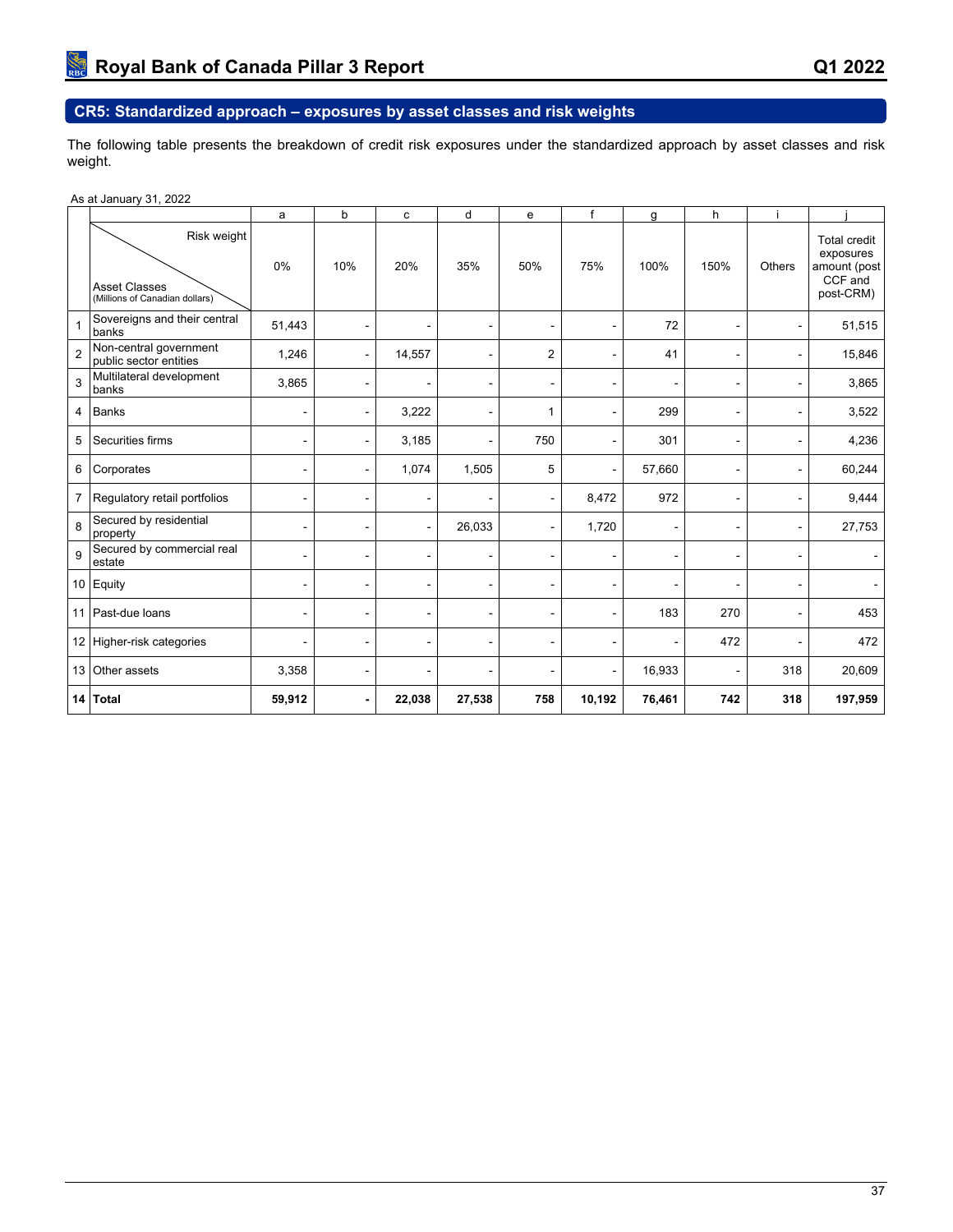### As at October 31, 2021

|                |                                                                       | a              | b                        | c      | d              | $\mathbf e$    | f                        | g      | h                        |        |                                                                   |
|----------------|-----------------------------------------------------------------------|----------------|--------------------------|--------|----------------|----------------|--------------------------|--------|--------------------------|--------|-------------------------------------------------------------------|
|                | Risk weight<br><b>Asset Classes</b><br>(Millions of Canadian dollars) | 0%             | 10%                      | 20%    | 35%            | 50%            | 75%                      | 100%   | 150%                     | Others | Total credit<br>exposures<br>amount (post<br>CCF and<br>post-CRM) |
| 1              | Sovereigns and their central<br>banks                                 | 51,285         | $\blacksquare$           |        |                | ۰              | $\blacksquare$           | 543    |                          |        | 51,828                                                            |
| $\overline{2}$ | Non-central government<br>public sector entities                      | 2,438          | $\overline{\phantom{a}}$ | 14,887 |                | 3              | $\overline{\phantom{a}}$ | 114    |                          |        | 17,442                                                            |
| 3              | Multilateral development<br>banks                                     | 2,168          | $\blacksquare$           |        | $\blacksquare$ | ۰              |                          |        | $\blacksquare$           |        | 2,168                                                             |
| 4              | Banks                                                                 |                | $\overline{\phantom{a}}$ | 3,846  | $\blacksquare$ | 322            | $\blacksquare$           | 140    | $\overline{\phantom{a}}$ |        | 4,308                                                             |
| 5              | Securities firms                                                      | ۰              | $\overline{a}$           | 3,653  | $\sim$         | 771            | $\blacksquare$           | 280    | $\sim$                   |        | 4,704                                                             |
| 6              | Corporates                                                            |                | $\blacksquare$           | 89     | 1,322          | 24             | $\blacksquare$           | 56,101 | $\blacksquare$           |        | 57,537                                                            |
| $\overline{7}$ | Regulatory retail portfolios                                          | ۰              | $\blacksquare$           | ۰      |                | $\blacksquare$ | 7,259                    | 1,035  | ۰                        |        | 8,294                                                             |
| 8              | Secured by residential<br>property                                    | $\blacksquare$ | $\blacksquare$           |        | 23,082         | ٠              | 1,864                    |        | ÷                        |        | 24,946                                                            |
| 9              | Secured by commercial real<br>estate                                  |                | $\blacksquare$           |        |                | ÷              | $\blacksquare$           |        | ۰                        |        |                                                                   |
|                | 10 Equity                                                             | ٠              | $\blacksquare$           |        | ٠              | ÷              | $\blacksquare$           |        | $\blacksquare$           |        | ä,                                                                |
| 11             | Past-due loans                                                        | $\mathbf{1}$   | $\overline{\phantom{0}}$ | ۰      | $\blacksquare$ | ۰              | $\overline{\phantom{a}}$ | 35     | 422                      |        | 457                                                               |
|                | 12 Higher-risk categories                                             | $\blacksquare$ | $\blacksquare$           |        | $\blacksquare$ | ۰              |                          |        | 536                      |        | 536                                                               |
| 13             | Other assets                                                          | 3,031          | $\overline{\phantom{a}}$ |        | $\blacksquare$ | ۰              | $\blacksquare$           | 18,157 | $\blacksquare$           | 312    | 21,500                                                            |
|                | 14 Total                                                              | 58,923         | $\blacksquare$           | 22,475 | 24,404         | 1,120          | 9,123                    | 76,405 | 958                      | 312    | 193,720                                                           |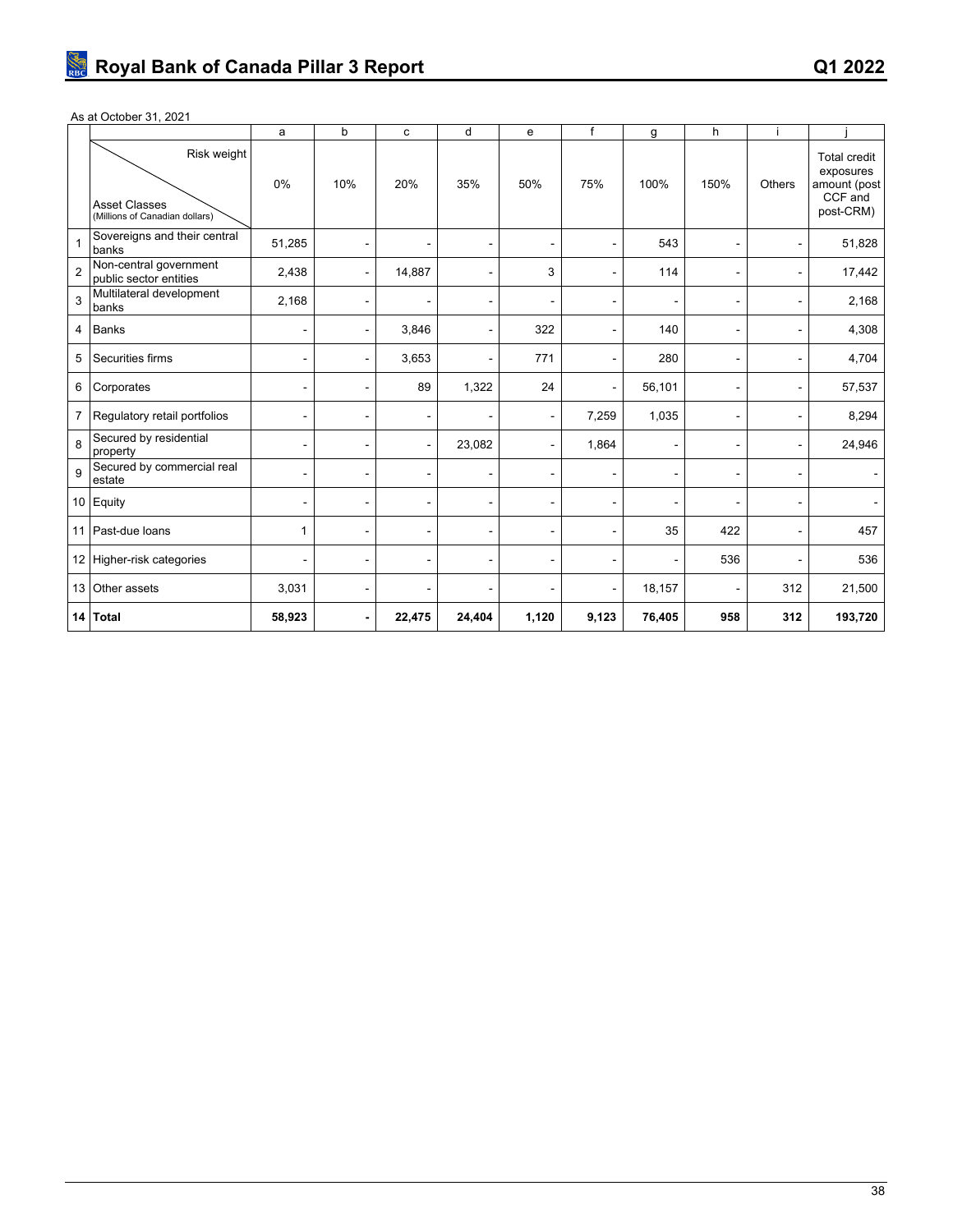#### **CRE: Qualitative disclosures related to internal risk-based (IRB) models**

In measuring credit risk to determine regulatory capital, two principal approaches applied are: the Internal Ratings Based (IRB) approach and the Standardized approach. The majority of our credit risk exposures are reported under the IRB approach, as approved by OSFI. The remainder of our portfolios are reported under the Standardized approach. The Standardized approach uses risk weights prescribed by OSFI to calculate RWA for credit risk exposures.

Under the IRB approach, we determine our own estimates for Probability of Default (PD), Loss Given Default (LGD) and Exposure at Default (EAD). They are the key credit parameters that form the basis of our credit risk measures. Internal ratings for borrower facilities and their corresponding estimates are used for credit approval, risk management, internal capital allocations, and corporate governance functions. In addition, the IRB parameter estimates are critical inputs for enterprise and regulatory stress-testing.

In accordance with the IRB approach for credit risk, models are designed for wholesale and retail portfolios. For Wholesale portfolios, a PD is estimated for each internal borrower grade and LGD and EAD parameters are estimated for each credit facility. For Retail portfolios, borrowers are risk rated using internal credit scoring models. Credit scores are one of the key drivers for segmentation of the portfolios into pools. Retail PD, EAD and LGD parameters are estimated at the pool level. All IRB approach regulatory capital models for wholesale and retail credit risk are subject to approval by the Office of the Superintendent of Financial Institutions (OSFI).

Credit parameter estimates are based on our internal historical default and loan loss experience and are augmented by external data where appropriate. We employ a two-dimensional risk rating system for the majority of our credit portfolios. The first dimension is oriented to the risk of borrower default and quantified through the PD assigned to the borrower. The second dimension captures transaction-specific factors such as collateral, product type, and seniority, and is quantified by LGD and EAD estimates that apply at the credit facility level.

PD is an estimated percentage that represents the likelihood of default of an obligor within a given time period for a specific rating grade or for a particular pool of exposure. Each wholesale obligor is assigned a Borrower Risk Rating (BRR), reflecting an assessment of the credit quality of the obligor and each BRR has a PD calibrated against it. The assignment of BRRs is based on the evaluation of the obligor's business risk and financial risk and is based on fundamental credit analysis, as well as data-driven modelling. PD estimates are designed to be a long-run average of our experience across the economic cycle with margins of conservatism related to the likely range of errors. The BRR differentiates the riskiness of obligors and represents our evaluation of the obligors' ability and willingness to meet their contractual obligations on time over a three-year time horizon.

EAD is an amount expected to be owed by an obligor at the time of default. EAD is estimated based on the current exposure to the obligor and the possible future changes in that exposure driven by factors such as the nature of the credit commitment. Rates are estimated to reflect an economic downturn, with added conservatism to reflect data and statistical uncertainties identified in the modelling process.

LGD is an estimated percentage of EAD that is not expected to be recovered during the collection and recovery process. Each credit facility is assigned an LGD rate reflective of the extent of losses anticipated in the event the obligor defaults. Factors used in estimating LGD include seniority of debt, collateral security, and the industry sector in which the obligor operates. Estimated LGD rates draw primarily on internal loss experience and appropriate external data is used to supplement the estimation process when necessary. LGD rates are estimated to reflect conditions that might be expected to prevail in an economic downturn, with additional conservatism added to reflect data limitations and statistical uncertainties identified in the estimation process.

Estimates of PD, LGD and EAD are reviewed, validated and back-tested by an independent validation team within the bank on an annual basis. In addition, quarterly monitoring and back-testing procedures are performed.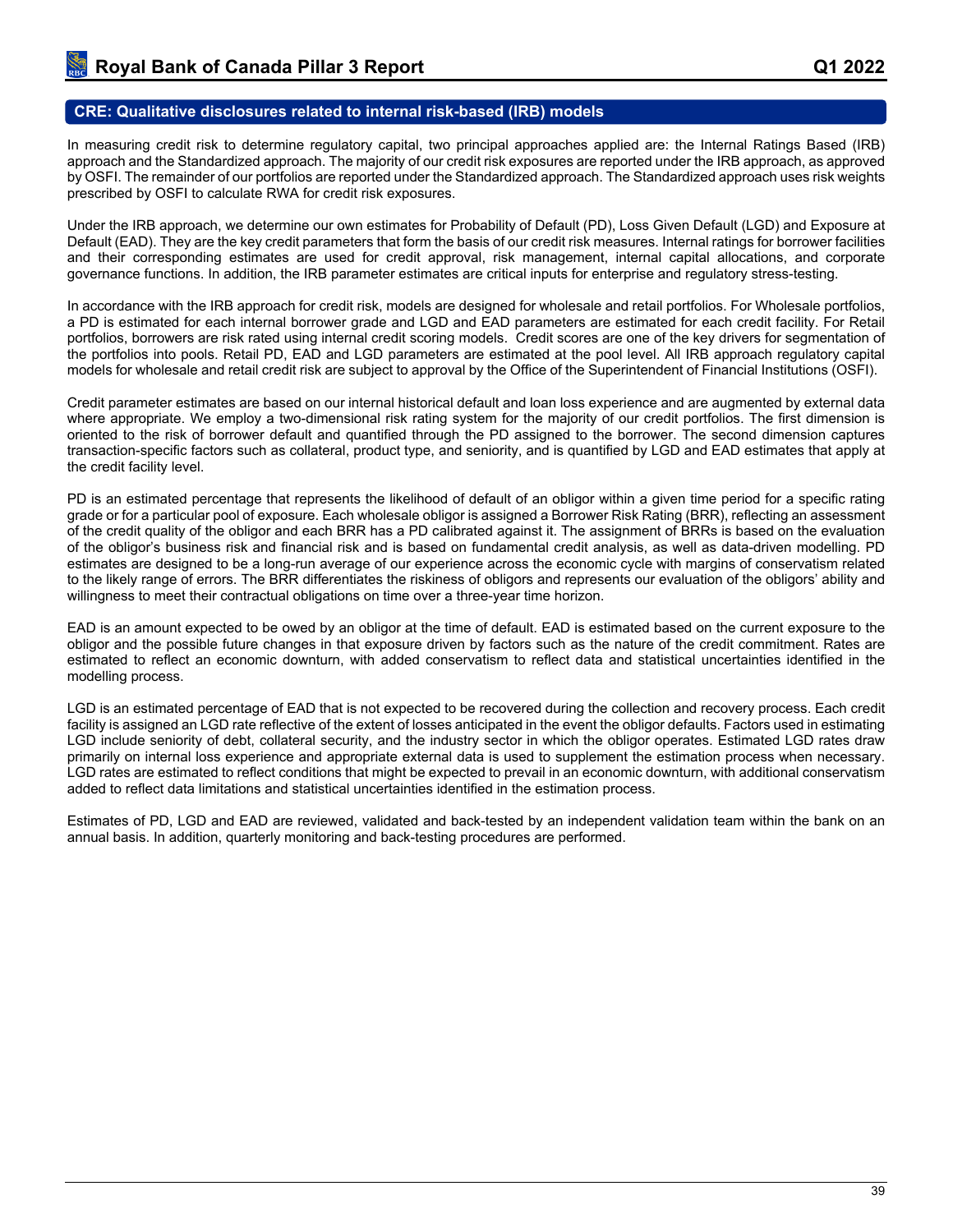## **CRE: Qualitative disclosures related to internal risk-based (IRB) models (continued)**

### **EAD Covered by the Various Approaches**

The following table outlines the percentage of our EAD covered by the IRB and Standardized approaches for each of our portfolios. The Foundation Internal Ratings Based (FIRB) approach is currently not applied. This table reflects the methodology outlined by OSFI for IRB banks to determine whether they are meeting the 80% threshold calculation minimum requirement.

#### As at January 31, 2022

|                                                            |                                       | EAD covered by the various approaches <sup>2</sup> |                |
|------------------------------------------------------------|---------------------------------------|----------------------------------------------------|----------------|
| EAD (in $%$ )                                              | Standardized<br>Approach <sup>1</sup> | <b>IRB</b><br>Approach                             | Other          |
| Retail                                                     |                                       |                                                    |                |
| Residential secured                                        | 14%                                   | 86%                                                |                |
| Qualifying revolving                                       | ۰                                     | 100%                                               |                |
| Other retail                                               | 4%                                    | 96%                                                |                |
| Wholesale                                                  | ۰                                     | $\overline{\phantom{a}}$                           |                |
| Corporate                                                  | 17%                                   | 83%                                                | -              |
| Sovereign                                                  | 16%                                   | 84%                                                |                |
| Bank                                                       | 23%                                   | 77%                                                |                |
| <b>Equity</b>                                              | ۰                                     | 100%                                               |                |
| <b>Total credit risk</b>                                   | 13%                                   | 87%                                                | ۰              |
| <b>Counterparty credit risk</b>                            | ۰                                     | 85%                                                | 15%            |
| <b>Securitization</b>                                      | 38%                                   | 62%                                                | $\blacksquare$ |
| Other assets not subject to Standardized or IRB Approaches | $\qquad \qquad \blacksquare$          |                                                    | 100%           |
| Total <sup>3</sup>                                         | 9%                                    | 91%                                                | ۰              |

<sup>1</sup>Standardized Approach includes assumptions and waivers granted by OSFI based on an OSFI approved rollout plan.

<sup>2</sup> Effective Q1 2022, counterparty credit risk is separately categorized from wholesale exposures. Prior quarter percentages have been revised from those previously presented to conform to the current period presentation.

<sup>3</sup> The total for this table is calculated using OSFI's guidance on what exposures are included in the 80% Threshold Calculation for IRB banks.

#### As at October 31, 2021

|                                                            | EAD covered by the various approaches <sup>2</sup> |                          |                          |  |  |  |  |  |
|------------------------------------------------------------|----------------------------------------------------|--------------------------|--------------------------|--|--|--|--|--|
| EAD (in $%$ )                                              | Standardized<br>Approach <sup>1</sup>              | <b>IRB</b><br>Approach   | Other                    |  |  |  |  |  |
| Retail                                                     |                                                    |                          |                          |  |  |  |  |  |
| Residential secured                                        | 13%                                                | 87%                      |                          |  |  |  |  |  |
| Qualifying revolving                                       |                                                    | 100%                     |                          |  |  |  |  |  |
| Other retail                                               | 4%                                                 | 96%                      |                          |  |  |  |  |  |
| Wholesale                                                  |                                                    | ٠                        |                          |  |  |  |  |  |
| Corporate                                                  | 17%                                                | 83%                      |                          |  |  |  |  |  |
| Sovereign                                                  | 17%                                                | 83%                      | $\overline{\phantom{a}}$ |  |  |  |  |  |
| <b>Bank</b>                                                | 28%                                                | 72%                      | $\overline{\phantom{a}}$ |  |  |  |  |  |
| Equity                                                     | $\sim$                                             | 100%                     | $\overline{\phantom{a}}$ |  |  |  |  |  |
| <b>Total credit risk</b>                                   | 13%                                                | 87%                      |                          |  |  |  |  |  |
| <b>Counterparty credit risk</b>                            | 1%                                                 | 86%                      | 13%                      |  |  |  |  |  |
| <b>Securitization</b>                                      | 38%                                                | 62%                      |                          |  |  |  |  |  |
| Other assets not subject to Standardized or IRB Approaches | $\overline{\phantom{a}}$                           | $\overline{\phantom{a}}$ | 100%                     |  |  |  |  |  |
| <b>Total</b>                                               | 9%                                                 | 91%                      | $\overline{\phantom{a}}$ |  |  |  |  |  |

<sup>1</sup>Standardized Approach includes assumptions and waivers granted by OSFI based on an OSFI approved rollout plan.

2 October 31, 2021 percentages have been revised from those previously presented to conform to the current period presentation.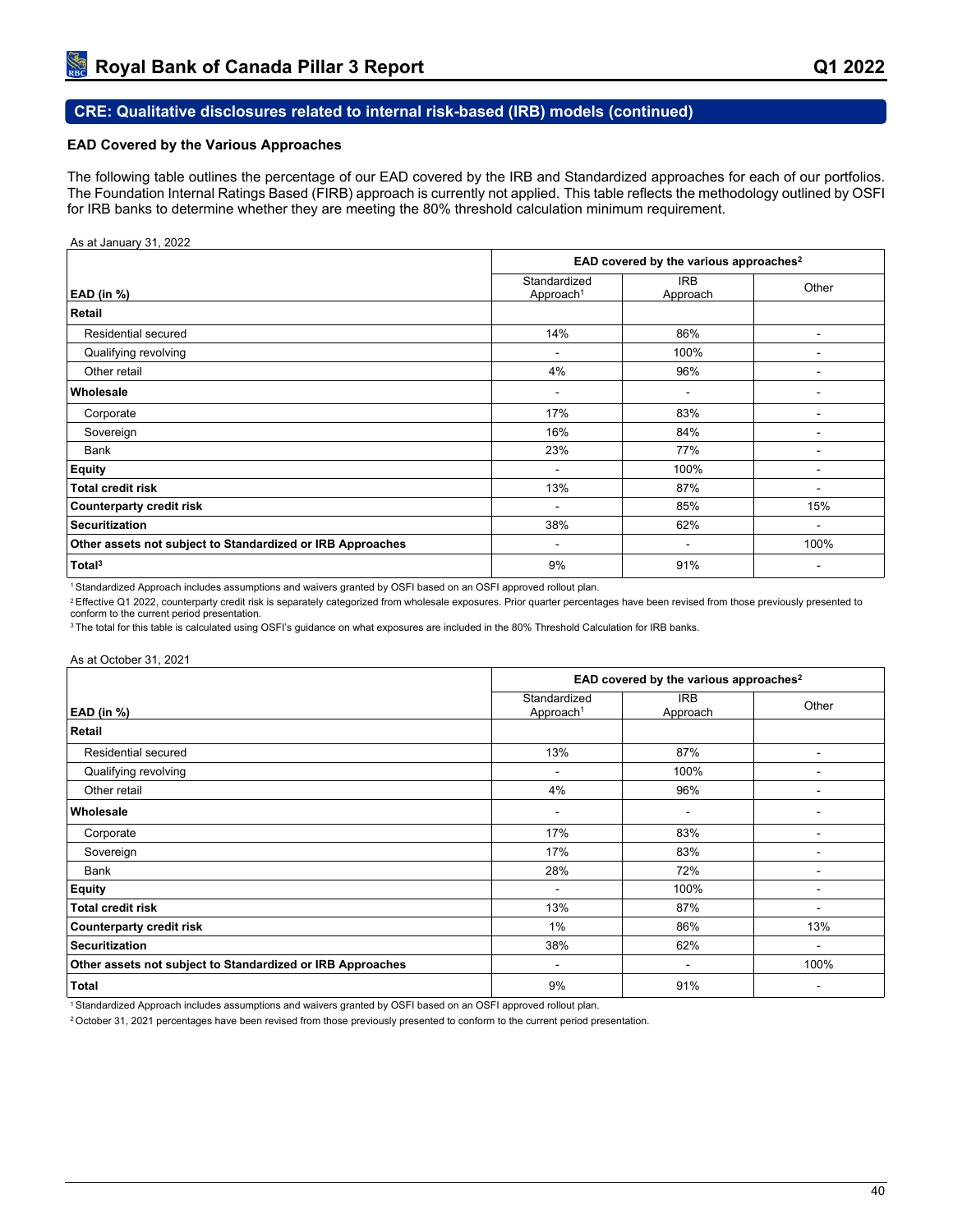## **CRE: Qualitative disclosures related to internal risk-based (IRB) models (continued)**

### **Parameters Governance**

The techniques used to develop models are in accordance with banking industry standards and regulatory requirements. We calibrate our models to ensure that variations of default rates through an economic cycle are included in the underlying data. We also build conservatism into our model development process to reflect statistical uncertainties.

Our models have Model Development Owners (MDO) who are accountable for the development and performance of models within the framework set by our policies, standards and procedures. MDOs are responsible for collecting, defining and documenting model requirements, collecting and reviewing data, testing and evaluating, designing model performance monitoring, and documenting.

Our models are required to be independently reviewed and comprehensively evaluated by the Enterprise Model Risk Management (EMRM) team. EMRM is responsible for the review and challenge of the methodology underpinning the estimation of the parameters. EMRM issues a report at the end of each validation exercise that documents the scope, approach and findings of the review. The parameters reviewed by EMRM are presented to the Credit Models Governance Committee and approved by RBC's senior risk management committee.

#### **Back-testing of Parameters and Model Performance**

The IRB credit risk parameters are reviewed, at a minimum, annually and more frequently if deemed necessary. In order to ensure that any material events are identified in a timely fashion, we engage in regular monitoring of realized results against established estimates. In cases where the actual results exceed predefined thresholds, a review of the results will be conducted and documented which may lead to a re-calibration of the parameters. Any recommended changes to the parameters would be approved by the Credit Models Governance Committee, and OSFI as applicable.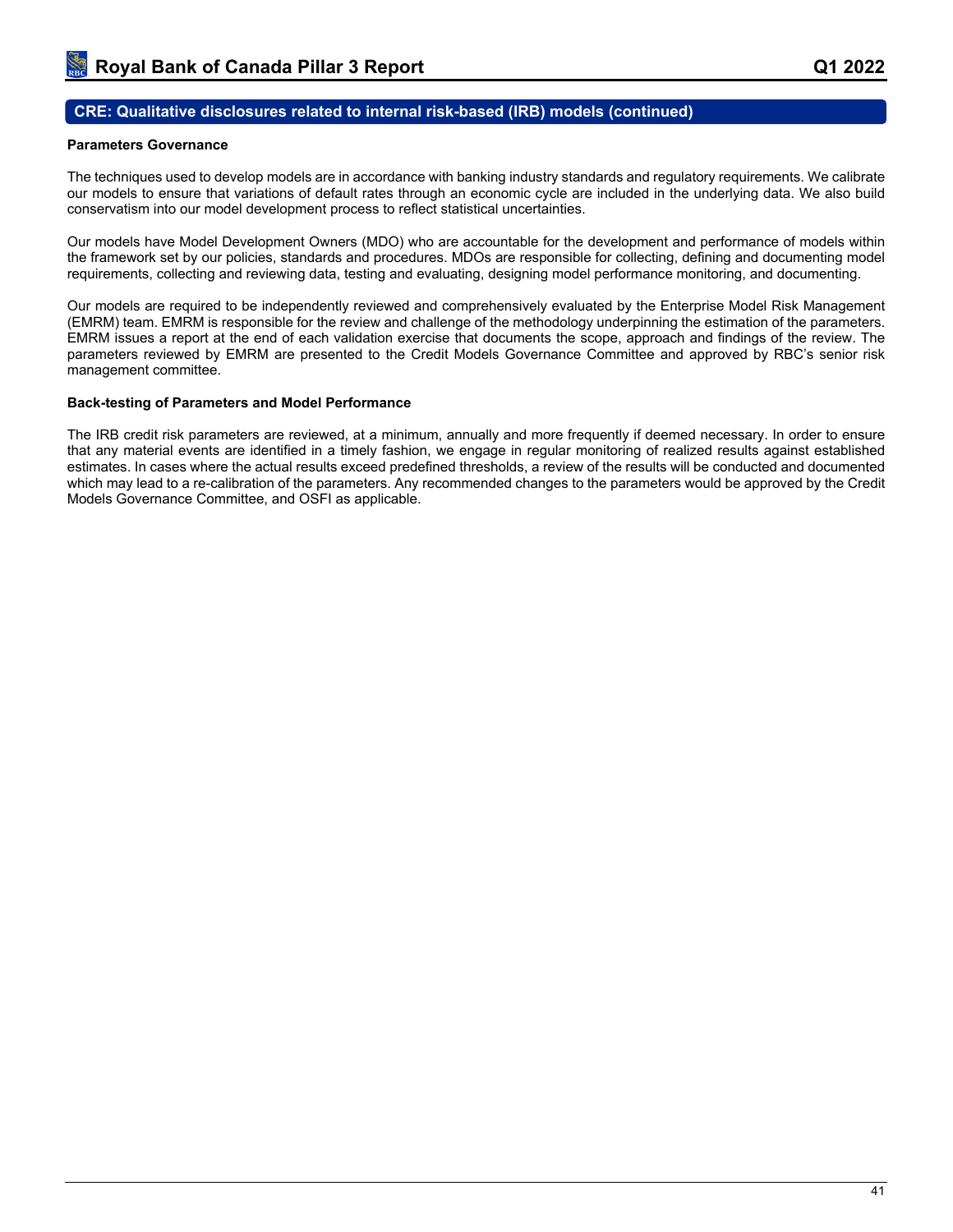The following table provides the key parameters used for the calculation of capital requirements for credit risk exposures under the IRB approach, broken down by asset class and PD range.

#### As at January 31, 2022

|   |                                                              |                         | a                                                  | b                                            | $\mathtt{c}$        | d                               | e                              |                                    | g                           | h                                 |              |                     | k              |                         |
|---|--------------------------------------------------------------|-------------------------|----------------------------------------------------|----------------------------------------------|---------------------|---------------------------------|--------------------------------|------------------------------------|-----------------------------|-----------------------------------|--------------|---------------------|----------------|-------------------------|
|   | (Millions of Canadian dollars,<br>except as otherwise noted) | PD scale <sup>1</sup>   | Original on-<br>balance sheet<br>gross<br>exposure | Off-balance<br>sheet<br>exposures<br>pre CCF | Average CCF<br>(% ) | EAD post<br>CRM and<br>post-CCF | Average PD<br>$(\frac{96}{6})$ | Number of<br>obligors <sup>2</sup> | Average LGD<br>$(\bar{\%})$ | Average<br>maturity<br>(in years) | <b>RWA</b>   | RWA density<br>(% ) | EL.            | Provisions <sup>3</sup> |
|   | <b>Asset Classes</b>                                         |                         |                                                    |                                              |                     |                                 |                                |                                    |                             |                                   |              |                     |                |                         |
|   | Sovereigns                                                   |                         |                                                    |                                              |                     |                                 |                                |                                    |                             |                                   |              |                     |                |                         |
|   |                                                              | $0.00$ to $< 0.15$      | 269,374                                            | 23,155                                       | 53.61               | 362,181                         | 0.02                           | 1,477                              | 16.79                       | 1.80                              | 12,287       | 3.4                 | 12             |                         |
|   |                                                              | $0.15$ to < 0.25        | 191                                                | 74                                           | 56.74               | 234                             | 0.24                           | 85                                 | 23.35                       | 1.78                              | 55           | 23.6                |                |                         |
|   |                                                              | $0.25$ to < 0.50        | 489                                                | 13                                           | 50.52               | 494                             | 0.49                           | 467                                | 26.38                       | 2.82                              | 225          | 45.6                | -1             |                         |
|   |                                                              | $0.50$ to < 0.75        |                                                    |                                              |                     |                                 |                                |                                    |                             |                                   |              |                     |                |                         |
|   |                                                              | $0.75$ to < 2.50        | 109                                                | 91                                           | 47.14               | 114                             | 1.14                           | 64                                 | 33.41                       | 3.25                              | 92           | 80.4                |                |                         |
|   |                                                              | 2.50 to $< 10.00$       | $\overline{7}$                                     | 13                                           | 54.41               | 14                              | 3.61                           | 11                                 | 46.10                       | 1.71                              | 19           | 135.8               |                |                         |
|   |                                                              | 10.00 to $<$ 100.00     | $\overline{1}$                                     | $\overline{4}$                               | 53.09               | 2                               | 18.51                          | $\overline{7}$                     | 42.68                       | 1.11                              | 5            | 221.2               |                |                         |
|   |                                                              | 100.00 (default)        | 72                                                 |                                              | 6.75                | 72                              | 100.00                         | 6                                  | 59.94                       | 2.50                              | $\mathbf{1}$ | 0.9                 | 63             |                         |
|   | <b>Total Sovereigns</b>                                      |                         | 270,243                                            | 23,351                                       | 53.59               | 363,111                         | 0.04                           | 2,117                              | 16.82                       | 1.81                              | 12,684       | 3.5                 | 76             | 66                      |
| 2 | <b>Banks</b>                                                 |                         |                                                    |                                              |                     |                                 |                                |                                    |                             |                                   |              |                     |                |                         |
|   |                                                              | $0.00 \text{ to } 5.15$ | 19,235                                             | 2,372                                        | 50.44               | 29,059                          | 0.06                           | 248                                | 34.26                       | 2.11                              | 4,985        | 17.2                | $\overline{4}$ |                         |
|   |                                                              | $0.15$ to < 0.25        | 189                                                | 80                                           | 52.68               | 248                             | 0.24                           | 24                                 | 39.58                       | 2.22                              | 108          | 43.7                |                |                         |
|   |                                                              | $0.25$ to < 0.50        | 222                                                | 118                                          | 35.94               | 266                             | 0.49                           | 31                                 | 40.94                       | 1.02                              | 140          | 52.6                |                |                         |
|   |                                                              | $0.50$ to < 0.75        | $\overline{\phantom{a}}$                           |                                              |                     |                                 |                                |                                    |                             |                                   |              | $\sim$              | ٠              |                         |
|   |                                                              | $0.75$ to < 2.50        | 282                                                | 201                                          | 51.02               | 382                             | 1.18                           | 37                                 | 41.93                       | 1.42                              | 326          | 85.3                | $\overline{2}$ |                         |
|   |                                                              | 2.50 to $< 10.00$       | 52                                                 | 75                                           | 41.97               | 83                              | 2.75                           | 9                                  | 39.87                       | 3.03                              | 107          | 129.3               |                |                         |
|   |                                                              | 10.00 to $<$ 100.00     | 10                                                 |                                              |                     | 10                              | 18.81                          | 3                                  | 45.00                       | 1.00                              | 28           | 264.1               |                |                         |
|   |                                                              | 100.00 (default)        |                                                    |                                              |                     |                                 | 100.00                         | 2                                  | 45.00                       | 2.50                              |              | 596.3               |                |                         |
|   | <b>Total Banks</b>                                           |                         | 19,990                                             | 2,846                                        | 49.72               | 30,048                          | 0.09                           | 354                                | 34.48                       | 2.10                              | 5,694        | 18.9                | 9              | $\overline{2}$          |
| 3 | Corporates                                                   |                         |                                                    |                                              |                     |                                 |                                |                                    |                             |                                   |              |                     |                |                         |
|   |                                                              | $0.00$ to < 0.15        | 62,893                                             | 180,801                                      | 52.02               | 155,230                         | 0.08                           | 23,164                             | 40.10                       | 2.34                              | 38,959       | 25.1                | 49             |                         |
|   |                                                              | $0.15$ to < 0.25        | 24,442                                             | 25,661                                       | 49.76               | 35,218                          | 0.24                           | 8,116                              | 35.60                       | 2.30                              | 13,530       | 38.4                | 30             |                         |
|   |                                                              | $0.25$ to < 0.50        | 26,262                                             | 22,475                                       | 49.89               | 35,177                          | 0.49                           | 7,460                              | 33.70                       | 2.74                              | 18,962       | 53.9                | 57             |                         |
|   |                                                              | $0.50$ to < 0.75        |                                                    |                                              |                     |                                 |                                |                                    |                             |                                   |              |                     |                |                         |
|   |                                                              | $0.75$ to $< 2.50$      | 60,136                                             | 56,498                                       | 47.83               | 77.668                          | 1.36                           | 20,853                             | 34.82                       | 2.31                              | 58,912       | 75.9                | 366            |                         |
|   |                                                              | 2.50 to $< 10.00$       | 12,208                                             | 21,167                                       | 45.87               | 18.719                          | 3.68                           | 6,869                              | 36.92                       | 2.97                              | 21,772       | 116.3               | 248            |                         |
|   |                                                              | 10.00 to < $100.00$     | 1,160                                              | 692                                          | 53.71               | 1,361                           | 27.20                          | 1,272                              | 37.21                       | 1.91                              | 2,583        | 189.7               | 138            |                         |
|   |                                                              | 100.00 (default)        | 968                                                | 768                                          | 36.47               | 1.072                           | 100.00                         | 1,245                              | 35.78                       | 2.06                              | 2,567        | 239.5               | 230            |                         |
|   | <b>Total Corporates</b>                                      |                         | 188,069                                            | 308,062                                      | 50.45               | 324,445                         | 1.10                           | 68,979                             | 37.44                       | 2.40                              | 157,285      | 48.5                | 1.118          | 1,528                   |
| 4 | <b>Total Wholesale</b>                                       |                         | 478,302                                            | 334,259                                      | 50.67               | 717,604                         | 0.52                           | 71,450                             | 26.88                       | 2.09                              | 175,663      | 24.5                | 1,203          | 1,596                   |

<sup>1</sup>Refer to "Internal ratings map" under the Credit Risk Assessment section in our 2021 Annual Report MD&A.

<sup>2</sup> Number of obligors is defined as the number of borrowers in each PD band. For Retail exposures, a borrower can appear in multiple PD bands if the borrower has more than one type of product with the bank. In addition, R borrowers where the portion of the exposure has been securitized given CAR guideline requirements related to retained interests. Wholesale obligors are reflected as unique borrowers. For example, sovereign obligors include agencies, public sector entities and multilateral development banks which are each reflected as unique borrowers in the sovereign asset class. Retail borrowers with both Visa and Mastercard are counted as one borrower in t revolving retail.

<sup>3</sup> Effective Q1 2022, provisions reflect IFRS 9, Stage 1, 2 & 3 allowances under IRB portfolio.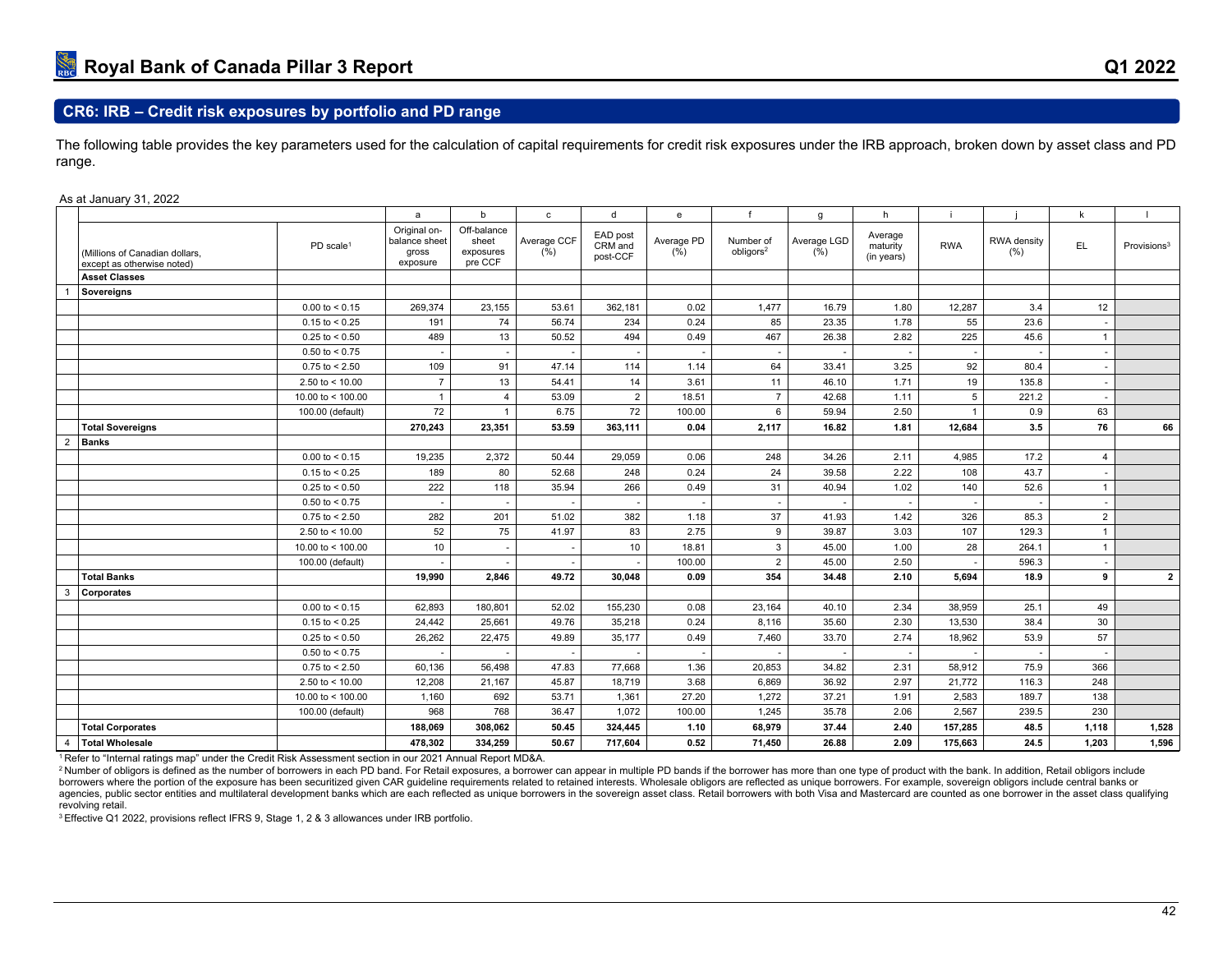As at January 31, 2022

|                                                              |                         | a                                                  | $\mathbf b$                                  | $\mathbf{C}$        | d                               | $\mathbf{e}$                  |                                    | g                   | h                                 |            |                           | k                        |                         |
|--------------------------------------------------------------|-------------------------|----------------------------------------------------|----------------------------------------------|---------------------|---------------------------------|-------------------------------|------------------------------------|---------------------|-----------------------------------|------------|---------------------------|--------------------------|-------------------------|
| (Millions of Canadian dollars,<br>except as otherwise noted) | PD scale <sup>1</sup>   | Original on-<br>balance sheet<br>gross<br>exposure | Off-balance<br>sheet<br>exposures<br>pre CCF | Average CCF<br>(% ) | EAD post<br>CRM and<br>post-CCF | Average PD<br>$(\frac{6}{6})$ | Number of<br>obligors <sup>2</sup> | Average LGD<br>(% ) | Average<br>maturity<br>(in years) | <b>RWA</b> | <b>RWA</b> density<br>(%) | EL                       | Provisions <sup>3</sup> |
| <b>Asset Classes</b>                                         |                         |                                                    |                                              |                     |                                 |                               |                                    |                     |                                   |            |                           |                          |                         |
| Retail insured exposure secured by real<br>estate            |                         |                                                    |                                              |                     |                                 |                               |                                    |                     |                                   |            |                           |                          |                         |
|                                                              | $0.00$ to $< 0.15$      | 16,289                                             |                                              |                     | 1,284                           | 0.14                          | 109,523                            | 16.51               |                                   | 69         | 5.4                       | ٠                        |                         |
|                                                              | $0.15$ to < 0.25        |                                                    |                                              |                     |                                 |                               |                                    |                     |                                   |            |                           |                          |                         |
|                                                              | $0.25$ to < 0.50        | 43.983                                             |                                              |                     | 1.816                           | 0.32                          | 186.668                            | 19.31               |                                   | 211        | 11.6                      | $\mathbf{1}$             |                         |
|                                                              | $0.50$ to < 0.75        |                                                    |                                              |                     |                                 |                               |                                    |                     |                                   |            |                           |                          |                         |
|                                                              | $0.75$ to < 2.50        | 6.751                                              |                                              |                     | 158                             | 1.25                          | 32,225                             | 13.40               |                                   | 32         | 20.3                      | ٠                        |                         |
|                                                              | 2.50 to $<$ 10.00       | 2,897                                              |                                              |                     | $\overline{2}$                  | 4.88                          | 17,242                             | 13.89               |                                   |            | 46.7                      |                          |                         |
|                                                              | 10.00 to $<$ 100.00     | 458                                                |                                              |                     |                                 | 31.52                         | 2.469                              | 13.96               |                                   |            | 82.2                      | ٠                        |                         |
|                                                              | 100.00 (default)        | 205                                                |                                              |                     | $\overline{2}$                  | 100.00                        | 1,306                              | 12.37               |                                   | $\Delta$   | 163.0                     | $\overline{a}$           |                         |
| Total Retail insured exposure secured by<br>real estate      |                         | 70,583                                             |                                              |                     | 3.263                           | 0.38                          | 349.433                            | 17.95               |                                   | 318        | 9.7                       | 1                        | 8                       |
| Uninsured residential mortgages                              |                         |                                                    |                                              |                     |                                 |                               |                                    |                     |                                   |            |                           |                          |                         |
|                                                              | $0.00 \text{ to } 5.15$ | 195,352                                            | 245                                          | 100.00              | 195,597                         | 0.12                          | 703,379                            | 17.60               |                                   | 10,410     | 5.3                       | 44                       |                         |
|                                                              | $0.15$ to < 0.25        | 174                                                | 43                                           | 100.00              | 217                             | 0.22                          | 112                                | 72.24               |                                   | 71         | 32.9                      | $\sim$                   |                         |
|                                                              | $0.25$ to < 0.50        | 25                                                 | 190                                          | 100.00              | 215                             | 0.34                          | 206                                | 16.97               |                                   | 25         | 11.7                      | $\overline{\phantom{a}}$ |                         |
|                                                              | $0.50$ to < 0.75        |                                                    |                                              |                     |                                 |                               |                                    |                     |                                   |            |                           |                          |                         |
|                                                              | $0.75$ to < 2.50        | 19,179                                             | 210                                          | 100.00              | 19,389                          | 0.90                          | 56,774                             | 18.90               |                                   | 4.562      | 23.5                      | 33                       |                         |
|                                                              | 2.50 to $<$ 10.00       | 4,162                                              | 13                                           | 100.00              | 4.176                           | 4.06                          | 17,802                             | 17.93               |                                   | 2,322      | 55.6                      | 31                       |                         |
|                                                              | 10.00 to $<$ 100.00     | 775                                                | $\overline{1}$                               | 100.00              | 775                             | 22.97                         | 3.462                              | 16.94               |                                   | 730        | 94.2                      | 30                       |                         |
|                                                              | 100.00 (default)        | 190                                                | <b>.</b>                                     | $\sim$              | 190                             | 100.00                        | 968                                | 17.46               |                                   | 58         | 30.5                      | 31                       |                         |
| <b>Total Uninsured residential mortgages</b>                 |                         | 219,857                                            | 702                                          | 100.00              | 220,559                         | 0.42                          | 782,703                            | 17.77               |                                   | 18.178     | 8.2                       | 169                      | 138                     |

<sup>1</sup>Refer to "Internal ratings map" under the Credit Risk Assessment section in our 2021 Annual Report MD&A.

<sup>2</sup> Number of obligors is defined as the number of borrowers in each PD band. For Retail exposures, a borrower can appear in multiple PD bands if the borrower has more than one type of product with the bank. In addition, R borrowers where the portion of the exposure has been securitized given CAR guideline requirements related to retained interests. Wholesale obligors are reflected as unique borrowers. For example, sovereign obligors include agencies, public sector entities and multilateral development banks which are each reflected as unique borrowers in the sovereign asset class. Retail borrowers with both Visa and Mastercard are counted as one borrower in t revolving retail.

3 Effective Q1 2022, provisions reflect IFRS 9, Stage 1, 2 & 3 allowances under IRB portfolio.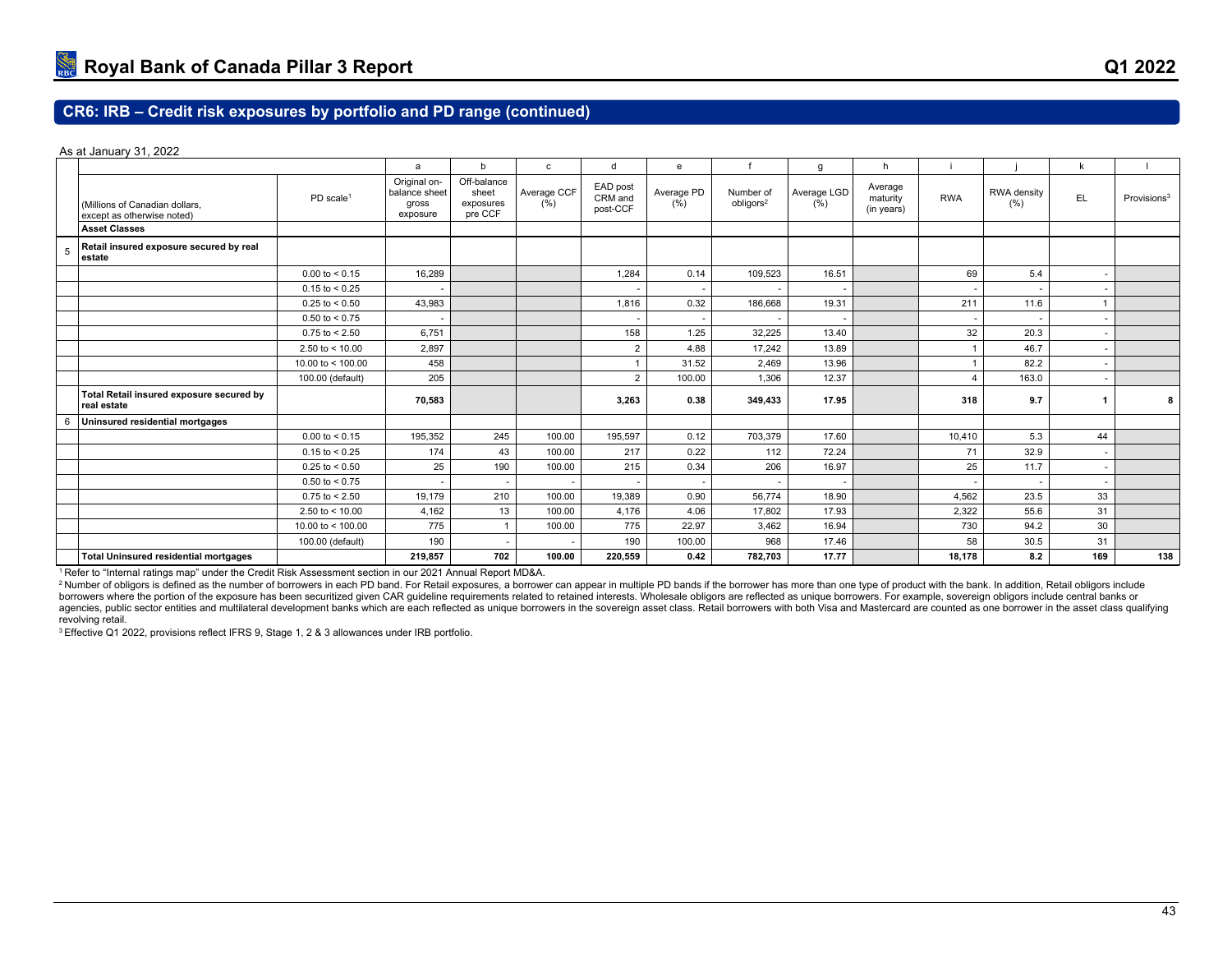As at January 31, 2022

| Original on-<br>Off-balance<br>EAD post<br>Average<br>Average CCF<br>Average PD<br>Average LGD<br>sheet<br>Number of<br>RWA density<br>balance sheet<br>EL.<br>CRM and<br><b>RWA</b><br>PD scale <sup>1</sup><br>maturity<br>Provisions <sup>3</sup><br>$(\bar{\%})$<br>$(\frac{6}{6})$<br>obligors <sup>2</sup><br>$(\bar{\%})$<br>(% )<br>exposures<br>gross<br>(Millions of Canadian dollars,<br>post-CCF<br>(in years)<br>pre CCF<br>exposure<br>except as otherwise noted)<br><b>Asset Classes</b><br><b>HELOCs</b><br>$\overline{7}$<br>106,318<br>91.47<br>128,986<br>806,638<br>5.3<br>$0.00 \text{ to } 5.15$<br>31,741<br>0.08<br>24.45<br>6,813<br>26<br>$0.15$ to < 0.25<br>$\overline{\phantom{a}}$<br>$\overline{\phantom{a}}$<br>٠<br>$0.25$ to < 0.50<br>$\overline{\phantom{a}}$<br>$\overline{\phantom{a}}$<br>$\overline{\phantom{a}}$<br>1,559<br>92.03<br>$0.50$ to < 0.75<br>2,234<br>3,669<br>0.71<br>42,688<br>25.08<br>971<br>26.5<br>$\overline{7}$<br>$0.75$ to $< 2.50$<br>268<br>91.61<br>4.29<br>13,797<br>2.50 to $< 10.00$<br>926<br>1,172<br>25.11<br>910<br>77.6<br>13<br>8<br>10.00 to < $100.00$<br>704<br>129<br>8<br>81<br>90.40<br>89<br>36.26<br>24.71<br>144.6<br>$\overline{2}$<br>65<br>578<br>65<br>33<br>51.6<br>17<br>100.00<br>24.89<br>100.00 (default)<br><b>Total HELOCs</b><br>35,047<br>108,155<br>91.47<br>864,405<br>24.47<br>6.6<br>70<br>133.980<br>0.21<br>8.856<br>8<br>Qualifying revolving retail<br>4,783,532<br>$0.00 \text{ to } 0.15$<br>6.695<br>54.149<br>77.25<br>48.525<br>0.12<br>93.95<br>3,276<br>53<br>6.8<br>$0.15$ to < 0.25<br>41,104<br>84.12<br>43,300<br>0.18<br>3,290,615<br>88.13<br>4,007<br>9.3<br>70<br>8,723<br>$0.25$ to < 0.50<br>927<br>5,859<br>96.86<br>6,602<br>0.39<br>3,718,272<br>88.08<br>1,127<br>17.1<br>23<br>$0.50$ to < 0.75<br>21<br>118<br>94.19<br>132<br>0.59<br>7,978<br>100.58<br>36<br>27.2<br>$\overline{1}$<br>$0.75$ to $< 2.50$<br>7,956<br>9,585<br>82.22<br>15,837<br>1.29<br>2,377,187<br>6,995<br>44.2<br>91.18<br>186<br>2,845<br>78.50<br>3.74<br>2.50 to $< 10.00$<br>4,212<br>6,445<br>1,433,229<br>90.50<br>6,054<br>93.9<br>216<br>365<br>10.00 to $<$ 100.00<br>814<br>45.64<br>981<br>29.21<br>454,582<br>91.45<br>2,636<br>268.8<br>262<br>46<br>28.567<br>46<br>87.08<br>134<br>292.1<br>30<br>100.00 (default)<br>100.00<br>114,026<br>0.77<br>1,272<br><b>Total Qualifying revolving retail</b><br>29,394<br>81.10<br>121,869<br>16,093,962<br>91.01<br>24,265<br>19.9<br>840<br>9<br>Other retail<br>3,755<br>85.05<br>43,221<br>151,951<br>27.75<br>$0.00 \text{ to } 5.15$<br>40,067<br>0.11<br>3,518<br>8.1<br>14<br>80.58<br>$0.15$ to < 0.25<br>3,406<br>8,384<br>85.99<br>10,616<br>0.21<br>136,714<br>3,694<br>34.8<br>17<br>2,447<br>106.72<br>67.07<br>39.5<br>$0.25$ to < 0.50<br>10,305<br>12,728<br>0.32<br>531,682<br>5,024<br>28<br>719<br>$0.50$ to < 0.75<br>1,877<br>91.25<br>1,941<br>0.59<br>104,198<br>81.63<br>67.8<br>9<br>1,316<br>4,312<br>94.77<br>19,629<br>1.18<br>568,719<br>59.12<br>67.8<br>144<br>$0.75$ to < 2.50<br>16,317<br>13,299<br>1,706<br>7,067<br>3.94<br>245,222<br>62.14<br>94.0<br>171<br>2.50 to < $10.00$<br>6,232<br>89.20<br>6,643<br>318<br>24.54<br>39,961<br>10.00 to < 100.00<br>1,771<br>95.98<br>1,809<br>64.41<br>2,373<br>131.2<br>348<br>176<br>96<br>4,965<br>155<br>66.84<br>161.6<br>55<br>100.00<br>100.00 (default)<br>21,642<br>90.49<br>97,107<br>49.32<br>37.1<br>786<br>610<br><b>Total Other retail</b><br>80,151<br>1.21<br>1,783,412<br>36.022<br>10<br><b>Total retail</b><br>435,032<br>244,525<br>77.98<br>576,778<br>0.81<br>19,873,915<br>49.89<br>87,639<br>15.2<br>1,866<br>2,092<br><b>Total</b><br>913,334<br>578,784<br>62.21<br>1,294,382<br>0.70<br>19,945,365<br>40.89<br>2.09<br>3,069<br>3,688<br>263,302<br>20.0 |  | a | b | $\mathbf{c}$ | d | e | g | h |  | k |    |
|--------------------------------------------------------------------------------------------------------------------------------------------------------------------------------------------------------------------------------------------------------------------------------------------------------------------------------------------------------------------------------------------------------------------------------------------------------------------------------------------------------------------------------------------------------------------------------------------------------------------------------------------------------------------------------------------------------------------------------------------------------------------------------------------------------------------------------------------------------------------------------------------------------------------------------------------------------------------------------------------------------------------------------------------------------------------------------------------------------------------------------------------------------------------------------------------------------------------------------------------------------------------------------------------------------------------------------------------------------------------------------------------------------------------------------------------------------------------------------------------------------------------------------------------------------------------------------------------------------------------------------------------------------------------------------------------------------------------------------------------------------------------------------------------------------------------------------------------------------------------------------------------------------------------------------------------------------------------------------------------------------------------------------------------------------------------------------------------------------------------------------------------------------------------------------------------------------------------------------------------------------------------------------------------------------------------------------------------------------------------------------------------------------------------------------------------------------------------------------------------------------------------------------------------------------------------------------------------------------------------------------------------------------------------------------------------------------------------------------------------------------------------------------------------------------------------------------------------------------------------------------------------------------------------------------------------------------------------------------------------------------------------------------------------------------------------------------------------------------------------------------------------------------------------------------------------------------------------------------------------------------------------------------------------------------------------------------------------------------------------------------------------------------------------------------------------------------------------------------------------------------------------------------------------------------------------------------------------------------------------------------------------------------------------------------------------------------------------------------------------------------------------------------------------------------------------------------------|--|---|---|--------------|---|---|---|---|--|---|----|
|                                                                                                                                                                                                                                                                                                                                                                                                                                                                                                                                                                                                                                                                                                                                                                                                                                                                                                                                                                                                                                                                                                                                                                                                                                                                                                                                                                                                                                                                                                                                                                                                                                                                                                                                                                                                                                                                                                                                                                                                                                                                                                                                                                                                                                                                                                                                                                                                                                                                                                                                                                                                                                                                                                                                                                                                                                                                                                                                                                                                                                                                                                                                                                                                                                                                                                                                                                                                                                                                                                                                                                                                                                                                                                                                                                                                                                      |  |   |   |              |   |   |   |   |  |   |    |
|                                                                                                                                                                                                                                                                                                                                                                                                                                                                                                                                                                                                                                                                                                                                                                                                                                                                                                                                                                                                                                                                                                                                                                                                                                                                                                                                                                                                                                                                                                                                                                                                                                                                                                                                                                                                                                                                                                                                                                                                                                                                                                                                                                                                                                                                                                                                                                                                                                                                                                                                                                                                                                                                                                                                                                                                                                                                                                                                                                                                                                                                                                                                                                                                                                                                                                                                                                                                                                                                                                                                                                                                                                                                                                                                                                                                                                      |  |   |   |              |   |   |   |   |  |   |    |
|                                                                                                                                                                                                                                                                                                                                                                                                                                                                                                                                                                                                                                                                                                                                                                                                                                                                                                                                                                                                                                                                                                                                                                                                                                                                                                                                                                                                                                                                                                                                                                                                                                                                                                                                                                                                                                                                                                                                                                                                                                                                                                                                                                                                                                                                                                                                                                                                                                                                                                                                                                                                                                                                                                                                                                                                                                                                                                                                                                                                                                                                                                                                                                                                                                                                                                                                                                                                                                                                                                                                                                                                                                                                                                                                                                                                                                      |  |   |   |              |   |   |   |   |  |   |    |
|                                                                                                                                                                                                                                                                                                                                                                                                                                                                                                                                                                                                                                                                                                                                                                                                                                                                                                                                                                                                                                                                                                                                                                                                                                                                                                                                                                                                                                                                                                                                                                                                                                                                                                                                                                                                                                                                                                                                                                                                                                                                                                                                                                                                                                                                                                                                                                                                                                                                                                                                                                                                                                                                                                                                                                                                                                                                                                                                                                                                                                                                                                                                                                                                                                                                                                                                                                                                                                                                                                                                                                                                                                                                                                                                                                                                                                      |  |   |   |              |   |   |   |   |  |   |    |
|                                                                                                                                                                                                                                                                                                                                                                                                                                                                                                                                                                                                                                                                                                                                                                                                                                                                                                                                                                                                                                                                                                                                                                                                                                                                                                                                                                                                                                                                                                                                                                                                                                                                                                                                                                                                                                                                                                                                                                                                                                                                                                                                                                                                                                                                                                                                                                                                                                                                                                                                                                                                                                                                                                                                                                                                                                                                                                                                                                                                                                                                                                                                                                                                                                                                                                                                                                                                                                                                                                                                                                                                                                                                                                                                                                                                                                      |  |   |   |              |   |   |   |   |  |   |    |
|                                                                                                                                                                                                                                                                                                                                                                                                                                                                                                                                                                                                                                                                                                                                                                                                                                                                                                                                                                                                                                                                                                                                                                                                                                                                                                                                                                                                                                                                                                                                                                                                                                                                                                                                                                                                                                                                                                                                                                                                                                                                                                                                                                                                                                                                                                                                                                                                                                                                                                                                                                                                                                                                                                                                                                                                                                                                                                                                                                                                                                                                                                                                                                                                                                                                                                                                                                                                                                                                                                                                                                                                                                                                                                                                                                                                                                      |  |   |   |              |   |   |   |   |  |   |    |
|                                                                                                                                                                                                                                                                                                                                                                                                                                                                                                                                                                                                                                                                                                                                                                                                                                                                                                                                                                                                                                                                                                                                                                                                                                                                                                                                                                                                                                                                                                                                                                                                                                                                                                                                                                                                                                                                                                                                                                                                                                                                                                                                                                                                                                                                                                                                                                                                                                                                                                                                                                                                                                                                                                                                                                                                                                                                                                                                                                                                                                                                                                                                                                                                                                                                                                                                                                                                                                                                                                                                                                                                                                                                                                                                                                                                                                      |  |   |   |              |   |   |   |   |  |   |    |
|                                                                                                                                                                                                                                                                                                                                                                                                                                                                                                                                                                                                                                                                                                                                                                                                                                                                                                                                                                                                                                                                                                                                                                                                                                                                                                                                                                                                                                                                                                                                                                                                                                                                                                                                                                                                                                                                                                                                                                                                                                                                                                                                                                                                                                                                                                                                                                                                                                                                                                                                                                                                                                                                                                                                                                                                                                                                                                                                                                                                                                                                                                                                                                                                                                                                                                                                                                                                                                                                                                                                                                                                                                                                                                                                                                                                                                      |  |   |   |              |   |   |   |   |  |   |    |
|                                                                                                                                                                                                                                                                                                                                                                                                                                                                                                                                                                                                                                                                                                                                                                                                                                                                                                                                                                                                                                                                                                                                                                                                                                                                                                                                                                                                                                                                                                                                                                                                                                                                                                                                                                                                                                                                                                                                                                                                                                                                                                                                                                                                                                                                                                                                                                                                                                                                                                                                                                                                                                                                                                                                                                                                                                                                                                                                                                                                                                                                                                                                                                                                                                                                                                                                                                                                                                                                                                                                                                                                                                                                                                                                                                                                                                      |  |   |   |              |   |   |   |   |  |   |    |
|                                                                                                                                                                                                                                                                                                                                                                                                                                                                                                                                                                                                                                                                                                                                                                                                                                                                                                                                                                                                                                                                                                                                                                                                                                                                                                                                                                                                                                                                                                                                                                                                                                                                                                                                                                                                                                                                                                                                                                                                                                                                                                                                                                                                                                                                                                                                                                                                                                                                                                                                                                                                                                                                                                                                                                                                                                                                                                                                                                                                                                                                                                                                                                                                                                                                                                                                                                                                                                                                                                                                                                                                                                                                                                                                                                                                                                      |  |   |   |              |   |   |   |   |  |   |    |
|                                                                                                                                                                                                                                                                                                                                                                                                                                                                                                                                                                                                                                                                                                                                                                                                                                                                                                                                                                                                                                                                                                                                                                                                                                                                                                                                                                                                                                                                                                                                                                                                                                                                                                                                                                                                                                                                                                                                                                                                                                                                                                                                                                                                                                                                                                                                                                                                                                                                                                                                                                                                                                                                                                                                                                                                                                                                                                                                                                                                                                                                                                                                                                                                                                                                                                                                                                                                                                                                                                                                                                                                                                                                                                                                                                                                                                      |  |   |   |              |   |   |   |   |  |   |    |
|                                                                                                                                                                                                                                                                                                                                                                                                                                                                                                                                                                                                                                                                                                                                                                                                                                                                                                                                                                                                                                                                                                                                                                                                                                                                                                                                                                                                                                                                                                                                                                                                                                                                                                                                                                                                                                                                                                                                                                                                                                                                                                                                                                                                                                                                                                                                                                                                                                                                                                                                                                                                                                                                                                                                                                                                                                                                                                                                                                                                                                                                                                                                                                                                                                                                                                                                                                                                                                                                                                                                                                                                                                                                                                                                                                                                                                      |  |   |   |              |   |   |   |   |  |   | 64 |
|                                                                                                                                                                                                                                                                                                                                                                                                                                                                                                                                                                                                                                                                                                                                                                                                                                                                                                                                                                                                                                                                                                                                                                                                                                                                                                                                                                                                                                                                                                                                                                                                                                                                                                                                                                                                                                                                                                                                                                                                                                                                                                                                                                                                                                                                                                                                                                                                                                                                                                                                                                                                                                                                                                                                                                                                                                                                                                                                                                                                                                                                                                                                                                                                                                                                                                                                                                                                                                                                                                                                                                                                                                                                                                                                                                                                                                      |  |   |   |              |   |   |   |   |  |   |    |
|                                                                                                                                                                                                                                                                                                                                                                                                                                                                                                                                                                                                                                                                                                                                                                                                                                                                                                                                                                                                                                                                                                                                                                                                                                                                                                                                                                                                                                                                                                                                                                                                                                                                                                                                                                                                                                                                                                                                                                                                                                                                                                                                                                                                                                                                                                                                                                                                                                                                                                                                                                                                                                                                                                                                                                                                                                                                                                                                                                                                                                                                                                                                                                                                                                                                                                                                                                                                                                                                                                                                                                                                                                                                                                                                                                                                                                      |  |   |   |              |   |   |   |   |  |   |    |
|                                                                                                                                                                                                                                                                                                                                                                                                                                                                                                                                                                                                                                                                                                                                                                                                                                                                                                                                                                                                                                                                                                                                                                                                                                                                                                                                                                                                                                                                                                                                                                                                                                                                                                                                                                                                                                                                                                                                                                                                                                                                                                                                                                                                                                                                                                                                                                                                                                                                                                                                                                                                                                                                                                                                                                                                                                                                                                                                                                                                                                                                                                                                                                                                                                                                                                                                                                                                                                                                                                                                                                                                                                                                                                                                                                                                                                      |  |   |   |              |   |   |   |   |  |   |    |
|                                                                                                                                                                                                                                                                                                                                                                                                                                                                                                                                                                                                                                                                                                                                                                                                                                                                                                                                                                                                                                                                                                                                                                                                                                                                                                                                                                                                                                                                                                                                                                                                                                                                                                                                                                                                                                                                                                                                                                                                                                                                                                                                                                                                                                                                                                                                                                                                                                                                                                                                                                                                                                                                                                                                                                                                                                                                                                                                                                                                                                                                                                                                                                                                                                                                                                                                                                                                                                                                                                                                                                                                                                                                                                                                                                                                                                      |  |   |   |              |   |   |   |   |  |   |    |
|                                                                                                                                                                                                                                                                                                                                                                                                                                                                                                                                                                                                                                                                                                                                                                                                                                                                                                                                                                                                                                                                                                                                                                                                                                                                                                                                                                                                                                                                                                                                                                                                                                                                                                                                                                                                                                                                                                                                                                                                                                                                                                                                                                                                                                                                                                                                                                                                                                                                                                                                                                                                                                                                                                                                                                                                                                                                                                                                                                                                                                                                                                                                                                                                                                                                                                                                                                                                                                                                                                                                                                                                                                                                                                                                                                                                                                      |  |   |   |              |   |   |   |   |  |   |    |
|                                                                                                                                                                                                                                                                                                                                                                                                                                                                                                                                                                                                                                                                                                                                                                                                                                                                                                                                                                                                                                                                                                                                                                                                                                                                                                                                                                                                                                                                                                                                                                                                                                                                                                                                                                                                                                                                                                                                                                                                                                                                                                                                                                                                                                                                                                                                                                                                                                                                                                                                                                                                                                                                                                                                                                                                                                                                                                                                                                                                                                                                                                                                                                                                                                                                                                                                                                                                                                                                                                                                                                                                                                                                                                                                                                                                                                      |  |   |   |              |   |   |   |   |  |   |    |
|                                                                                                                                                                                                                                                                                                                                                                                                                                                                                                                                                                                                                                                                                                                                                                                                                                                                                                                                                                                                                                                                                                                                                                                                                                                                                                                                                                                                                                                                                                                                                                                                                                                                                                                                                                                                                                                                                                                                                                                                                                                                                                                                                                                                                                                                                                                                                                                                                                                                                                                                                                                                                                                                                                                                                                                                                                                                                                                                                                                                                                                                                                                                                                                                                                                                                                                                                                                                                                                                                                                                                                                                                                                                                                                                                                                                                                      |  |   |   |              |   |   |   |   |  |   |    |
|                                                                                                                                                                                                                                                                                                                                                                                                                                                                                                                                                                                                                                                                                                                                                                                                                                                                                                                                                                                                                                                                                                                                                                                                                                                                                                                                                                                                                                                                                                                                                                                                                                                                                                                                                                                                                                                                                                                                                                                                                                                                                                                                                                                                                                                                                                                                                                                                                                                                                                                                                                                                                                                                                                                                                                                                                                                                                                                                                                                                                                                                                                                                                                                                                                                                                                                                                                                                                                                                                                                                                                                                                                                                                                                                                                                                                                      |  |   |   |              |   |   |   |   |  |   |    |
|                                                                                                                                                                                                                                                                                                                                                                                                                                                                                                                                                                                                                                                                                                                                                                                                                                                                                                                                                                                                                                                                                                                                                                                                                                                                                                                                                                                                                                                                                                                                                                                                                                                                                                                                                                                                                                                                                                                                                                                                                                                                                                                                                                                                                                                                                                                                                                                                                                                                                                                                                                                                                                                                                                                                                                                                                                                                                                                                                                                                                                                                                                                                                                                                                                                                                                                                                                                                                                                                                                                                                                                                                                                                                                                                                                                                                                      |  |   |   |              |   |   |   |   |  |   |    |
|                                                                                                                                                                                                                                                                                                                                                                                                                                                                                                                                                                                                                                                                                                                                                                                                                                                                                                                                                                                                                                                                                                                                                                                                                                                                                                                                                                                                                                                                                                                                                                                                                                                                                                                                                                                                                                                                                                                                                                                                                                                                                                                                                                                                                                                                                                                                                                                                                                                                                                                                                                                                                                                                                                                                                                                                                                                                                                                                                                                                                                                                                                                                                                                                                                                                                                                                                                                                                                                                                                                                                                                                                                                                                                                                                                                                                                      |  |   |   |              |   |   |   |   |  |   |    |
|                                                                                                                                                                                                                                                                                                                                                                                                                                                                                                                                                                                                                                                                                                                                                                                                                                                                                                                                                                                                                                                                                                                                                                                                                                                                                                                                                                                                                                                                                                                                                                                                                                                                                                                                                                                                                                                                                                                                                                                                                                                                                                                                                                                                                                                                                                                                                                                                                                                                                                                                                                                                                                                                                                                                                                                                                                                                                                                                                                                                                                                                                                                                                                                                                                                                                                                                                                                                                                                                                                                                                                                                                                                                                                                                                                                                                                      |  |   |   |              |   |   |   |   |  |   |    |
|                                                                                                                                                                                                                                                                                                                                                                                                                                                                                                                                                                                                                                                                                                                                                                                                                                                                                                                                                                                                                                                                                                                                                                                                                                                                                                                                                                                                                                                                                                                                                                                                                                                                                                                                                                                                                                                                                                                                                                                                                                                                                                                                                                                                                                                                                                                                                                                                                                                                                                                                                                                                                                                                                                                                                                                                                                                                                                                                                                                                                                                                                                                                                                                                                                                                                                                                                                                                                                                                                                                                                                                                                                                                                                                                                                                                                                      |  |   |   |              |   |   |   |   |  |   |    |
|                                                                                                                                                                                                                                                                                                                                                                                                                                                                                                                                                                                                                                                                                                                                                                                                                                                                                                                                                                                                                                                                                                                                                                                                                                                                                                                                                                                                                                                                                                                                                                                                                                                                                                                                                                                                                                                                                                                                                                                                                                                                                                                                                                                                                                                                                                                                                                                                                                                                                                                                                                                                                                                                                                                                                                                                                                                                                                                                                                                                                                                                                                                                                                                                                                                                                                                                                                                                                                                                                                                                                                                                                                                                                                                                                                                                                                      |  |   |   |              |   |   |   |   |  |   |    |
|                                                                                                                                                                                                                                                                                                                                                                                                                                                                                                                                                                                                                                                                                                                                                                                                                                                                                                                                                                                                                                                                                                                                                                                                                                                                                                                                                                                                                                                                                                                                                                                                                                                                                                                                                                                                                                                                                                                                                                                                                                                                                                                                                                                                                                                                                                                                                                                                                                                                                                                                                                                                                                                                                                                                                                                                                                                                                                                                                                                                                                                                                                                                                                                                                                                                                                                                                                                                                                                                                                                                                                                                                                                                                                                                                                                                                                      |  |   |   |              |   |   |   |   |  |   |    |
|                                                                                                                                                                                                                                                                                                                                                                                                                                                                                                                                                                                                                                                                                                                                                                                                                                                                                                                                                                                                                                                                                                                                                                                                                                                                                                                                                                                                                                                                                                                                                                                                                                                                                                                                                                                                                                                                                                                                                                                                                                                                                                                                                                                                                                                                                                                                                                                                                                                                                                                                                                                                                                                                                                                                                                                                                                                                                                                                                                                                                                                                                                                                                                                                                                                                                                                                                                                                                                                                                                                                                                                                                                                                                                                                                                                                                                      |  |   |   |              |   |   |   |   |  |   |    |
|                                                                                                                                                                                                                                                                                                                                                                                                                                                                                                                                                                                                                                                                                                                                                                                                                                                                                                                                                                                                                                                                                                                                                                                                                                                                                                                                                                                                                                                                                                                                                                                                                                                                                                                                                                                                                                                                                                                                                                                                                                                                                                                                                                                                                                                                                                                                                                                                                                                                                                                                                                                                                                                                                                                                                                                                                                                                                                                                                                                                                                                                                                                                                                                                                                                                                                                                                                                                                                                                                                                                                                                                                                                                                                                                                                                                                                      |  |   |   |              |   |   |   |   |  |   |    |
|                                                                                                                                                                                                                                                                                                                                                                                                                                                                                                                                                                                                                                                                                                                                                                                                                                                                                                                                                                                                                                                                                                                                                                                                                                                                                                                                                                                                                                                                                                                                                                                                                                                                                                                                                                                                                                                                                                                                                                                                                                                                                                                                                                                                                                                                                                                                                                                                                                                                                                                                                                                                                                                                                                                                                                                                                                                                                                                                                                                                                                                                                                                                                                                                                                                                                                                                                                                                                                                                                                                                                                                                                                                                                                                                                                                                                                      |  |   |   |              |   |   |   |   |  |   |    |
|                                                                                                                                                                                                                                                                                                                                                                                                                                                                                                                                                                                                                                                                                                                                                                                                                                                                                                                                                                                                                                                                                                                                                                                                                                                                                                                                                                                                                                                                                                                                                                                                                                                                                                                                                                                                                                                                                                                                                                                                                                                                                                                                                                                                                                                                                                                                                                                                                                                                                                                                                                                                                                                                                                                                                                                                                                                                                                                                                                                                                                                                                                                                                                                                                                                                                                                                                                                                                                                                                                                                                                                                                                                                                                                                                                                                                                      |  |   |   |              |   |   |   |   |  |   |    |
|                                                                                                                                                                                                                                                                                                                                                                                                                                                                                                                                                                                                                                                                                                                                                                                                                                                                                                                                                                                                                                                                                                                                                                                                                                                                                                                                                                                                                                                                                                                                                                                                                                                                                                                                                                                                                                                                                                                                                                                                                                                                                                                                                                                                                                                                                                                                                                                                                                                                                                                                                                                                                                                                                                                                                                                                                                                                                                                                                                                                                                                                                                                                                                                                                                                                                                                                                                                                                                                                                                                                                                                                                                                                                                                                                                                                                                      |  |   |   |              |   |   |   |   |  |   |    |
|                                                                                                                                                                                                                                                                                                                                                                                                                                                                                                                                                                                                                                                                                                                                                                                                                                                                                                                                                                                                                                                                                                                                                                                                                                                                                                                                                                                                                                                                                                                                                                                                                                                                                                                                                                                                                                                                                                                                                                                                                                                                                                                                                                                                                                                                                                                                                                                                                                                                                                                                                                                                                                                                                                                                                                                                                                                                                                                                                                                                                                                                                                                                                                                                                                                                                                                                                                                                                                                                                                                                                                                                                                                                                                                                                                                                                                      |  |   |   |              |   |   |   |   |  |   |    |
|                                                                                                                                                                                                                                                                                                                                                                                                                                                                                                                                                                                                                                                                                                                                                                                                                                                                                                                                                                                                                                                                                                                                                                                                                                                                                                                                                                                                                                                                                                                                                                                                                                                                                                                                                                                                                                                                                                                                                                                                                                                                                                                                                                                                                                                                                                                                                                                                                                                                                                                                                                                                                                                                                                                                                                                                                                                                                                                                                                                                                                                                                                                                                                                                                                                                                                                                                                                                                                                                                                                                                                                                                                                                                                                                                                                                                                      |  |   |   |              |   |   |   |   |  |   |    |
|                                                                                                                                                                                                                                                                                                                                                                                                                                                                                                                                                                                                                                                                                                                                                                                                                                                                                                                                                                                                                                                                                                                                                                                                                                                                                                                                                                                                                                                                                                                                                                                                                                                                                                                                                                                                                                                                                                                                                                                                                                                                                                                                                                                                                                                                                                                                                                                                                                                                                                                                                                                                                                                                                                                                                                                                                                                                                                                                                                                                                                                                                                                                                                                                                                                                                                                                                                                                                                                                                                                                                                                                                                                                                                                                                                                                                                      |  |   |   |              |   |   |   |   |  |   |    |

<sup>1</sup>Refer to "Internal ratings map" under the Credit Risk Assessment section in our 2021 Annual Report MD&A.

<sup>2</sup> Number of obligors is defined as the number of borrowers in each PD band. For Retail exposures, a borrower can appear in multiple PD bands if the borrower has more than one type of product with the bank. In addition, R borrowers where the portion of the exposure has been securitized given CAR guideline requirements related to retained interests. Wholesale obligors are reflected as unique borrowers. For example, sovereign obligors include agencies, public sector entities and multilateral development banks which are each reflected as unique borrowers in the sovereign asset class. Retail borrowers with both Visa and Mastercard are counted as one borrower in t revolving retail.

3 Effective Q1 2022, provisions reflect IFRS 9, Stage 1, 2 & 3 allowances under IRB portfolio.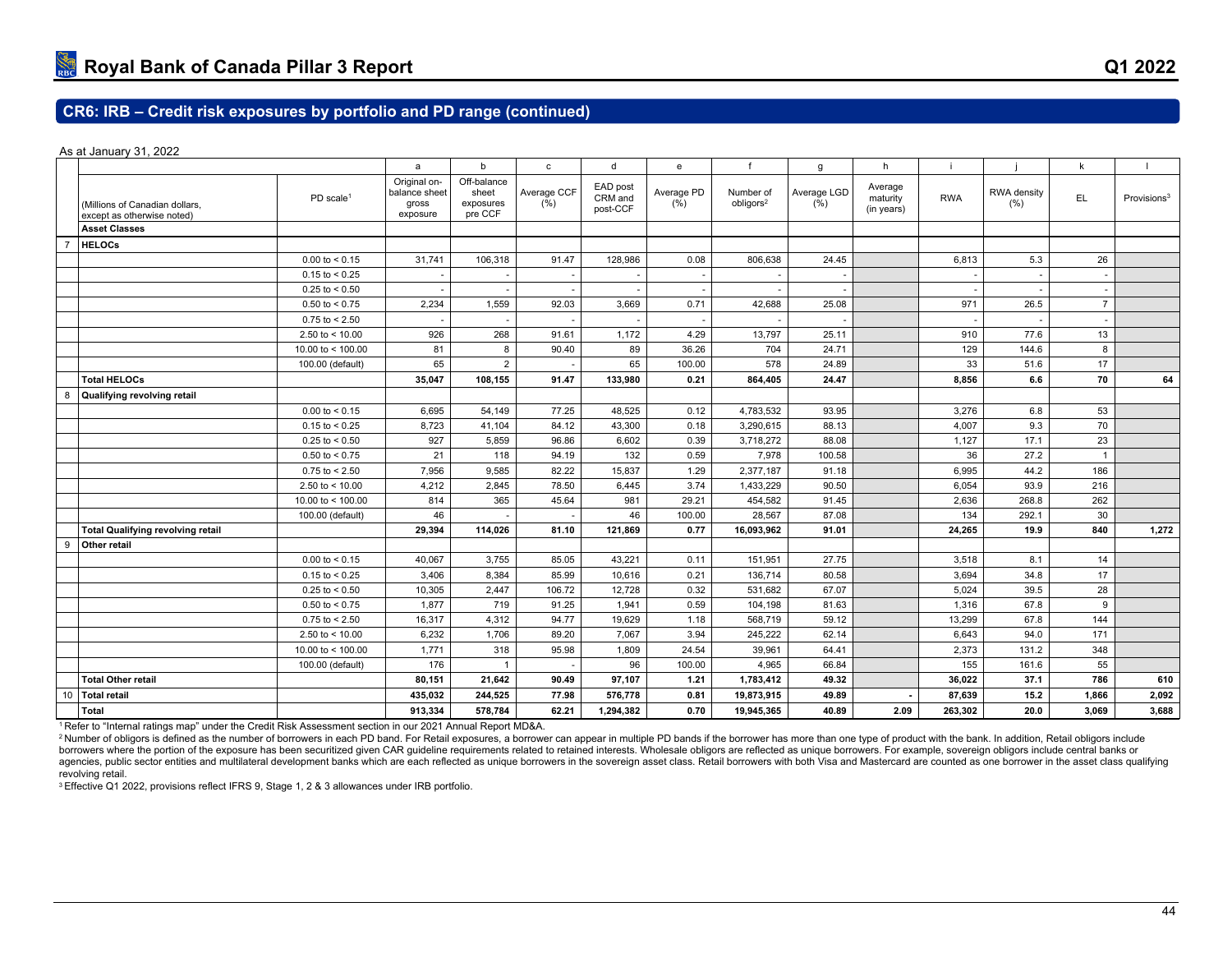As at October 31, 2021

|                |                                                              |                         | a                                                  | $\mathsf{b}$                                 | c                   | $\mathsf{d}$                    | $\mathsf{e}\,$                | $\mathbf f$                        | g                   | h                                 |                |                    | k              | $\mathbf{I}$            |
|----------------|--------------------------------------------------------------|-------------------------|----------------------------------------------------|----------------------------------------------|---------------------|---------------------------------|-------------------------------|------------------------------------|---------------------|-----------------------------------|----------------|--------------------|----------------|-------------------------|
|                | (Millions of Canadian dollars,<br>except as otherwise noted) | PD scale <sup>1</sup>   | Original on-<br>balance sheet<br>gross<br>exposure | Off-balance<br>sheet<br>exposures<br>pre CCF | Average CCF<br>(% ) | EAD post<br>CRM and<br>post-CCF | Average PD<br>$(\frac{6}{6})$ | Number of<br>obligors <sup>2</sup> | Average LGD<br>(% ) | Average<br>maturity<br>(in years) | <b>RWA</b>     | RWA density<br>(%) | EL.            | Provisions <sup>3</sup> |
|                | <b>Asset Classes</b>                                         |                         |                                                    |                                              |                     |                                 |                               |                                    |                     |                                   |                |                    |                |                         |
|                | Sovereigns                                                   |                         |                                                    |                                              |                     |                                 |                               |                                    |                     |                                   |                |                    |                |                         |
|                |                                                              | $0.00 \text{ to } 5.15$ | 258,126                                            | 23,262                                       | 53.72               | 351,513                         | 0.01                          | 1,553                              | 17.84               | 1.27                              | 11,332         | 3.0                | 11             |                         |
|                |                                                              | $0.15$ to < 0.25        | 191                                                | 83                                           | 55.38               | 238                             | 0.24                          | 77                                 | 25.39               | 1.68                              | 62             | 26.0               |                |                         |
|                |                                                              | $0.25$ to < 0.50        | 357                                                | 11                                           | 49.06               | 362                             | 0.49                          | 424                                | 26.31               | 2.74                              | 162            | 45.0               |                |                         |
|                |                                                              | $0.50$ to < 0.75        |                                                    |                                              |                     |                                 |                               |                                    |                     |                                   |                |                    |                |                         |
|                |                                                              | $0.75$ to $< 2.50$      | 112                                                | 28                                           | 21.88               | 118                             | 1.12                          | 62                                 | 34.23               | 3.17                              | 98             | 83.0               |                |                         |
|                |                                                              | 2.50 to $< 10.00$       | 11                                                 | 8                                            | 58.68               | 16                              | 2.78                          | 10                                 | 38.68               | 2.19                              | 17             | 109.0              |                |                         |
|                |                                                              | 10.00 to $<$ 100.00     | $\overline{1}$                                     |                                              | 91.93               |                                 | 20.37                         | $\overline{5}$                     | 44.74               | 1.06                              | $\mathbf{1}$   | 233.0              |                |                         |
|                |                                                              | 100.00 (default)        | 72                                                 | $\overline{1}$                               | 6.70                | 72                              | 100.00                        | $\overline{2}$                     | 44.97               | 2.50                              |                | 1.0                | 40             |                         |
|                | <b>Total Sovereigns</b>                                      |                         | 258,870                                            | 23,393                                       | 53.69               | 352,319                         | 0.04                          | 2,133                              | 17.87               | 1.27                              | 11,672         | 3.0                | 51             | 40                      |
| $\overline{2}$ | <b>Banks</b>                                                 |                         |                                                    |                                              |                     |                                 |                               |                                    |                     |                                   |                |                    |                |                         |
|                |                                                              | $0.00 \text{ to } 5.15$ | 16,706                                             | 2,557                                        | 46.07               | 27.114                          | 0.05                          | 238                                | 33.23               | 2.10                              | 4,814          | 18.0               | $\overline{4}$ |                         |
|                |                                                              | $0.15$ to < 0.25        | 136                                                | 50                                           | 54.11               | 184                             | 0.24                          | 23                                 | 37.29               | 2.85                              | 83             | 45.0               |                |                         |
|                |                                                              | $0.25$ to < 0.50        | 257                                                | 116                                          | 36.51               | 301                             | 0.49                          | 26                                 | 41.46               | 1.08                              | 170            | 56.0               | $\mathbf{1}$   |                         |
|                |                                                              | $0.50 \text{ to } 0.75$ |                                                    |                                              |                     |                                 |                               |                                    |                     |                                   |                |                    |                |                         |
|                |                                                              | $0.75$ to $< 2.50$      | 98                                                 | 320                                          | 51.16               | 261                             | 1.28                          | 33                                 | 43.33               | 1.75                              | 251            | 96.0               | $\overline{1}$ |                         |
|                |                                                              | 2.50 to $<$ 10.00       | 59                                                 | $\overline{7}$                               | 50.39               | 63                              | 3.07                          | 9                                  | 39.25               | 1.94                              | 78             | 123.0              | $\overline{1}$ |                         |
|                |                                                              | 10.00 to $<$ 100.00     |                                                    |                                              |                     |                                 | 29.65                         | 3                                  | 45.00               | 1.00                              | $\overline{1}$ | 276.0              |                |                         |
|                |                                                              | 100.00 (default)        |                                                    |                                              |                     |                                 | 100.00                        |                                    | 60.00               | 2.50                              |                | 795.0              |                |                         |
|                | <b>Total Banks</b>                                           |                         | 17,256                                             | 3,050                                        | 46.37               | 27,923                          | 0.07                          | 332                                | 33.46               | 2.09                              | 5,397          | 19.0               | $\overline{7}$ |                         |
| 3              | <b>Corporates</b>                                            |                         |                                                    |                                              |                     |                                 |                               |                                    |                     |                                   |                |                    |                |                         |
|                |                                                              | $0.00$ to $< 0.15$      | 59,999                                             | 176,131                                      | 51.41               | 149.581                         | 0.10                          | 20,537                             | 39.66               | 2.25                              | 36,329         | 24.3               | 57             |                         |
|                |                                                              | $0.15$ to < 0.25        | 23,858                                             | 28,325                                       | 50.30               | 35,842                          | 0.24                          | 7,625                              | 36.48               | 2.32                              | 14,195         | 39.6               | 32             |                         |
|                |                                                              | $0.25$ to < 0.50        | 23,742                                             | 22,011                                       | 50.67               | 32,975                          | 0.49                          | 7,107                              | 33.94               | 2.78                              | 17,965         | 54.5               | 56             |                         |
|                |                                                              | $0.50$ to < 0.75        |                                                    |                                              |                     |                                 |                               |                                    |                     |                                   |                |                    |                |                         |
|                |                                                              | $0.75$ to < 2.50        | 57,881                                             | 55,622                                       | 48.77               | 74,751                          | 1.37                          | 20,629                             | 34.76               | 2.29                              | 56,423         | 75.5               | 356            |                         |
|                |                                                              | 2.50 to $< 10.00$       | 11,239                                             | 18,842                                       | 47.65               | 17,021                          | 3.97                          | 7,709                              | 35.64               | 2.65                              | 18,555         | 109.0              | 238            |                         |
|                |                                                              | 10.00 to $<$ 100.00     | 1,171                                              | 464                                          | 51.43               | 1.273                           | 26.88                         | 1,262                              | 36.15               | 2.06                              | 2.334          | 183.3              | 124            |                         |
|                |                                                              | 100.00 (default)        | 1,080                                              | 863                                          | 26.96               | 1,112                           | 100.00                        | 1,129                              | 37.15               | 2.10                              | 2.617          | 235.3              | 295            |                         |
|                | <b>Total Corporates</b>                                      |                         | 178,970                                            | 302,258                                      | 50.49               | 312,555                         | 1.14                          | 65,998                             | 37.28               | 2.35                              | 148,418        | 47.5               | 1,158          | 463                     |
| $\overline{4}$ | <b>Total Wholesale</b>                                       |                         | 455,096                                            | 328,701                                      | 50.68               | 692,797                         | 0.54                          | 68,463                             | 27.26               | 1.79                              | 165,487        | 24.0               | 1,216          | 503                     |

<sup>1</sup>Refer to "Internal ratings map" under the Credit Risk Assessment section in our 2020 Annual Report MD&A.

<sup>2</sup> Number of obligors is defined as the number of borrowers in each PD band. For Retail exposures, a borrower can appear in multiple PD bands if the borrower has more than one type of product with the bank. In addition, R borrowers where the portion of the exposure has been securitized given CAR guideline requirements related to retained interests. Wholesale obligors are reflected as unique borrowers. For example, sovereign obligors include agencies, public sector entities and multilateral development banks which are each reflected as unique borrowers in the sovereign asset class. Retail borrowers with both Visa and Mastercard are counted as one borrower in t revolving retail.

3 Provisions reflect only IFRS 9 Stage 3 allowances under the IRB portfolio.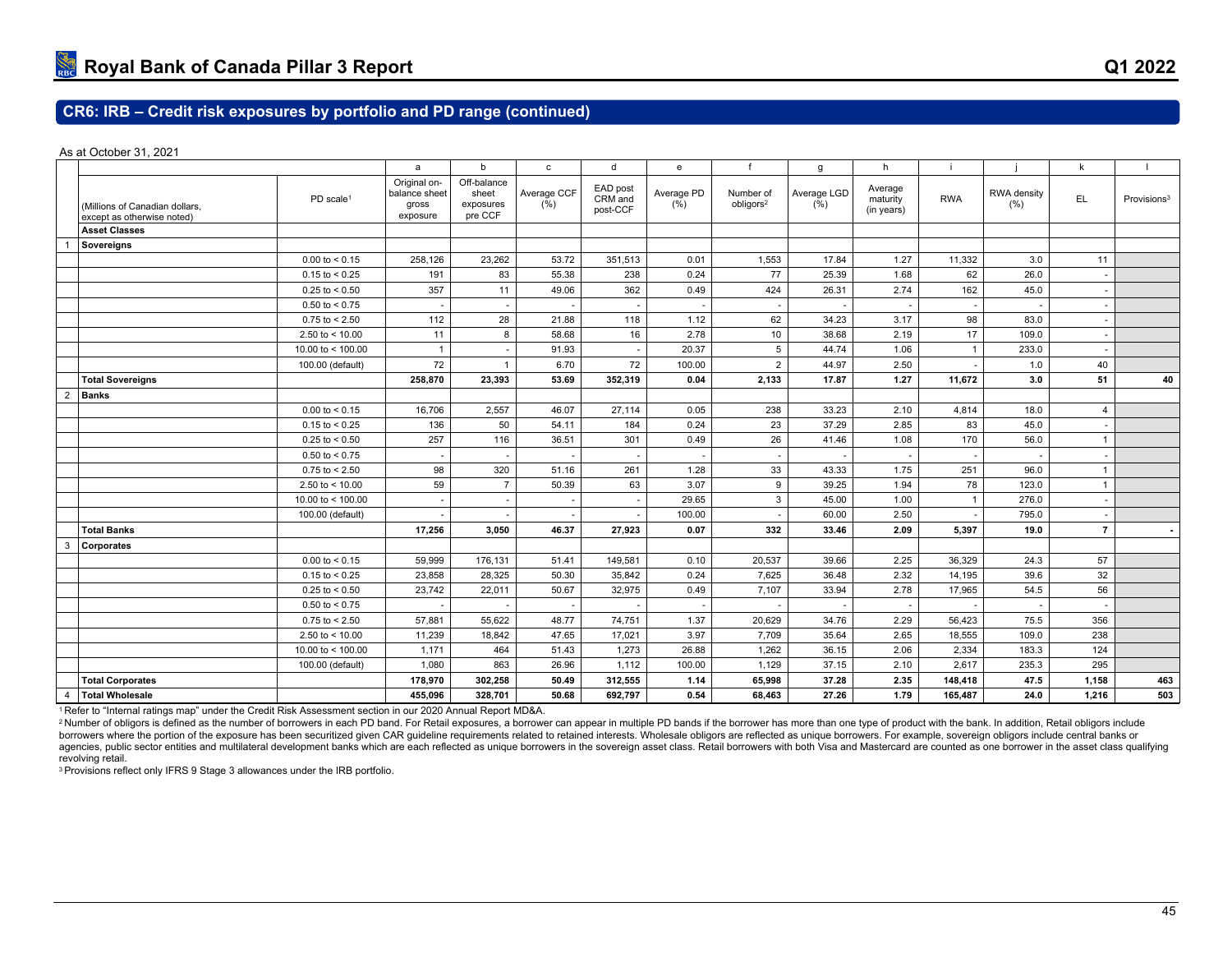As at October 31, 2021

|   |                                                                |                       | a                                                  | b                                            | $\mathbf{c}$        | d                               | $\mathbf{e}$                  |                                    | g                        | h                                 |            |                     | k                        |                         |
|---|----------------------------------------------------------------|-----------------------|----------------------------------------------------|----------------------------------------------|---------------------|---------------------------------|-------------------------------|------------------------------------|--------------------------|-----------------------------------|------------|---------------------|--------------------------|-------------------------|
|   | (Millions of Canadian dollars,<br>except as otherwise noted)   | PD scale <sup>1</sup> | Original on-<br>balance sheet<br>gross<br>exposure | Off-balance<br>sheet<br>exposures<br>pre CCF | Average CCF<br>(% ) | EAD post<br>CRM and<br>post-CCF | Average PD<br>$(\frac{6}{6})$ | Number of<br>obligors <sup>2</sup> | Average LGD<br>(% )      | Average<br>maturity<br>(in years) | <b>RWA</b> | RWA density<br>(% ) | EL                       | Provisions <sup>3</sup> |
|   | <b>Asset Classes</b>                                           |                       |                                                    |                                              |                     |                                 |                               |                                    |                          |                                   |            |                     |                          |                         |
|   | Retail insured exposure secured by real<br>estate <sup>4</sup> |                       |                                                    |                                              |                     |                                 |                               |                                    |                          |                                   |            |                     |                          |                         |
|   |                                                                | $0.00$ to $< 0.15$    | 17,220                                             |                                              |                     | 1,341                           | 0.14                          | 113,998                            | 16.50                    |                                   | 72         | 5.0                 | ٠                        |                         |
|   |                                                                | $0.15$ to < 0.25      |                                                    |                                              |                     |                                 |                               |                                    |                          |                                   |            |                     |                          |                         |
|   |                                                                | $0.25$ to < 0.50      | 44,115                                             |                                              |                     | 1.749                           | 0.32                          | 187.421                            | 18.66                    |                                   | 196        | 11.0                | $\mathbf{1}$             |                         |
|   |                                                                | $0.50$ to < 0.75      | 530                                                |                                              |                     |                                 |                               |                                    |                          |                                   |            |                     |                          |                         |
|   |                                                                | $0.75$ to < 2.50      | 7,782                                              |                                              |                     | 167                             | 1.24                          | 34,094                             | 13.39                    |                                   | 34         | 20.0                | ٠                        |                         |
|   |                                                                | 2.50 to $<$ 10.00     | 3,733                                              |                                              |                     |                                 | 4.65                          | 18,184                             | 10.48                    |                                   |            | 16.0                |                          |                         |
|   |                                                                | 10.00 to $<$ 100.00   | 719                                                |                                              |                     |                                 |                               | 2,495                              | $\overline{\phantom{a}}$ |                                   |            |                     | $\overline{\phantom{a}}$ |                         |
|   |                                                                | 100.00 (default)      | 277                                                |                                              |                     |                                 |                               | 1,301                              | $\overline{\phantom{a}}$ |                                   |            |                     |                          |                         |
|   | Total Retail insured exposure secured by<br>real estate        |                       | 74,376                                             |                                              |                     | 3,257                           | 0.29                          | 357,493                            | 17.50                    |                                   | 302        | 9.0                 | 1                        | $\overline{2}$          |
| 6 | Uninsured residential mortgages                                |                       |                                                    |                                              |                     |                                 |                               |                                    |                          |                                   |            |                     |                          |                         |
|   |                                                                | $0.00$ to $< 0.15$    | 189,083                                            | 343                                          | 100.00              | 189.426                         | 0.13                          | 688.126                            | 17.22                    |                                   | 9.860      | 5.0                 | 41                       |                         |
|   |                                                                | $0.15$ to < 0.25      | 140                                                | 63                                           | 100.00              | 203                             | 0.22                          | 104                                | 72.24                    |                                   | 67         | 33.0                | $\overline{\phantom{a}}$ |                         |
|   |                                                                | $0.25$ to < 0.50      | 63                                                 | 291                                          | 100.00              | 354                             | 0.33                          | 218                                | 15.43                    |                                   | 37         | 10.0                | $\sim$                   |                         |
|   |                                                                | $0.50$ to < 0.75      |                                                    |                                              | ٠                   |                                 |                               |                                    | ٠.                       |                                   |            |                     |                          |                         |
|   |                                                                | $0.75$ to < 2.50      | 18,412                                             | 282                                          | 100.00              | 18,694                          | 0.91                          | 58,207                             | 18.70                    |                                   | 4,353      | 23.0                | 32                       |                         |
|   |                                                                | 2.50 to $<$ 10.00     | 4,278                                              | 26                                           | 100.00              | 4,304                           | 4.07                          | 18,434                             | 17.71                    |                                   | 2.364      | 55.0                | 31                       |                         |
|   |                                                                | 10.00 to $<$ 100.00   | 774                                                | $\overline{1}$                               | 100.00              | 775                             | 22.68                         | 3.424                              | 17.04                    |                                   | 732        | 94.0                | 30                       |                         |
|   |                                                                | 100.00 (default)      | 199                                                |                                              |                     | 199                             | 100.00                        | 984                                | 17.15                    |                                   | 60         | 30.0                | 32                       |                         |
|   | <b>Total Uninsured residential mortgages</b>                   |                       | 212,949                                            | 1,006                                        | 100.00              | 213,955                         | 0.45                          | 769,497                            | 17.41                    |                                   | 17,473     | 8.0                 | 166                      | 34                      |

<sup>1</sup>Refer to "Internal ratings map" under the Credit Risk Assessment section in our 2020 Annual Report MD&A.

<sup>2</sup> Number of obligors is defined as the number of borrowers in each PD band. For Retail exposures, a borrower can appear in multiple PD bands if the borrower has more than one type of product with the bank. In addition, R borrowers where the portion of the exposure has been securitized given CAR guideline requirements related to retained interests. Wholesale obligors are reflected as unique borrowers. For example, sovereign obligors include agencies, public sector entities and multilateral development banks which are each reflected as unique borrowers in the sovereign asset class. Retail borrowers with both Visa and Mastercard are counted as one borrower in t revolving retail.

<sup>3</sup>Provisions reflect only IFRS 9 Stage 3 allowances under the IRB portfolio.

4 Retail insured exposures secured by real estate includes residential mortgages and other retail. Residential mortgages reflect 98% of this category. Exposures are insured with government and/or private insurance providers.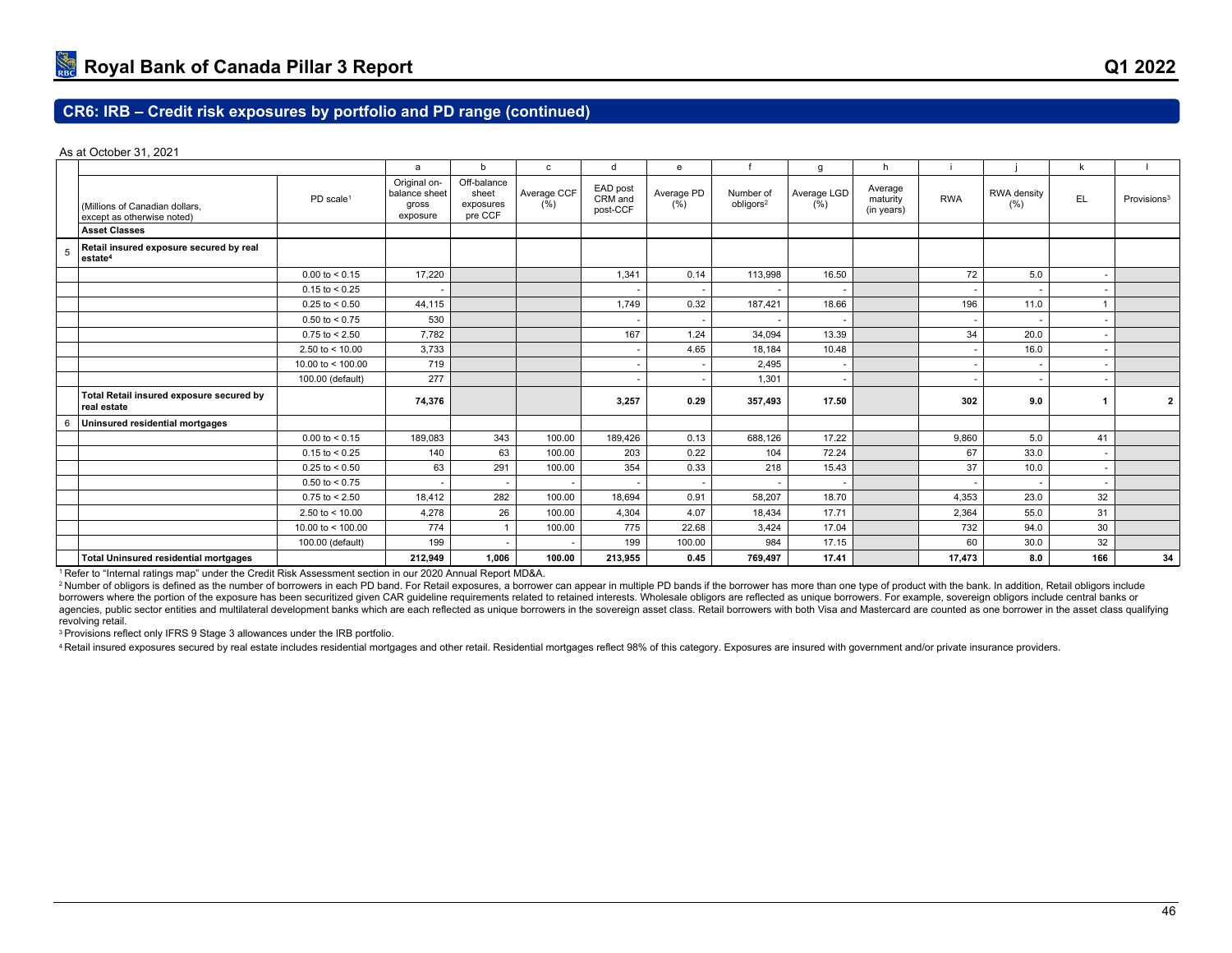As at October 31, 2021

|    |                                                              |                         | a                                                  | b                                            | $\mathbf c$                 | $\mathsf{d}$                    | $\mathbf{e}$                  | f                                  | g                           | h                                 |                          |                     | k              |                         |
|----|--------------------------------------------------------------|-------------------------|----------------------------------------------------|----------------------------------------------|-----------------------------|---------------------------------|-------------------------------|------------------------------------|-----------------------------|-----------------------------------|--------------------------|---------------------|----------------|-------------------------|
|    | (Millions of Canadian dollars,<br>except as otherwise noted) | PD scale <sup>1</sup>   | Original on-<br>balance sheet<br>gross<br>exposure | Off-balance<br>sheet<br>exposures<br>pre CCF | Average CCF<br>$(\bar{\%})$ | EAD post<br>CRM and<br>post-CCF | Average PD<br>$(\frac{6}{6})$ | Number of<br>obligors <sup>2</sup> | Average LGD<br>$(\bar{\%})$ | Average<br>maturity<br>(in years) | <b>RWA</b>               | RWA density<br>(% ) | EL.            | Provisions <sup>3</sup> |
|    | <b>Asset Classes</b>                                         |                         |                                                    |                                              |                             |                                 |                               |                                    |                             |                                   |                          |                     |                |                         |
|    | <b>HELOCs</b>                                                |                         |                                                    |                                              |                             |                                 |                               |                                    |                             |                                   |                          |                     |                |                         |
|    |                                                              | $0.00 \text{ to } 5.15$ | 31,651                                             | 102,670                                      | 91.51                       | 125,606                         | 0.08                          | 794,695                            | 24.45                       |                                   | 6,634                    | 5.0                 | 25             |                         |
|    |                                                              | $0.15$ to < 0.25        |                                                    |                                              | $\overline{\phantom{a}}$    |                                 |                               |                                    | ٠.                          |                                   |                          | ٠.                  |                |                         |
|    |                                                              | $0.25$ to < 0.50        |                                                    | $\overline{\phantom{a}}$                     | $\sim$                      |                                 |                               |                                    | $\overline{\phantom{a}}$    |                                   | $\overline{\phantom{a}}$ | $\sim$              | $\sim$         |                         |
|    |                                                              | $0.50 \text{ to } 0.75$ | 2,267                                              | 1,483                                        | 92.72                       | 3,643                           | 0.71                          | 43,338                             | 24.99                       |                                   | 961                      | 26.0                | 6              |                         |
|    |                                                              | $0.75$ to < 2.50        |                                                    |                                              |                             |                                 |                               |                                    |                             |                                   |                          |                     |                |                         |
|    |                                                              | 2.50 to $< 10.00$       | 952                                                | 276                                          | 95.97                       | 1,217                           | 4.34                          | 14,320                             | 24.77                       |                                   | 935                      | 77.0                | 13             |                         |
|    |                                                              | 10.00 to $<$ 100.00     | 89                                                 | $\overline{7}$                               | 109.88                      | 97                              | 36.09                         | 804                                | 25.28                       |                                   | 144                      | 148.0               | 9              |                         |
|    |                                                              | 100.00 (default)        | 63                                                 | $\mathbf{1}$                                 |                             | 63                              | 100.00                        | 557                                | 25.35                       |                                   | 34                       | 54.0                | 16             |                         |
|    | <b>Total HELOCs</b>                                          |                         | 35,022                                             | 104,437                                      | 91.54                       | 130,626                         | 0.21                          | 853,714                            | 24.47                       |                                   | 8,708                    | 7.0                 | 69             | 16                      |
| 8  | Qualifying revolving retail                                  |                         |                                                    |                                              |                             |                                 |                               |                                    |                             |                                   |                          |                     |                |                         |
|    |                                                              | $0.00$ to < 0.15        | 7,114                                              | 52,729                                       | 77.12                       | 47,777                          | 0.12                          | 4,720,066                          | 93.95                       |                                   | 3,224                    | 7.0                 | 52             |                         |
|    |                                                              | $0.15$ to < 0.25        | 8,848                                              | 40,575                                       | 84.10                       | 42,973                          | 0.18                          | 3,258,722                          | 88.12                       |                                   | 3,976                    | 9.0                 | 69             |                         |
|    |                                                              | $0.25$ to < 0.50        | 922                                                | 5,783                                        | 96.78                       | 6,519                           | 0.39                          | 3,673,085                          | 88.14                       |                                   | 1,113                    | 17.0                | 22             |                         |
|    |                                                              | $0.50 \text{ to } 0.75$ | 22                                                 | 115                                          | 94.03                       | 130                             | 0.59                          | 7,876                              | 100.49                      |                                   | 35                       | 27.0                | $\overline{1}$ |                         |
|    |                                                              | $0.75$ to $< 2.50$      | 8,004                                              | 9,617                                        | 82.99                       | 15,985                          | 1.29                          | 2,387,159                          | 91.15                       |                                   | 7,071                    | 44.0                | 188            |                         |
|    |                                                              | 2.50 to $< 10.00$       | 4,355                                              | 2,854                                        | 80.27                       | 6,646                           | 3.75                          | 1,453,481                          | 90.53                       |                                   | 6,252                    | 94.0                | 224            |                         |
|    |                                                              | 10.00 to < $100.00$     | 773                                                | 304                                          | 55.09                       | 940                             | 29.35                         | 422,099                            | 91.76                       |                                   | 2,537                    | 270.0               | 253            |                         |
|    |                                                              | 100.00 (default)        | 41                                                 | $\overline{a}$                               |                             | 41                              | 100.00                        | 26,559                             | 87.09                       |                                   | 117                      | 284.0               | 27             |                         |
|    | <b>Total Qualifying revolving retail</b>                     |                         | 30,079                                             | 111,981                                      | 81.20                       | 121,011                         | 0.77                          | 15,949,047                         | 91.00                       |                                   | 24,325                   | 20.0                | 836            | 27                      |
| 9  | Other retail                                                 |                         |                                                    |                                              |                             |                                 |                               |                                    |                             |                                   |                          |                     |                |                         |
|    |                                                              | $0.00$ to < 0.15        | 37,615                                             | 3,595                                        | 86.00                       | 40,716                          | 0.12                          | 148,897                            | 28.00                       |                                   | 3,288                    | 8.1                 | 13             |                         |
|    |                                                              | $0.15$ to < 0.25        | 3,085                                              | 8,063                                        | 86.00                       | 10,037                          | 0.21                          | 132,435                            | 80.00                       |                                   | 3,490                    | 34.8                | 16             |                         |
|    |                                                              | $0.25$ to < 0.50        | 9,749                                              | 2,278                                        | 107.00                      | 12,187                          | 0.32                          | 512,731                            | 67.00                       |                                   | 4,809                    | 39.5                | 27             |                         |
|    |                                                              | $0.50$ to < 0.75        | 1,170                                              | 732                                          | 96.00                       | 1,874                           | 0.59                          | 103,184                            | 84.00                       |                                   | 1,302                    | 69.5                | 9              |                         |
|    |                                                              | $0.75$ to $< 2.50$      | 15,953                                             | 4,379                                        | 95.00                       | 20.124                          | 1.19                          | 586,117                            | 60.00                       |                                   | 13,743                   | 68.3                | 150            |                         |
|    |                                                              | 2.50 to $<$ 10.00       | 5,722                                              | 1,770                                        | 91.00                       | 7,327                           | 3.94                          | 251,224                            | 62.00                       |                                   | 6,907                    | 94.3                | 178            |                         |
|    |                                                              | 10.00 to < $100.00$     | 1,441                                              | 308                                          | 99.00                       | 1,747                           | 23.80                         | 39,221                             | 64.00                       |                                   | 2,275                    | 130.2               | 324            |                         |
|    |                                                              | 100.00 (default)        | 88                                                 | $\overline{2}$                               |                             | 88                              | 100.00                        | 3,747                              | 66.00                       |                                   | 147                      | 167.0               | 50             |                         |
|    | <b>Total Other retail</b>                                    |                         | 74,823                                             | 21,127                                       | 91.00                       | 94.100                          | 1.22                          | 1,777,556                          | 50.00                       |                                   | 35.961                   | 38.2                | 767            | 48                      |
| 10 | Total retail                                                 |                         | 427,249                                            | 238,551                                      | 91.91                       | 562,949                         | 0.59                          | 19,707,307                         | 40.32                       |                                   | 86,769                   | 15.4                | 1,839          | 127                     |
|    | <b>Total</b>                                                 |                         | 882.345                                            | 567,252                                      | 68.02                       | 1,255,746                       | 0.56                          | 19,775,770                         | 33.11                       | 1.79                              | 252.256                  | 20.0                | 3.055          | 630                     |

<sup>1</sup>Refer to "Internal ratings map" under the Credit Risk Assessment section in our 2020 Annual Report MD&A.

<sup>2</sup> Number of obligors is defined as the number of borrowers in each PD band. For Retail exposures, a borrower can appear in multiple PD bands if the borrower has more than one type of product with the bank. In addition, R borrowers where the portion of the exposure has been securitized given CAR guideline requirements related to retained interests. Wholesale obligors are reflected as unique borrowers. For example, sovereign obligors include agencies, public sector entities and multilateral development banks which are each reflected as unique borrowers in the sovereign asset class. Retail borrowers with both Visa and Mastercard are counted as one borrower in t revolving retail.

3 Provisions reflect only IFRS 9 Stage 3 allowances under the IRB portfolio.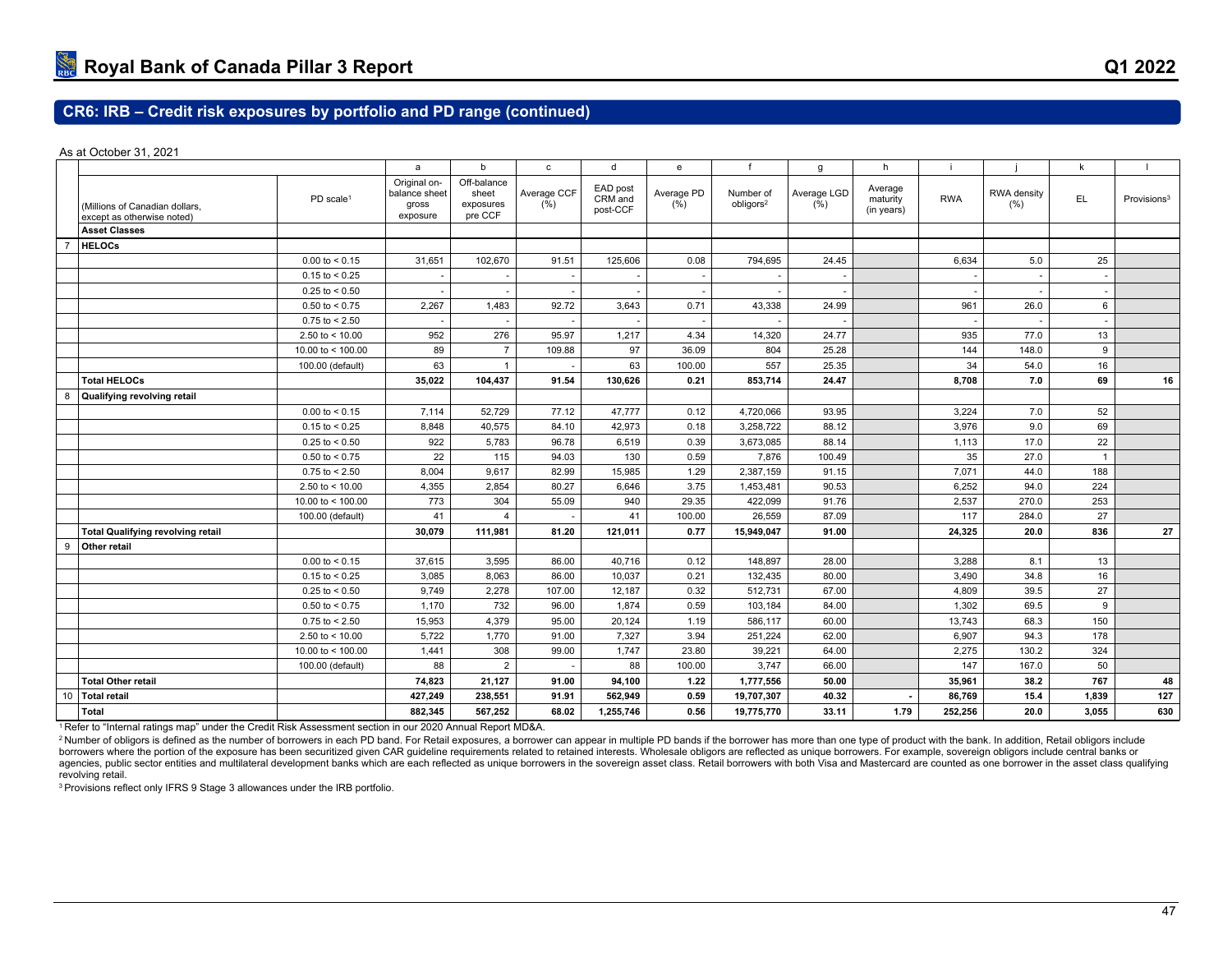## **CR7: IRB – Effect on RWA of credit derivatives used as CRM techniques**

The following table provides the effect of credit derivatives used as mitigation techniques in determining RWA amounts.

|    | As at January 31, 2022                  |                                   |                   |
|----|-----------------------------------------|-----------------------------------|-------------------|
|    |                                         | a                                 | h                 |
|    | (Millions of Canadian dollars)          | <b>Pre-credit derivatives RWA</b> | <b>Actual RWA</b> |
| 2  | Sovereign - AIRB                        | ۰                                 |                   |
| 4  | <b>Banks - AIRB</b>                     | -                                 |                   |
| 6  | Corporate - AIRB                        | ۰                                 |                   |
| 8  | Specialised lending - AIRB              | -                                 |                   |
| 9  | Retail - qualifying revolving (QRRE)    | ۰                                 |                   |
| 10 | Retail - residential mortgage exposures | -                                 |                   |
| 11 | Retail - SME                            | -                                 |                   |
| 12 | Other retail exposures                  | ۰                                 |                   |
| 14 | Equity - AIRB                           | -                                 |                   |
| 16 | Purchased receivables - AIRB            | ۰                                 |                   |
| 17 | <b>Total</b>                            | $\blacksquare$                    |                   |

#### As at October 31, 2021

|                |                                         | a                                 | b                 |
|----------------|-----------------------------------------|-----------------------------------|-------------------|
|                | (Millions of Canadian dollars)          | <b>Pre-credit derivatives RWA</b> | <b>Actual RWA</b> |
| $\overline{2}$ | Sovereign - AIRB                        |                                   |                   |
| 4              | Banks - AIRB                            |                                   |                   |
| 6              | Corporate - AIRB                        |                                   |                   |
| 8              | Specialised lending - AIRB              | -                                 |                   |
| 9              | Retail - qualifying revolving (QRRE)    |                                   |                   |
| 10             | Retail - residential mortgage exposures |                                   |                   |
| 11             | Retail - SME                            | ۰.                                |                   |
| 12             | Other retail exposures                  | -                                 |                   |
| 14             | Equity - AIRB                           | ۰.                                |                   |
| 16             | Purchased receivables - AIRB            |                                   |                   |
| 17             | <b>Total</b>                            | $\blacksquare$                    |                   |

## **CR8: RWA flow statements of credit risk exposures**

The following table presents the changes in Standardized and IRB RWA amounts over the reporting period for the key drivers of credit risk.

|   |                                                   | RWA amounts <sup>1</sup> |                        |  |  |  |
|---|---------------------------------------------------|--------------------------|------------------------|--|--|--|
|   | (Millions of Canadian dollars)                    | As at January 31, 2022   | As at October 31, 2021 |  |  |  |
|   | <b>RWA as at end of previous reporting period</b> | 390,350                  | 384,396                |  |  |  |
|   | Asset size <sup>2</sup>                           | 11,949                   | 10,006                 |  |  |  |
| 3 | Asset quality <sup>3</sup>                        | (1,625)                  | (2,043)                |  |  |  |
| 4 | Model updates <sup>4</sup>                        |                          | (445)                  |  |  |  |
| 5 | Methodology and policy <sup>5</sup>               | -                        |                        |  |  |  |
| 6 | Acquisitions and disposals                        | -                        |                        |  |  |  |
|   | Foreign exchange movements                        | 3.723                    | (1,641)                |  |  |  |
| 8 | Other                                             | (281)                    | 77                     |  |  |  |
| 9 | <b>RWA as at end of reporting period</b>          | 404,116                  | 390,350                |  |  |  |

RWA flow amounts include both IRB and Standardized Approach figures reflecting our approved roll-out plan for transition to IRB.

<sup>2</sup> Organic changes in portfolio size and composition (including new business and maturing loans).

<sup>3</sup> Quality of book changes caused by experience such as underlying customer behaviour or demographics and credit mitigation.

Updates to the model to reflect recent experience, model implementation, change in model scope or any change to address model malfunctions including changes through model calibrations/realignments.

Methodology changes to the calculations driven by regulatory policy changes.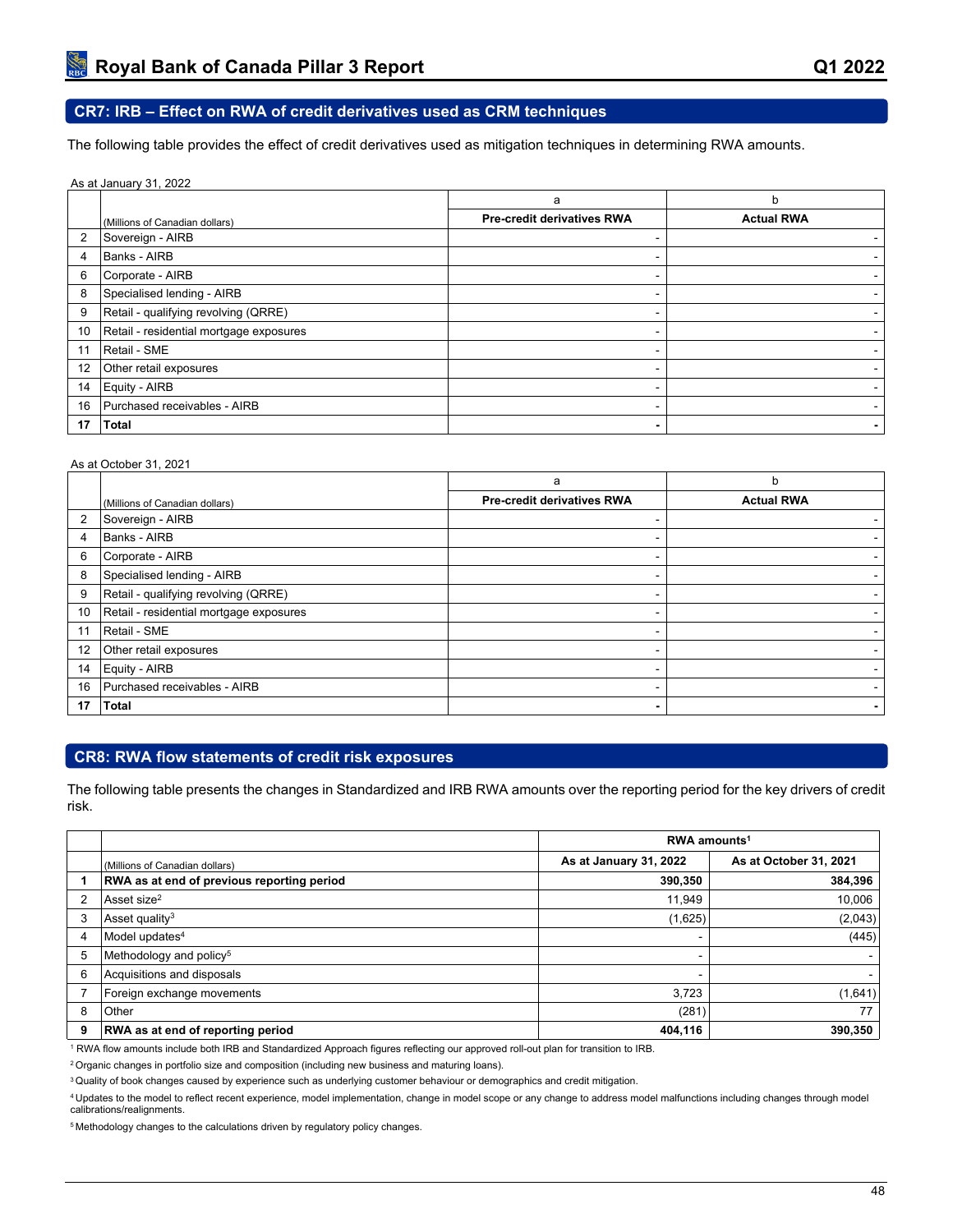## **COUNTERPARTY CREDIT RISK**

## **CCRA: Qualitative disclosure related to counterparty credit risk**

The table below presents an overview of Pillar 3 disclosure requirements that have been met within our 2021 Annual Report and incorporated by reference into this Pillar 3 report. Our 2021 Annual Report is available free of charge on our website at <http://www.rbc.com/investorrelations>

| Pillar 3 disclosures requirement |                                                                                                                                                         | <b>RBC 2021 Annual Report section</b>    | Sub-section                                                                                          |  |  |
|----------------------------------|---------------------------------------------------------------------------------------------------------------------------------------------------------|------------------------------------------|------------------------------------------------------------------------------------------------------|--|--|
|                                  | Risk management objectives and                                                                                                                          | Credit risk                              | Credit risk assessment - Counterparty credit risk                                                    |  |  |
| a)                               | policies related to counterparty<br>credit risk                                                                                                         | <b>Consolidated Financial Statements</b> | Note 8 - Derivative financial instruments and hedging<br>activities - Derivative-related credit risk |  |  |
| b)                               | The method used to assign the<br>operating limits defined in terms of<br>internal capital for counterparty<br>credit exposures and for CCP<br>exposures | Credit risk                              | Credit risk assessment - Counterparty credit risk                                                    |  |  |
|                                  | Policies relating to guarantees and                                                                                                                     | Credit risk                              | Credit risk assessment - Counterparty credit risk                                                    |  |  |
| c)                               | other risk mitigants and<br>assessments concerning<br>counterparty credit risk, including                                                               | <b>Consolidated Financial Statements</b> | Note 8 - Derivative financial instruments and hedging<br>activities - Derivative-related credit risk |  |  |
|                                  | exposures towards CCPs                                                                                                                                  |                                          | Note 29 - Offsetting financial assets and financial<br>liabilities                                   |  |  |
| d)                               | Policies with respect to wrong-way<br>risk exposures                                                                                                    | Credit risk                              | Credit risk assessment - Wrong-way risk                                                              |  |  |
| e)                               | The impact in terms of the amount<br>of collateral that the bank would be<br>required to provide given a credit<br>rating downgrade                     | Liquidity and funding risk               | Credit ratings                                                                                       |  |  |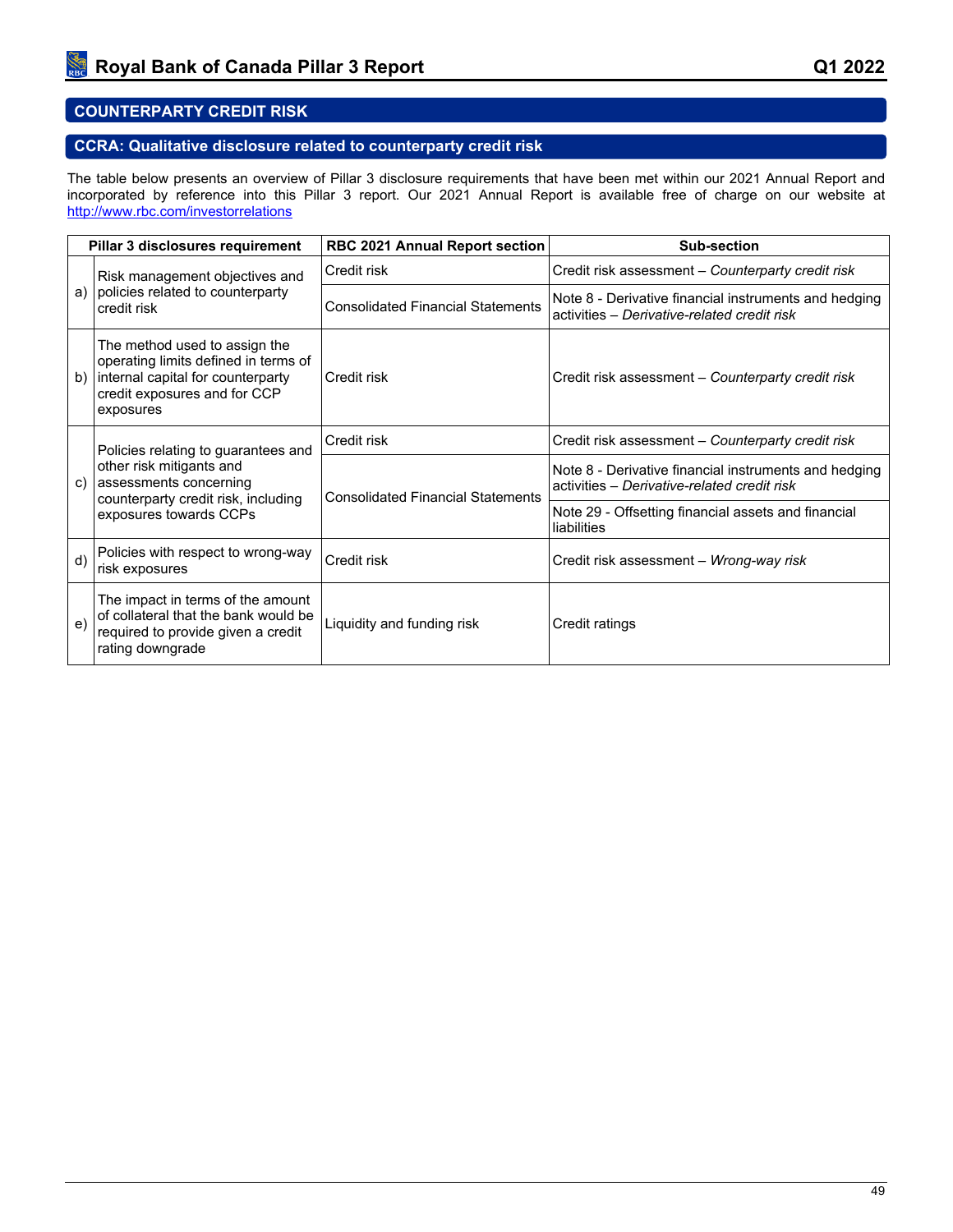# **CCR1: Analysis of counterparty credit risk (CCR) exposure by approach**

The following table provides a comprehensive view of the methods used to calculate counterparty credit risk exposures and the main parameters used within each method, if applicable. Refer to CCR 8 for our central counterparty clearing house exposures. Figures below reflect both house and client trades.

#### As at January 31, 2022

|    |                                                              | a                   | b                               | C           | d                                                          | e                            |                  |
|----|--------------------------------------------------------------|---------------------|---------------------------------|-------------|------------------------------------------------------------|------------------------------|------------------|
|    | (Millions of Canadian dollars, except as otherwise noted)    | Replacement<br>Cost | Potential<br>future<br>exposure | <b>EEPE</b> | Alpha used<br>for<br>computing<br>regulatory<br><b>EAD</b> | EAD<br>post-CRM <sup>1</sup> | RWA <sup>2</sup> |
|    | SA-CCR (for derivatives) <sup>1,2</sup>                      | 16,389              | 38,068                          |             | 1.4                                                        | 75,994                       | 22.943           |
| 1a | Current Exposure Method (CEM - for derivatives)              |                     |                                 |             |                                                            |                              |                  |
| 2  | Internal Model Method (for derivatives and SFTs)             |                     |                                 |             |                                                            |                              |                  |
| 3  | Simple Approach for credit risk mitigation (for SFTs)        |                     |                                 |             |                                                            |                              |                  |
| 4  | Comprehensive Approach for credit risk mitigation (for SFTs) |                     |                                 |             |                                                            | 211,675                      | 9,335            |
| 5  | VaR for SFTs                                                 |                     |                                 |             |                                                            |                              |                  |
| 6  | <b>Total</b>                                                 |                     |                                 |             |                                                            |                              | 32,278           |

<sup>1</sup>Effective Q1 2020, specific wrong way risk is reflected as per OSFI SA-CCR guideline requirement.

<sup>2</sup>RWA includes a calibration adjustment of 1.06% as prescribed by OSFI under the Basel III framework.

#### As at October 31, 2021

|    |                                                              | a                   | b                               | C           | d                                                          | e                                   |                  |
|----|--------------------------------------------------------------|---------------------|---------------------------------|-------------|------------------------------------------------------------|-------------------------------------|------------------|
|    | (Millions of Canadian dollars, except as otherwise noted)    | Replacement<br>Cost | Potential<br>future<br>exposure | <b>EEPE</b> | Alpha used<br>for<br>computing<br>regulatory<br><b>EAD</b> | <b>EAD</b><br>post-CRM <sup>1</sup> | RWA <sup>2</sup> |
|    | SA-CCR (for derivatives) <sup>1,2</sup>                      | 17.888              | 36.392                          |             | 1.4                                                        | 75.763                              | 25.244           |
| 1a | Current Exposure Method (CEM - for derivatives)              |                     |                                 |             |                                                            |                                     |                  |
| 2  | Internal Model Method (for derivatives and SFTs)             |                     |                                 |             |                                                            |                                     |                  |
| 3  | Simple Approach for credit risk mitigation (for SFTs)        |                     |                                 |             |                                                            |                                     |                  |
| 4  | Comprehensive Approach for credit risk mitigation (for SFTs) |                     |                                 |             |                                                            | 203.223                             | 10.033           |
| 5  | VaR for SFTs                                                 |                     |                                 |             |                                                            |                                     |                  |
| 6  | Total                                                        |                     |                                 |             |                                                            |                                     | 35,277           |

<sup>1</sup>Effective Q1 2020, specific wrong way risk is reflected as per OSFI SA-CCR guideline requirement.

2 RWA includes a calibration adjustment of 1.06% as prescribed by OSFI under the Basel III framework.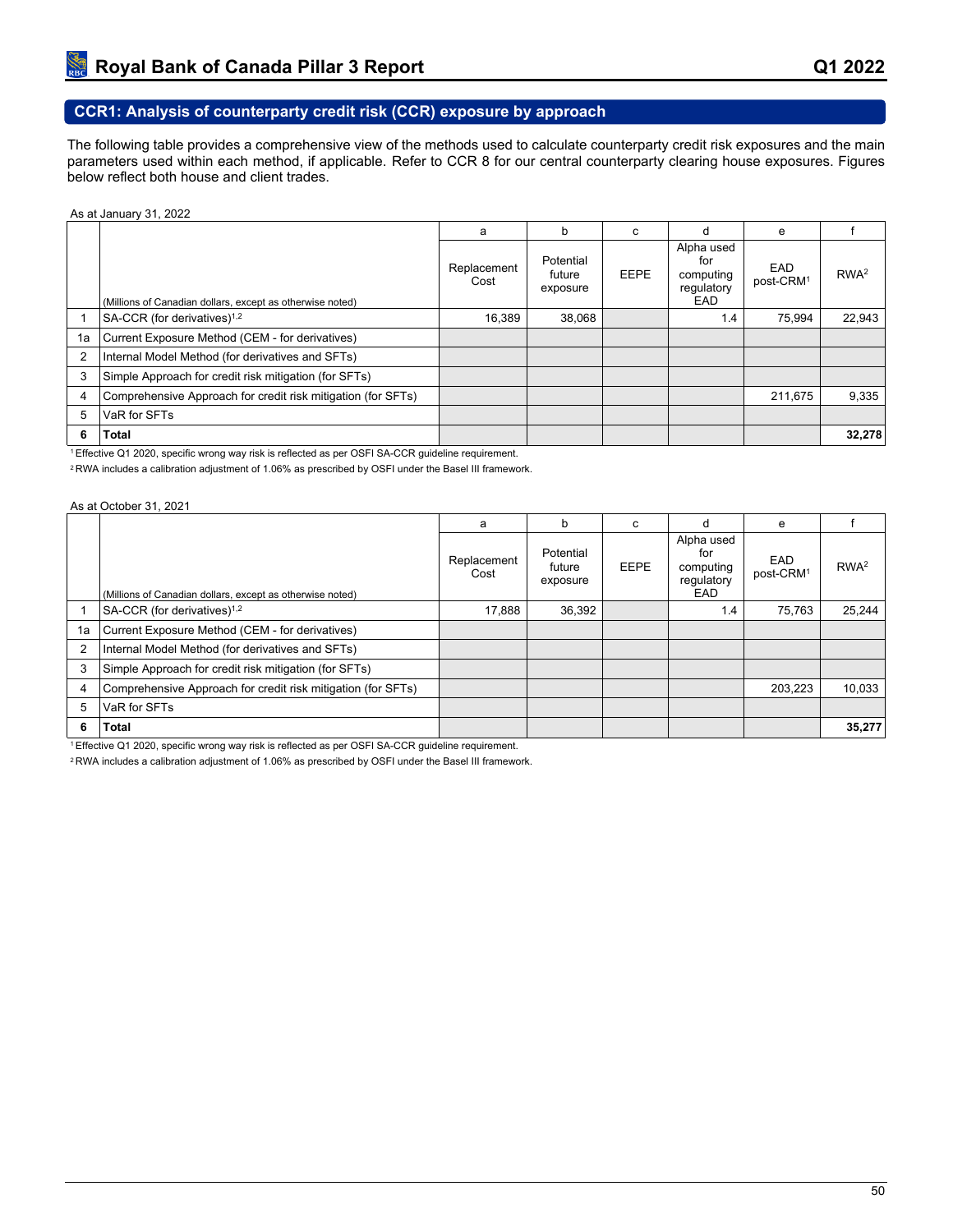# **CCR2: Credit valuation adjustment (CVA) capital charge**

The following table presents a breakdown of the CVA capital charge by advanced and standardized approaches.

#### As at January 31, 2022

|                                                               | a                         |                  |
|---------------------------------------------------------------|---------------------------|------------------|
| (Millions of Canadian dollars)                                | EAD post-CRM <sup>1</sup> | RWA <sup>1</sup> |
| Total portfolios subject to the Advanced CVA capital charge   |                           |                  |
| $(i)$ VaR component (including the 3x multiplier)             |                           |                  |
| $(iii)$ Stressed VaR component (including the 3x multiplier)  |                           |                  |
| All portfolios subject to the Standardized CVA capital Charge | 76.239                    | 15.854           |
| Total subject to the CVA capital charge                       | 76,239                    | 15,854           |

1 Effective Q1 2019, OSFI has allowed a 0.7 scalar to be applied to the exposure amount determined under SA-CCR for the purpose of determining CVA.

#### As at October 31, 2021

|                                                               | a                         |                  |
|---------------------------------------------------------------|---------------------------|------------------|
| (Millions of Canadian dollars)                                | EAD post-CRM <sup>1</sup> | RWA <sup>1</sup> |
| Total portfolios subject to the Advanced CVA capital charge   |                           |                  |
| $(i)$ VaR component (including the 3x multiplier)             |                           |                  |
| (ii) Stressed VaR component (including the 3x multiplier)     |                           |                  |
| All portfolios subject to the Standardized CVA capital Charge | 75.991                    | 18.104           |
| Total subject to the CVA capital charge                       | 75.991                    | 18,104           |

1 Effective Q1 2019, OSFI has allowed a 0.7 scalar to be applied to the exposure amount determined under SA-CCR for the purpose of determining CVA.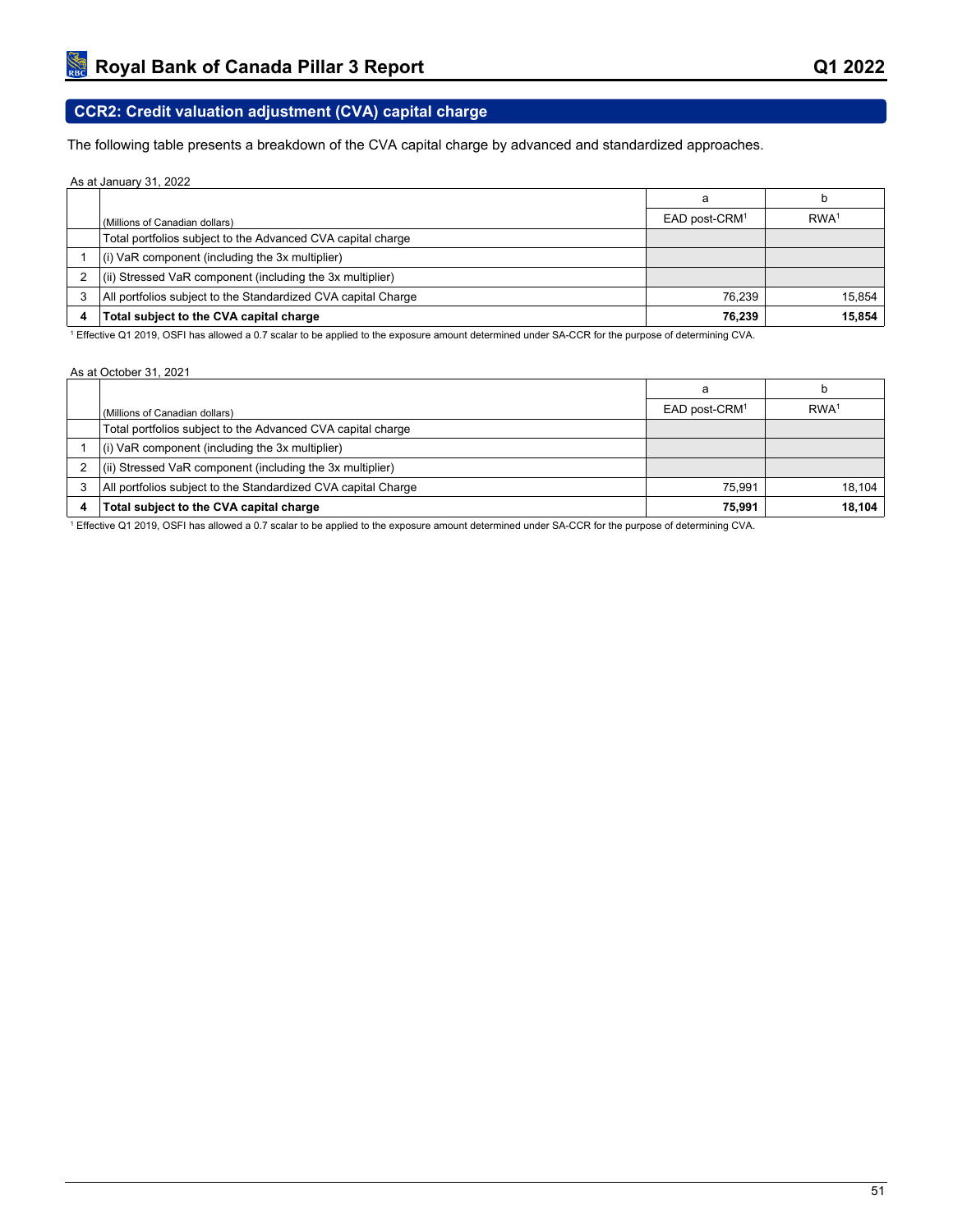# **CCR3: Standardized approach – CCR exposures by regulatory portfolio and risk weights**

The following table presents a breakdown of counterparty credit risk exposures calculated according to the standardized approach by portfolio and risk weight.

| As at January 31, 2022 |
|------------------------|
|------------------------|

|                                                                       | a                        | b                        | c   | d   | e                        |       | g                        | h                        |                                 |
|-----------------------------------------------------------------------|--------------------------|--------------------------|-----|-----|--------------------------|-------|--------------------------|--------------------------|---------------------------------|
| Risk weight<br>Regulatory portfolio<br>(Millions of Canadian dollars) | $0\%$                    | 10%                      | 20% | 50% | 75%                      | 100%  | 150%                     | Others                   | <b>Total credit</b><br>exposure |
| Sovereigns                                                            |                          | -                        | ۰   |     | -                        | -     | -                        | $\sim$                   |                                 |
| Non-central government public sector<br>entities (PSEs)               |                          | $\overline{\phantom{0}}$ |     |     |                          |       |                          | $\,$                     |                                 |
| Multilateral development banks (MDBs)                                 |                          | $\overline{\phantom{0}}$ | ۰   |     | $\overline{\phantom{0}}$ | ۰     | ۰                        | $\overline{\phantom{0}}$ |                                 |
| <b>Banks</b>                                                          |                          | ۰                        | ۰   |     |                          | 102   | -                        | ۰.                       | 102                             |
| Securities firms                                                      |                          | $\blacksquare$           | ۰   |     |                          | 101   | $\overline{\phantom{0}}$ | -                        | 101                             |
| Corporates                                                            |                          | $\blacksquare$           | 6   |     | $\,$ $\,$                | 1,796 |                          | ۰                        | 1,802                           |
| Regulatory retail portfolios                                          |                          | -                        | -   |     | -                        | -     | ۰.                       | -                        |                                 |
| Other assets                                                          |                          | $\sim$                   | ۰.  | -   | $\overline{\phantom{0}}$ | ۰     | ۰.                       | $\sim$                   |                                 |
| <b>Total</b>                                                          | $\overline{\phantom{0}}$ | $\blacksquare$           | 6   |     | $\blacksquare$           | 2,000 | $\blacksquare$           | $\blacksquare$           | 2,006                           |

#### As at October 31, 2021

|                                                                       | a                        | b   | c   | d   | e              |       | g              | h                        |                          |
|-----------------------------------------------------------------------|--------------------------|-----|-----|-----|----------------|-------|----------------|--------------------------|--------------------------|
| Risk weight<br>Regulatory portfolio<br>(Millions of Canadian dollars) | $0\%$                    | 10% | 20% | 50% | 75%            | 100%  | 150%           | Others                   | Total credit<br>exposure |
| Sovereigns                                                            |                          |     |     |     | ۰.             | -     |                |                          |                          |
| Non-central government public sector<br>entities (PSEs)               |                          | -   | ۰   |     | ۰              | ۰     |                |                          |                          |
| Multilateral development banks (MDBs)                                 | $\overline{\phantom{0}}$ | -   | -   |     | $\sim$         | -     | <b>-</b>       | -                        |                          |
| Banks                                                                 |                          |     | 6   |     |                | 106   |                |                          | 112                      |
| Securities firms                                                      | -                        |     | 126 |     | ۰.             | 95    | -              |                          | 221                      |
| Corporates                                                            |                          |     | 139 |     | $\sim$         | 1,848 | -              |                          | 1,987                    |
| Regulatory retail portfolios                                          |                          | -   | ۰   |     | ۰              |       | $\blacksquare$ | -                        |                          |
| Other assets                                                          | -                        | -   | -   |     | $\sim$         | -     | $\blacksquare$ | -                        |                          |
| Total                                                                 | $\blacksquare$           |     | 271 |     | $\blacksquare$ | 2,049 |                | $\overline{\phantom{a}}$ | 2,320                    |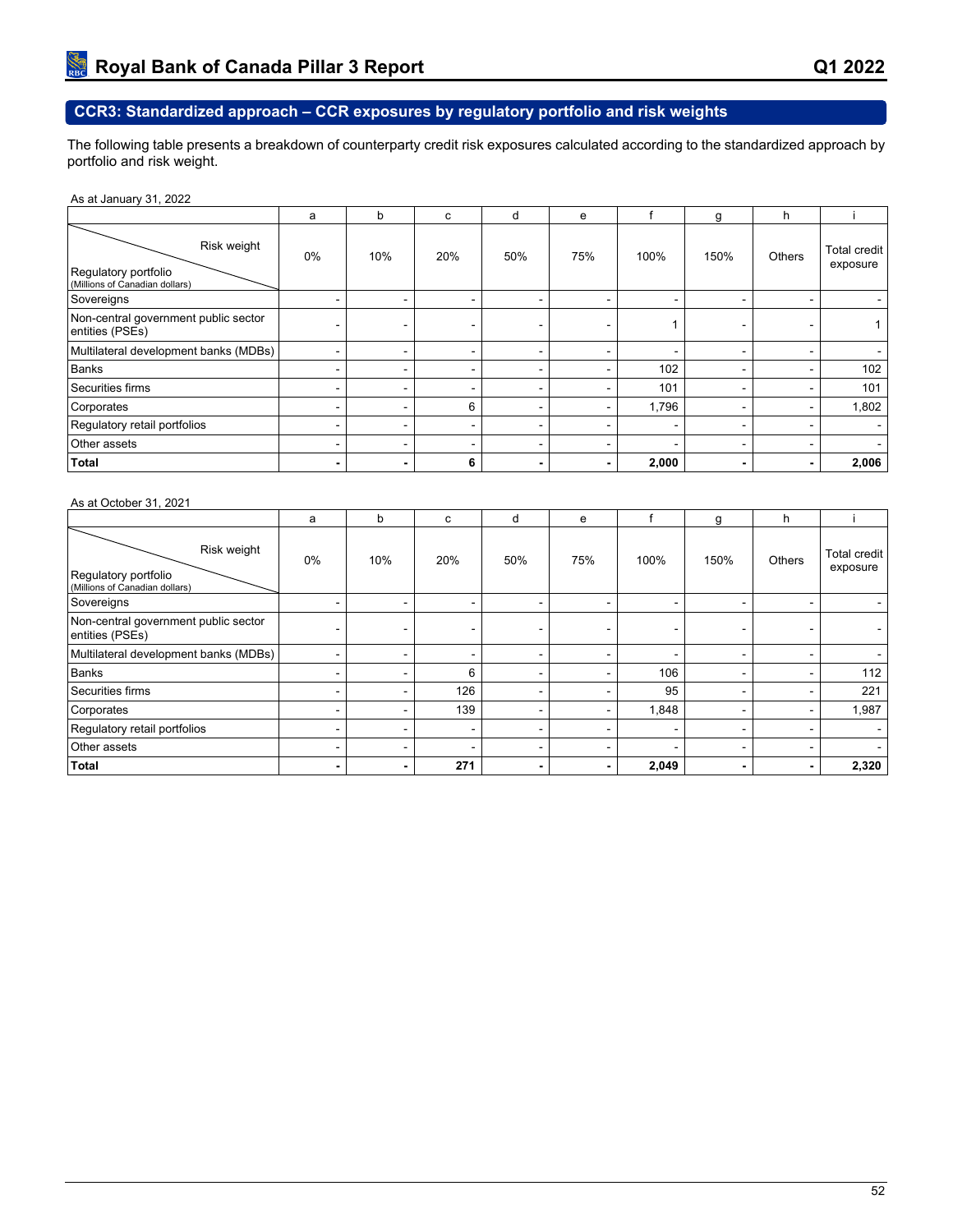# **CCR4: IRB – CCR exposures by portfolio and PD scale**

The following table presents a detailed view of CCR exposures subject to IRB approach by asset classes and PD scale.

| As at January 31, 2022                                          |                       |                 |                    |                       |                     |                                   |                |                     |
|-----------------------------------------------------------------|-----------------------|-----------------|--------------------|-----------------------|---------------------|-----------------------------------|----------------|---------------------|
|                                                                 |                       | a               | b                  | c                     | d                   | e                                 | f              | g                   |
| (Millions of Canadian<br>dollars, except as<br>otherwise noted) | PD scale <sup>1</sup> | EAD<br>post-CRM | Average PD<br>(% ) | Number of<br>obligors | Average LGD<br>(% ) | Average<br>maturity<br>(in years) | <b>RWA</b>     | RWA density<br>(% ) |
| Asset classes                                                   |                       |                 |                    |                       |                     |                                   |                |                     |
| <b>Sovereigns</b>                                               | $0.00$ to < 0.15      | 42,838          | 0.04               | 329                   | 13.48               | 1.07                              | 1,593          | 4                   |
|                                                                 | $0.15$ to < 0.25      | 75              | 0.24               | 9                     | 43.25               | 1.37                              | 28             | $\overline{37}$     |
|                                                                 | $0.25$ to < 0.50      | 13              | 0.50               | $\overline{5}$        | 35.81               | 3.51                              | 11             | 83                  |
|                                                                 | $0.50$ to < 0.75      |                 |                    |                       |                     |                                   |                |                     |
|                                                                 | $0.75$ to < 2.50      | 4               | 0.98               | 5                     | 45.00               | 4.23                              | 5              | 123                 |
|                                                                 | 2.50 to $< 10.00$     |                 | 2.74               | $\mathbf{1}$          | 45.00               | 3.89                              | $\blacksquare$ | 151                 |
|                                                                 | 10.00 to $<$ 100.00   |                 |                    |                       |                     |                                   |                |                     |
|                                                                 | 100.00 (default)      |                 |                    |                       |                     |                                   |                |                     |
| <b>Total sovereigns</b>                                         |                       | 42,930          | 0.04               | 349                   | 13.54               | 1.07                              | 1,637          | 4                   |
| <b>Banks</b>                                                    |                       |                 |                    |                       |                     |                                   |                |                     |
|                                                                 | $0.00$ to < 0.15      | 126,895         | 0.06               | 297                   | 12.88               | 0.69                              | 6,779          | $\overline{5}$      |
|                                                                 | $0.15$ to < 0.25      | 328             | 0.24               | 21                    | 30.44               | 1.11                              | 110            | 34                  |
|                                                                 | $0.25$ to < 0.50      | 2,036           | 0.50               | 18                    | 4.91                | 0.55                              | 137            | $\overline{7}$      |
|                                                                 | $0.50$ to < 0.75      |                 |                    |                       |                     |                                   |                | $\blacksquare$      |
|                                                                 | $0.75$ to < 2.50      | 1,622           | 0.95               | 31                    | 5.57                | 0.57                              | 163            | 10                  |
|                                                                 | 2.50 to $<$ 10.00     | 22              | 2.74               | 4                     | 45.00               | 1.31                              | 26             | 118                 |
|                                                                 | 10.00 to $<$ 100.00   | $\overline{2}$  | 31.52              | $\mathbf{1}$          | 45.00               | 1.00                              | 6              | 250                 |
|                                                                 | 100.00 (default)      |                 |                    |                       |                     |                                   |                |                     |
| <b>Total banks</b>                                              |                       | 130,905         | 0.08               | 372                   | 12.71               | 0.69                              | 7,221          | 6                   |
| Corporates                                                      |                       |                 |                    |                       |                     |                                   |                |                     |
|                                                                 | $0.00$ to < 0.15      | 97,680          | 0.06               | 8,172                 | 34.96               | 0.74                              | 12,440         | 13                  |
|                                                                 | $0.15$ to < 0.25      | 2,625           | 0.24               | 509                   | 40.82               | 1.34                              | 1,121          | 43                  |
|                                                                 | $0.25$ to < 0.50      | 3,443           | 0.50               | 282                   | 34.47               | 1.45                              | 1,686          | 49                  |
|                                                                 | $0.50$ to < 0.75      |                 |                    |                       |                     |                                   |                |                     |
|                                                                 | $0.75$ to < 2.50      | 7,038           | 1.45               | 651                   | 30.46               | 1.62                              | 4,900          | 70                  |
|                                                                 | 2.50 to $< 10.00$     | 1,017           | 3.16               | 206                   | 39.82               | 2.24                              | 1,220          | 120                 |
|                                                                 | 10.00 to < 100.00     | 14              | 28.67              | 12                    | 30.60               | 1.94                              | 24             | 168                 |
|                                                                 | 100.00 (default)      | 10              | 100.00             | 3                     | 22.01               | 1.00                              | 29             | 292                 |
| <b>Total corporates</b>                                         |                       | 111,827         | 0.21               | 9,835                 | 34.84               | 0.85                              | 21,420         | 19                  |
| <b>Total</b>                                                    |                       | 285,662         | 0.07               | 10,556                | 21.50               | 0.81                              | 30,278         | 11                  |

1 Refer to "Internal ratings map" in the Credit risk assessment section in our 2021 Annual Report MD&A.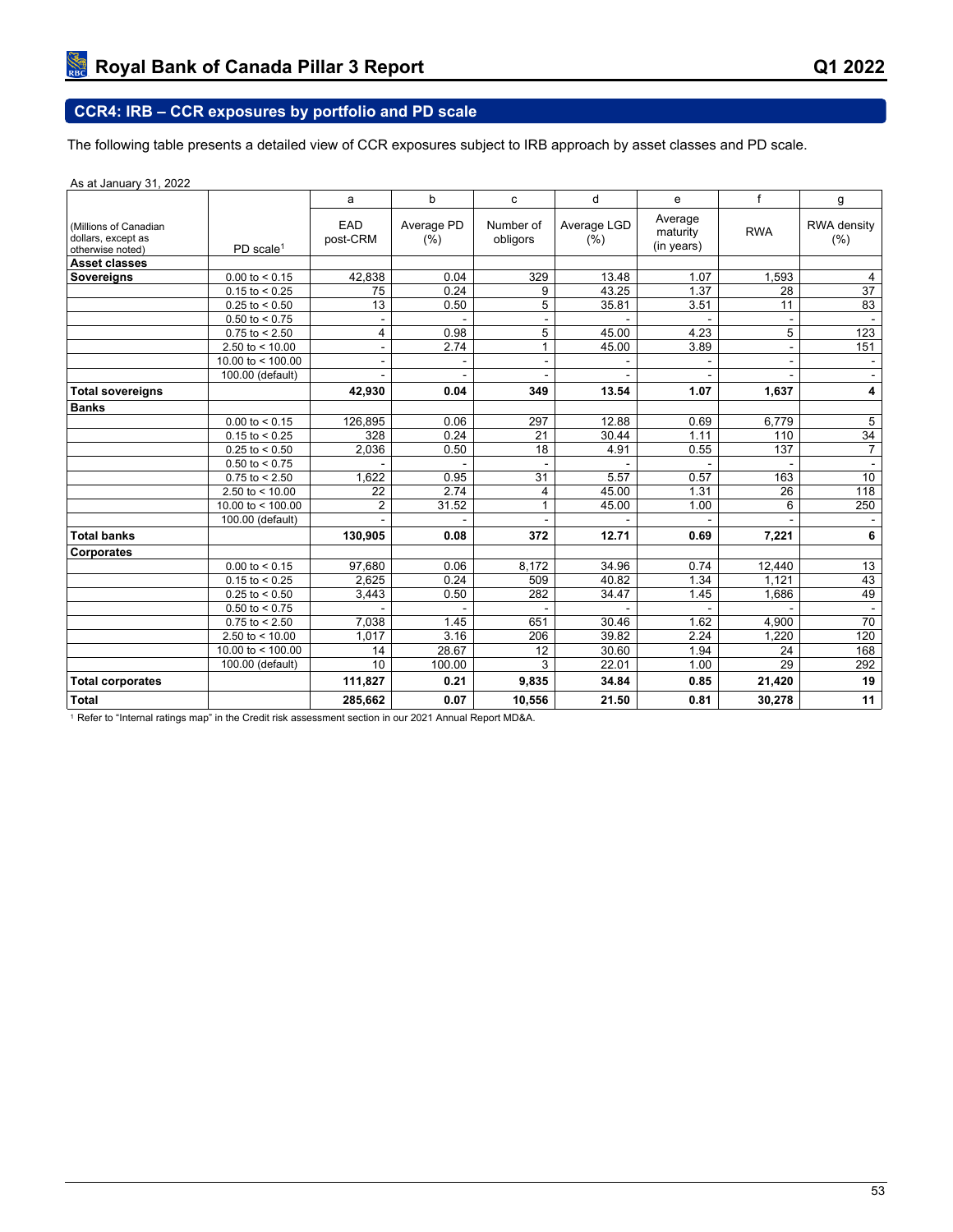# **CCR4: IRB – CCR exposures by portfolio and PD scale (continued)**

#### As at October 31, 2021

|                                                                                          |                     | a               | $\mathbf b$        | c                     | d                   | e                                 | f                        | g                   |
|------------------------------------------------------------------------------------------|---------------------|-----------------|--------------------|-----------------------|---------------------|-----------------------------------|--------------------------|---------------------|
| (Millions of Canadian<br>dollars, except as<br>PD scale <sup>1</sup><br>otherwise noted) |                     | EAD<br>post-CRM | Average PD<br>(% ) | Number of<br>obligors | Average LGD<br>(% ) | Average<br>maturity<br>(in years) | <b>RWA</b>               | RWA density<br>(% ) |
| <b>Asset classes</b>                                                                     |                     |                 |                    |                       |                     |                                   |                          |                     |
| Sovereigns                                                                               | $0.00$ to $< 0.15$  | 35,218          | 0.04               | 326                   | 12.21               | 1.30                              | 1.583                    | 5                   |
|                                                                                          | $0.15$ to < 0.25    | 103             | 0.24               | 8                     | 43.61               | 1.28                              | 38                       | $\overline{37}$     |
|                                                                                          | $0.25$ to < 0.50    | 21              | 0.50               | 6                     | 35.60               | 3.94                              | 19                       | 89                  |
|                                                                                          | $0.50$ to < 0.75    | $\blacksquare$  |                    | $\blacksquare$        |                     |                                   | $\overline{\phantom{a}}$ | $\sim$              |
|                                                                                          | $0.75$ to $< 2.50$  | 9               | 1.06               | 4                     | 44.99               | 2.71                              | 9                        | 109                 |
|                                                                                          | 2.50 to $<$ 10.00   | ä,              | 2.74               | $\mathbf{1}$          | 45.00               | 4.07                              | $\overline{a}$           | 154                 |
|                                                                                          | 10.00 to $<$ 100.00 |                 | ä,                 | ۰                     |                     |                                   | $\blacksquare$           | $\sim$              |
|                                                                                          | 100.00 (default)    |                 |                    |                       |                     |                                   |                          | $\sim$              |
| <b>Total sovereigns</b>                                                                  |                     | 35,351          | 0.04               | 345                   | 12.33               | 1.30                              | 1,649                    | 5                   |
| <b>Banks</b>                                                                             |                     |                 |                    |                       |                     |                                   |                          |                     |
|                                                                                          | $0.00$ to $< 0.15$  | 125.741         | 0.07               | 302                   | 12.48               | 0.69                              | 6,556                    | 5                   |
|                                                                                          | $0.15$ to $< 0.25$  | 359             | 0.24               | 23                    | 32.98               | 1.02                              | 123                      | 34                  |
|                                                                                          | $0.25$ to $< 0.50$  | 2,145           | 0.50               | 19                    | 5.74                | 0.54                              | 165                      | 8                   |
|                                                                                          | $0.50$ to < 0.75    |                 |                    |                       |                     |                                   |                          | $\blacksquare$      |
|                                                                                          | $0.75$ to $< 2.50$  | 1,412           | 0.94               | 31                    | 4.66                | 0.59                              | 127                      | $\overline{9}$      |
|                                                                                          | 2.50 to $< 10.00$   | 37              | 2.74               | 5                     | 45.00               | 1.13                              | 43                       | $\frac{115}{115}$   |
|                                                                                          | 10.00 to $<$ 100.00 |                 | $\blacksquare$     |                       |                     |                                   | $\blacksquare$           | $\sim$              |
|                                                                                          | 100.00 (default)    |                 |                    |                       |                     |                                   |                          | $\sim$              |
| <b>Total banks</b>                                                                       |                     | 129,694         | 0.08               | 380                   | 12.35               | 0.69                              | 7,014                    | 5                   |
| Corporates                                                                               |                     |                 |                    |                       |                     |                                   |                          |                     |
|                                                                                          | $0.00$ to $< 0.15$  | 93,393          | 0.06               | 7,518                 | 34.35               | 0.75                              | 11,932                   | 13                  |
|                                                                                          | $0.15$ to $< 0.25$  | 2,781           | 0.24               | 539                   | 42.02               | 1.53                              | 1,265                    | 45                  |
|                                                                                          | $0.25$ to $< 0.50$  | 5,299           | 0.50               | 277                   | 42.17               | 1.73                              | 3,231                    | 61                  |
|                                                                                          | $0.50$ to < 0.75    |                 |                    |                       |                     |                                   |                          |                     |
|                                                                                          | $0.75$ to $< 2.50$  | 8.680           | 1.39               | 643                   | 31.72               | 1.56                              | 6,174                    | 71                  |
|                                                                                          | 2.50 to $<$ 10.00   | 1,437           | 3.19               | 217                   | 41.54               | 2.33                              | 1,818                    | 126                 |
|                                                                                          | 10.00 to < 100.00   | 23              | 29.14              | 9                     | 29.88               | 1.77                              | 38                       | 164                 |
|                                                                                          | 100.00 (default)    | 14              | 100.00             | $\overline{2}$        | 30.00               | 1.00                              | 55                       | 398                 |
| <b>Total corporates</b>                                                                  |                     | 111,627         | 0.25               | 9,205                 | 34.80               | 0.90                              | 24,513                   | 22                  |
| <b>Total</b>                                                                             |                     | 276,672         | 0.07               | 9,930                 | 21.41               | 0.85                              | 33,176                   | 12                  |

1 Refer to "Internal ratings map" in the Credit risk assessment section in our 2021 Annual Report MD&A.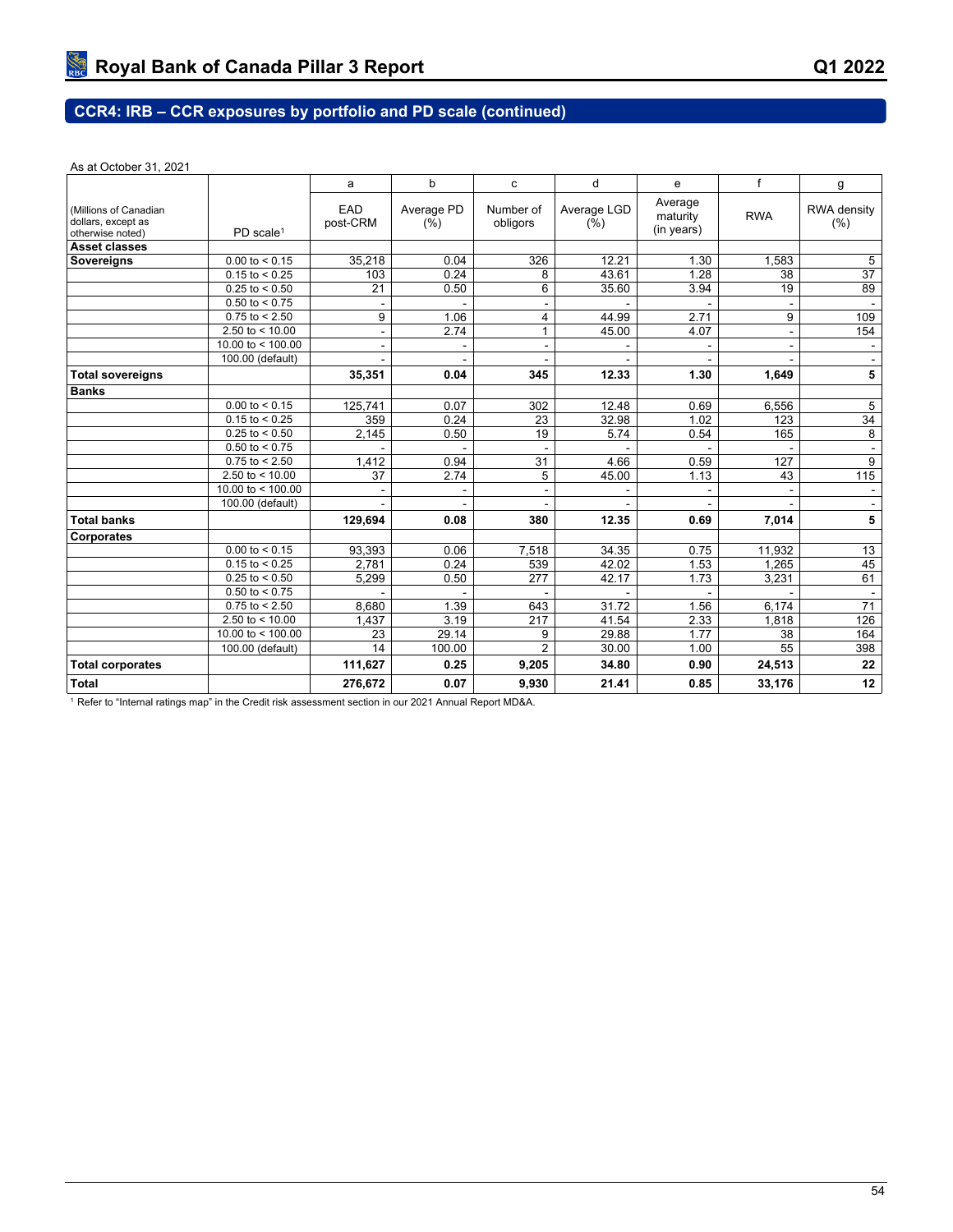# **CCR6: Credit derivatives exposures**

The following table presents credit derivatives bought or sold by notional and fair values.

| As at January 31, 2022           |                          |                 |
|----------------------------------|--------------------------|-----------------|
|                                  | a                        | b               |
| (Millions of Canadian dollars)   | Protection bought        | Protection sold |
| Notionals                        |                          |                 |
| Single-name credit default swaps | 6,339                    | 7,912           |
| Index credit default swaps       | 14,327                   | 6,801           |
| Total return swaps               | $\overline{\phantom{0}}$ |                 |
| Credit options                   | 3,939                    |                 |
| Other credit derivatives         | -                        |                 |
| <b>Total notionals</b>           | 24,605                   | 14,713          |
| <b>Fair values</b>               |                          |                 |
| Positive fair value (asset)      | 22                       | 60              |
| Negative fair value (liability)  | 45                       | 55              |

#### As at October 31, 2021

|                                  | a                 | b               |
|----------------------------------|-------------------|-----------------|
| (Millions of Canadian dollars)   | Protection bought | Protection sold |
| Notionals                        |                   |                 |
| Single-name credit default swaps | 7,611             | 10,624          |
| Index credit default swaps       | 15,318            | 6,324           |
| Total return swaps               | $\,$              |                 |
| Credit options                   | 2,910             | 124             |
| Other credit derivatives         |                   |                 |
| <b>Total notionals</b>           | 25,839            | 17,072          |
| <b>Fair values</b>               |                   |                 |
| Positive fair value (asset)      | 14                | 20              |
| Negative fair value (liability)  | 29                | 91              |

## **CCR7: RWA flow statements of CCR exposures under the Internal Model Method (IMM)**

We currently do not apply the IMM to our counterparty credit risk exposures.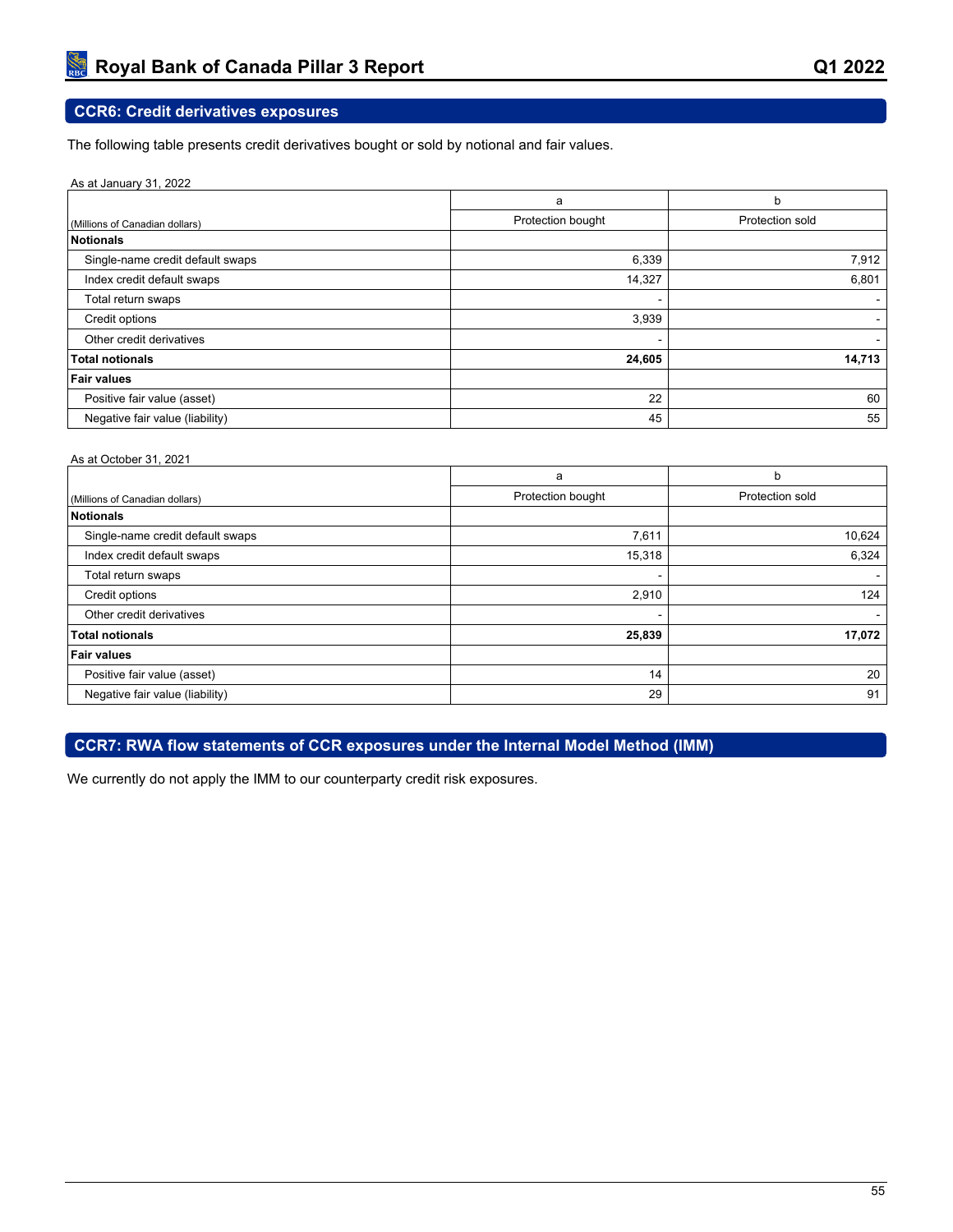# **CCR8: Exposures to central counterparties**

The following table presents a comprehensive view of our exposures to central counterparty clearing houses (CCPs), including due to operations, margins and contributions to default funds, and related RWA.

As at January 31, 2022

|                |                                                                                                          | a              | b          |
|----------------|----------------------------------------------------------------------------------------------------------|----------------|------------|
|                | (Millions of Canadian dollars)                                                                           | EAD (post-CRM) | <b>RWA</b> |
| 1              | <b>Exposures to QCCPs (total)</b>                                                                        | 35,373         | 421        |
| $\overline{2}$ | Exposures for trades at QCCPs (excluding initial margin and default fund<br>contributions); of which     | 16,645         | 391        |
| 3              | (i) OTC derivatives                                                                                      | 6,234          | 183        |
| 4              | (ii) Exchange-traded derivatives                                                                         | 6,609          | 132        |
| 5              | (iii) Securities financing transactions                                                                  | 3,802          | 76         |
| 6              | (iv) Netting sets where cross-product netting has been approved                                          |                |            |
| 7              | Segregated initial margin                                                                                | 6,907          |            |
| 8              | Non-segregated initial margin                                                                            | 5,498          |            |
| 9              | Pre-funded default fund contributions                                                                    | 1,368          | 30         |
| 10             | Unfunded default fund contributions <sup>1</sup>                                                         | 4,955          |            |
| 11             | <b>Exposures to non-QCCPs (total)</b>                                                                    |                |            |
| 12             | Exposures for trades at non-QCCPs (excluding initial margin and default fund<br>contributions); of which |                |            |
| 13             | (i) OTC derivatives                                                                                      |                |            |
| 14             | (ii) Exchange-traded derivatives                                                                         |                |            |
| 15             | (iii) Securities financing transactions                                                                  |                |            |
| 16             | (iv) Netting sets where cross-product netting has been approved                                          |                |            |
| 17             | Segregated initial margin                                                                                |                |            |
| 18             | Non-segregated initial margin                                                                            |                |            |
| 19             | Pre-funded default fund contributions                                                                    |                |            |
| 20             | Unfunded default fund contributions                                                                      |                |            |

Unfunded default fund contributions are risk weighted at 0%.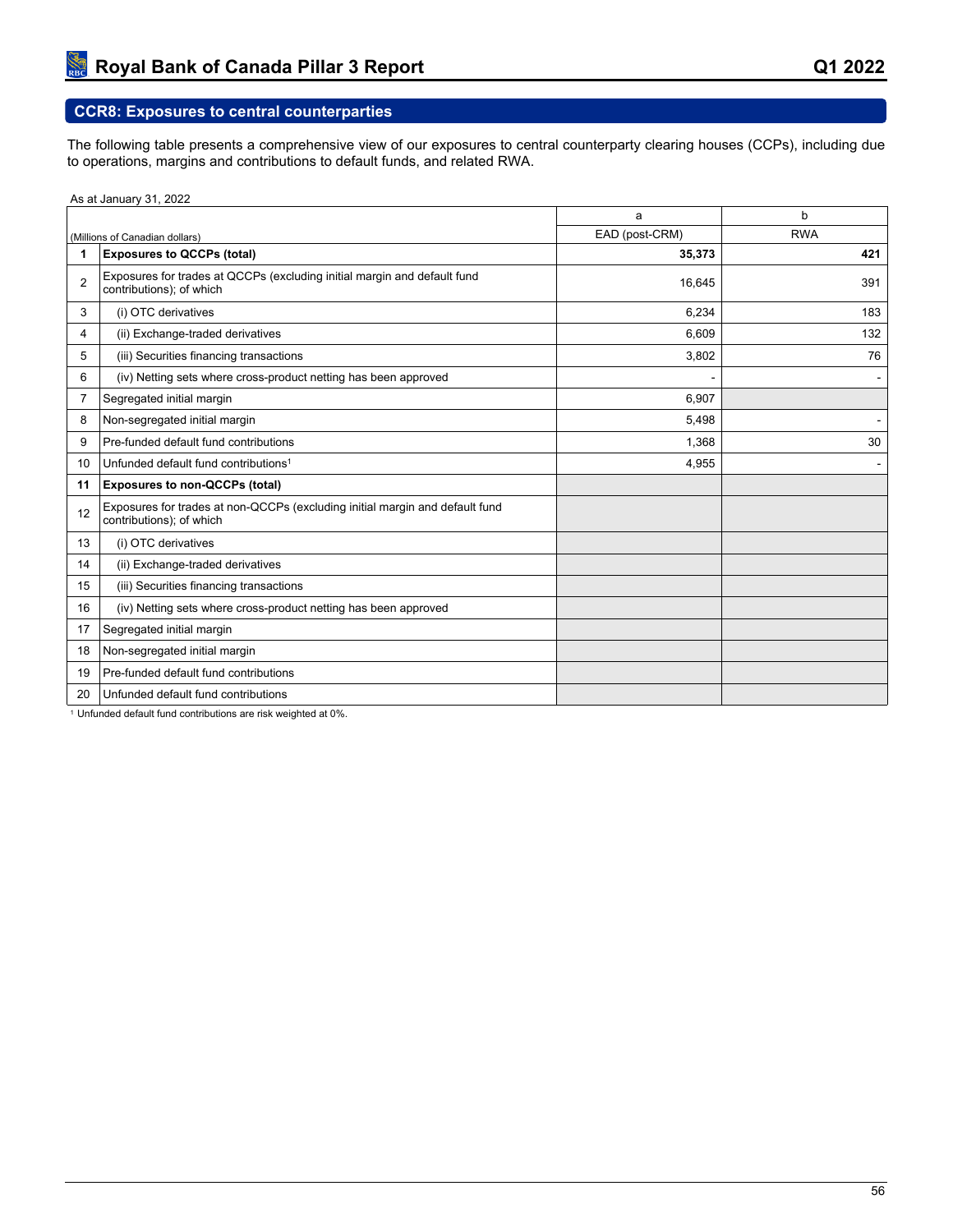As at October 31, 2021

|                |                                                                                                          | a              | b          |
|----------------|----------------------------------------------------------------------------------------------------------|----------------|------------|
|                | (Millions of Canadian dollars)                                                                           | EAD (post-CRM) | <b>RWA</b> |
| 1              | <b>Exposures to QCCPs (total)</b>                                                                        | 32,166         | 410        |
| $\overline{2}$ | Exposures for trades at QCCPs (excluding initial margin and default fund<br>contributions); of which     | 16,033         | 383        |
| 3              | (i) OTC derivatives                                                                                      | 6,410          | 190        |
| 4              | (ii) Exchange-traded derivatives                                                                         | 6,218          | 125        |
| 5              | (iii) Securities financing transactions                                                                  | 3,405          | 68         |
| 6              | (iv) Netting sets where cross-product netting has been approved                                          |                |            |
| 7              | Segregated initial margin                                                                                | 5,225          |            |
| 8              | Non-segregated initial margin                                                                            | 4,737          |            |
| 9              | Pre-funded default fund contributions                                                                    | 1,259          | 27         |
| 10             | Unfunded default fund contributions <sup>1</sup>                                                         | 4,912          |            |
| 11             | <b>Exposures to non-QCCPs (total)</b>                                                                    |                |            |
| 12             | Exposures for trades at non-QCCPs (excluding initial margin and default fund<br>contributions); of which |                |            |
| 13             | (i) OTC derivatives                                                                                      |                |            |
| 14             | (ii) Exchange-traded derivatives                                                                         |                |            |
| 15             | (iii) Securities financing transactions                                                                  |                |            |
| 16             | (iv) Netting sets where cross-product netting has been approved                                          |                |            |
| 17             | Segregated initial margin                                                                                |                |            |
| 18             | Non-segregated initial margin                                                                            |                |            |
| 19             | Pre-funded default fund contributions                                                                    |                |            |
| 20             | Unfunded default fund contributions                                                                      |                |            |

Unfunded default fund contributions are risk weighted at 0%.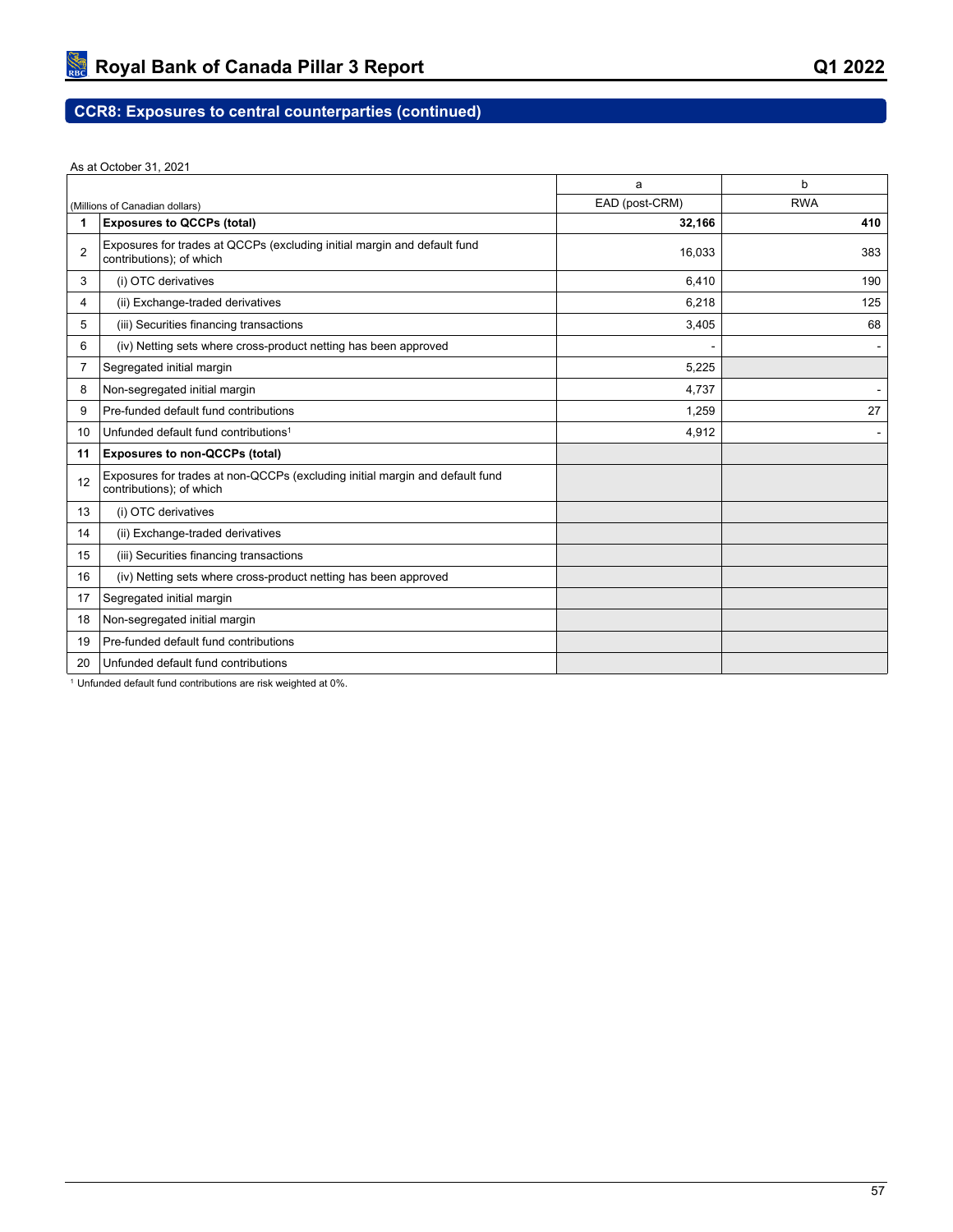# **SECURITIZATION**

## **SECA: Qualitative disclosure requirements related to securitization exposures**

The table below presents an overview of Pillar 3 disclosure requirements that have been met within our 2021 Annual Report and incorporated by reference into this Pillar 3 report. Our 2021 Annual Report is available free of charge on our website at <http://www.rbc.com/investorrelations>

|    | Pillar 3 disclosures requirement                                                                                                                                        | <b>RBC 2021 Annual Report section</b>                         | Sub-section                                                                                                                                        |  |  |  |  |
|----|-------------------------------------------------------------------------------------------------------------------------------------------------------------------------|---------------------------------------------------------------|----------------------------------------------------------------------------------------------------------------------------------------------------|--|--|--|--|
|    |                                                                                                                                                                         | Off-balance sheet arrangements                                | Off-balance sheet arrangements                                                                                                                     |  |  |  |  |
| a) | Objectives in relation to<br>securitization activities                                                                                                                  | <b>Consolidated Financial Statements</b>                      | Note 6 - Derecognition of financial assets                                                                                                         |  |  |  |  |
|    |                                                                                                                                                                         | <b>Consolidated Financial Statements</b>                      | Note 7 - Structured entities                                                                                                                       |  |  |  |  |
| b) | List of SPEs where RBC is sponsor<br>/ provides implicit support                                                                                                        | <b>Consolidated Financial Statements</b>                      | Note 7 - Structured entities                                                                                                                       |  |  |  |  |
| C) | Accounting policies for<br>securitization                                                                                                                               | <b>Consolidated Financial Statements</b>                      | Note 2 - Summary of significant accounting<br>policies, estimates and judgments<br>- Basis of consolidation<br>- Derecognition of financial assets |  |  |  |  |
|    |                                                                                                                                                                         | Critical accounting policies and<br>estimates                 | Consolidation of structured entities                                                                                                               |  |  |  |  |
| d) | The names of external credit<br>assessment institution (ECAIs)<br>used for securitizations and the<br>types of securitization exposure for<br>which each agency is used | Capital management<br>(also refer to CRD in this<br>document) | Regulatory capital approach for securitization<br>exposures                                                                                        |  |  |  |  |
|    | Use of Basel IAA for capital                                                                                                                                            | Credit risk                                                   | n/a                                                                                                                                                |  |  |  |  |
| e) | purposes                                                                                                                                                                | Capital management                                            | Regulatory capital approach for securitization<br>exposures                                                                                        |  |  |  |  |
| f) | Use of other internal assessment<br>for capital purposes                                                                                                                | Credit risk                                                   | Credit risk assessment                                                                                                                             |  |  |  |  |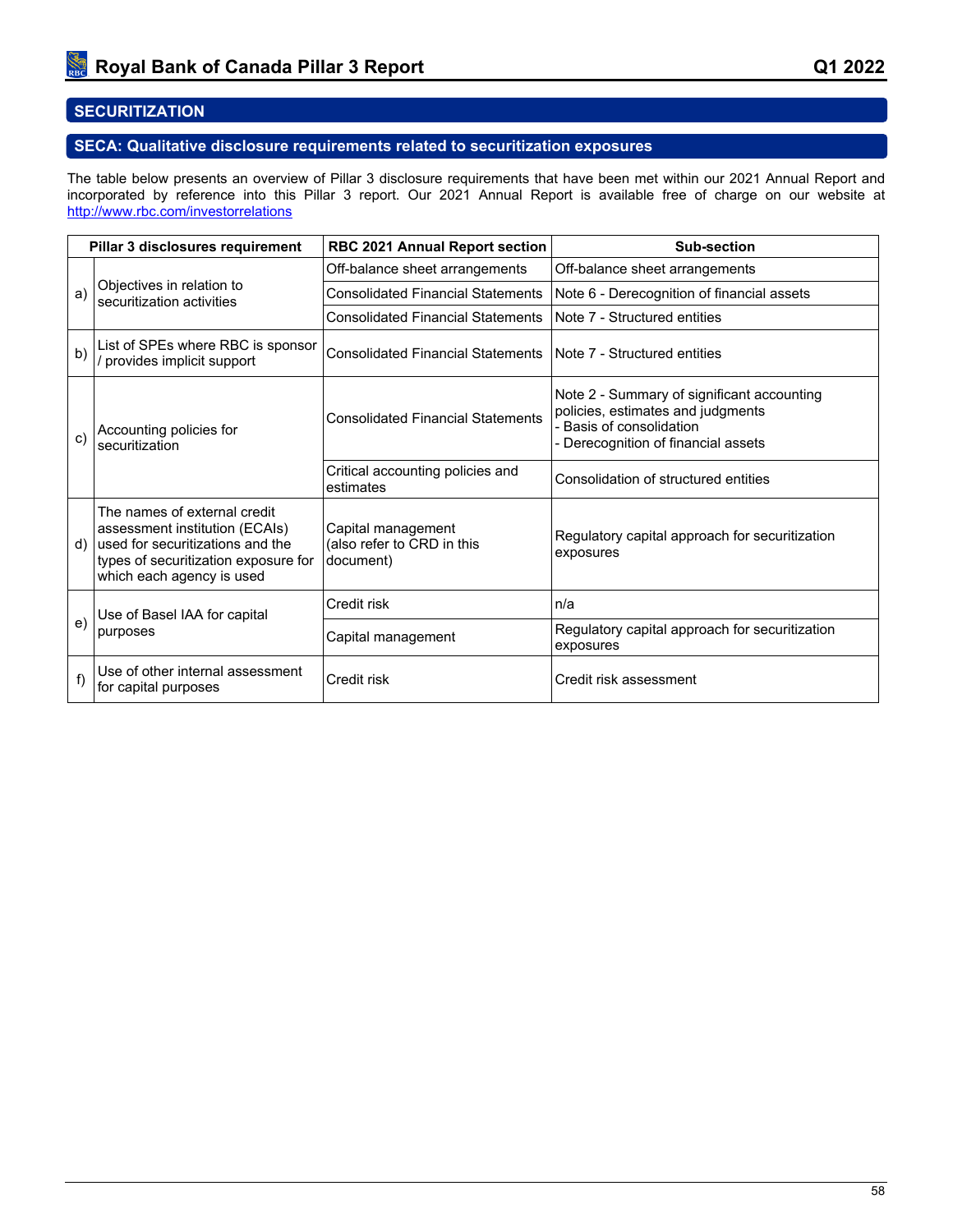# **SEC1: IRB – Securitization exposures in the banking book**

The following table presents the breakdown of our balance sheet banking book carrying values by our role and type.

|                 | As at January 31, 2022                   |                |                                      |                |             |                                   |           |                                    |                          |           |  |
|-----------------|------------------------------------------|----------------|--------------------------------------|----------------|-------------|-----------------------------------|-----------|------------------------------------|--------------------------|-----------|--|
|                 |                                          | a              | b                                    | $\mathbf{C}$   | e           | $\mathbf{f}$                      | g         |                                    |                          | k         |  |
|                 |                                          |                | Bank acts as originator <sup>1</sup> |                |             | Bank acts as sponsor <sup>2</sup> |           | Bank acts as investor <sup>3</sup> |                          |           |  |
|                 | (Millions of Canadian dollars)           | Traditional    | Synthetic                            | Sub-total      | Traditional | Synthetic                         | Sub-total | Traditional                        | Synthetic                | Sub-total |  |
|                 | Retail (total)<br>- of which             | $\blacksquare$ |                                      | $\blacksquare$ | 39,826      |                                   | 39,826    | 319                                |                          | 319       |  |
| 2               | residential mortgage                     | ٠              |                                      |                | 2,406       |                                   | 2,406     | 5                                  |                          | 5         |  |
| 3               | credit card                              | ٠              |                                      |                | 7,246       |                                   | 7,246     |                                    |                          |           |  |
| 4               | other retail exposures                   | ۰              |                                      |                | 30,174      |                                   | 30,174    | 314                                |                          | 314       |  |
| 4a              | of which student<br>loans                | ۰              |                                      |                | 2,838       |                                   | 2,838     | 314                                | $\blacksquare$           | 314       |  |
| 4 <sub>b</sub>  | of which auto loans<br>and leases        | ۰              | $\blacksquare$                       |                | 21,053      | $\blacksquare$                    | 21,053    |                                    | $\overline{a}$           |           |  |
| 4c              | of which consumer<br>loans               | ٠              | Ĭ.                                   |                | 6,283       | ÷                                 | 6,283     |                                    | $\blacksquare$           |           |  |
| 4d              | of which other retail                    | ۰              |                                      |                |             |                                   |           |                                    | $\blacksquare$           |           |  |
| 5               | re-securitization                        |                |                                      |                |             |                                   |           |                                    |                          |           |  |
| 6               | Wholesale (total)<br>- of which          | $\blacksquare$ |                                      | $\blacksquare$ | 15,519      | $\blacksquare$                    | 15,519    | 11,020                             | $\overline{\phantom{a}}$ | 11,020    |  |
| $\overline{7}$  | loans to corporates                      | ٠              |                                      |                | 2,522       |                                   | 2,522     | 9,617                              |                          | 9,617     |  |
| 8               | commercial mortgage                      | ۰              |                                      |                |             |                                   |           | 139                                |                          | 139       |  |
| 9               | lease and receivables                    | ۰              |                                      |                |             |                                   |           |                                    |                          |           |  |
| 10              | other wholesale                          |                |                                      |                | 12,997      |                                   | 12,997    | 1,264                              |                          | 1,264     |  |
| 10a             | of which dealer floor<br>plan receivable | ٠              |                                      |                | 1,801       |                                   | 1,801     |                                    |                          |           |  |
| 10 <sub>b</sub> | of which equipment<br>receivable         | ۰              |                                      |                | 3,953       | $\blacksquare$                    | 3,953     |                                    |                          |           |  |
| 10 <sub>c</sub> | of which trade<br>receivable             | -              |                                      |                | 218         | $\blacksquare$                    | 218       |                                    | $\blacksquare$           |           |  |
| 10d             | of which other<br>wholesale              | ٠              |                                      |                | 7,025       |                                   | 7,025     | 1,264                              | $\blacksquare$           | 1,264     |  |
| 11              | re-securitization                        |                |                                      |                |             |                                   |           |                                    |                          |           |  |

<sup>1</sup>Bank acts as originator reflects securitization activities in which we securitize our own assets (e.g. Golden credit card securitization).

<sup>2</sup> Bank acts as sponsor reflects securitization activities in which RBC works with its client to originate securitization transactions. RBC provides the liquidity and credit enhancement facilities to the SPE.

<sup>3</sup> Bank acts as investor reflects purchases of securitization assets from the market.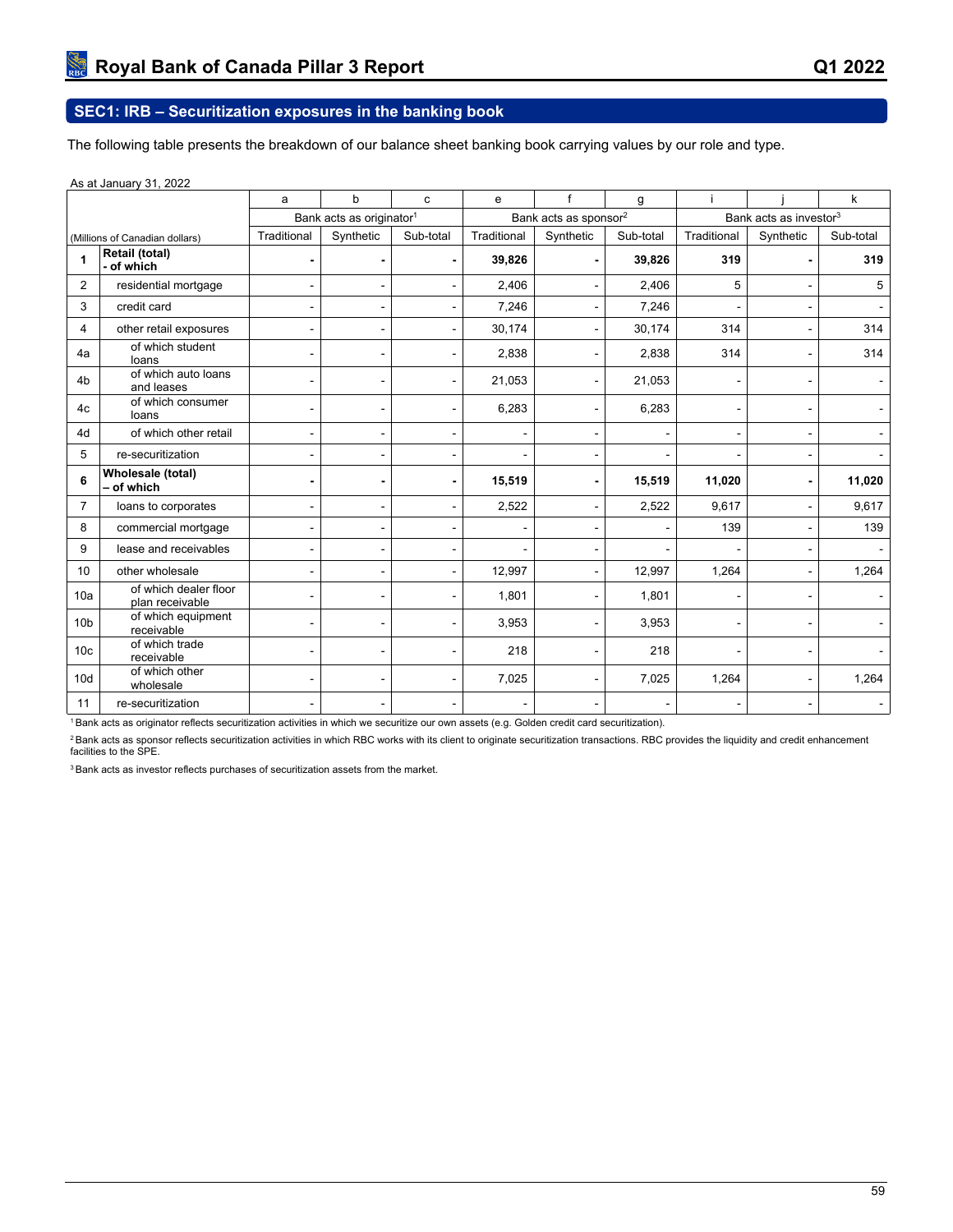#### As at October 31, 2021

|                                          |                                          | a              | b                                    | c              | e              | f                                 | g              |                |                                    | k              |  |  |
|------------------------------------------|------------------------------------------|----------------|--------------------------------------|----------------|----------------|-----------------------------------|----------------|----------------|------------------------------------|----------------|--|--|
|                                          |                                          |                | Bank acts as originator <sup>1</sup> |                |                | Bank acts as sponsor <sup>2</sup> |                |                | Bank acts as investor <sup>3</sup> |                |  |  |
|                                          | (Millions of Canadian dollars)           | Traditional    | Synthetic                            | Sub-total      | Traditional    | Synthetic                         | Sub-total      | Traditional    | Synthetic                          | Sub-total      |  |  |
| <b>Retail (total)</b><br>1<br>- of which |                                          | $\blacksquare$ |                                      | $\blacksquare$ | 38,040         |                                   | 38,040         | 740            |                                    | 740            |  |  |
| 2                                        | residential mortgage                     | ۰              | ۰                                    |                | 1,383          | $\blacksquare$                    | 1.383          | $\overline{7}$ |                                    | $\overline{7}$ |  |  |
| 3                                        | credit card                              | $\blacksquare$ | $\blacksquare$                       |                | 7,100          | $\blacksquare$                    | 7,100          | 370            | $\blacksquare$                     | 370            |  |  |
| 4                                        | other retail exposures                   | ۰              | -                                    |                | 29,557         | $\blacksquare$                    | 29,557         | 363            | $\blacksquare$                     | 363            |  |  |
| 4a                                       | of which student<br>loans                | $\blacksquare$ | $\blacksquare$                       |                | 2,499          | $\overline{\phantom{a}}$          | 2,499          | 77             | $\blacksquare$                     | 77             |  |  |
| 4 <sub>b</sub>                           | of which auto loans<br>and leases        | ۰              | ۰                                    |                | 21,178         | $\blacksquare$                    | 21,178         | 286            | $\blacksquare$                     | 286            |  |  |
| 4c                                       | of which consumer<br>loans               | ۰              | ۰                                    |                | 5,878          | $\blacksquare$                    | 5,878          |                | $\overline{a}$                     |                |  |  |
| 4d                                       | of which other retail                    | $\frac{1}{2}$  | $\qquad \qquad \blacksquare$         | Ĭ.             | $\overline{2}$ | $\overline{\phantom{a}}$          | $\overline{2}$ |                | $\qquad \qquad \blacksquare$       |                |  |  |
| 5                                        | re-securitization                        |                |                                      |                |                |                                   |                |                | $\blacksquare$                     |                |  |  |
| 6                                        | Wholesale (total)<br>- of which          | $\blacksquare$ |                                      |                | 14,460         |                                   | 14,460         | 10,377         | $\blacksquare$                     | 10,377         |  |  |
| $\overline{7}$                           | loans to corporates                      | ۰              | ۰                                    | ۰              | 2,155          | $\blacksquare$                    | 2,155          | 9,734          | $\blacksquare$                     | 9,734          |  |  |
| 8                                        | commercial mortgage                      | $\frac{1}{2}$  | $\overline{a}$                       | $\overline{a}$ |                | $\overline{a}$                    | $\overline{a}$ | 230            | $\blacksquare$                     | 230            |  |  |
| 9                                        | lease and receivables                    | $\blacksquare$ | $\blacksquare$                       | $\blacksquare$ |                | $\overline{a}$                    |                |                |                                    |                |  |  |
| 10                                       | other wholesale                          | ۰              | ۰                                    |                | 12,305         | $\overline{a}$                    | 12,305         | 413            | $\blacksquare$                     | 413            |  |  |
| 10a                                      | of which dealer floor<br>plan receivable |                |                                      |                | 1,981          |                                   | 1,981          |                |                                    |                |  |  |
| 10 <sub>b</sub>                          | of which equipment<br>receivable         | ۰              |                                      |                | 3,824          |                                   | 3,824          |                | $\blacksquare$                     |                |  |  |
| 10 <sub>c</sub>                          | of which trade<br>receivable             | $\blacksquare$ |                                      |                | 216            |                                   | 216            |                |                                    |                |  |  |
| 10 <sub>d</sub>                          | of which other<br>wholesale              |                |                                      |                | 6,284          |                                   | 6,284          | 413            | $\blacksquare$                     | 413            |  |  |
| 11                                       | re-securitization                        |                |                                      |                |                |                                   |                |                |                                    |                |  |  |

<sup>1</sup>Bank acts as originator reflects securitization activities in which we securitize our own assets (e.g. Golden credit card securitization).

<sup>2</sup> Bank acts as sponsor reflects securitization activities in which RBC works with its client to originate securitization transactions. RBC provides the liquidity and credit enhancement facilities to the SPE.

3 Bank acts as investor reflects purchases of securitization assets from the market.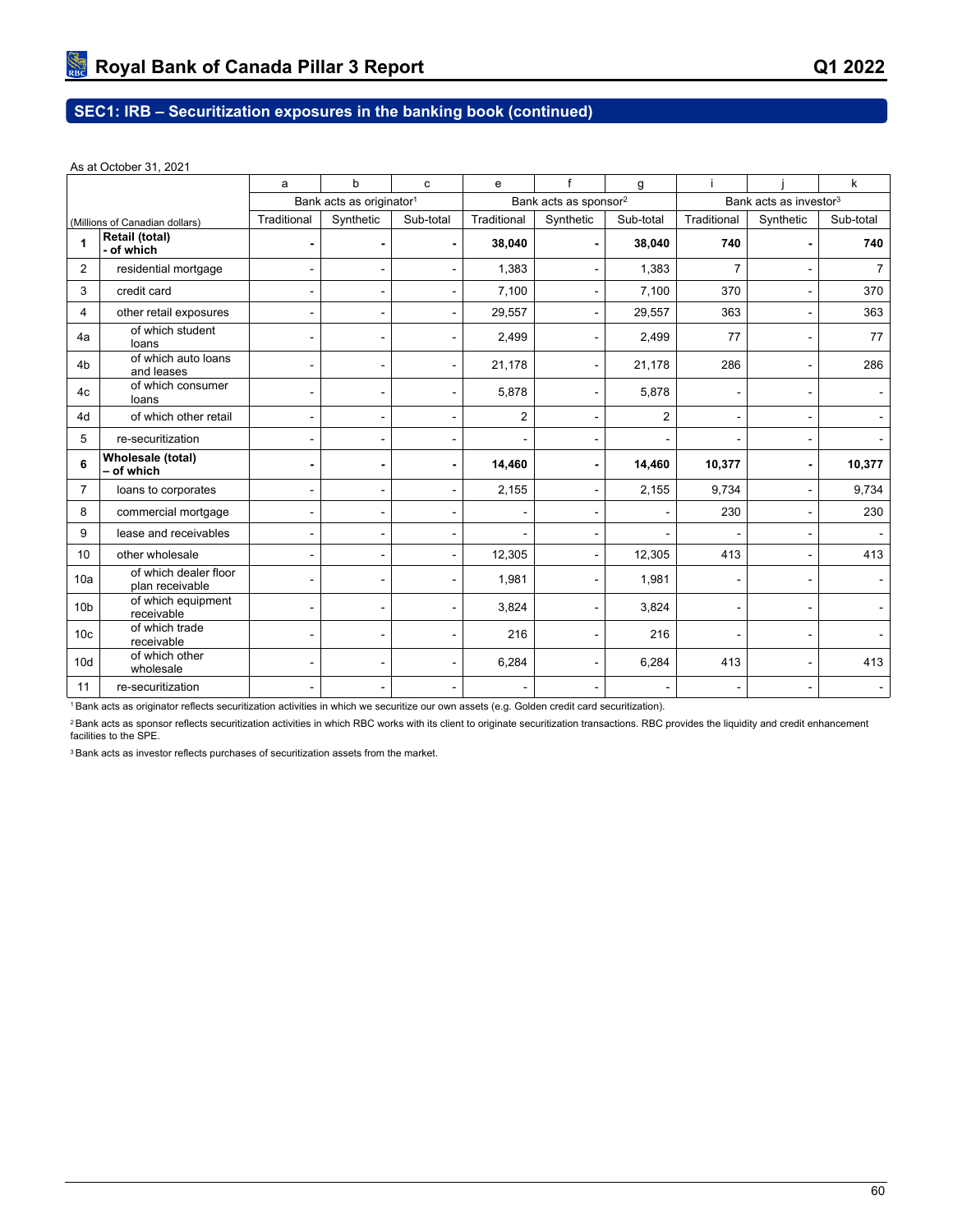# **SEC2: IRB – Securitization exposures in the trading book**

The following table presents the breakdown of our balance sheet trading book carrying values by our role and type.

#### As at January 31, 2022

|                 |                                           | h<br>a<br>C    |                                      | e              |                | g                                 |                          |             | k                                  |           |  |  |
|-----------------|-------------------------------------------|----------------|--------------------------------------|----------------|----------------|-----------------------------------|--------------------------|-------------|------------------------------------|-----------|--|--|
|                 |                                           |                | Bank acts as originator <sup>1</sup> |                |                | Bank acts as sponsor <sup>2</sup> |                          |             | Bank acts as investor <sup>3</sup> |           |  |  |
|                 | (Millions of Canadian dollars)            | Traditional    | Synthetic                            | Sub-total      | Traditional    | Synthetic                         | Sub-total                | Traditional | Synthetic                          | Sub-total |  |  |
| 1               | Retail (total)<br>- of which              |                |                                      |                |                |                                   |                          | 306         |                                    | 306       |  |  |
| $\overline{2}$  | residential mortgages                     | $\blacksquare$ | $\blacksquare$                       | $\frac{1}{2}$  | $\blacksquare$ | $\blacksquare$                    | $\blacksquare$           | 4           |                                    | 4         |  |  |
| 3               | credit cards                              |                |                                      | $\blacksquare$ | $\blacksquare$ | ۰                                 |                          | (12)        |                                    | (12)      |  |  |
| 4               | other retail exposures                    |                |                                      | $\blacksquare$ |                | $\blacksquare$                    |                          | 314         |                                    | 314       |  |  |
| 4a              | of which student loans                    |                |                                      |                |                |                                   |                          | 91          |                                    | 91        |  |  |
| 4 <sub>b</sub>  | of which auto loans and<br>leases         |                |                                      |                |                | ۰                                 |                          | 223         |                                    | 223       |  |  |
| 4c              | of which consumer loans                   | $\blacksquare$ |                                      |                | $\blacksquare$ | $\blacksquare$                    | $\blacksquare$           |             |                                    |           |  |  |
| 4d              | of which other retail                     | $\blacksquare$ | $\blacksquare$                       | $\blacksquare$ | $\blacksquare$ | $\overline{a}$                    | $\overline{a}$           | $\equiv$    |                                    |           |  |  |
| 5               | re-securitization                         |                |                                      |                |                |                                   |                          |             |                                    |           |  |  |
| 6               | Wholesale (total)<br>- of which           |                |                                      |                |                |                                   |                          | 5,477       |                                    | 5,477     |  |  |
| $\overline{7}$  | loans to corporates                       |                |                                      | $\blacksquare$ |                |                                   | $\blacksquare$           | 154         |                                    | 154       |  |  |
| 8               | commercial mortgages                      |                |                                      |                |                |                                   |                          | 4,262       |                                    | 4,262     |  |  |
| 9               | leases and receivables                    |                |                                      |                |                |                                   |                          |             |                                    |           |  |  |
| 10              | other wholesale exposures                 |                |                                      |                |                |                                   |                          | 1,061       |                                    | 1,061     |  |  |
| 10a             | of which dealer floor plan<br>receivables |                |                                      |                |                |                                   |                          |             |                                    |           |  |  |
| 10 <sub>b</sub> | of which equipment<br>receivables         |                |                                      |                |                |                                   |                          | 31          |                                    | 31        |  |  |
| 10 <sub>c</sub> | of which trade receivables                |                |                                      |                |                |                                   |                          |             |                                    |           |  |  |
| 10d             | of which other wholesale                  |                |                                      | $\blacksquare$ |                | $\overline{\phantom{a}}$          | $\overline{\phantom{a}}$ | 1,030       |                                    | 1,030     |  |  |
| 11              | re-securitization                         |                |                                      |                |                |                                   |                          |             |                                    |           |  |  |

<sup>1</sup>Bank acts as originator reflects securitization activities in which we securitize our own assets.

<sup>2</sup> Bank acts as sponsor reflects securitization activities in which RBC works with its client to originate securitization transactions. RBC provides the liquidity and credit enhancement facilities to the SPE.

<sup>3</sup> Bank acts as investor reflects purchases of securitization assets from the market.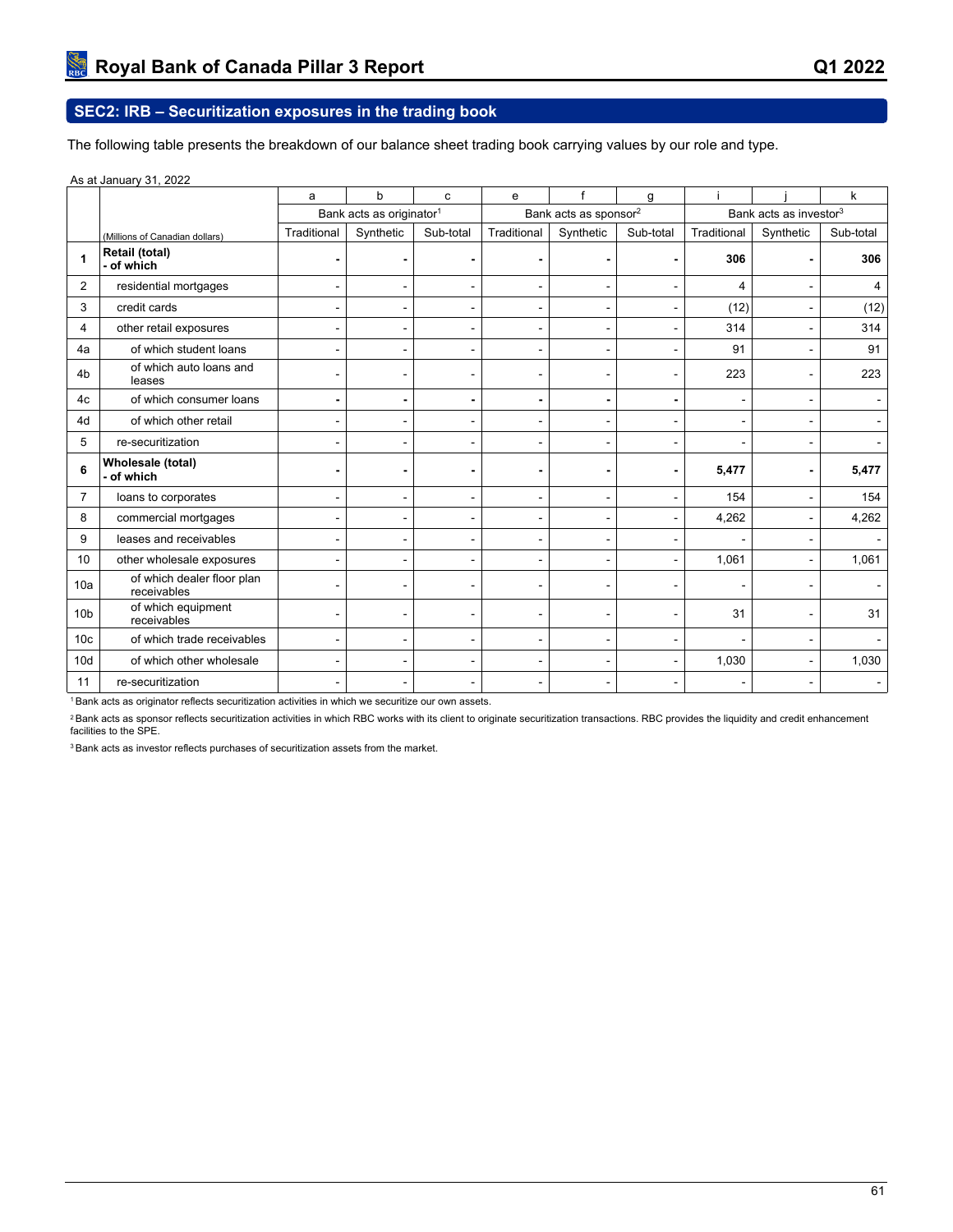# **SEC2: IRB – Securitization exposures in the trading book (continued)**

#### As at October 31, 2021

|                 |                                           | a              | b                                    |           | e              |                                   |                          |             |                                    | k         |  |
|-----------------|-------------------------------------------|----------------|--------------------------------------|-----------|----------------|-----------------------------------|--------------------------|-------------|------------------------------------|-----------|--|
|                 |                                           |                | Bank acts as originator <sup>1</sup> |           |                | Bank acts as sponsor <sup>2</sup> |                          |             | Bank acts as investor <sup>3</sup> |           |  |
|                 | (Millions of Canadian dollars)            | Traditional    | Synthetic                            | Sub-total | Traditional    | Synthetic                         | Sub-total                | Traditional | Synthetic                          | Sub-total |  |
| 1               | Retail (total)<br>- of which              |                | $\blacksquare$                       |           |                |                                   |                          | 398         |                                    | 398       |  |
| $\overline{2}$  | residential mortgages                     | ۰              |                                      |           |                |                                   | ٠                        | 19          |                                    | 19        |  |
| 3               | credit cards                              |                |                                      |           |                |                                   | $\blacksquare$           | 35          |                                    | 35        |  |
| 4               | other retail exposures                    | ٠              |                                      |           |                |                                   | $\blacksquare$           | 344         |                                    | 344       |  |
| 4a              | of which student loans                    |                |                                      |           |                |                                   |                          | 74          |                                    | 74        |  |
| 4 <sub>b</sub>  | of which auto loans and<br>leases         |                | $\blacksquare$                       |           |                | $\blacksquare$                    | $\overline{\phantom{a}}$ | 249         |                                    | 249       |  |
| 4c              | of which consumer loans                   | $\blacksquare$ | $\overline{a}$                       |           | $\blacksquare$ | $\blacksquare$                    | $\overline{\phantom{a}}$ | 10          |                                    | 10        |  |
| 4d              | of which other retail                     | ٠              |                                      |           |                |                                   |                          | 11          |                                    | 11        |  |
| 5               | re-securitization                         |                |                                      |           |                |                                   |                          |             |                                    |           |  |
| 6               | Wholesale (total)<br>- of which           |                |                                      |           |                |                                   |                          | 6,018       |                                    | 6,018     |  |
| $\overline{7}$  | loans to corporates                       |                | $\blacksquare$                       |           |                | $\blacksquare$                    |                          | 170         |                                    | 170       |  |
| 8               | commercial mortgages                      | ٠              |                                      |           |                |                                   |                          | 4,722       | ä,                                 | 4,722     |  |
| 9               | leases and receivables                    | ٠              | $\overline{a}$                       |           |                | $\blacksquare$                    | $\blacksquare$           |             | $\blacksquare$                     |           |  |
| 10              | other wholesale exposures                 | ٠              | $\overline{a}$                       |           |                |                                   | $\overline{a}$           | 1,126       |                                    | 1,126     |  |
| 10a             | of which dealer floor plan<br>receivables |                |                                      |           |                |                                   |                          | 24          |                                    | 24        |  |
| 10 <sub>b</sub> | of which equipment<br>receivables         | ٠              |                                      |           |                |                                   | $\blacksquare$           | 11          |                                    | 11        |  |
| 10 <sub>c</sub> | of which trade receivables                |                |                                      |           |                |                                   | $\overline{\phantom{a}}$ |             |                                    |           |  |
| 10 <sub>d</sub> | of which other wholesale                  | ٠              | $\blacksquare$                       |           | ۰              | $\blacksquare$                    | $\blacksquare$           | 1,091       | ۰                                  | 1,091     |  |
| 11              | re-securitization                         |                |                                      |           |                |                                   |                          |             |                                    |           |  |

<sup>1</sup>Bank acts as originator reflects securitization activities in which we securitize our own assets.

<sup>2</sup> Bank acts as sponsor reflects securitization activities in which RBC works with its client to originate securitization transactions. RBC provides the liquidity and credit enhancement<br>facilities to the SPE.

3 Bank acts as investor reflects purchases of securitization assets from the market.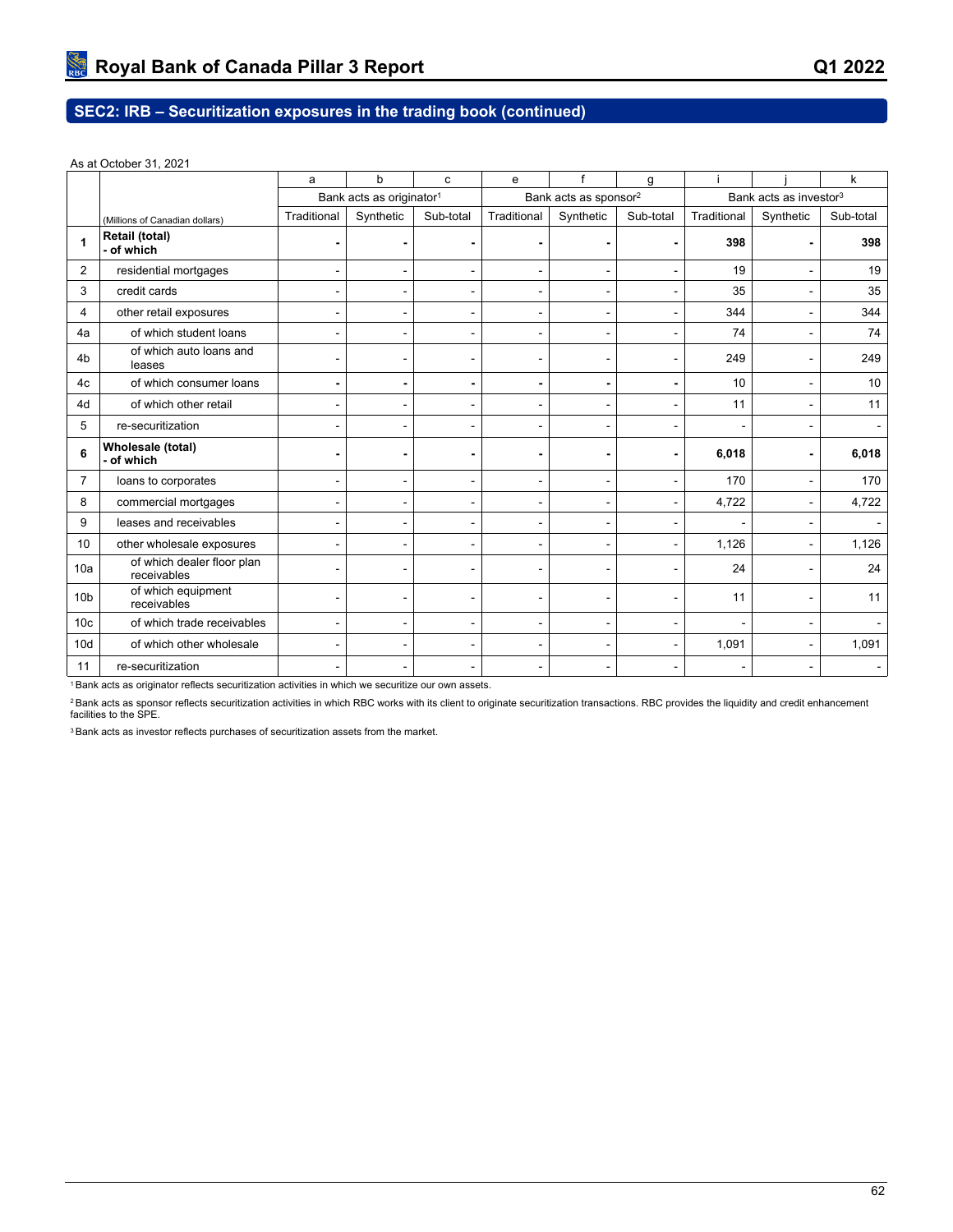The following table presents a breakdown of securitization exposures in the banking book by risk weight and by regulatory approach when we act as originator or sponsor, and the associated capital requirements.

#### As at January 31, 2022

|                                |                            | a                        | b                    | C.                               | d                            | $\mathbf{e}$                       |                                            | g                          | h                                           |      |                                      |                                              |                        | m              | n                          | $\circ$                           | p                                                    |                          |
|--------------------------------|----------------------------|--------------------------|----------------------|----------------------------------|------------------------------|------------------------------------|--------------------------------------------|----------------------------|---------------------------------------------|------|--------------------------------------|----------------------------------------------|------------------------|----------------|----------------------------|-----------------------------------|------------------------------------------------------|--------------------------|
|                                |                            |                          |                      | Exposure values<br>(by RW bands) |                              |                                    |                                            |                            | Exposure values<br>(by regulatory approach) |      |                                      | RWA <sup>3</sup><br>(by regulatory approach) |                        |                |                            |                                   | Capital charge after cap<br>(by regulatory approach) |                          |
| (Millions of Canadian dollars) |                            | ≤20% RW                  | $>20\%$ to<br>50% RW | $>50\%$ to $100\%$ RW            | e<br>R∕<br>>100%<br>:1250% l | $\mathop{\rm RN}\nolimits$<br>250% | $\overline{4}$<br>IRBA <sup>-</sup><br>SEC | ERBA <sup>1,2</sup><br>SEC | SA <sup>1</sup><br>$\circ$<br>₩,            | 250% | IRBA <sup>1,4</sup><br>$\circ$<br>ΘĚ | J.<br>ERBA <sup>1</sup><br>SEC               | SA <sup>1</sup><br>SEC | 250%           | IRBA <sup>1,4</sup><br>SEC | ERBA <sup>1,2</sup><br><b>SEC</b> | SA <sup>1</sup><br>SEC                               | 250%                     |
| 1                              | <b>Total exposures</b>     | 49,905                   | 3,708                | 1,427                            | 305                          |                                    |                                            | 45,372                     | 9,973                                       |      | $\overline{\phantom{a}}$             | 6,031                                        | 2,407                  | $\blacksquare$ |                            | 482                               | 193                                                  | $\overline{\phantom{0}}$ |
| $\overline{2}$                 | Traditional securitization | 49,905                   | 3,708                | 1,427                            | 305                          |                                    |                                            | 45,372                     | 9,973                                       |      |                                      | 6,031                                        | 2.407                  |                |                            | 482                               | 193                                                  | $\sim$ 1                 |
| 3                              | Of which securitization    | 49,905                   | 3,708                | 1,427                            | 305                          |                                    |                                            | 45,372                     | 9,973                                       |      |                                      | 6,031                                        | 2,407                  |                |                            | 482                               | 193                                                  |                          |
| 4                              | Of which retail underlying | 37,287                   | 2,168                | 199                              | 171                          |                                    |                                            | 35,090                     | 4,735                                       |      |                                      | 4,430                                        | 711                    |                |                            | 354                               | 57                                                   |                          |
| 5                              | Of which wholesale         | 12,618                   | 1,540                | 1,228                            | 134                          |                                    |                                            | 10,282                     | 5,238                                       |      |                                      | 1,601                                        | 1,696                  |                |                            | 128                               | 136                                                  |                          |
| 6                              | Of which re-securitization |                          |                      |                                  | $\overline{\phantom{a}}$     |                                    |                                            |                            |                                             |      |                                      |                                              |                        |                |                            |                                   |                                                      |                          |
| $\overline{7}$                 | Of which senior            |                          |                      |                                  | $\overline{\phantom{a}}$     |                                    |                                            |                            |                                             |      |                                      |                                              |                        |                |                            |                                   |                                                      |                          |
| 8                              | Of which non-senior        | $\overline{\phantom{a}}$ |                      |                                  | $\overline{\phantom{a}}$     |                                    |                                            |                            |                                             |      | $\blacksquare$                       |                                              |                        |                |                            |                                   |                                                      |                          |
| 9                              | Synthetic securitization   | $\overline{\phantom{a}}$ |                      |                                  | $\overline{\phantom{a}}$     |                                    |                                            |                            |                                             |      |                                      |                                              |                        |                |                            |                                   |                                                      |                          |
| 10                             | Of which securitization    | $\overline{\phantom{a}}$ |                      |                                  | $\overline{\phantom{a}}$     |                                    |                                            |                            |                                             |      |                                      |                                              |                        |                |                            |                                   |                                                      |                          |
| 11                             | Of which retail underlying | $\overline{\phantom{a}}$ |                      |                                  | $\overline{\phantom{a}}$     |                                    |                                            |                            |                                             |      |                                      |                                              |                        |                |                            |                                   |                                                      |                          |
| 12                             | Of which wholesale         | $\overline{\phantom{a}}$ |                      |                                  | $\overline{\phantom{a}}$     |                                    |                                            |                            |                                             |      | $\blacksquare$                       |                                              |                        |                |                            |                                   | $\overline{\phantom{a}}$                             |                          |
| 13                             | Of which re-securitization | $\overline{\phantom{a}}$ |                      |                                  | $\overline{\phantom{a}}$     |                                    |                                            |                            |                                             |      | $\blacksquare$                       |                                              |                        |                |                            |                                   | $\blacksquare$                                       |                          |
| 14                             | Of which senior            | $\overline{\phantom{a}}$ |                      |                                  | $\overline{\phantom{a}}$     |                                    |                                            |                            |                                             |      |                                      |                                              |                        |                |                            |                                   |                                                      |                          |
| 15                             | Of which non-senior        | $\blacksquare$           |                      |                                  |                              |                                    |                                            |                            |                                             |      |                                      |                                              |                        |                |                            |                                   |                                                      |                          |

<sup>1</sup>OSFI adopted BCBS Revised Securitization Framework in Q1 2019. Effective Q1 2020, transitional grandfathering is no longer allowed.

<sup>2</sup>As per disclosure requirements Internal assessment approach (IAA) exposures have been included with securitization external rating based approach.

 $^{\rm 3}$  Under the revised securitization framework, OSFI has removed the 1.06% IRB scalar for securitization exposures not risk weighted at 1250%.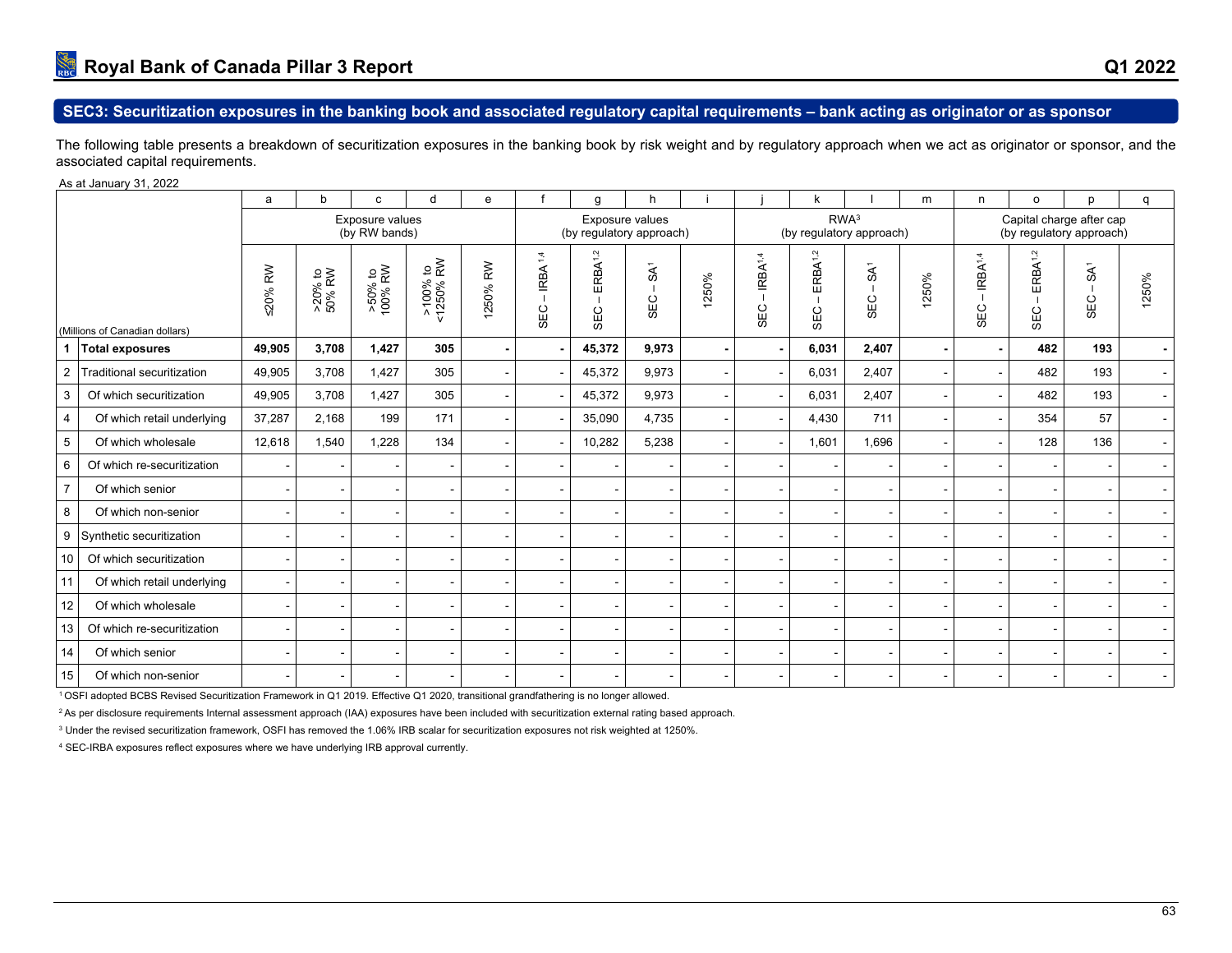#### As at October 31, 2021

|                 |                                | a                        | b                 | C                                | d                                  | e          |                                       | g                          | h.                     |       |                                      |                                              |                        | m                        | n                          | $\Omega$                          | p                                                    | q                        |
|-----------------|--------------------------------|--------------------------|-------------------|----------------------------------|------------------------------------|------------|---------------------------------------|----------------------------|------------------------|-------|--------------------------------------|----------------------------------------------|------------------------|--------------------------|----------------------------|-----------------------------------|------------------------------------------------------|--------------------------|
|                 |                                |                          |                   | Exposure values<br>(by RW bands) |                                    |            |                                       | (by regulatory approach)   | Exposure values        |       |                                      | RWA <sup>3</sup><br>(by regulatory approach) |                        |                          |                            |                                   | Capital charge after cap<br>(by regulatory approach) |                          |
|                 | (Millions of Canadian dollars) | ≤20% RW                  | >20% to<br>50% RW | $>50\%$ to $100\%$ RW            | $\frac{1}{2}$<br>>100%<br><1250% F | RW<br>250% | $\dot{4}$<br>IRBA <sup>-</sup><br>SEC | ERBA <sup>1,2</sup><br>SEC | SA <sup>1</sup><br>SEC | 1250% | IRBA <sup>1,4</sup><br>$\circ$<br>ЭЭ | ERBA <sup>1,2</sup><br>SEC                   | SA <sup>1</sup><br>SEC | 1250%                    | IRBA <sup>1,4</sup><br>SEC | ERBA <sup>1,2</sup><br><b>SEC</b> | $\tilde{S}$<br>SEC                                   | 1250%                    |
|                 | <b>Total exposures</b>         | 46,753                   | 4,155             | 1,298                            | 294                                |            |                                       | 42,951                     | 9,549                  |       | $\overline{\phantom{a}}$             | 5,730                                        | 2,346                  | $\overline{\phantom{a}}$ |                            | 459                               | 187                                                  | $\blacksquare$           |
| $\overline{2}$  | Traditional securitization     | 46,753                   | 4,155             | 1,298                            | 294                                |            |                                       | 42,951                     | 9,549                  |       | $\blacksquare$                       | 5,730                                        | 2,346                  | $\sim$                   |                            | 459                               | 187                                                  | $\sim$                   |
| 3               | Of which securitization        | 46,753                   | 4,155             | 1,298                            | 294                                |            |                                       | 42,951                     | 9,549                  |       | $\blacksquare$                       | 5,730                                        | 2,346                  | $\overline{\phantom{a}}$ |                            | 459                               | 187                                                  | $\sim$                   |
| 4               | Of which retail underlying     | 35,516                   | 2,145             | 154                              | 225                                |            |                                       | 32,950                     | 5,090                  |       | $\blacksquare$                       | 4,171                                        | 791                    | $\sim$                   |                            | 334                               | 63                                                   | $\sim$                   |
| $5\phantom{.0}$ | Of which wholesale             | 11,237                   | 2,010             | 1.144                            | 69                                 |            |                                       | 10,001                     | 4,459                  |       | $\blacksquare$                       | 1,559                                        | 1,555                  | $\overline{\phantom{a}}$ |                            | 125                               | 124                                                  | $\sim$                   |
| 6               | Of which re-securitization     |                          |                   |                                  | $\overline{\phantom{a}}$           |            |                                       |                            |                        |       | $\blacksquare$                       |                                              |                        | $\overline{\phantom{a}}$ |                            |                                   | $\overline{\phantom{a}}$                             | $\sim$                   |
| $\overline{7}$  | Of which senior                |                          |                   |                                  | $\overline{\phantom{a}}$           |            |                                       |                            |                        |       | $\overline{\phantom{a}}$             |                                              |                        |                          |                            |                                   | $\overline{\phantom{a}}$                             |                          |
| 8               | Of which non-senior            |                          |                   |                                  | $\blacksquare$                     |            |                                       |                            |                        |       | $\blacksquare$                       |                                              |                        | $\overline{\phantom{a}}$ |                            |                                   | $\sim$                                               |                          |
| 9               | Synthetic securitization       |                          |                   |                                  | $\overline{\phantom{a}}$           |            |                                       | $\overline{\phantom{a}}$   |                        |       | $\overline{\phantom{a}}$             |                                              |                        | $\overline{\phantom{a}}$ |                            |                                   | $\overline{\phantom{a}}$                             |                          |
| 10              | Of which securitization        |                          |                   |                                  | $\blacksquare$                     |            |                                       | $\overline{\phantom{a}}$   |                        |       | $\blacksquare$                       |                                              |                        | $\blacksquare$           |                            |                                   | $\overline{\phantom{a}}$                             | $\sim$                   |
| 11              | Of which retail underlying     |                          |                   |                                  | $\blacksquare$                     |            |                                       |                            |                        |       | $\overline{\phantom{a}}$             |                                              |                        |                          |                            |                                   |                                                      |                          |
| 12              | Of which wholesale             |                          |                   |                                  | $\blacksquare$                     |            |                                       |                            |                        |       | $\overline{\phantom{a}}$             |                                              |                        | $\blacksquare$           |                            |                                   | $\overline{\phantom{a}}$                             | $\overline{\phantom{a}}$ |
| 13              | Of which re-securitization     | $\overline{\phantom{a}}$ |                   |                                  | $\blacksquare$                     |            |                                       | $\overline{\phantom{a}}$   |                        |       | $\blacksquare$                       |                                              |                        | $\overline{\phantom{a}}$ |                            |                                   | $\overline{\phantom{a}}$                             |                          |
| 14              | Of which senior                |                          |                   |                                  | $\overline{\phantom{a}}$           |            |                                       | $\overline{\phantom{a}}$   |                        |       | $\overline{\phantom{a}}$             |                                              |                        | $\overline{\phantom{a}}$ |                            |                                   | $\overline{\phantom{a}}$                             | $\overline{\phantom{a}}$ |
| 15              | Of which non-senior            |                          |                   |                                  | $\overline{\phantom{a}}$           |            |                                       | $\overline{\phantom{a}}$   |                        |       | $\overline{\phantom{a}}$             |                                              |                        | $\overline{\phantom{a}}$ |                            |                                   |                                                      |                          |

<sup>1</sup>OSFI adopted BCBS Revised Securitization Framework in Q1 2019. Effective Q1 2020, transitional grandfathering is no longer allowed.

<sup>2</sup>As per disclosure requirements Internal assessment approach (IAA) exposures have been included with securitization external rating based approach.

 $^{\rm 3}$  Under the revised securitization framework, OSFI has removed the 1.06% IRB scalar for securitization exposures not risk weighted at 1250%.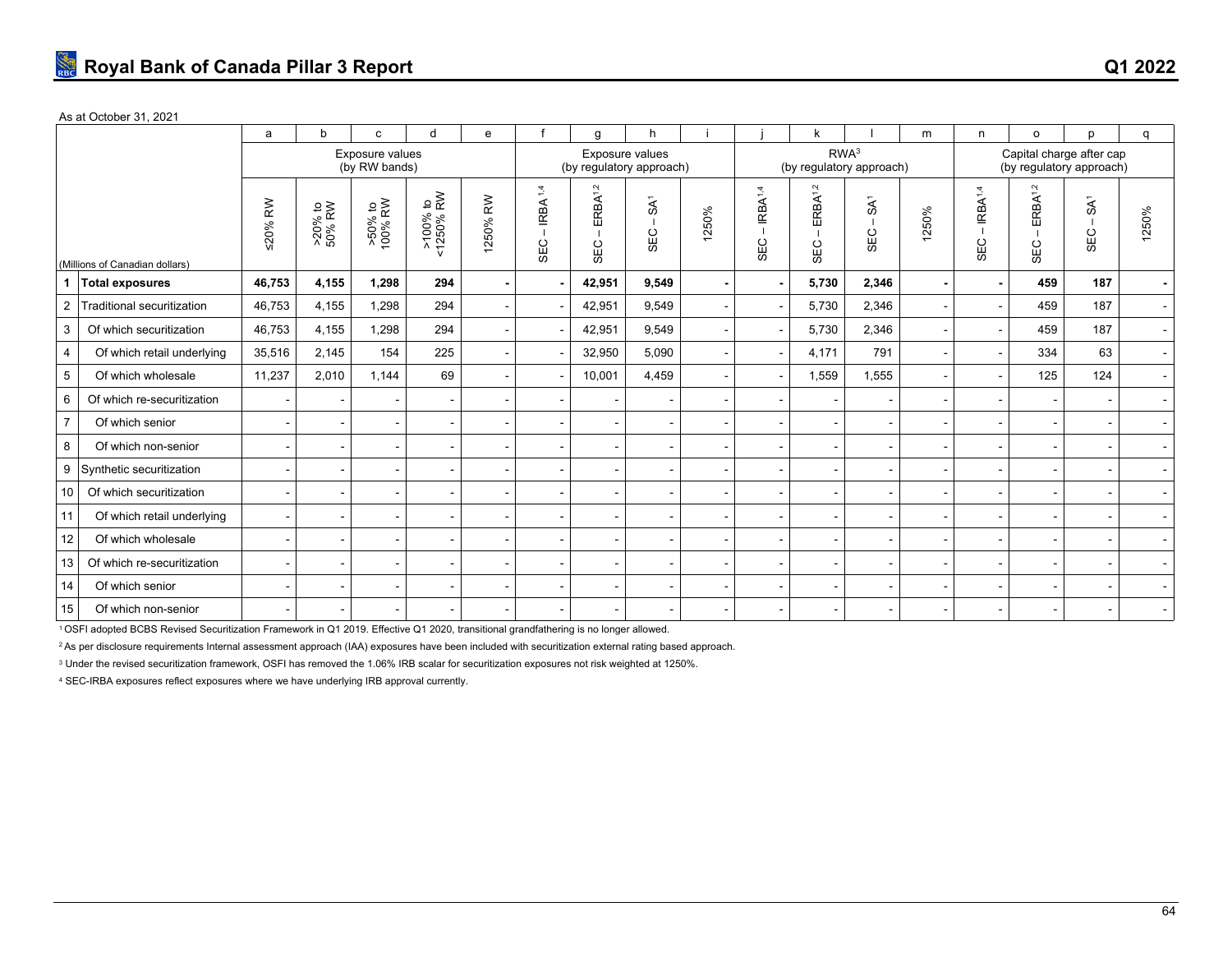## **SEC4: Securitization exposures in the banking book and associated capital requirements – bank acting as investor**

The following table presents a breakdown of securitization exposures in the banking book by risk weight and by regulatory approach when we act as investor, and the associated capital requirements.

As at January 31, 2022

|                |                                | a                 | h                    | C                                | d                     | e                         |                                              | g                                          |                        |      |                            | k                          |                        | m     | n.                         | O                          | n                                                    | q     |
|----------------|--------------------------------|-------------------|----------------------|----------------------------------|-----------------------|---------------------------|----------------------------------------------|--------------------------------------------|------------------------|------|----------------------------|----------------------------|------------------------|-------|----------------------------|----------------------------|------------------------------------------------------|-------|
|                |                                |                   |                      | Exposure values<br>(by RW bands) |                       |                           |                                              | (by regulatory approach)                   | Exposure values        |      |                            | (by regulatory approach)   | RWA <sup>3</sup>       |       |                            |                            | Capital charge after cap<br>(by regulatory approach) |       |
|                | (Millions of Canadian dollars) | $\frac{50\%}{RW}$ | $>20\%$ to<br>50% RW | $>50\%$ to $100\%$ RW            | >100% to<br><1250% RW | 250% RW<br>$\overline{ }$ | IRBA <sup>1,4</sup><br>$\blacksquare$<br>SEC | ERBA <sup>1,2</sup><br>$\mathbf{L}$<br>SEC | SA <sup>1</sup><br>SEC | 250% | IRBA <sup>1,4</sup><br>SEC | ERBA <sup>1,2</sup><br>SEC | SA <sup>1</sup><br>SEC | 1250% | IRBA <sup>1,4</sup><br>SEC | ERBA <sup>1,2</sup><br>SEC | SA <sup>1</sup><br>SEC                               | 1250% |
|                | <b>Total exposures</b>         | 11,193            | 127                  | 17                               | $\mathbf{2}$          |                           |                                              | 11,339                                     |                        |      |                            | 2,286                      |                        |       |                            | 183                        |                                                      |       |
| $\overline{2}$ | Traditional securitization     | 11,193            | 127                  | 17                               | 2                     |                           |                                              | 11,339                                     |                        |      |                            | 2,286                      |                        |       |                            | 183                        |                                                      |       |
| 3              | Of which securitization        | 11,193            | 127                  | 17                               | 2                     |                           |                                              | 11,339                                     |                        |      |                            | 2,286                      |                        |       |                            | 183                        |                                                      |       |
| $\overline{4}$ | Of which retail underlying     | 288               | 29                   | $\overline{\phantom{a}}$         | 2                     |                           |                                              | 319                                        |                        |      |                            | 70                         |                        |       |                            | 6                          |                                                      |       |
| $\overline{5}$ | Of which wholesale             | 10,905            | 98                   | 17                               |                       |                           |                                              | 11,020                                     |                        |      |                            | 2,216                      |                        |       | $\overline{\phantom{a}}$   | 177                        |                                                      |       |
| 6              | Of which re-securitization     |                   |                      |                                  |                       |                           |                                              |                                            |                        |      |                            |                            |                        |       |                            |                            |                                                      |       |
| $\overline{7}$ | Of which senior                |                   |                      |                                  |                       |                           |                                              |                                            |                        |      |                            |                            |                        |       |                            |                            |                                                      |       |
| 8              | Of which non-senior            |                   |                      |                                  |                       |                           |                                              |                                            |                        |      |                            |                            |                        |       |                            |                            |                                                      |       |
| 9              | Synthetic securitization       |                   |                      |                                  |                       |                           |                                              |                                            |                        |      |                            |                            |                        |       |                            |                            |                                                      |       |
| 10             | Of which securitization        |                   |                      |                                  |                       |                           |                                              |                                            |                        |      |                            |                            |                        |       |                            |                            |                                                      |       |
| 11             | Of which retail underlying     |                   |                      |                                  |                       |                           |                                              |                                            |                        |      |                            |                            |                        |       |                            |                            |                                                      |       |
| 12             | Of which wholesale             |                   |                      |                                  |                       |                           |                                              |                                            |                        |      |                            | $\,$ $\,$                  |                        |       |                            |                            |                                                      |       |
| 13             | Of which re-securitization     |                   |                      |                                  |                       |                           |                                              |                                            |                        |      |                            |                            |                        |       |                            |                            |                                                      |       |
| 14             | Of which senior                |                   |                      |                                  |                       |                           |                                              |                                            |                        |      |                            |                            |                        |       |                            |                            |                                                      |       |
| 15             | Of which non-senior            |                   |                      |                                  |                       |                           |                                              |                                            |                        |      |                            |                            |                        |       |                            |                            |                                                      |       |

<sup>1</sup>OSFI adopted BCBS Revised Securitization Framework in Q1 2019. Effective Q1 2020, transitional grandfathering is no longer allowed.

<sup>2</sup>As per disclosure requirements Internal assessment approach (IAA) exposures have been included with securitization external rating based approach.

 $^{\rm 3}$  Under the revised securitization framework, OSFI has removed the 1.06% IRB scalar for securitization exposures not risk weighted at 1,250%.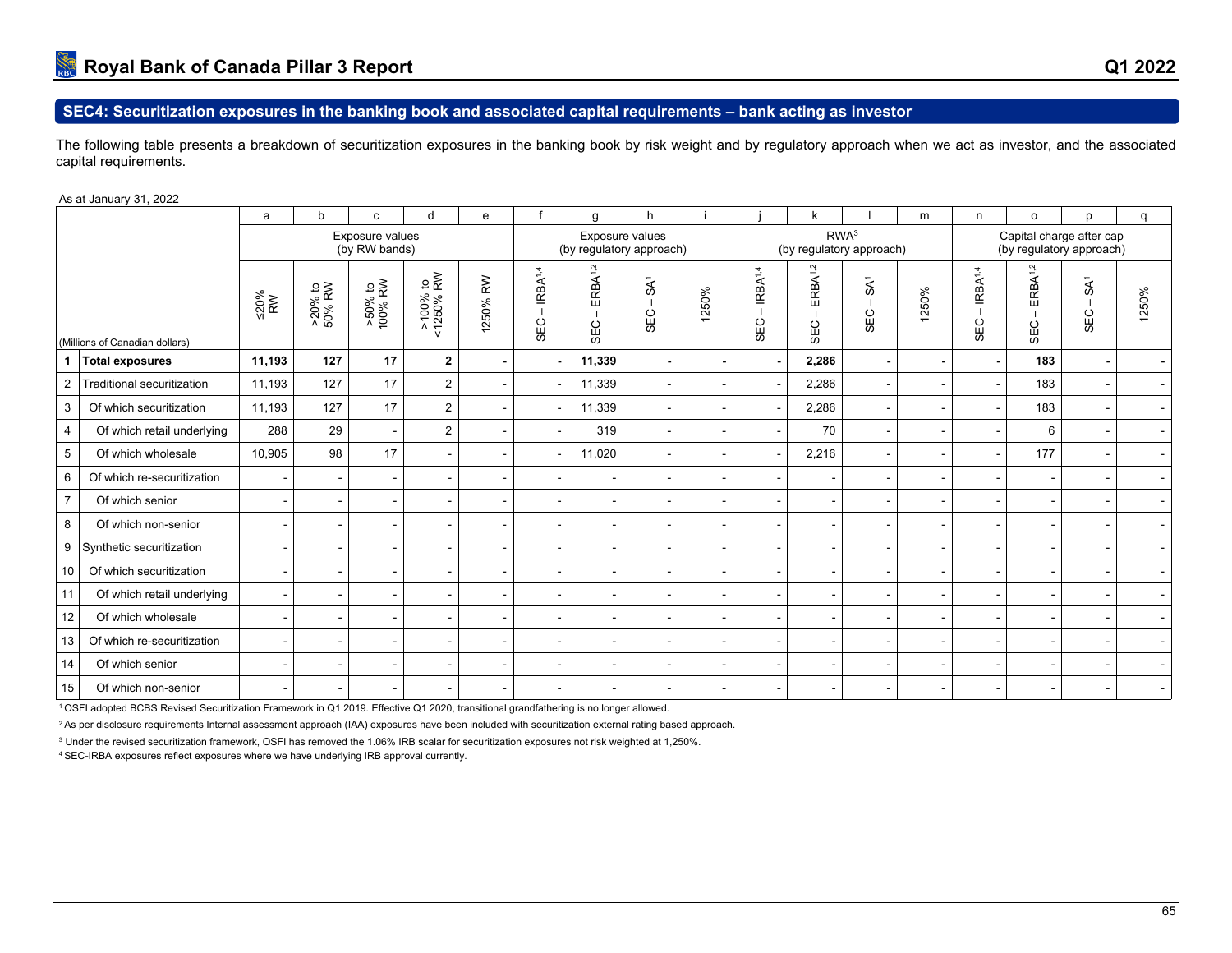#### As at October 31, 2021

|                 |                                | a              | b                        | c                                | d                                               | e       |                                              | g                         | h.                                          |       |                            |                                                                  |                               | m     | n                          | $\circ$                                              | D                      | q                        |
|-----------------|--------------------------------|----------------|--------------------------|----------------------------------|-------------------------------------------------|---------|----------------------------------------------|---------------------------|---------------------------------------------|-------|----------------------------|------------------------------------------------------------------|-------------------------------|-------|----------------------------|------------------------------------------------------|------------------------|--------------------------|
|                 |                                |                |                          | Exposure values<br>(by RW bands) |                                                 |         |                                              |                           | Exposure values<br>(by regulatory approach) |       |                            | RWA <sup>3</sup><br>(by regulatory approach)                     |                               |       |                            | Capital charge after cap<br>(by regulatory approach) |                        |                          |
|                 | (Millions of Canadian dollars) | $\leq 20\%$ RW | $>20\%$ to<br>50% RW     | $\frac{>50\%}{100\%}$ RW         | $\frac{\omega}{\Omega}$<br>$>100\%$<br><1250% I | 250% RW | IRBA <sup>1,4</sup><br>$\overline{1}$<br>SEC | ERBA <sup>12</sup><br>SEC | S A <sup>1</sup><br>SEC                     | 1250% | IRBA <sup>1,4</sup><br>SEC | RBA <sup>1,2</sup><br>靣<br>$\circ$<br>шī.<br>$\overline{\omega}$ | SA <sup>1</sup><br><b>SEC</b> | 1250% | IRBA <sup>1,4</sup><br>SEC | ERBA <sup>1,2</sup><br>SEC                           | SA <sup>1</sup><br>SEC | 1250%                    |
|                 | <b>Total exposures</b>         | 10,940         | 113                      | 62                               | $\overline{2}$                                  |         |                                              | 11,117                    |                                             |       |                            | 2,252                                                            |                               |       |                            | 180                                                  |                        | $\overline{\phantom{0}}$ |
| $\overline{2}$  | Traditional securitization     | 10,940         | 113                      | 62                               | $\overline{2}$                                  |         |                                              | 11,117                    |                                             |       |                            | 2,252                                                            |                               |       |                            | 180                                                  |                        | $\sim$                   |
| 3               | Of which securitization        | 10,940         | 113                      | 62                               | $\overline{2}$                                  |         |                                              | 11,117                    |                                             |       |                            | 2,252                                                            |                               |       |                            | 180                                                  |                        |                          |
| $\overline{4}$  | Of which retail underlying     | 731            |                          | $\overline{7}$                   | $\overline{2}$                                  |         |                                              | 739                       |                                             |       |                            | 139                                                              |                               |       |                            | 11                                                   |                        | $\blacksquare$           |
| $5\phantom{.0}$ | Of which wholesale             | 10,209         | 113                      | 55                               | $\sim$                                          |         |                                              | 10,378                    |                                             |       |                            | 2,113                                                            |                               |       |                            | 169                                                  |                        | $\sim$                   |
| 6               | Of which re-securitization     |                |                          |                                  |                                                 |         |                                              |                           |                                             |       |                            |                                                                  |                               |       |                            |                                                      |                        | $\blacksquare$           |
| $\overline{7}$  | Of which senior                |                |                          |                                  |                                                 |         |                                              |                           |                                             |       | $\overline{\phantom{a}}$   |                                                                  |                               |       |                            |                                                      |                        | $\sim$                   |
| 8               | Of which non-senior            |                | $\blacksquare$           |                                  | ۰                                               |         |                                              | $\blacksquare$            |                                             |       | $\overline{\phantom{a}}$   |                                                                  |                               |       |                            |                                                      |                        | $\blacksquare$           |
| 9               | Synthetic securitization       |                | $\overline{\phantom{a}}$ |                                  | $\overline{\phantom{a}}$                        |         |                                              | $\overline{\phantom{a}}$  |                                             |       | $\overline{\phantom{a}}$   |                                                                  |                               |       |                            |                                                      |                        | $\sim$                   |
| 10              | Of which securitization        |                |                          |                                  | ۰.                                              |         |                                              |                           |                                             |       | $\blacksquare$             |                                                                  |                               |       |                            |                                                      |                        | $\sim$                   |
| 11              | Of which retail underlying     |                |                          |                                  | $\sim$                                          |         |                                              |                           |                                             |       | $\blacksquare$             |                                                                  |                               |       |                            |                                                      |                        | $\sim$                   |
| 12              | Of which wholesale             |                |                          |                                  | $\sim$                                          |         |                                              |                           |                                             |       | $\blacksquare$             |                                                                  |                               |       |                            |                                                      |                        | $\sim$                   |
| 13              | Of which re-securitization     |                |                          |                                  | ۰                                               |         |                                              | ۰                         |                                             |       | $\blacksquare$             |                                                                  |                               |       |                            |                                                      |                        | $\sim$                   |
| 14              | Of which senior                |                |                          |                                  |                                                 |         |                                              |                           |                                             |       |                            |                                                                  |                               |       |                            |                                                      |                        | $\sim$                   |
| 15              | Of which non-senior            |                |                          |                                  |                                                 |         |                                              |                           |                                             |       |                            |                                                                  |                               |       |                            |                                                      |                        | $\sim$                   |

<sup>1</sup>OSFI adopted BCBS Revised Securitization Framework in Q1 2019. Effective Q1 2020, transitional grandfathering is no longer allowed.

<sup>2</sup>As per disclosure requirements Internal assessment approach (IAA) exposures have been included with securitization external rating based approach.

 $^{\rm 3}$  Under the revised securitization framework, OSFI has removed the 1.06% IRB scalar for securitization exposures not risk weighted at 1,250%.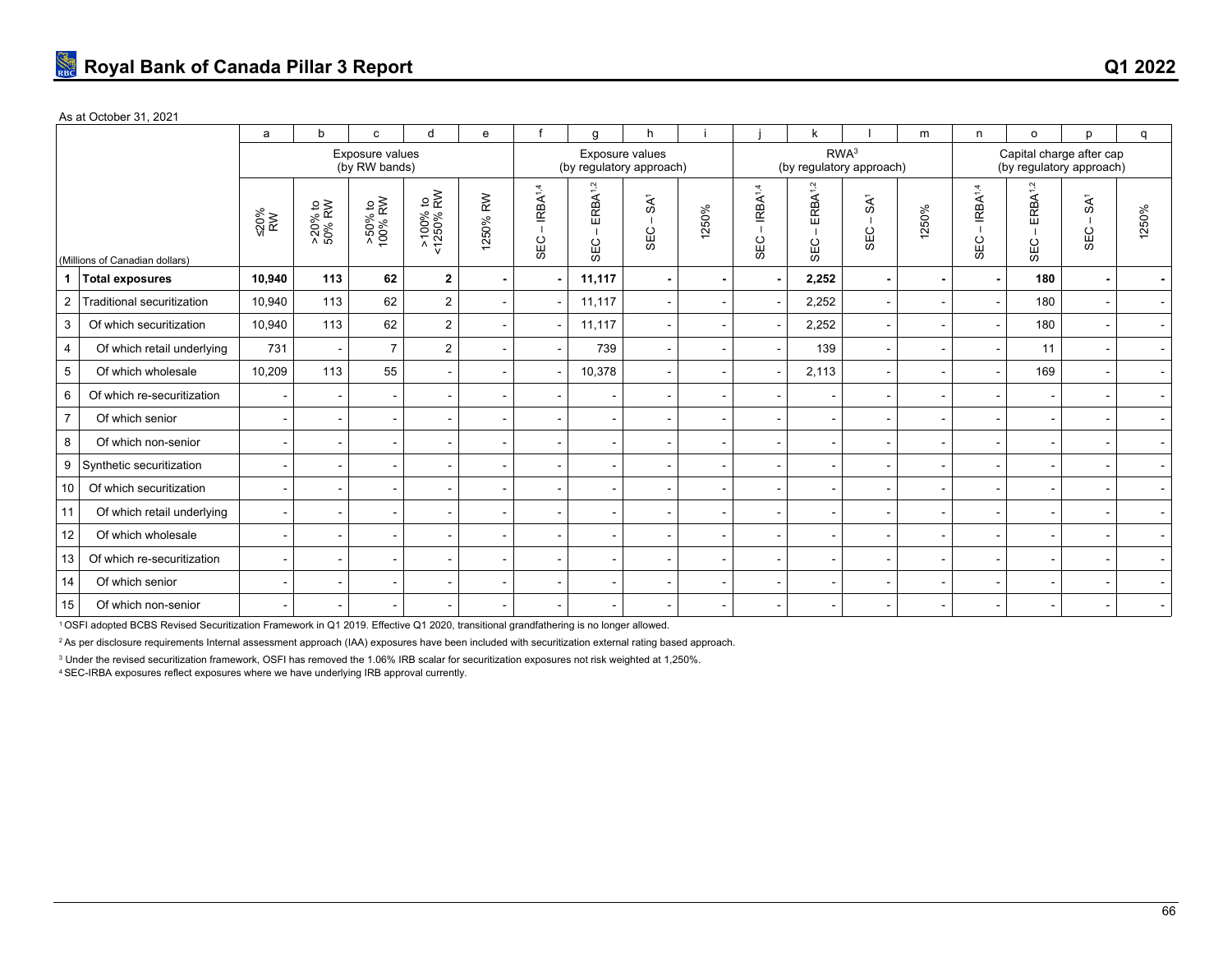## **MARKET RISK**

## **MRA: Qualitative disclosure requirements related to market risk**

#### **Market risk management strategies and processes**

Market risk arises from our trading and non-trading portfolios. The primary objective of trading is to generate an optimal return on our capital while ensuring that risks remain within our risk appetite. Trading activities involve market making, facilitating client transactions and hedging risks generated from these activities.

Market risk also arises from our non-trading portfolio as a result of: managing interest rate risk from client-originating banking products (such as loans and deposits) and related hedge transactions, portfolios used for asset-liability management and liquidity management, exposures designated as FVOCI, and exposures from our insurance operations.

To ensure that market risk remains within our risk appetite, we hedge our market risk exposures where appropriate. We use cash and derivative financial instruments, as permitted by regulatory and jurisdictional requirements, to manage the market risk related to our trading and non-trading activities.

The table below presents an overview of Pillar 3 disclosure requirements that have been met within our 2021 Annual Report and incorporated by reference into this Pillar 3 report. Our 2021 Annual Report is available free of charge on our website at <http://www.rbc.com/investorrelations>

|    | Pillar 3 disclosures requirement                                                                                  | <b>RBC 2021 Annual Report section</b>    | <b>Sub-Section</b>                                                                                  |  |  |  |  |
|----|-------------------------------------------------------------------------------------------------------------------|------------------------------------------|-----------------------------------------------------------------------------------------------------|--|--|--|--|
|    |                                                                                                                   |                                          | Market risk controls – FVTPL positions                                                              |  |  |  |  |
|    |                                                                                                                   |                                          | Stress tests                                                                                        |  |  |  |  |
|    |                                                                                                                   |                                          | Market risk measures - FVTPL positions                                                              |  |  |  |  |
|    | Processes implemented to identify,<br>measure, monitor and control the<br>bank's market risks                     |                                          | Market risk measures for assets and liabilities of<br><b>RBC</b> Insurance                          |  |  |  |  |
| a) |                                                                                                                   | ⊺Market Risk                             | Market risk controls – Interest Rate Risk in the<br>Banking Book (IRRBB) positions                  |  |  |  |  |
|    |                                                                                                                   |                                          | <b>IRRBB</b> measurement                                                                            |  |  |  |  |
|    |                                                                                                                   |                                          | Market risk measures - IRRBB Sensitivities                                                          |  |  |  |  |
|    |                                                                                                                   |                                          | Market risk measures for other material non-trading<br>portfolios                                   |  |  |  |  |
|    | Policies for hedging risk and<br>strategies/processes for monitoring<br>the continuing effectiveness of<br>hedges | <b>Consolidated Financial Statements</b> | Note 2 - Summary of significant accounting policies,<br>estimates and judgements - Hedge accounting |  |  |  |  |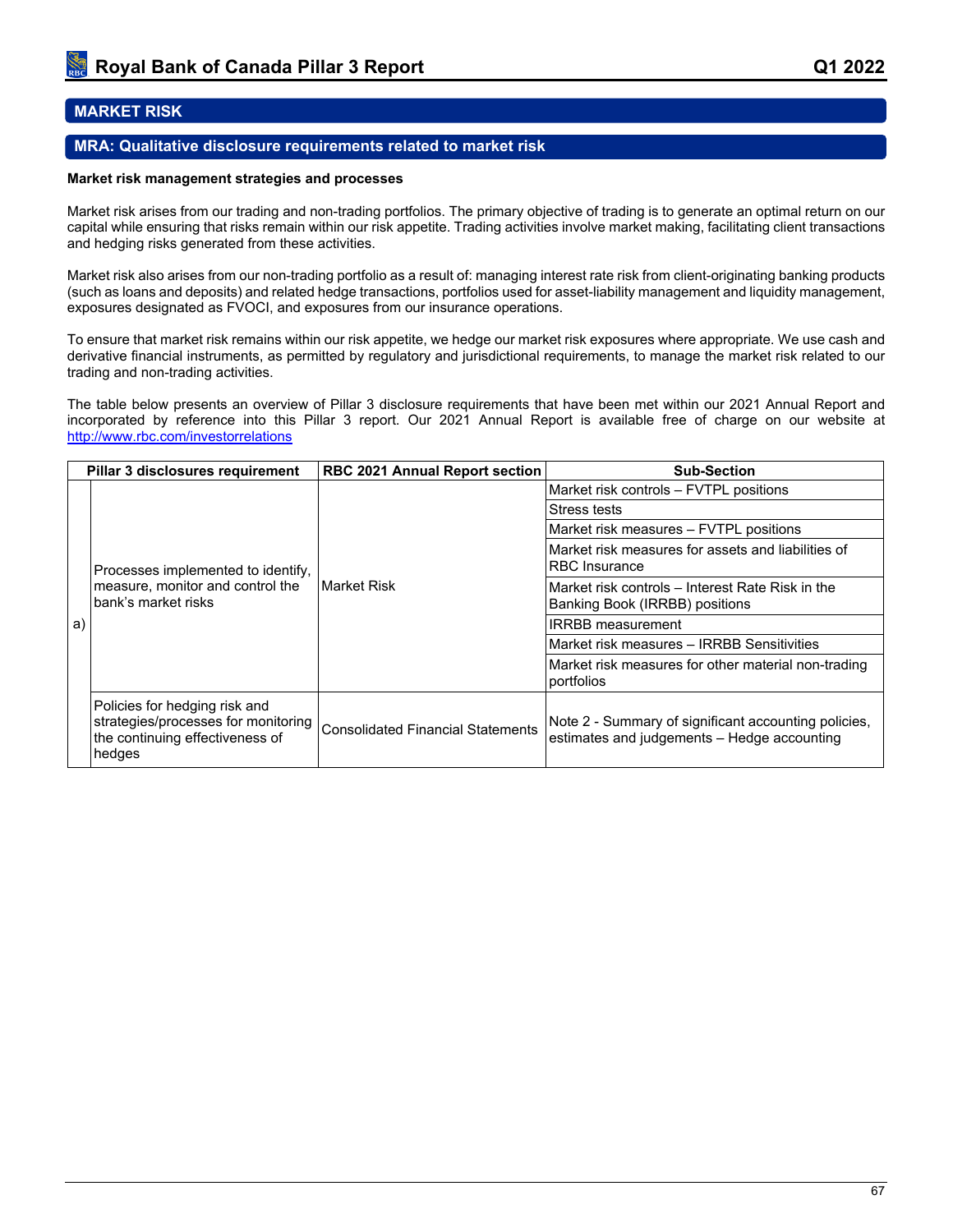## **MRA: Qualitative disclosure requirements related to market risk (continued)**

#### **Market risk management structure and organization**

The Enterprise Market Risk Management Framework is the governance and control framework for the management of market risk within the bank. The market risk management structure is designed to ensure strong corporate governance over all market risk in the context of each business considering operating environment, industry best practices, and regulatory requirements. Drivers of market risk are considered in the bank's policies, practices and standards which are continuously updated given dynamic market and regulatory conditions.

The table below presents an overview of Pillar 3 disclosure requirements that have been met within our 2021 Annual Report and incorporated by reference into this Pillar 3 report. Our 2021 Annual Report is available free of charge on our website at <http://www.rbc.com/investorrelations>

|    | Pillar 3 disclosures requirement                                        | RBC 2021 Annual Report section | <b>Sub-Section</b>                |
|----|-------------------------------------------------------------------------|--------------------------------|-----------------------------------|
|    |                                                                         |                                | Risk governance                   |
|    | Description of the market risk                                          |                                | Risk appetite                     |
|    | governance structure established                                        | Enterprise Risk Management     | Risk measurement                  |
|    | to implement the strategies and                                         |                                | Risk control                      |
|    | processes of the bank                                                   |                                | Risk measurement - Stress testing |
| b) |                                                                         |                                | Culture and conduct risk          |
|    | Description of the relationships and<br>the communication mechanisms    |                                | Risk governance                   |
|    | between the different parties<br>Involved in market risk<br> management | Enterprise Risk Management     | Risk control                      |

#### **Scope and nature of risk reporting and/or measurement systems**

The table below presents an overview of Pillar 3 disclosure requirements that have been met within our 2021 Annual Report and incorporated by reference into this Pillar 3 report. Our 2021 Annual Report is available free of charge on our website at <http://www.rbc.com/investorrelations>

|              | Pillar 3 disclosures requirement                                 | <b>RBC 2021 Annual Report section</b> | <b>Sub-Section</b>                                                                 |  |  |  |  |
|--------------|------------------------------------------------------------------|---------------------------------------|------------------------------------------------------------------------------------|--|--|--|--|
|              |                                                                  |                                       | Risk measurement                                                                   |  |  |  |  |
|              |                                                                  | Enterprise Risk Management            | Risk control                                                                       |  |  |  |  |
|              |                                                                  |                                       | Risk measurement - Stress testing                                                  |  |  |  |  |
|              |                                                                  |                                       | Market risk controls – FVTPL positions                                             |  |  |  |  |
|              |                                                                  |                                       | Stress tests                                                                       |  |  |  |  |
|              |                                                                  |                                       | Market risk measures – FVTPL positions                                             |  |  |  |  |
| $\mathbf{c}$ | Scope and nature of risk reporting<br>and/or measurement systems |                                       | Market risk measures for assets and liabilities of<br><b>RBC</b> Insurance         |  |  |  |  |
|              |                                                                  | Market Risk                           | Market risk controls – Interest Rate Risk in the<br>Banking Book (IRRBB) positions |  |  |  |  |
|              |                                                                  |                                       | <b>IRRBB</b> measurement                                                           |  |  |  |  |
|              |                                                                  |                                       | Market risk measures - IRRBB Sensitivities                                         |  |  |  |  |
|              |                                                                  |                                       | Market risk measures for other material non-trading<br>portfolios                  |  |  |  |  |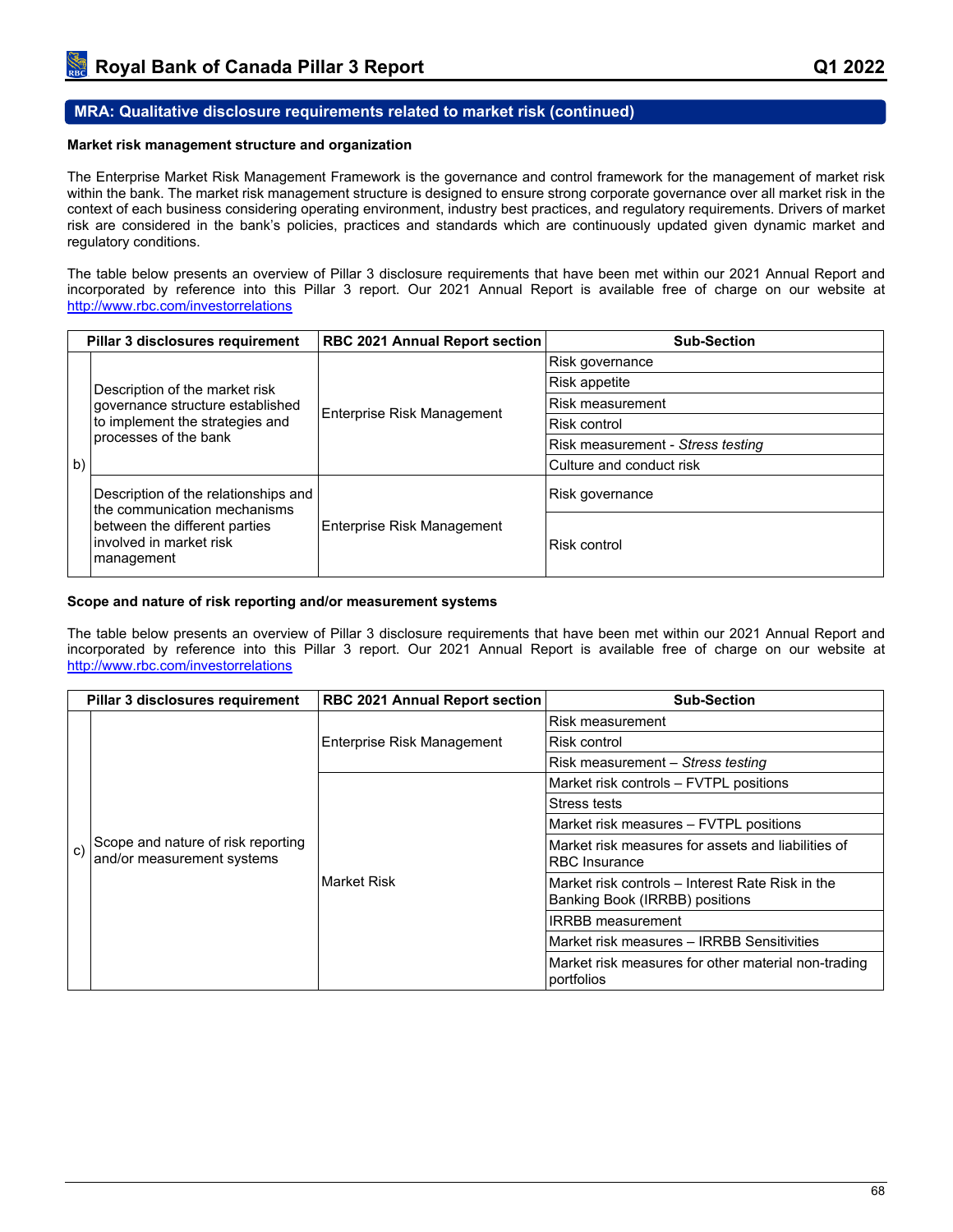## **MRB: Qualitative disclosures for banks using the Internal Models Approach (IMA)**

### **Internal models used for measuring Market Risk**

| Measure                                     | <b>Description</b>                                                                                                                                                                                                                                                                                                                                                                                                                                                                                                                                                                                                                                                                                                                                                                                                                                    | Percentage of<br>market risk<br>regulatory capital <sup>1</sup> |
|---------------------------------------------|-------------------------------------------------------------------------------------------------------------------------------------------------------------------------------------------------------------------------------------------------------------------------------------------------------------------------------------------------------------------------------------------------------------------------------------------------------------------------------------------------------------------------------------------------------------------------------------------------------------------------------------------------------------------------------------------------------------------------------------------------------------------------------------------------------------------------------------------------------|-----------------------------------------------------------------|
| Regulatory<br><b>Value at Risk</b><br>(VaR) | VaR is a statistical measure of potential loss for a financial portfolio computed at a given level of confidence and over a defined<br>holding period. We measure VaR at the 99 <sup>th</sup> percentile confidence level and for regulatory capital measurement we take the<br>more conservative of the one-day holding period scaled up to a ten-day holding period or the direct ten-day holding period. The<br>measure is computed daily, using a full-revaluation approach to generate potential profit or loss values arising from historically<br>observed daily market movements. The historical period used to compute VaR is comprised of the recent two years of equally<br>weighted market data, and is rolled forward on a weekly basis. A mix of absolute and relative returns are used in generating<br>the historical market changes. | 26%                                                             |
| <b>Stressed VaR</b><br>(SVaR)               | SVaR is calculated daily in a similar manner as VaR, but based on a ten-day holding period directly and using a one year<br>period of heightened volatility. We currently use the historical period between 2019 and 2020 covering the market volatility<br>observed during Q2 2020. This historical period chosen reflects the one year period of greatest potential loss for our portfolio.                                                                                                                                                                                                                                                                                                                                                                                                                                                         | 27%                                                             |
| Incremental<br><b>Risk Charge</b><br>(IRC)  | IRC captures the risk of losses under default or rating changes for issuers of traded instruments. IRC is measured over a one-<br>year horizon at a 99.9% confidence level, and captures different liquidity horizons for instruments and concentrations in issuers<br>under a constant level of risk assumption.                                                                                                                                                                                                                                                                                                                                                                                                                                                                                                                                     | 10%                                                             |

<sup>1</sup>As at January 31, 2022.

#### **VaR and SVaR**

The VaR and SVaR models are used for computing regulatory capital for trading book positions across the enterprise, where we have obtained approval from our regulator. We model a general market risk measure, a debt specific risk measure, and an equity total risk measure; along with a total correlated risk measure which combines the above distributions. For portions of our portfolio for which we do not have regulatory approval for models based capital, we use the Standardized Approach to compute regulatory capital.

For management purposes, VaR and SVaR are both computed with one-day holding periods and are applied to all positions that impact the bank's revenue across the trading book and non-trading book. A sensitivity-ladder interpolation approach is applied for some positions instead of full-revaluation, and inactive non-trading book positions are refreshed monthly.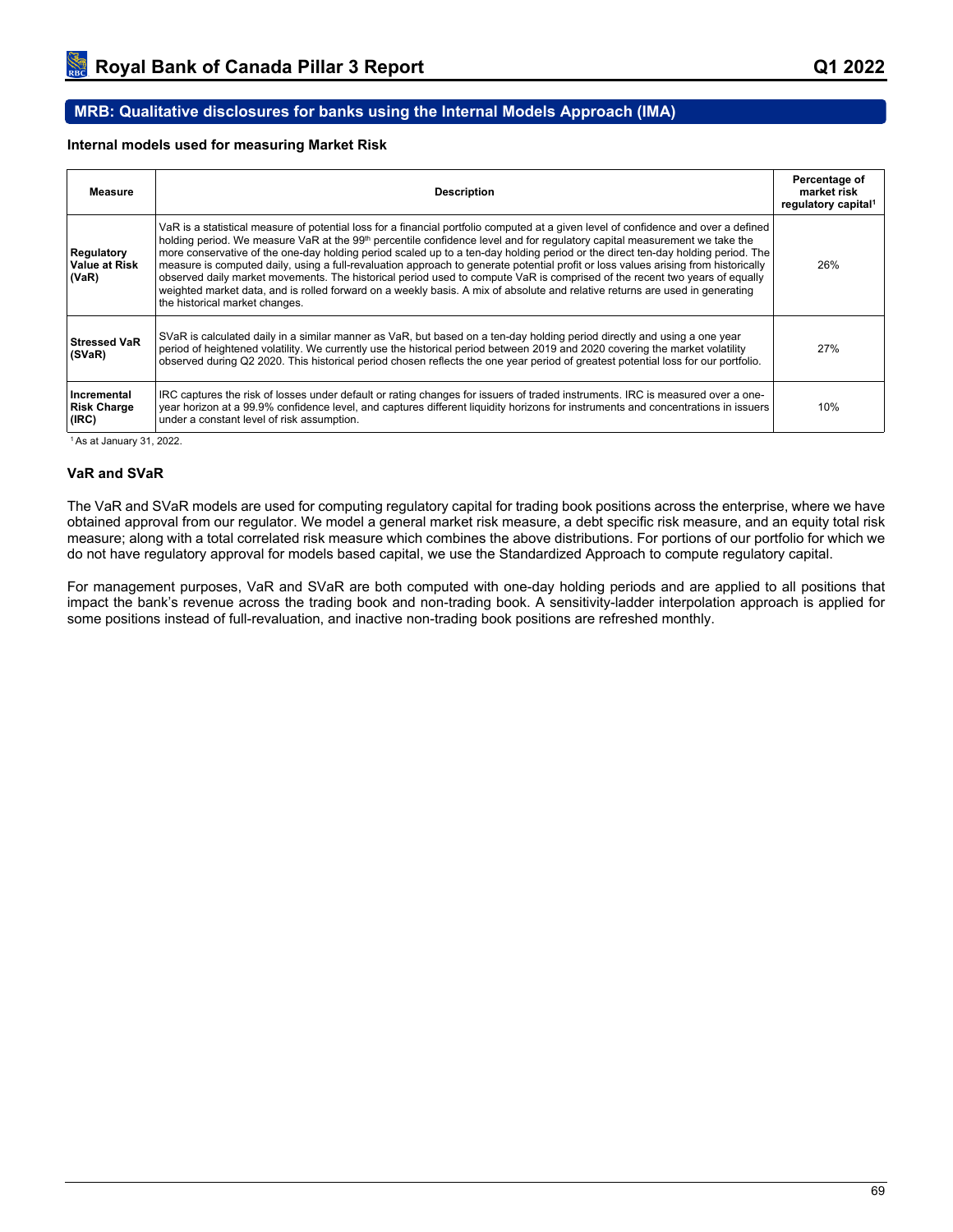### **MRB: Qualitative disclosures for banks using the Internal Models Approach (continued)**

The table below presents an overview of Pillar 3 disclosure requirements that have been met within our 2021 Annual Report and incorporated by reference into this Pillar 3 report. Our 2021 Annual Report is available free of charge on our website at <http://www.rbc.com/investorrelations>

| Pillar 3 disclosures requirement                                           | <b>RBC 2021 Annual Report section</b> | <b>Sub-Section</b>                     |
|----------------------------------------------------------------------------|---------------------------------------|----------------------------------------|
| General description of the models<br>(VaR/stressed VaR)                    | Market Risk                           | Market Risk Controls - FVTPL positions |
| Description of stress testing applied<br>to the modelling parameters<br>g) |                                       | Stress tests                           |

The VaR and SVaR models are governed by our model risk governance framework, which requires that models are validated on a regular basis by a model validation group that is independent of the model developers. The VaR and SVaR models are also subject to ongoing model performance monitoring. The VaR model is back tested by comparing marked-to-market revenue to the computed VaR on a daily basis, in order to ensure that actual outcomes in trading revenue do not exceed the VaR projections beyond the expectations of the applied confidence interval. Backtesting is also performed using a hypothetical profit and loss calculation which allows for comparisons to the total correlated VaR, the general market risk VaR, and asset class VaR measures separately.

While the majority of market risks are reflected in our VaR models, there is the potential for certain risks to be inadequately captured. This can occur due to infrastructure limitations, lack of historical market data or missing risk factors within our VaR models. These Risks Not in VaR (RNIV) are identified through backtesting and other model monitoring processes, and are incorporated into the VaR models, where possible. An assessment of residual RNIV materiality is reviewed and monitored against thresholds at least quarterly.

#### **Incremental Risk Charge**

Our IRC model is applied to debt instruments, credit products, and credit derivatives within our trading portfolios. A probability modelling technique known as the Monte Carlo simulation process is used to generate a statistically relevant number of loss scenarios due to issuer ratings migration and default in order to establish the losses at that confidence level. These scenarios are determined using a transition probability matrix which is calibrated using recent 20 years of historical issuer ratings migration and default observations. Correlations between issuer regions and sectors are calibrated using eight years of historical equity time series data. For the Monte Carlo process, each position is assigned a liquidity horizon (the length of time to close out a position) of three months, six months, or one year, depending on its issuer type, credit rating, and maturity profile.

The IRC model is also subject to the same independent vetting, validation procedures and model risk governance framework as the VaR and SVaR models. Model performance monitoring includes reviews and stress testing of model assumptions, which includes stress testing the historical correlation and liquidity assumptions. Due to the long time horizon and high confidence level of the risk measure, we do not perform backtesting of the IRC model as we do for the VaR measure.

### **MR1: Market risk under standardized approach**

The following table presents the components of the capital requirement under the standardized approach for market risk.

|   |                                           | <b>RWA</b>             |                        |
|---|-------------------------------------------|------------------------|------------------------|
|   | (Millions of Canadian dollars)            | As at January 31, 2022 | As at October 31, 2021 |
|   | Outright products                         |                        |                        |
|   | Interest rate risk (general and specific) | 4,702                  | 4,594                  |
| 2 | Equity risk (general and specific)        | 698                    | 162                    |
| 3 | Foreign exchange risk                     | 2,698                  | 2,363                  |
| 4 | Commodity risk                            | 1,004                  | 689                    |
|   | <b>Options</b>                            |                        |                        |
| 5 | Simplified approach                       |                        | ۰.                     |
| 6 | Delta-plus method                         | ۰                      | ٠                      |
|   | Scenario approach                         | 4,948                  | 4,101                  |
| 8 | Securitization                            | 1,342                  | 1,421                  |
| 9 | <b>Total</b>                              | 15,392                 | 13,330                 |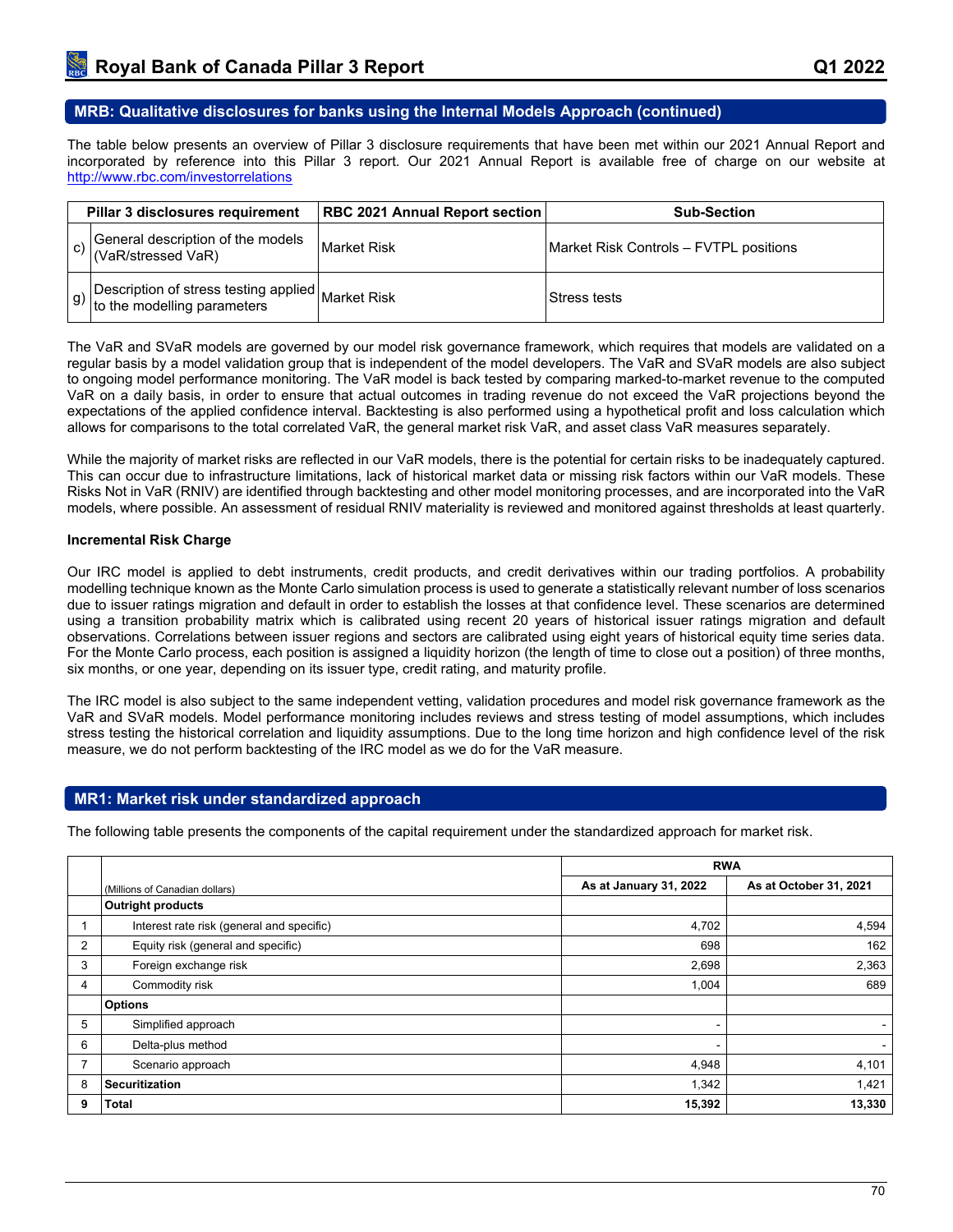# **MR2: RWA flow statements of market risk exposures under the Internal Models Approach (IMA)**

The following table presents variations in the Market RWA determined under the Internal Models Approach.

#### As at January 31, 2022

|                |                                         | a      | b            | C                        | d          | e     |                  |
|----------------|-----------------------------------------|--------|--------------|--------------------------|------------|-------|------------------|
|                | (Millions of Canadian dollars)          | VaR    | Stressed VaR | <b>IRC</b>               | <b>CRM</b> | Other | <b>Total RWA</b> |
|                | RWA at previous quarter end             | 8,200  | 8,474        | 4,802                    |            |       | 21,476           |
| $\overline{2}$ | Movement in risk levels <sup>1</sup>    | 2,461  | 2,491        | (617)                    |            |       | 4,335            |
| 3              | Model updates/changes <sup>2</sup>      | 376    | 118          | $\overline{\phantom{0}}$ |            |       | 494              |
| 4              | Methodology and policy $3$              |        | $\sim$       |                          |            | -     |                  |
| 5              | Acquisitions and disposals              |        | -            |                          |            |       |                  |
| 6              | Foreign exchange movements <sup>4</sup> |        |              | 115                      |            |       | 115              |
|                | Other                                   |        |              |                          |            |       |                  |
| 8              | <b>RWA at end of Reporting Period</b>   | 11,037 | 11,083       | 4,300                    |            |       | 26,420           |

<sup>1</sup> Change in risk due to position changes and averaging in of prior quarter model updates.

<sup>2</sup> Updates to the model to reflect recent market volatility, model implementation, change in model scope or any change to address model malfunctions including changes through model calibrations/realignments.

<sup>3</sup> Methodology changes to the calculations driven by regulatory policy changes. Please note that these changes may be temporary.

<sup>4</sup>Foreign exchange movements for VaR and Stressed VaR are embedded within movement in risk levels.

#### As at October 31, 2021

|   |                                         | a     | b                        | C                        | d          | е     |                  |
|---|-----------------------------------------|-------|--------------------------|--------------------------|------------|-------|------------------|
|   | (Millions of Canadian dollars)          | VaR   | Stressed VaR             | <b>IRC</b>               | <b>CRM</b> | Other | <b>Total RWA</b> |
|   | RWA at previous quarter end             | 8,476 | 9,225                    | 5,076                    |            |       | 22,777           |
| 2 | $\sf I$ Movement in risk levels $^1$    | (231) | (758)                    | (41)                     |            |       | (1,030)          |
| 3 | Model updates/changes <sup>2</sup>      | (45)  | 7                        | (271)                    |            |       | (309)            |
| 4 | Methodology and policy <sup>3</sup>     |       | $\overline{\phantom{0}}$ | $\blacksquare$           |            |       |                  |
| 5 | Acquisitions and disposals              |       | -                        | $\overline{\phantom{0}}$ |            |       |                  |
| 6 | Foreign exchange movements <sup>4</sup> |       |                          | 38                       |            |       | 38               |
|   | Other                                   |       |                          | $\overline{\phantom{0}}$ |            | -     |                  |
| 8 | <b>RWA at end of Reporting Period</b>   | 8,200 | 8,474                    | 4,802                    |            |       | 21,476           |

<sup>1</sup> Change in risk due to position changes and averaging in of prior quarter model updates.

<sup>2</sup> Updates to the model to reflect recent market volatility, model implementation, change in model scope or any change to address model malfunctions including changes through model calibrations/realignments.

<sup>3</sup>Methodology changes to the calculations driven by regulatory policy changes. Please note that these changes may be temporary.

4 Foreign exchange movements for VaR and Stressed VaR are embedded within movement in risk levels.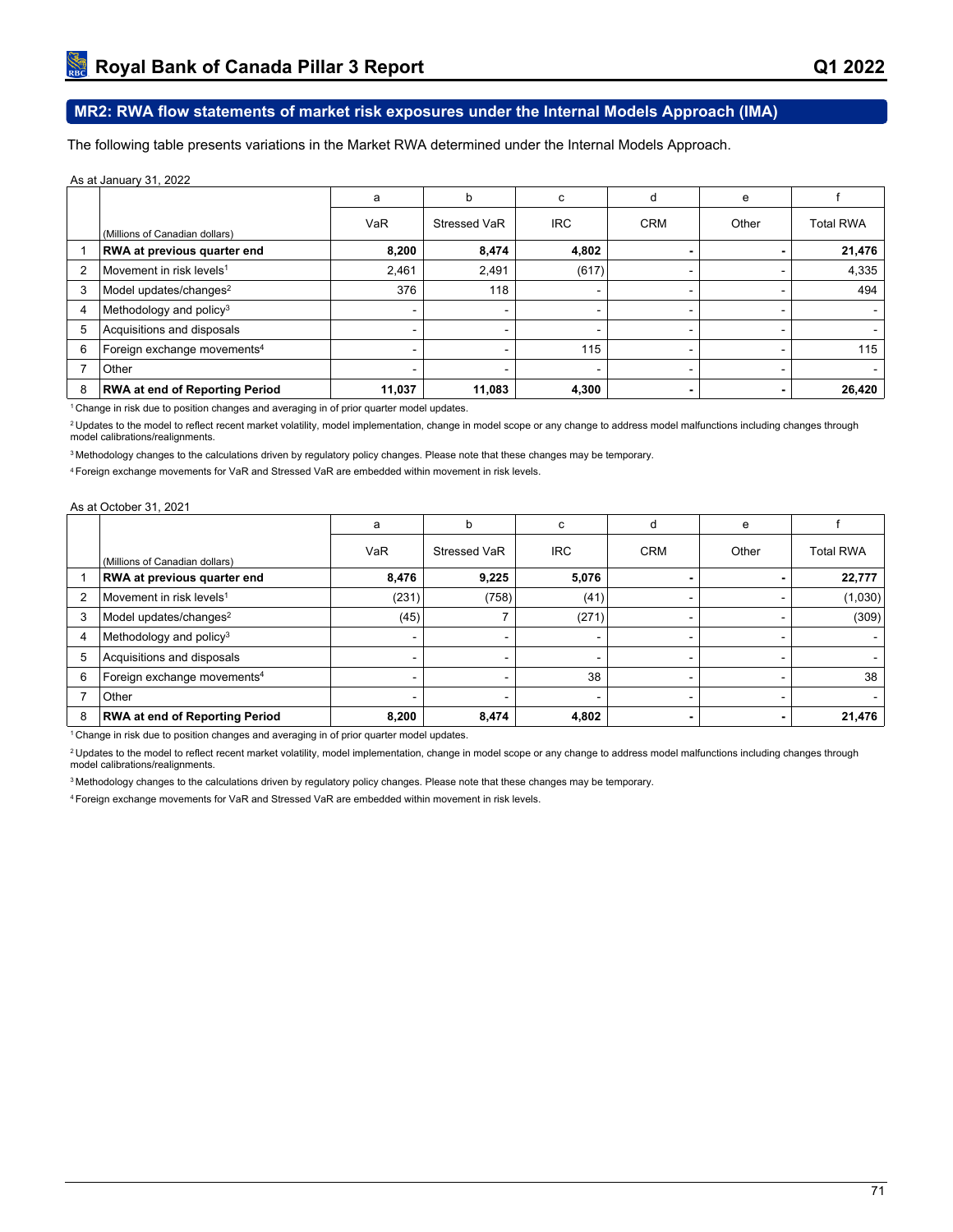## **MR3: IMA values for trading portfolios**

The following table presents minimum, maximum, average and period-end regulatory 10 day VaR, regulatory 10 day stressed VaR, incremental risk charge and comprehensive risk capital charge. These measures are based on the scope of the global trading book with internal models approach (IMA) approval from OSFI for calculating regulatory market risk capital.

|                | (Millions of Canadian dollars)            | Value                  |                        |  |
|----------------|-------------------------------------------|------------------------|------------------------|--|
|                | VaR (10 day 99%) <sup>1,2</sup>           | As at January 31, 2022 | As at October 31, 2021 |  |
|                | Maximum value                             | 430                    | 362                    |  |
| $\overline{2}$ | Average value                             | 295                    | 214                    |  |
| 3              | Minimum value                             | 149                    | 99                     |  |
| 4              | Period end                                | 343                    | 260                    |  |
|                | Stressed VaR (10 day 99%) <sup>1</sup>    |                        |                        |  |
| 5              | Maximum value                             | 386                    | 346                    |  |
| 6              | Average value                             | 298                    | 217                    |  |
| 7              | Minimum value                             | 174                    | 107                    |  |
| 8              | Period end                                | 347                    | 302                    |  |
|                | Incremental Risk Charge (99.9%)           |                        |                        |  |
| 9              | Maximum value                             | 437                    | 469                    |  |
| 10             | Average value                             | 348                    | 383                    |  |
| 11             | Minimum value                             | 248                    | 295                    |  |
| 12             | Period end                                | 286                    | 384                    |  |
|                | Comprehensive Risk capital charge (99.9%) |                        |                        |  |
| 13             | Maximum value                             |                        |                        |  |
| 14             | Average value                             |                        |                        |  |
| 15             | Minimum value                             |                        | -                      |  |
| 16             | Period end                                |                        | ۰.                     |  |
| 17             | Floor (standardized measurement method)   |                        | $\blacksquare$         |  |

<sup>1</sup>The portfolio included in regulatory VaR and SVaR represents a subset of the portfolio captured in management VaR and SVaR reported in the Market Risk section of the 2021 Annual Report.

<sup>2</sup>VaR shown this quarter reflects the more conservative of either a one-day holding period scaled up to a ten-day holding period or the direct ten-day holding period.

Average VaR of \$295 million and average SVaR of \$298 million both increased \$81 million due to elevated inventories in certain fixed income portfolios.

Average IRC of \$348 million decreased \$35 million due to lower inventories in other fixed income portfolios.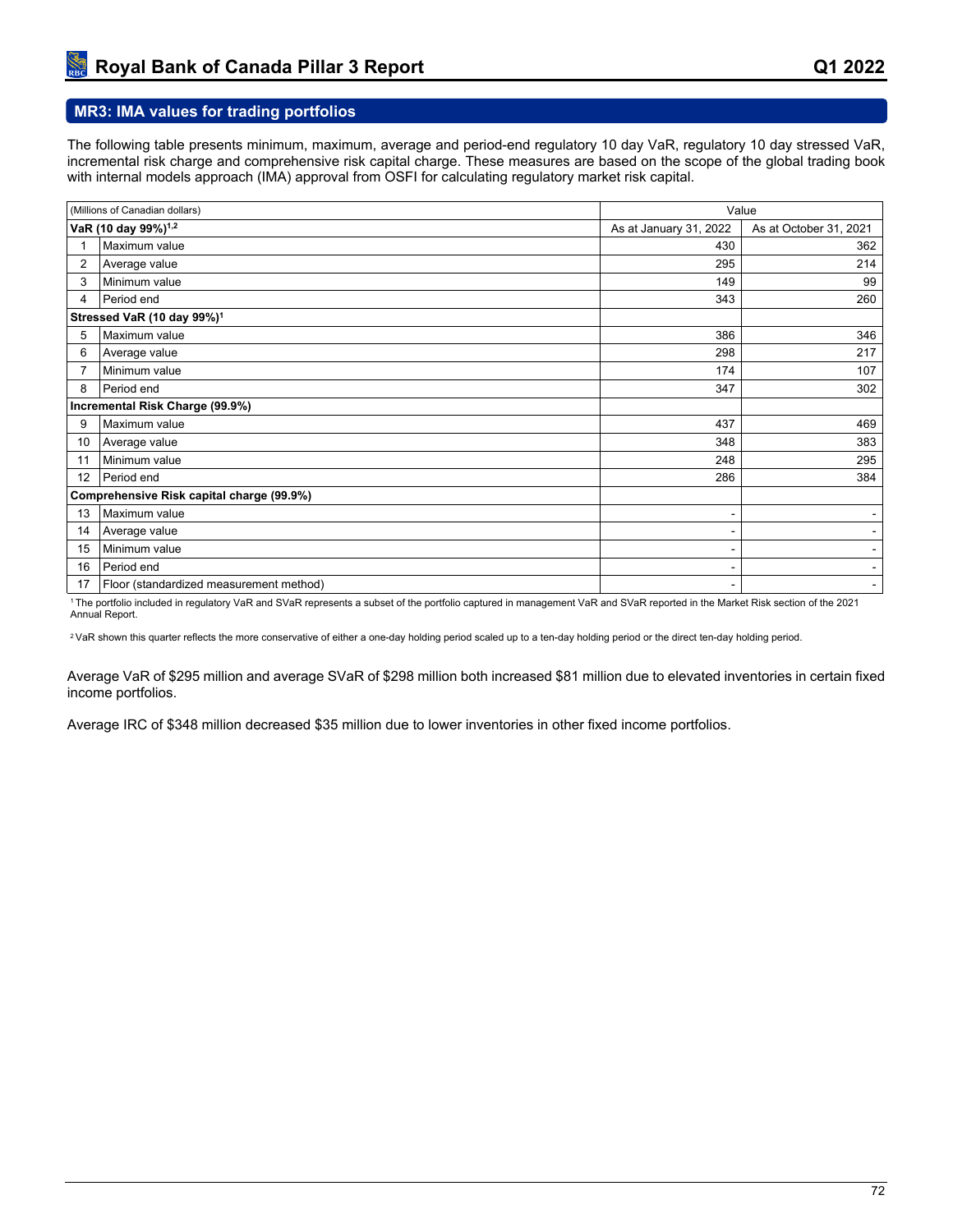# **LEVERAGE**

### **LR1: Summary comparison of accounting assets vs leverage ratio exposure measure**

The following table presents a reconciliation of our total assets per our published financial statements to our leverage ratio exposure measure.

|   | LEVERAGE RATIO1                                                                                                                                                                          |             |            |           |            |            |
|---|------------------------------------------------------------------------------------------------------------------------------------------------------------------------------------------|-------------|------------|-----------|------------|------------|
|   | Summary comparison of accounting assets vs. leverage ratio exposure measure                                                                                                              | Q1/2022     | Q4/2021    | Q3/2021   | Q2/2021    | Q1/2021    |
|   | (Millions of Canadian dollars)                                                                                                                                                           |             |            |           |            |            |
|   | Total consolidated assets as per published financial statements                                                                                                                          | \$1,752,469 | 1,706,323  | 1,693,540 | 1,615,316  | 1,671,151  |
| 2 | Adjustment for investments in banking, financial, insurance or commercial entities<br>that are consolidated for accounting purposes but outside the scope of regulatory<br>consolidation | (17, 701)   | (17,206)   | (16, 852) | (15, 879)  | (16, 464)  |
| 3 | Adjustment for securitized exposures that meet the operational requirements<br>for the recognition of risk transfer <sup>2</sup>                                                         |             |            |           |            |            |
| 4 | Adjustment for fiduciary assets recognized on the balance sheet pursuant to the<br>operative accounting framework but excluded from the leverage ratio exposure<br>measure               |             |            |           |            |            |
| 5 | Adjustments for derivative financial instruments                                                                                                                                         | (246)       | (4,765)    | (15, 322) | (12, 741)  | (28, 579)  |
| 6 | Adjustment for securities financing transactions (SFT)<br>(i.e. repo assets and similar secured lending)                                                                                 | 16,430      | 13,907     | 12,044    | 19,095     | 14,314     |
|   | Adjustments for off-balance sheet items<br>(i.e., credit equivalent amounts of off-balance sheet exposures)                                                                              | 228,707     | 222,658    | 218,889   | 213,097    | 210,955    |
| 8 | Other adjustments $3$                                                                                                                                                                    | (219,030)   | (258, 873) | (259,066) | (242, 611) | (266, 043) |
| 9 | Leverage Ratio Exposure                                                                                                                                                                  | \$1,760,629 | 1,662,044  | 1,633,233 | 1,576,277  | 1,585,334  |

<sup>1</sup>Based on OSFI's Leverage Requirements Guideline issued in October 2018.

<sup>2</sup> OSFI's October 2018 Leverage Requirements Guideline allows for the exclusion of securitized exposures that meet the operational requirements for risk transference. In Q1/2021 transitional methodology changes under the securitization framework did not allow us to recognize risk transference as further explained in SEC 1.

<sup>3</sup> Includes OSFI permitted exclusion of central bank reserves and sovereign-issued securities that qualify as high quality liquid assets and exposures related to the US Government Payment Protection Program (PPP).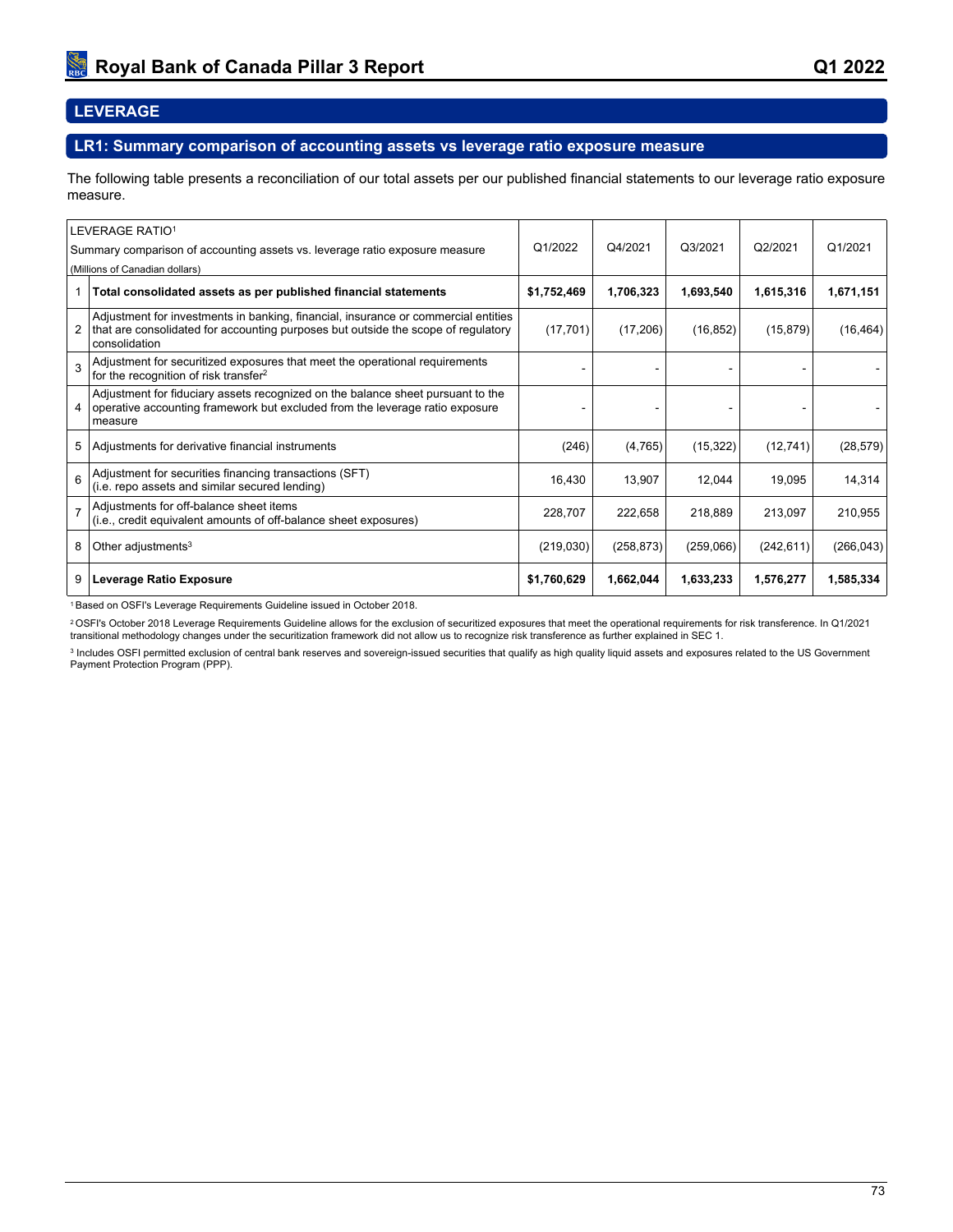## **LR2: Leverage ratio common disclosure template**

The following table presents a detailed breakdown of the components of our leverage ratio. Maintaining a prescribed minimum level of leverage helps neutralizes leverage risk in the event of unexpected economic crises. OSFI requires maintenance of a minimum leverage ratio of 3% at all times.

|                | LEVERAGE RATIO COMMON DISCLOSURE TEMPLATE <sup>1</sup>                                                                                         | Q1/2022    | Q4/2021    | Q3/2021   | Q2/2021    | Q1/2021        |
|----------------|------------------------------------------------------------------------------------------------------------------------------------------------|------------|------------|-----------|------------|----------------|
|                | (Millions of Canadian dollars, except percentages)                                                                                             |            |            |           |            |                |
|                | On-balance sheet exposures                                                                                                                     |            |            |           |            |                |
| $\mathbf{1}$   | On-balance sheet items (excluding derivatives, SFTs and grandfathered<br>securitization exposures, but including collateral)                   | 1,141,785  | 1,057,130  | 1,025,819 | 982,497    | 996,797        |
| $\overline{2}$ | Gross-up for derivatives collateral provided where deducted from balance sheet<br>assets pursuant to the operative accounting framework (IFRS) |            |            |           |            |                |
| 3              | (Deductions of receivables assets for cash variation margin provided in derivatives<br>transactions)                                           | (15, 829)  | (16, 317)  | (16, 569) | (16, 858)  | (16, 328)      |
| 4              | (Asset amounts deducted in determining Basel III Tier 1 capital)                                                                               | (17, 627)  | (17,088)   | (15, 890) | (15, 771)  | (14, 840)      |
| 5              | Total on-balance sheet exposure (excluding derivatives and SFTs)<br>(sum of lines 1 and 4)                                                     | 1,108,329  | 1,023,725  | 993,360   | 949,868    | 965,629        |
|                | <b>Derivatives exposures</b>                                                                                                                   |            |            |           |            |                |
| 6              | Replacement cost associated with all derivatives transactions<br>(i.e., net of eligible cash variation margin)                                 | 27,241     | 29,322     | 28,820    | 26,967     | 25,968         |
| $\overline{7}$ | Add-on amounts for potential future exposure (PFE) associated with all derivatives<br>transactions                                             | 64,451     | 61,188     | 57,623    | 57,189     | 55,546         |
| 8              | (Exempted central counterparty (CCP)-leg of client-cleared trade exposures)                                                                    |            |            |           |            | $\blacksquare$ |
| 9              | Adjusted effective notional amount of written credit derivatives                                                                               | 381        | 266        | 268       | 339        | 824            |
| 10             | (Adjusted effective notional offsets and add-on deductions for written credit<br>derivatives)                                                  |            |            |           |            |                |
| 11             | Total derivative exposures (sum of lines 6 to 10)                                                                                              | 92,073     | 90,776     | 86,711    | 84,495     | 82,338         |
|                | Securities financing transaction exposures                                                                                                     |            |            |           |            |                |
| 12             | Gross SFT assets recognized for accounting purposes (with no recognition of netting),<br>after adjusting for sale accounting transactions      | 399,556    | 388,006    | 388,202   | 369,353    | 357,257        |
| 13             | (Netted amounts of cash payables and cash receivables of gross SFT assets)                                                                     | (84, 466)  | (77, 028)  | (65, 973) | (59, 631)  | (45, 160)      |
| 14             | Counterparty credit risk (CCR) exposure for SFTs                                                                                               | 16,430     | 13,907     | 12,044    | 19,095     | 14,314         |
| 15             | Agent transaction exposures                                                                                                                    |            |            |           |            |                |
| 16             | Total securities financing transaction exposures (sum of lines 12 to 15)                                                                       | 331,520    | 324,885    | 334,273   | 328,817    | 326,411        |
|                | Other off-balance sheet exposures                                                                                                              |            |            |           |            |                |
| 17             | Off-balance sheet exposures at gross notional amount                                                                                           | 676,761    | 660,224    | 656,218   | 634,002    | 626,427        |
| 18             | (Adjustments for conversion to credit equivalent amounts)                                                                                      | (448, 054) | (437, 566) | (437,329) | (420, 905) | (415, 471)     |
| 19             | Off-balance sheet items (sum of lines 17 and 18)                                                                                               | 228,707    | 222,658    | 218,889   | 213,097    | 210,956        |
|                | <b>Capital and Total Exposures</b>                                                                                                             |            |            |           |            |                |
| 20             | Tier 1 capital                                                                                                                                 | 84,493     | 82,246     | 81,218    | 78,139     | 76,733         |
| 20a            | Tier 1 capital with transitional arrangements for ECL provisioning not applied                                                                 | 84,298     | 81,826     | 80,659    | 77,319     | 75,757         |
| 21             | Total Exposures (sum of lines 3,11,16 and 19)                                                                                                  | 1,760,629  | 1,662,044  | 1,633,233 | 1,576,277  | 1,585,334      |
|                | Leverage ratio                                                                                                                                 |            |            |           |            |                |
| 22             | Basel III leverage ratio                                                                                                                       | 4.8%       | 4.9%       | 5.0%      | 5.0%       | 4.8%           |
| 22a            | Basel III leverage ratio with transitional arrangements for ECL provisioning not<br>applied                                                    | 4.8%       | 4.9%       | 4.9%      | 4.9%       | 4.8%           |

<sup>1</sup>Based on OSFI's Leverage Requirements Guideline issued October 2018.

Our Leverage ratio of 4.8% was down 10 bps, mainly due to the reversal of the regulatory modification for sovereign-issued securities qualifying as HQLA, as announced by OSFI. Business-driven growth in leverage exposures and share repurchases also contributed to the decrease. These factors were partially offset by internal capital generation and the issuance of preferred shares.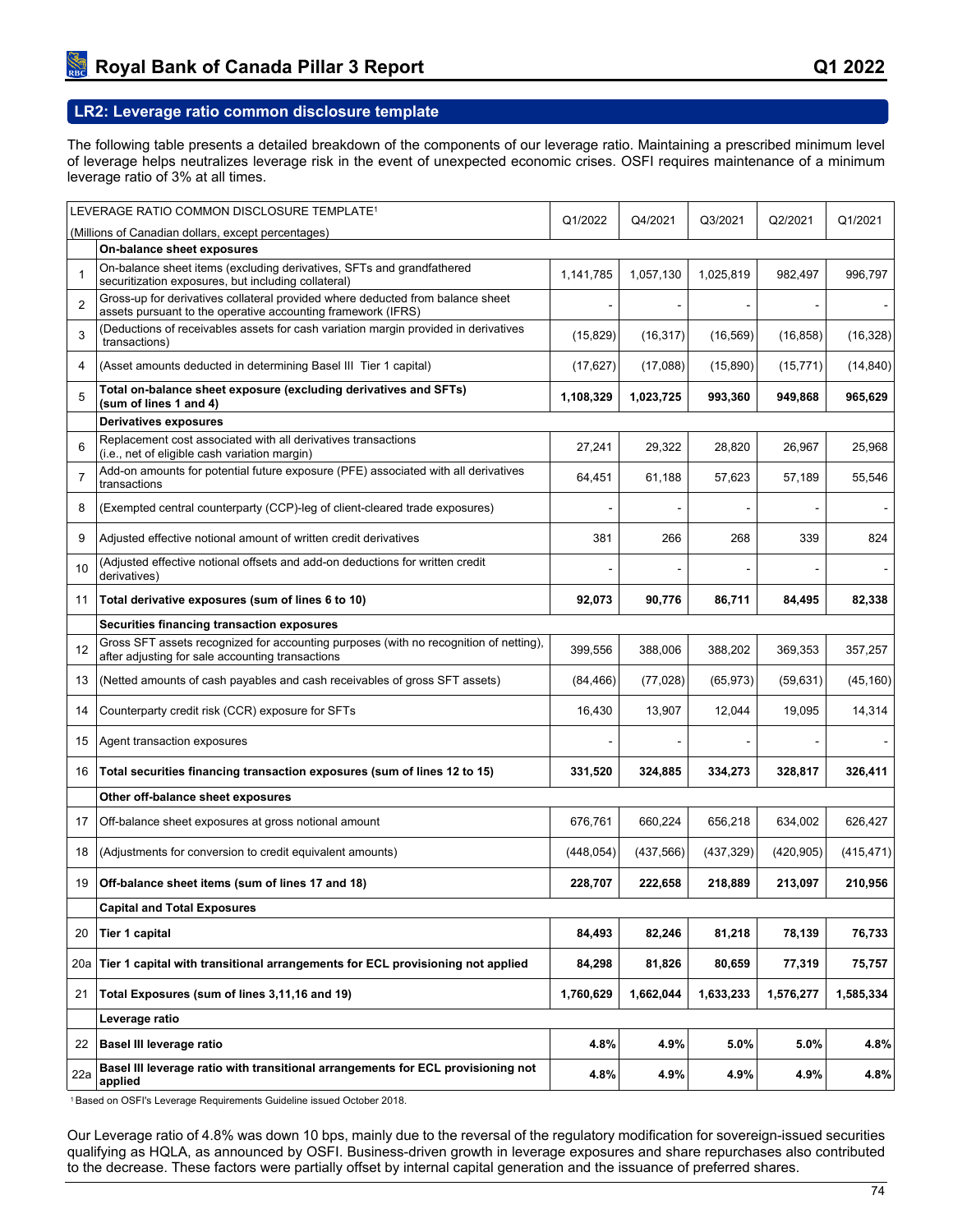## **TOTAL LOSS ABSORBING CAPACITY (TLAC) DISCLOSURE REQUIREMENTS**

## **KM2: Key metrics – TLAC requirements (at resolution group level)**

The following summary table provides information about our total loss-absorbing capacity (TLAC) available, and TLAC requirements applied, at the resolution group level under a Single Point of Entry. TLAC requirements establish two minimum standards, which are required to be met effective November 1, 2021: the risk-based TLAC ratio, which builds on the risk-based capital ratios described in the CAR guideline, and the TLAC leverage ratio, which builds on the leverage ratio described in OSFI's Leverage Requirements guideline. The risk-based TLAC ratio is defined as TLAC divided by total risk-weighted assets (RWA) while the TLAC leverage ratio is defined as TLAC divided by the Leverage ratio exposure. OSFI has provided notification requiring systemically important banks to maintain a minimum TLAC ratio of 22.5% (inclusive of the revised domestic stability buffer of 1% in Q2 2020) and a TLAC leverage ratio of 6.75%. The TLAC ratio requirements increased to 24% in Q4 2021 reflecting the 1.5% increase of the DSB effective October 31, 2021. We began issuing TLAC eligible debt in Q4 2018 and our TLAC ratio is expected to increase through normal course refinancing of maturing debt.

|                |                                                                                                                                                                                                                                                                                                                                 | a          | $\mathbf b$ | C.        | d         | e          | $\mathbf{f}$ |
|----------------|---------------------------------------------------------------------------------------------------------------------------------------------------------------------------------------------------------------------------------------------------------------------------------------------------------------------------------|------------|-------------|-----------|-----------|------------|--------------|
|                |                                                                                                                                                                                                                                                                                                                                 | January 31 | October 31  | July 31   | April 30  | January 31 | Change       |
|                | (Millions of Canadian dollars, except as otherwise noted)                                                                                                                                                                                                                                                                       | 2022       | 2021        | 2021      | 2021      | 2021       | $(a) - (b)$  |
|                | Resolution group <sup>1</sup>                                                                                                                                                                                                                                                                                                   |            |             |           |           |            |              |
|                | Total loss-absorbing capacity (TLAC) available                                                                                                                                                                                                                                                                                  | 150,136    | 142,202     | 135,029   | 126,594   | 125,619    | 7,934        |
| 1a             | Total loss-absorbing capacity (TLAC) available with transitional<br>arrangements for ECL provisioning not applied                                                                                                                                                                                                               | 150,136    | 142,202     | 135,029   | 126,594   | 125,619    | 7,934        |
| $\overline{2}$ | Total RWA at the level of the resolution group                                                                                                                                                                                                                                                                                  | 569,285    | 552,541     | 543,047   | 555,607   | 557,519    | 16,744       |
| 3              | TLAC ratio: TLAC as a percentage of RWA (row 1/row 2) (%)                                                                                                                                                                                                                                                                       | 26.4%      | 25.7%       | 24.9%     | 22.8%     | 22.5%      | 0.7%         |
| 3a             | TLAC ratio: TLAC as a percentage of RWA (row 1a / row 2) (%) available<br>with transitional arrangements for ECL provisioning not applied                                                                                                                                                                                       | 26.4%      | 25.7%       | 24.9%     | 22.8%     | 22.5%      | 0.7%         |
| 4              | Leverage ratio exposure measure at the level of the resolution group                                                                                                                                                                                                                                                            | 1,760,629  | 1,662,044   | 1,633,233 | 1,576,277 | 1,585,334  | 98,585       |
| 5              | TLAC Leverage Ratio: TLAC as a percentage of leverage ratio exposure<br>measure (row $1$ /row $4$ ) (%)                                                                                                                                                                                                                         | 8.5%       | 8.6%        | 8.3%      | 8.0%      | 7.9%       | (0.1)%       |
| 5a             | TLAC Leverage Ratio: TLAC as a percentage of leverage ratio exposure<br>measure (row 1a/row 4) (%) with transitional arrangements for ECL<br>provisioning not applied                                                                                                                                                           | 8.5%       | 8.6%        | 8.3%      | 8.0%      | 7.9%       | (0.1)%       |
| 6a             | Does the subordination exemption in the antepenultimate paragraph of<br>Section 11 of the FSB TLAC Term Sheet apply?                                                                                                                                                                                                            | Yes        | Yes         | Yes       | Yes       | Yes        |              |
| 6 <sub>b</sub> | Does the subordination exemption in the penultimate paragraph of<br>Section 11 of the FSB TLAC Term Sheet apply?                                                                                                                                                                                                                | No         | No          | No        | No        | No         |              |
| 6с             | If the capped subordination exemption applies, the amount of funding<br>issued that ranks pari passu with Excluded Liabilities and that is<br>recognized as external TLAC, divided by funding issued that ranks pari<br>passu with Excluded Liabilities and that would recognized as external<br>TLAC if no cap was applied (%) | N/A        | N/A         | N/A       | N/A       | N/A        |              |

<sup>1</sup>Lines 1, 3 and 5 incorporate expected credit loss (ECL) transitional modification provided by OSFI as announced on March 27, 2020. Lines 1a, 3a and 5a represent TLAC available with transitional arrangements for ECL provisioning not applied.

Our TLAC ratio of 26.4% was up by 70 bps quarter-over-quarter, reflecting the increase in available TLAC from net bail-in debt issuance and internal capital generation, partly offset by share buybacks and higher RWA, as noted in KM1.

Our TLAC leverage ratio of 8.5% was down 10 bps quarter-over-quarter, reflecting higher leverage exposure as noted in LR1 and share buybacks, partly offset by net bail-in issuances and internal capital generation.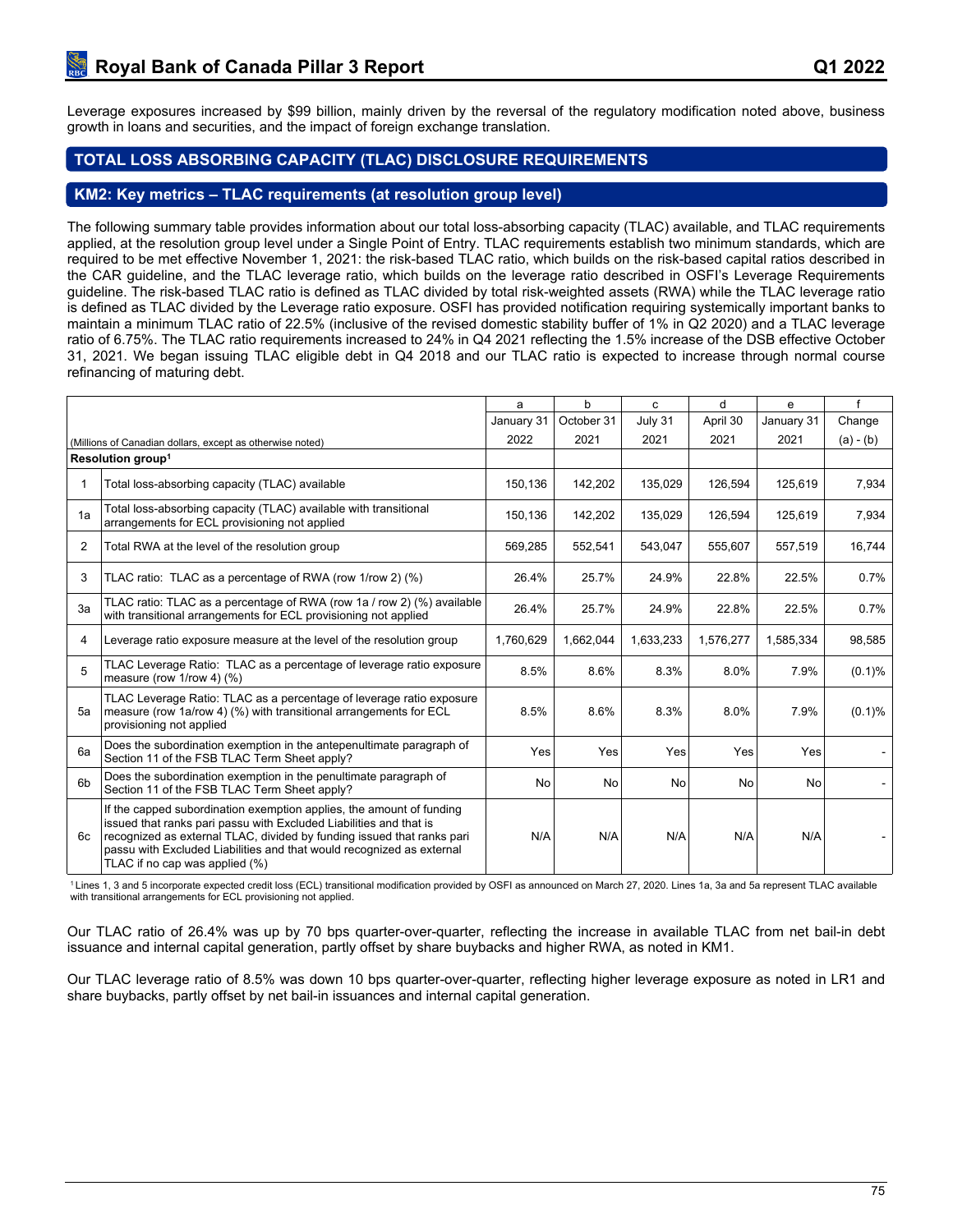# **TLAC1: TLAC composition (at resolution group level)**

The following table presents details of the composition of our TLAC.

| (Millions of Canadian dollars, except as otherwise noted)<br>Amount<br>Regulatory capital elements of TLAC and adjustments<br>Common Equity Tier 1 capital (CET1)<br>77,080<br>$\mathbf{1}$<br>Additional Tier 1 capital (AT1) before TLAC adjustments<br>$\overline{2}$<br>7,413<br>AT1 ineligible as TLAC as issued out of subsidiaries to third parties<br>3<br>Other adjustments<br>4<br>AT1 instruments eligible under the TLAC framework<br>7,413<br>5<br>6<br>Tier 2 capital (T2) before TLAC adjustments<br>10,009<br>7<br>Amortised portion of T2 instruments where remaining maturity > 1 year<br>762<br>T2 capital ineligible as TLAC as issued out of subsidiaries to third parties<br>8<br>9<br>Other adjustments<br>10,771<br>T2 instruments eligible under the TLAC framework<br>10<br>TLAC arising from regulatory capital<br>95,264<br>11<br>Non-regulatory capital elements of TLAC<br>External TLAC instruments issued directly by the bank and subordinated to excluded liabilities<br>12<br>$\blacksquare$<br>External TLAC instruments issued directly by the bank which are not subordinated to excluded liabilities but meet all other TLAC term<br>55,093<br>13<br>sheet requirements<br>55,093<br>Of which: amount eligible as TLAC after application of the caps<br>14<br>External TLAC instruments issued by funding vehicles prior to January 1, 2022<br>15<br>Eligible ex ante commitments to recapitalise a G-SIB in resolution<br>16<br>TLAC arising from non-regulatory capital instruments before adjustments<br>55,093<br>17<br>Non-regulatory capital elements of TLAC: adjustments<br>TLAC before deductions<br>150,357<br>18<br>Deductions of exposures between MPE resolution groups that correspond to items eligible for TLAC (not applicable to SPE G-SIBs<br>19<br>and D-SIBs)<br>(221)<br>Deduction of investments in own other TLAC liabilities<br>20<br>Other adjustments to TLAC<br>21<br>TLAC available after deductions<br>150,136<br>22<br>Risk-weighted assets and leverage exposure measure for TLAC purposes<br>23<br>Total risk-weighted assets adjusted as permitted under the TLAC regime<br>569,285<br>1,760,629<br>24<br>Leverage exposure measure<br><b>TLAC ratios and buffers</b><br>TLAC Ratio (as a percentage of risk-weighted assets adjusted as permitted under the TLAC regime, row 22 / row 23)<br>25<br>26.4%<br>8.5%<br>26<br>TLAC Leverage Ratio (as a percentage of leverage exposure)<br>CET1 (as a percentage of risk-weighted assets) available after meeting the resolution group's minimum capital and TLAC<br>27<br>8.4%<br>requirements<br>Institution-specific buffer (capital conservation buffer plus countercyclical buffer plus higher loss absorbency, expressed as a<br>3.5%<br>28<br>percentage of risk-weighted assets)<br>29<br>Of which: capital conservation buffer<br>2.5%<br>Of which: bank specific countercyclical buffer<br>$0.0\%$<br>30<br>1.0%<br>31<br>Of which: higher loss absorbency | As at January 31, 2022 |  |
|---------------------------------------------------------------------------------------------------------------------------------------------------------------------------------------------------------------------------------------------------------------------------------------------------------------------------------------------------------------------------------------------------------------------------------------------------------------------------------------------------------------------------------------------------------------------------------------------------------------------------------------------------------------------------------------------------------------------------------------------------------------------------------------------------------------------------------------------------------------------------------------------------------------------------------------------------------------------------------------------------------------------------------------------------------------------------------------------------------------------------------------------------------------------------------------------------------------------------------------------------------------------------------------------------------------------------------------------------------------------------------------------------------------------------------------------------------------------------------------------------------------------------------------------------------------------------------------------------------------------------------------------------------------------------------------------------------------------------------------------------------------------------------------------------------------------------------------------------------------------------------------------------------------------------------------------------------------------------------------------------------------------------------------------------------------------------------------------------------------------------------------------------------------------------------------------------------------------------------------------------------------------------------------------------------------------------------------------------------------------------------------------------------------------------------------------------------------------------------------------------------------------------------------------------------------------------------------------------------------------------------------------------------------------------------------------------------------------------------------------------------------------------------------------------------------------------------------------------------------------------------------------------------------------------------------------------------------------------------------------|------------------------|--|
|                                                                                                                                                                                                                                                                                                                                                                                                                                                                                                                                                                                                                                                                                                                                                                                                                                                                                                                                                                                                                                                                                                                                                                                                                                                                                                                                                                                                                                                                                                                                                                                                                                                                                                                                                                                                                                                                                                                                                                                                                                                                                                                                                                                                                                                                                                                                                                                                                                                                                                                                                                                                                                                                                                                                                                                                                                                                                                                                                                                             |                        |  |
|                                                                                                                                                                                                                                                                                                                                                                                                                                                                                                                                                                                                                                                                                                                                                                                                                                                                                                                                                                                                                                                                                                                                                                                                                                                                                                                                                                                                                                                                                                                                                                                                                                                                                                                                                                                                                                                                                                                                                                                                                                                                                                                                                                                                                                                                                                                                                                                                                                                                                                                                                                                                                                                                                                                                                                                                                                                                                                                                                                                             |                        |  |
|                                                                                                                                                                                                                                                                                                                                                                                                                                                                                                                                                                                                                                                                                                                                                                                                                                                                                                                                                                                                                                                                                                                                                                                                                                                                                                                                                                                                                                                                                                                                                                                                                                                                                                                                                                                                                                                                                                                                                                                                                                                                                                                                                                                                                                                                                                                                                                                                                                                                                                                                                                                                                                                                                                                                                                                                                                                                                                                                                                                             |                        |  |
|                                                                                                                                                                                                                                                                                                                                                                                                                                                                                                                                                                                                                                                                                                                                                                                                                                                                                                                                                                                                                                                                                                                                                                                                                                                                                                                                                                                                                                                                                                                                                                                                                                                                                                                                                                                                                                                                                                                                                                                                                                                                                                                                                                                                                                                                                                                                                                                                                                                                                                                                                                                                                                                                                                                                                                                                                                                                                                                                                                                             |                        |  |
|                                                                                                                                                                                                                                                                                                                                                                                                                                                                                                                                                                                                                                                                                                                                                                                                                                                                                                                                                                                                                                                                                                                                                                                                                                                                                                                                                                                                                                                                                                                                                                                                                                                                                                                                                                                                                                                                                                                                                                                                                                                                                                                                                                                                                                                                                                                                                                                                                                                                                                                                                                                                                                                                                                                                                                                                                                                                                                                                                                                             |                        |  |
|                                                                                                                                                                                                                                                                                                                                                                                                                                                                                                                                                                                                                                                                                                                                                                                                                                                                                                                                                                                                                                                                                                                                                                                                                                                                                                                                                                                                                                                                                                                                                                                                                                                                                                                                                                                                                                                                                                                                                                                                                                                                                                                                                                                                                                                                                                                                                                                                                                                                                                                                                                                                                                                                                                                                                                                                                                                                                                                                                                                             |                        |  |
|                                                                                                                                                                                                                                                                                                                                                                                                                                                                                                                                                                                                                                                                                                                                                                                                                                                                                                                                                                                                                                                                                                                                                                                                                                                                                                                                                                                                                                                                                                                                                                                                                                                                                                                                                                                                                                                                                                                                                                                                                                                                                                                                                                                                                                                                                                                                                                                                                                                                                                                                                                                                                                                                                                                                                                                                                                                                                                                                                                                             |                        |  |
|                                                                                                                                                                                                                                                                                                                                                                                                                                                                                                                                                                                                                                                                                                                                                                                                                                                                                                                                                                                                                                                                                                                                                                                                                                                                                                                                                                                                                                                                                                                                                                                                                                                                                                                                                                                                                                                                                                                                                                                                                                                                                                                                                                                                                                                                                                                                                                                                                                                                                                                                                                                                                                                                                                                                                                                                                                                                                                                                                                                             |                        |  |
|                                                                                                                                                                                                                                                                                                                                                                                                                                                                                                                                                                                                                                                                                                                                                                                                                                                                                                                                                                                                                                                                                                                                                                                                                                                                                                                                                                                                                                                                                                                                                                                                                                                                                                                                                                                                                                                                                                                                                                                                                                                                                                                                                                                                                                                                                                                                                                                                                                                                                                                                                                                                                                                                                                                                                                                                                                                                                                                                                                                             |                        |  |
|                                                                                                                                                                                                                                                                                                                                                                                                                                                                                                                                                                                                                                                                                                                                                                                                                                                                                                                                                                                                                                                                                                                                                                                                                                                                                                                                                                                                                                                                                                                                                                                                                                                                                                                                                                                                                                                                                                                                                                                                                                                                                                                                                                                                                                                                                                                                                                                                                                                                                                                                                                                                                                                                                                                                                                                                                                                                                                                                                                                             |                        |  |
|                                                                                                                                                                                                                                                                                                                                                                                                                                                                                                                                                                                                                                                                                                                                                                                                                                                                                                                                                                                                                                                                                                                                                                                                                                                                                                                                                                                                                                                                                                                                                                                                                                                                                                                                                                                                                                                                                                                                                                                                                                                                                                                                                                                                                                                                                                                                                                                                                                                                                                                                                                                                                                                                                                                                                                                                                                                                                                                                                                                             |                        |  |
|                                                                                                                                                                                                                                                                                                                                                                                                                                                                                                                                                                                                                                                                                                                                                                                                                                                                                                                                                                                                                                                                                                                                                                                                                                                                                                                                                                                                                                                                                                                                                                                                                                                                                                                                                                                                                                                                                                                                                                                                                                                                                                                                                                                                                                                                                                                                                                                                                                                                                                                                                                                                                                                                                                                                                                                                                                                                                                                                                                                             |                        |  |
|                                                                                                                                                                                                                                                                                                                                                                                                                                                                                                                                                                                                                                                                                                                                                                                                                                                                                                                                                                                                                                                                                                                                                                                                                                                                                                                                                                                                                                                                                                                                                                                                                                                                                                                                                                                                                                                                                                                                                                                                                                                                                                                                                                                                                                                                                                                                                                                                                                                                                                                                                                                                                                                                                                                                                                                                                                                                                                                                                                                             |                        |  |
|                                                                                                                                                                                                                                                                                                                                                                                                                                                                                                                                                                                                                                                                                                                                                                                                                                                                                                                                                                                                                                                                                                                                                                                                                                                                                                                                                                                                                                                                                                                                                                                                                                                                                                                                                                                                                                                                                                                                                                                                                                                                                                                                                                                                                                                                                                                                                                                                                                                                                                                                                                                                                                                                                                                                                                                                                                                                                                                                                                                             |                        |  |
|                                                                                                                                                                                                                                                                                                                                                                                                                                                                                                                                                                                                                                                                                                                                                                                                                                                                                                                                                                                                                                                                                                                                                                                                                                                                                                                                                                                                                                                                                                                                                                                                                                                                                                                                                                                                                                                                                                                                                                                                                                                                                                                                                                                                                                                                                                                                                                                                                                                                                                                                                                                                                                                                                                                                                                                                                                                                                                                                                                                             |                        |  |
|                                                                                                                                                                                                                                                                                                                                                                                                                                                                                                                                                                                                                                                                                                                                                                                                                                                                                                                                                                                                                                                                                                                                                                                                                                                                                                                                                                                                                                                                                                                                                                                                                                                                                                                                                                                                                                                                                                                                                                                                                                                                                                                                                                                                                                                                                                                                                                                                                                                                                                                                                                                                                                                                                                                                                                                                                                                                                                                                                                                             |                        |  |
|                                                                                                                                                                                                                                                                                                                                                                                                                                                                                                                                                                                                                                                                                                                                                                                                                                                                                                                                                                                                                                                                                                                                                                                                                                                                                                                                                                                                                                                                                                                                                                                                                                                                                                                                                                                                                                                                                                                                                                                                                                                                                                                                                                                                                                                                                                                                                                                                                                                                                                                                                                                                                                                                                                                                                                                                                                                                                                                                                                                             |                        |  |
|                                                                                                                                                                                                                                                                                                                                                                                                                                                                                                                                                                                                                                                                                                                                                                                                                                                                                                                                                                                                                                                                                                                                                                                                                                                                                                                                                                                                                                                                                                                                                                                                                                                                                                                                                                                                                                                                                                                                                                                                                                                                                                                                                                                                                                                                                                                                                                                                                                                                                                                                                                                                                                                                                                                                                                                                                                                                                                                                                                                             |                        |  |
|                                                                                                                                                                                                                                                                                                                                                                                                                                                                                                                                                                                                                                                                                                                                                                                                                                                                                                                                                                                                                                                                                                                                                                                                                                                                                                                                                                                                                                                                                                                                                                                                                                                                                                                                                                                                                                                                                                                                                                                                                                                                                                                                                                                                                                                                                                                                                                                                                                                                                                                                                                                                                                                                                                                                                                                                                                                                                                                                                                                             |                        |  |
|                                                                                                                                                                                                                                                                                                                                                                                                                                                                                                                                                                                                                                                                                                                                                                                                                                                                                                                                                                                                                                                                                                                                                                                                                                                                                                                                                                                                                                                                                                                                                                                                                                                                                                                                                                                                                                                                                                                                                                                                                                                                                                                                                                                                                                                                                                                                                                                                                                                                                                                                                                                                                                                                                                                                                                                                                                                                                                                                                                                             |                        |  |
|                                                                                                                                                                                                                                                                                                                                                                                                                                                                                                                                                                                                                                                                                                                                                                                                                                                                                                                                                                                                                                                                                                                                                                                                                                                                                                                                                                                                                                                                                                                                                                                                                                                                                                                                                                                                                                                                                                                                                                                                                                                                                                                                                                                                                                                                                                                                                                                                                                                                                                                                                                                                                                                                                                                                                                                                                                                                                                                                                                                             |                        |  |
|                                                                                                                                                                                                                                                                                                                                                                                                                                                                                                                                                                                                                                                                                                                                                                                                                                                                                                                                                                                                                                                                                                                                                                                                                                                                                                                                                                                                                                                                                                                                                                                                                                                                                                                                                                                                                                                                                                                                                                                                                                                                                                                                                                                                                                                                                                                                                                                                                                                                                                                                                                                                                                                                                                                                                                                                                                                                                                                                                                                             |                        |  |
|                                                                                                                                                                                                                                                                                                                                                                                                                                                                                                                                                                                                                                                                                                                                                                                                                                                                                                                                                                                                                                                                                                                                                                                                                                                                                                                                                                                                                                                                                                                                                                                                                                                                                                                                                                                                                                                                                                                                                                                                                                                                                                                                                                                                                                                                                                                                                                                                                                                                                                                                                                                                                                                                                                                                                                                                                                                                                                                                                                                             |                        |  |
|                                                                                                                                                                                                                                                                                                                                                                                                                                                                                                                                                                                                                                                                                                                                                                                                                                                                                                                                                                                                                                                                                                                                                                                                                                                                                                                                                                                                                                                                                                                                                                                                                                                                                                                                                                                                                                                                                                                                                                                                                                                                                                                                                                                                                                                                                                                                                                                                                                                                                                                                                                                                                                                                                                                                                                                                                                                                                                                                                                                             |                        |  |
|                                                                                                                                                                                                                                                                                                                                                                                                                                                                                                                                                                                                                                                                                                                                                                                                                                                                                                                                                                                                                                                                                                                                                                                                                                                                                                                                                                                                                                                                                                                                                                                                                                                                                                                                                                                                                                                                                                                                                                                                                                                                                                                                                                                                                                                                                                                                                                                                                                                                                                                                                                                                                                                                                                                                                                                                                                                                                                                                                                                             |                        |  |
|                                                                                                                                                                                                                                                                                                                                                                                                                                                                                                                                                                                                                                                                                                                                                                                                                                                                                                                                                                                                                                                                                                                                                                                                                                                                                                                                                                                                                                                                                                                                                                                                                                                                                                                                                                                                                                                                                                                                                                                                                                                                                                                                                                                                                                                                                                                                                                                                                                                                                                                                                                                                                                                                                                                                                                                                                                                                                                                                                                                             |                        |  |
|                                                                                                                                                                                                                                                                                                                                                                                                                                                                                                                                                                                                                                                                                                                                                                                                                                                                                                                                                                                                                                                                                                                                                                                                                                                                                                                                                                                                                                                                                                                                                                                                                                                                                                                                                                                                                                                                                                                                                                                                                                                                                                                                                                                                                                                                                                                                                                                                                                                                                                                                                                                                                                                                                                                                                                                                                                                                                                                                                                                             |                        |  |
|                                                                                                                                                                                                                                                                                                                                                                                                                                                                                                                                                                                                                                                                                                                                                                                                                                                                                                                                                                                                                                                                                                                                                                                                                                                                                                                                                                                                                                                                                                                                                                                                                                                                                                                                                                                                                                                                                                                                                                                                                                                                                                                                                                                                                                                                                                                                                                                                                                                                                                                                                                                                                                                                                                                                                                                                                                                                                                                                                                                             |                        |  |
|                                                                                                                                                                                                                                                                                                                                                                                                                                                                                                                                                                                                                                                                                                                                                                                                                                                                                                                                                                                                                                                                                                                                                                                                                                                                                                                                                                                                                                                                                                                                                                                                                                                                                                                                                                                                                                                                                                                                                                                                                                                                                                                                                                                                                                                                                                                                                                                                                                                                                                                                                                                                                                                                                                                                                                                                                                                                                                                                                                                             |                        |  |
|                                                                                                                                                                                                                                                                                                                                                                                                                                                                                                                                                                                                                                                                                                                                                                                                                                                                                                                                                                                                                                                                                                                                                                                                                                                                                                                                                                                                                                                                                                                                                                                                                                                                                                                                                                                                                                                                                                                                                                                                                                                                                                                                                                                                                                                                                                                                                                                                                                                                                                                                                                                                                                                                                                                                                                                                                                                                                                                                                                                             |                        |  |
|                                                                                                                                                                                                                                                                                                                                                                                                                                                                                                                                                                                                                                                                                                                                                                                                                                                                                                                                                                                                                                                                                                                                                                                                                                                                                                                                                                                                                                                                                                                                                                                                                                                                                                                                                                                                                                                                                                                                                                                                                                                                                                                                                                                                                                                                                                                                                                                                                                                                                                                                                                                                                                                                                                                                                                                                                                                                                                                                                                                             |                        |  |
|                                                                                                                                                                                                                                                                                                                                                                                                                                                                                                                                                                                                                                                                                                                                                                                                                                                                                                                                                                                                                                                                                                                                                                                                                                                                                                                                                                                                                                                                                                                                                                                                                                                                                                                                                                                                                                                                                                                                                                                                                                                                                                                                                                                                                                                                                                                                                                                                                                                                                                                                                                                                                                                                                                                                                                                                                                                                                                                                                                                             |                        |  |
|                                                                                                                                                                                                                                                                                                                                                                                                                                                                                                                                                                                                                                                                                                                                                                                                                                                                                                                                                                                                                                                                                                                                                                                                                                                                                                                                                                                                                                                                                                                                                                                                                                                                                                                                                                                                                                                                                                                                                                                                                                                                                                                                                                                                                                                                                                                                                                                                                                                                                                                                                                                                                                                                                                                                                                                                                                                                                                                                                                                             |                        |  |
|                                                                                                                                                                                                                                                                                                                                                                                                                                                                                                                                                                                                                                                                                                                                                                                                                                                                                                                                                                                                                                                                                                                                                                                                                                                                                                                                                                                                                                                                                                                                                                                                                                                                                                                                                                                                                                                                                                                                                                                                                                                                                                                                                                                                                                                                                                                                                                                                                                                                                                                                                                                                                                                                                                                                                                                                                                                                                                                                                                                             |                        |  |
|                                                                                                                                                                                                                                                                                                                                                                                                                                                                                                                                                                                                                                                                                                                                                                                                                                                                                                                                                                                                                                                                                                                                                                                                                                                                                                                                                                                                                                                                                                                                                                                                                                                                                                                                                                                                                                                                                                                                                                                                                                                                                                                                                                                                                                                                                                                                                                                                                                                                                                                                                                                                                                                                                                                                                                                                                                                                                                                                                                                             |                        |  |
|                                                                                                                                                                                                                                                                                                                                                                                                                                                                                                                                                                                                                                                                                                                                                                                                                                                                                                                                                                                                                                                                                                                                                                                                                                                                                                                                                                                                                                                                                                                                                                                                                                                                                                                                                                                                                                                                                                                                                                                                                                                                                                                                                                                                                                                                                                                                                                                                                                                                                                                                                                                                                                                                                                                                                                                                                                                                                                                                                                                             |                        |  |
|                                                                                                                                                                                                                                                                                                                                                                                                                                                                                                                                                                                                                                                                                                                                                                                                                                                                                                                                                                                                                                                                                                                                                                                                                                                                                                                                                                                                                                                                                                                                                                                                                                                                                                                                                                                                                                                                                                                                                                                                                                                                                                                                                                                                                                                                                                                                                                                                                                                                                                                                                                                                                                                                                                                                                                                                                                                                                                                                                                                             |                        |  |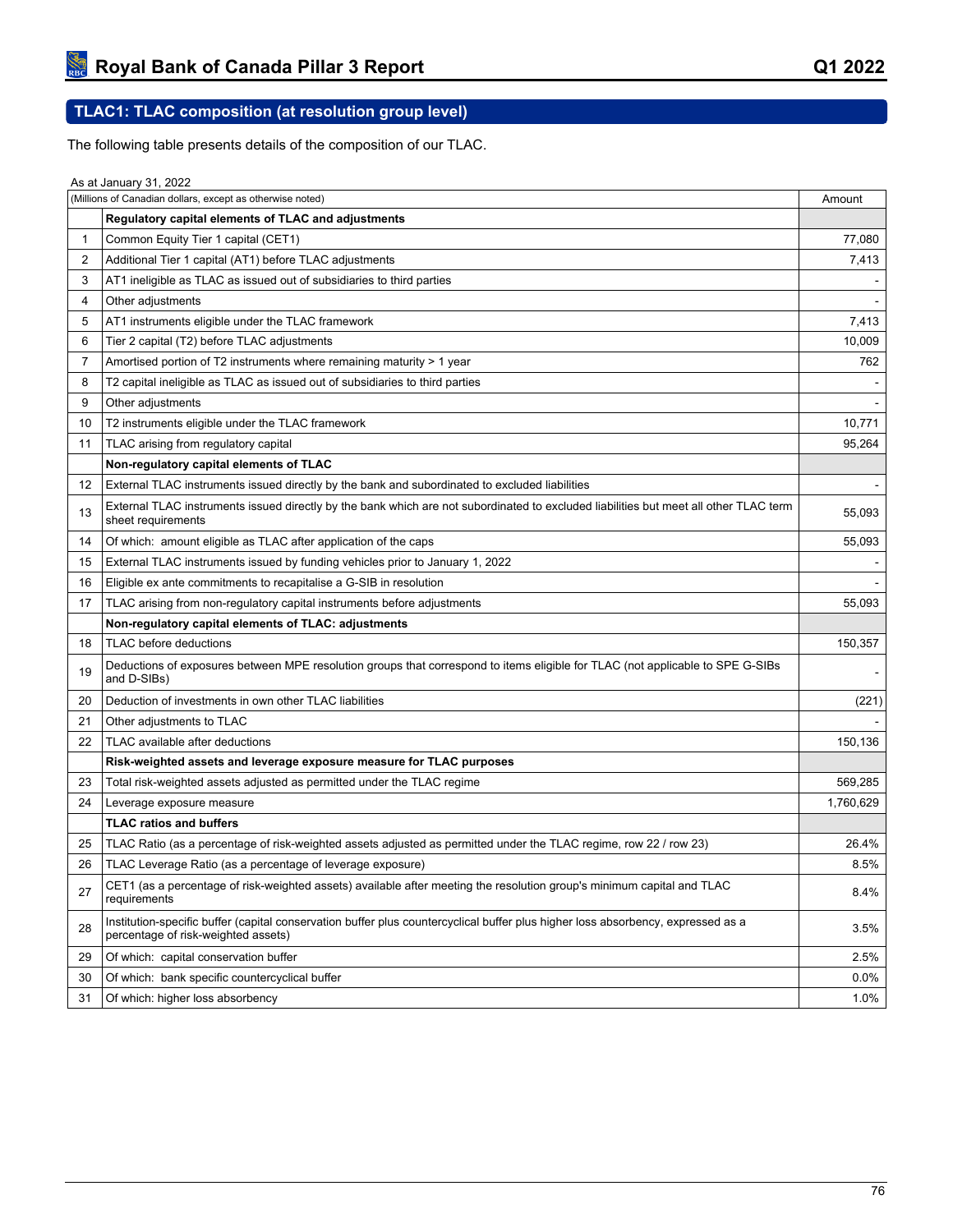# **TLAC1: TLAC composition (at resolution group level) (continued)**

|    | As at October 31, 2021                                                                                                                                                  |           |
|----|-------------------------------------------------------------------------------------------------------------------------------------------------------------------------|-----------|
|    | (Millions of Canadian dollars, except as otherwise noted)                                                                                                               | Amount    |
|    | Regulatory capital elements of TLAC and adjustments                                                                                                                     |           |
| 1  | Common Equity Tier 1 capital (CET1)                                                                                                                                     | 75,583    |
| 2  | Additional Tier 1 capital (AT1) before TLAC adjustments                                                                                                                 | 6,663     |
| 3  | AT1 ineligible as TLAC as issued out of subsidiaries to third parties                                                                                                   |           |
| 4  | Other adjustments                                                                                                                                                       |           |
| 5  | AT1 instruments eligible under the TLAC framework                                                                                                                       | 6,663     |
| 6  | Tier 2 capital (T2) before TLAC adjustments                                                                                                                             | 9,780     |
| 7  | Amortised portion of T2 instruments where remaining maturity > 1 year                                                                                                   | 459       |
| 8  | T2 capital ineligible as TLAC as issued out of subsidiaries to third parties                                                                                            |           |
| 9  | Other adjustments                                                                                                                                                       |           |
| 10 | T2 instruments eligible under the TLAC framework                                                                                                                        | 10,239    |
| 11 | TLAC arising from regulatory capital                                                                                                                                    | 92,485    |
|    | Non-regulatory capital elements of TLAC                                                                                                                                 |           |
| 12 | External TLAC instruments issued directly by the bank and subordinated to excluded liabilities                                                                          |           |
| 13 | External TLAC instruments issued directly by the bank which are not subordinated to excluded liabilities but meet all other TLAC term<br>sheet requirements             | 49,878    |
| 14 | Of which: amount eligible as TLAC after application of the caps                                                                                                         | 49,878    |
| 15 | External TLAC instruments issued by funding vehicles prior to January 1, 2022                                                                                           |           |
| 16 | Eligible ex ante commitments to recapitalise a G-SIB in resolution                                                                                                      |           |
| 17 | TLAC arising from non-regulatory capital instruments before adjustments                                                                                                 | 49,878    |
|    | Non-regulatory capital elements of TLAC: adjustments                                                                                                                    |           |
| 18 | TLAC before deductions                                                                                                                                                  | 142,363   |
| 19 | Deductions of exposures between MPE resolution groups that correspond to items eligible for TLAC (not applicable to SPE G-SIBs<br>and D-SIBs)                           |           |
| 20 | Deduction of investments in own other TLAC liabilities                                                                                                                  | (161)     |
| 21 | Other adjustments to TLAC                                                                                                                                               |           |
| 22 | TLAC available after deductions                                                                                                                                         | 142,202   |
|    | Risk-weighted assets and leverage exposure measure for TLAC purposes                                                                                                    |           |
| 23 | Total risk-weighted assets adjusted as permitted under the TLAC regime                                                                                                  | 552,541   |
| 24 | Leverage exposure measure                                                                                                                                               | 1,662,044 |
|    | <b>TLAC ratios and buffers</b>                                                                                                                                          |           |
| 25 | TLAC Ratio (as a percentage of risk-weighted assets adjusted as permitted under the TLAC regime, row 22 / row 23)                                                       | 25.7%     |
| 26 | TLAC Leverage Ratio (as a percentage of leverage exposure)                                                                                                              | 8.6%      |
| 27 | CET1 (as a percentage of risk-weighted assets) available after meeting the resolution group's minimum capital and TLAC<br>requirements                                  | N/A       |
| 28 | Institution-specific buffer (capital conservation buffer plus countercyclical buffer plus higher loss absorbency, expressed as a<br>percentage of risk-weighted assets) | 3.5%      |
| 29 | Of which: capital conservation buffer                                                                                                                                   | 2.5%      |
| 30 | Of which: bank specific countercyclical buffer                                                                                                                          | 0.0%      |
| 31 | Of which: higher loss absorbency                                                                                                                                        | 1.0%      |
|    |                                                                                                                                                                         |           |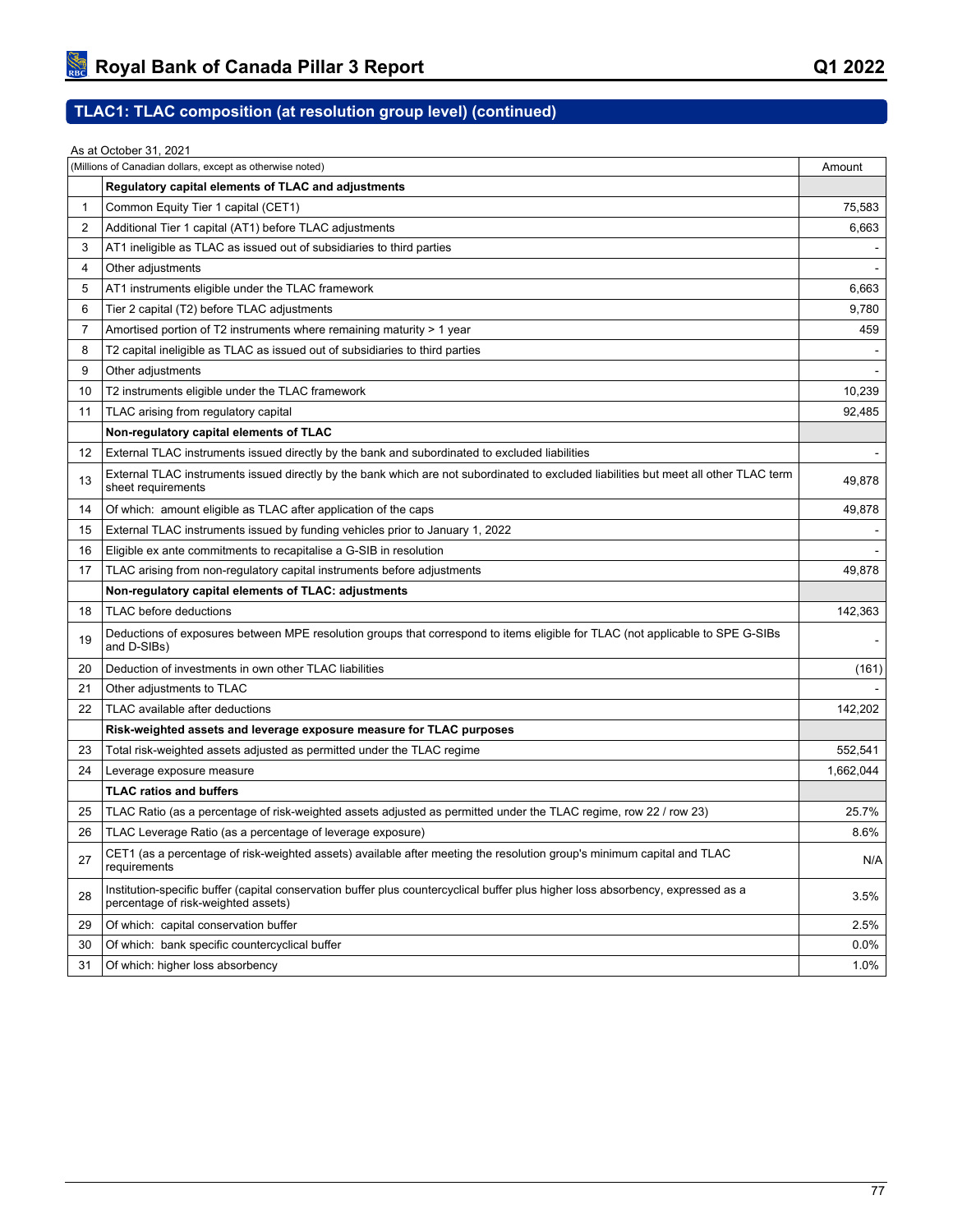### **TLAC2: Material subgroup entity – creditor ranking at legal entity level (G-SIBs only)**

TLAC 2 is a G-SIB disclosure requirement to provide the ranking of the liability structure of all our material subsidiaries in foreign jurisdictions as defined by the FSB TLAC term sheet. RBC US Group Holdings LLC ("RBC IHC") is a material subsidiary entity for which TLAC 2 disclosure would be required. Effective January 1, 2021, RBC IHC must comply with the Federal Reserve TLAC rules which require reporting of TLAC ratios for calendar quarters commencing June 2021. OSFI has advised RBC it can align its IHC TLAC 2 disclosure requirements to similarly commence in Q3 2021 and will require only disclosure of IHC calendar quarter TLAC ratios. OSFI does require us to disclose TLAC 2 for any other material subsidiary identified, however, at this time RBC IHC is our only material subsidiary.

#### As at January 31, 2022

|    | Creditor ranking                                                                        |                  |                                                                        |                          |                           |                                                                                             |        |  |
|----|-----------------------------------------------------------------------------------------|------------------|------------------------------------------------------------------------|--------------------------|---------------------------|---------------------------------------------------------------------------------------------|--------|--|
|    | (Millions of Canadian dollars, except as otherwise noted)                               |                  | $\overline{2}$                                                         | 3                        | 4                         | 5                                                                                           | Sum    |  |
|    | Based on US GAAP                                                                        | (most junior)    |                                                                        |                          |                           |                                                                                             |        |  |
| 1. | Is the resolution entity the creditor/investor? (yes or no)                             | yes              |                                                                        | no                       | yes                       |                                                                                             |        |  |
| 2  | Description of creditor ranking                                                         | Common<br>shares | Preferred<br>shares and<br>Limited<br>Recourse<br><b>Capital Notes</b> | Subordinated<br>Debt $3$ | Bail-in Debt <sup>1</sup> | Other<br>Liabilities<br>excluding Bail-<br>in Debt and<br>Subordinated<br>Debt <sup>2</sup> |        |  |
| 3  | Total capital and liabilities net of credit risk mitigation                             | 21,838           |                                                                        | 191                      | 14,036                    |                                                                                             | 36,065 |  |
| 4  | Subset of row 3 that are excluded liabilities                                           |                  |                                                                        | 191                      |                           |                                                                                             | 191    |  |
| 5  | Total capital and liabilities less excluded liabilities (row 3<br>minus row 4)          | 21,838           | $\blacksquare$                                                         |                          | 14,036                    |                                                                                             | 35,874 |  |
| 6  | Subset of row 5 that are eligible as TLAC                                               | 21,838           |                                                                        |                          | 14,036                    | $\qquad \qquad \blacksquare$                                                                | 35,874 |  |
| 7  | Subset of row 6 with 1 year $\le$ residual maturity $\lt$ 2 years                       |                  |                                                                        |                          |                           |                                                                                             |        |  |
| 8  | Subset of row 6 with 2 years $\le$ residual maturity $<$ 5 years                        |                  |                                                                        |                          | 7,896                     |                                                                                             | 7,896  |  |
| 9  | Subset of row 6 with 5 years $\le$ residual maturity < 10 years                         |                  |                                                                        |                          | 6,140                     |                                                                                             | 6,140  |  |
| 10 | Subset of row 6 with residual maturity ≥ 10 years, but<br>excluded perpetual securities |                  |                                                                        |                          |                           |                                                                                             |        |  |
|    | 11 Subset of row 6 that is perpetual securities                                         | 21,838           |                                                                        |                          |                           | ٠                                                                                           | 21,838 |  |

<sup>1</sup>Under the Bail-in Regime, Bail-in Debt which would ordinarily rank equally to Other Liabilities in liquidation, is subject to conversion under statutory resolution powers whereas Other Liabilities are not subject to such conversion.Bail-in-Debt represents TLAC Eligible Long-Term Debt based on U.S. TLAC Rules.

<sup>2</sup> Completion of this column is not required by OSFI at this time.

3 Subordinated debt was issued by City National Bank before being acquired by RBC, it will mature in July 2022.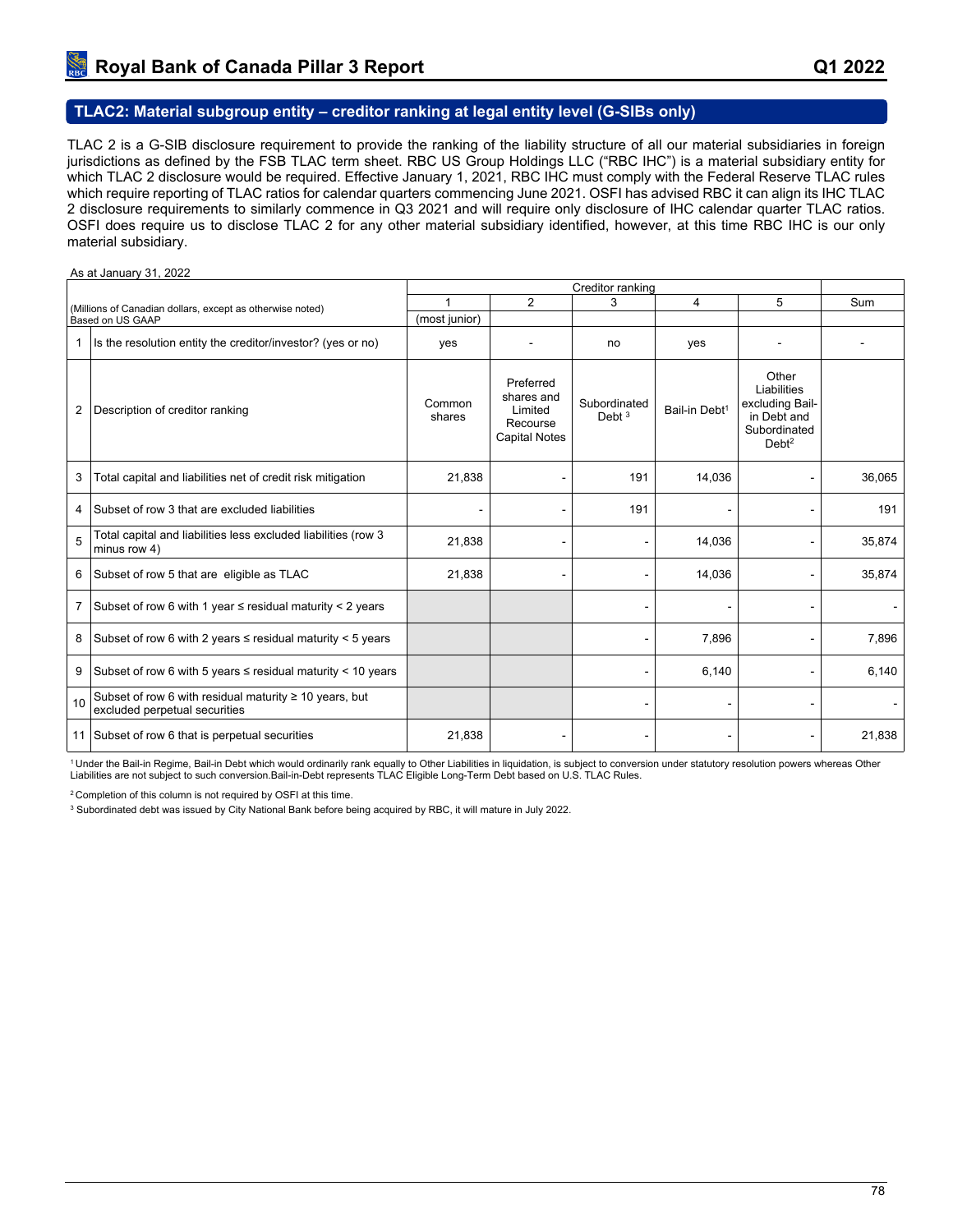# **TLAC2: Material subgroup entity – creditor ranking at legal entity level (G-SIBs only) (continued)**

### As at October 31, 2021

|                |                                                                                         | Creditor ranking |                                                                        |                          |                           |                                                                                             |        |  |
|----------------|-----------------------------------------------------------------------------------------|------------------|------------------------------------------------------------------------|--------------------------|---------------------------|---------------------------------------------------------------------------------------------|--------|--|
|                | (Millions of Canadian dollars, except as otherwise noted)                               |                  | 2                                                                      | 3                        | 4                         | 5                                                                                           | Sum    |  |
|                | Based on US GAAP                                                                        | (most junior)    |                                                                        |                          |                           |                                                                                             |        |  |
| 1              | Is the resolution entity the creditor/investor? (yes or no)                             | yes              |                                                                        | no                       | yes                       |                                                                                             |        |  |
| 2              | Description of creditor ranking                                                         | Common<br>shares | Preferred<br>shares and<br>Limited<br>Recourse<br><b>Capital Notes</b> | Subordinated<br>Debt $3$ | Bail-in Debt <sup>1</sup> | Other<br>Liabilities<br>excluding Bail-<br>in Debt and<br>Subordinated<br>Debt <sup>2</sup> |        |  |
| 3              | Total capital and liabilities net of credit risk mitigation                             | 22,056           |                                                                        | 192                      | 12,467                    |                                                                                             | 34,715 |  |
| 4              | Subset of row 3 that are excluded liabilities                                           |                  |                                                                        | 192                      |                           |                                                                                             | 192    |  |
| 5              | Total capital and liabilities less excluded liabilities (row 3<br>minus row 4)          | 22,056           |                                                                        |                          | 12,467                    | ۰                                                                                           | 34,523 |  |
|                | 6 Subset of row 5 that are eligible as TLAC                                             | 22,056           |                                                                        |                          | 12,467                    | -                                                                                           | 34,523 |  |
| $\overline{7}$ | Subset of row 6 with 1 year $\le$ residual maturity $<$ 2 years                         |                  |                                                                        |                          |                           |                                                                                             |        |  |
|                | 8 Subset of row 6 with 2 years $\le$ residual maturity < 5 years                        |                  |                                                                        |                          | 5,053                     |                                                                                             | 5,053  |  |
| 9              | Subset of row 6 with 5 years $\le$ residual maturity < 10 years                         |                  |                                                                        |                          | 7,414                     |                                                                                             | 7,414  |  |
| 10             | Subset of row 6 with residual maturity ≥ 10 years, but<br>excluded perpetual securities |                  |                                                                        |                          |                           |                                                                                             |        |  |
|                | 11 Subset of row 6 that is perpetual securities                                         | 22,056           |                                                                        |                          |                           |                                                                                             | 22,056 |  |

<sup>1</sup> Under the Bail-in Regime, Bail-in Debt which would ordinarily rank equally to Other Liabilities in liquidation, is subject to conversion under statutory resolution powers whereas Other<br>Liabilities are not subject to s

<sup>2</sup> Completion of this column is not required by OSFI at this time.

3 Subordinated debt was issued by City National Bank before being acquired by RBC, it will mature in July 2022.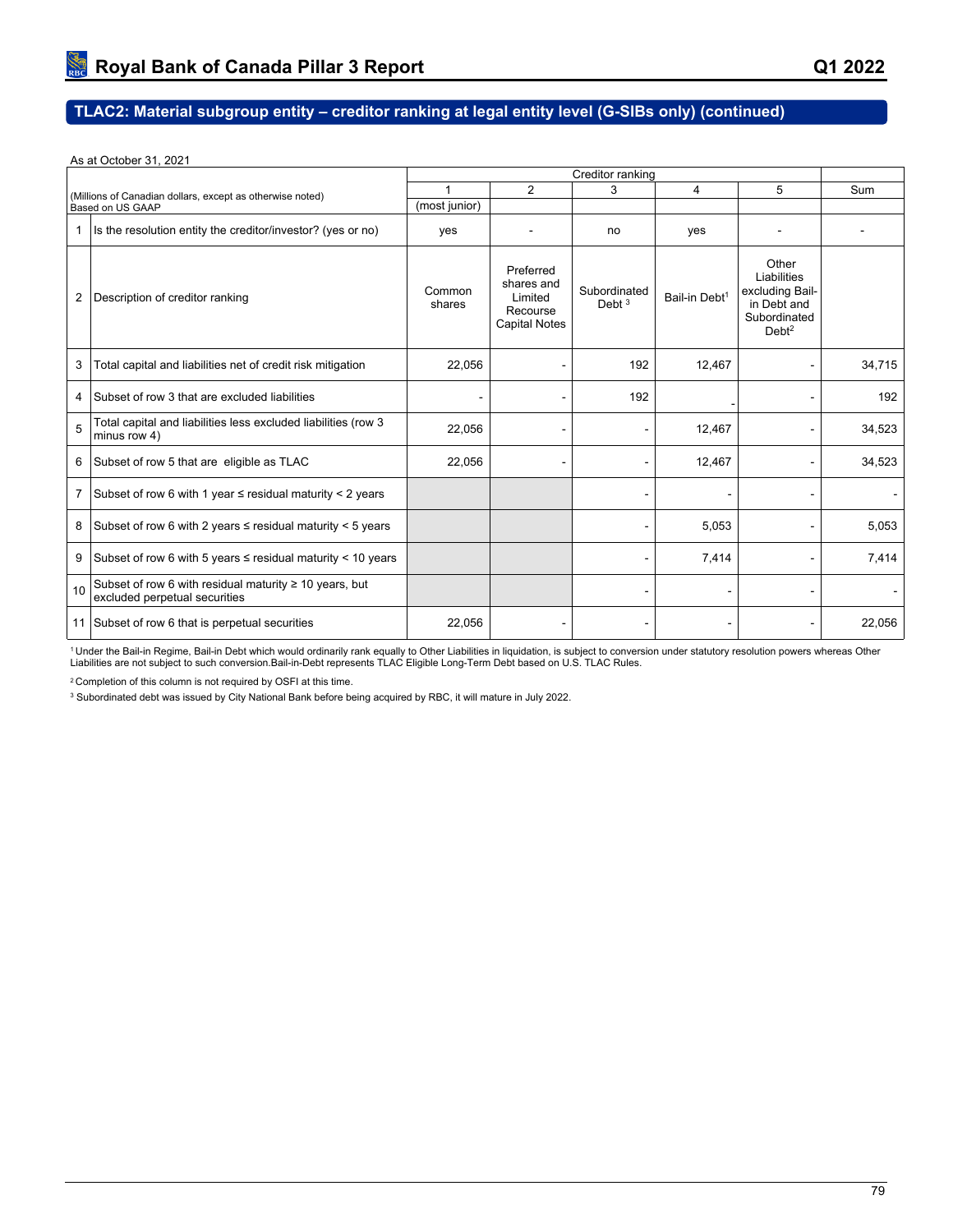## **TLAC3: Resolution entity – creditor ranking at legal entity level**

The following table provides information regarding the ranking of our unsecured liabilities structure at the resolution entity level.

As at January 31, 2022

|   |                                                                                               | Creditor ranking |                                                                        |                      |                           |                                                                                             |        |
|---|-----------------------------------------------------------------------------------------------|------------------|------------------------------------------------------------------------|----------------------|---------------------------|---------------------------------------------------------------------------------------------|--------|
|   |                                                                                               | 1                | $\overline{2}$                                                         | 3                    | 4                         | 5                                                                                           | Sum    |
|   | (Millions of Canadian dollars, except as otherwise noted)                                     | (most junior)    |                                                                        |                      |                           |                                                                                             |        |
|   | Description of creditor ranking                                                               | Common<br>shares | Preferred<br>shares and<br>Limited<br>Recourse<br><b>Capital Notes</b> | Subordinated<br>Debt | Bail-in Debt <sup>1</sup> | Other<br>Liabilities<br>excluding Bail-<br>in Debt and<br>Subordinated<br>Debt <sup>2</sup> |        |
| 2 | Total capital and liabilities net of credit risk mitigation                                   | 17,651           | 7,473                                                                  | 10,708               | 59,505                    |                                                                                             | 95,337 |
| 3 | Subset of row 2 that are excluded liabilities                                                 | 79               | 39                                                                     | 59                   | 5,107                     |                                                                                             | 5,284  |
| 4 | Total capital and liabilities less excluded liabilities (row 2<br>minus row 3)                | 17,572           | 7,434                                                                  | 10,649               | 54,398                    |                                                                                             | 90,053 |
| 5 | Subset of row 4 that are <i>potentially</i> eligible as TLAC                                  | 17,572           | 7,434                                                                  | 10,402               | 54,398                    |                                                                                             | 89,806 |
| 6 | Subset of row 5 with 1 year $\le$ residual maturity $<$ 2 years                               |                  |                                                                        | 110                  | 11,102                    |                                                                                             | 11,212 |
| 7 | Subset of row 5 with 2 years $\le$ residual maturity $<$ 5 years                              |                  |                                                                        | 1,906                | 34,407                    |                                                                                             | 36,313 |
| 8 | Subset of row 5 with 5 years $\le$ residual maturity < 10 years                               |                  |                                                                        | 5,982                | 3,702                     |                                                                                             | 9,684  |
| 9 | Subset of row 5 with residual maturity $\geq 10$ years, but<br>excluding perpetual securities |                  |                                                                        | 2,404                | 5,187                     |                                                                                             | 7,591  |
|   | 10 Subset of row 5 that is perpetual securities                                               | 17,572           | 7,434                                                                  |                      |                           |                                                                                             | 25,006 |

<sup>1</sup>Under the Bail-in Regime, Bail-in Debt which would ordinarily rank equally to Other Liabilities in liquidation, is subject to conversion under statutory resolution powers whereas Other Liabilities are not subject to such conversion.

2 Completion of this column is not required by OSFI at this time.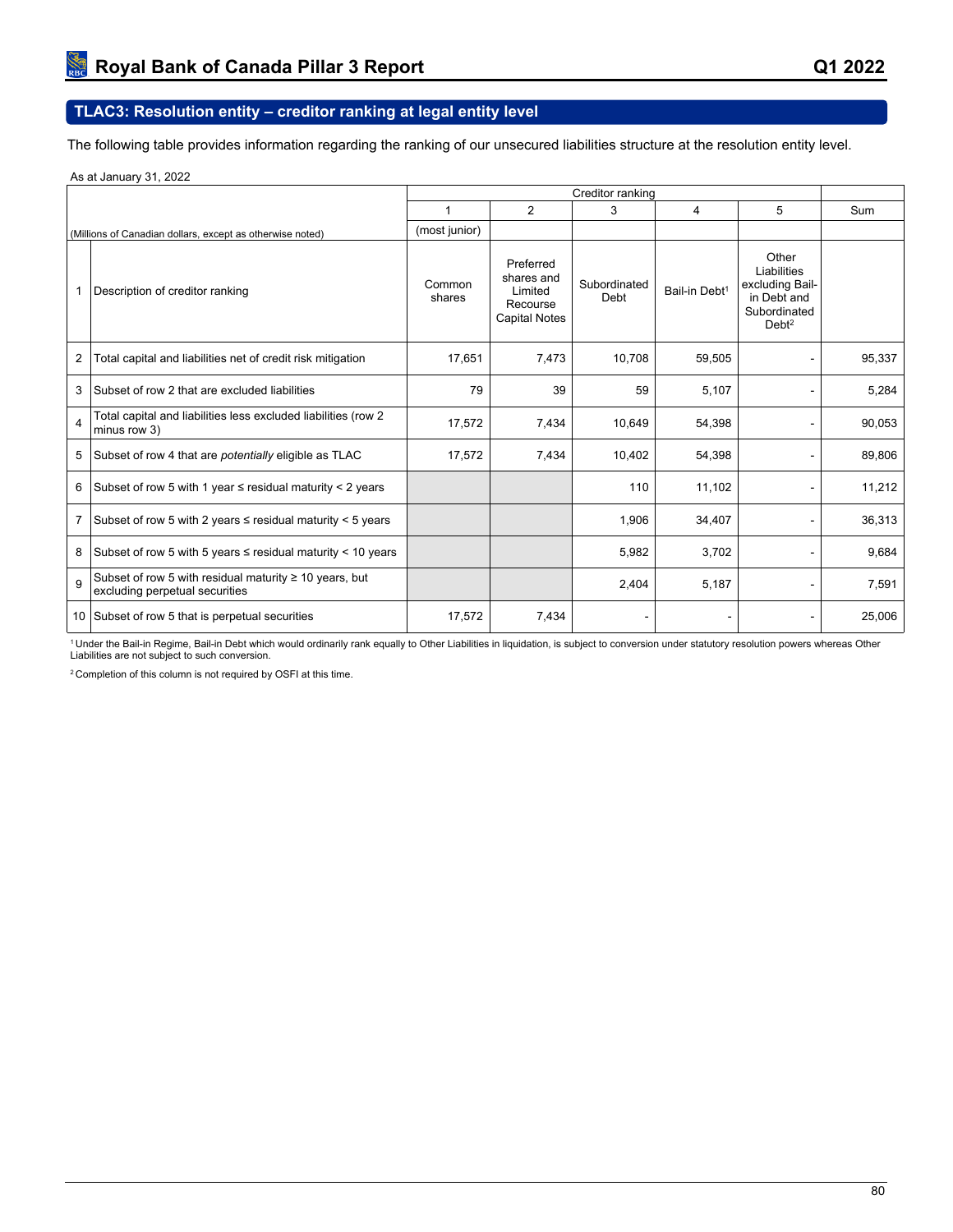# **TLAC3: Resolution entity – creditor ranking at legal entity level (continued)**

As at October 31, 2021

|                         |                                                                                               | Creditor ranking |                                                                        |                      |                           |                                                                                             |        |
|-------------------------|-----------------------------------------------------------------------------------------------|------------------|------------------------------------------------------------------------|----------------------|---------------------------|---------------------------------------------------------------------------------------------|--------|
|                         |                                                                                               | 1                | 2                                                                      | 3                    | 4                         | 5                                                                                           | Sum    |
|                         | (Millions of Canadian dollars, except as otherwise noted)                                     | (most junior)    |                                                                        |                      |                           |                                                                                             |        |
|                         | Description of creditor ranking                                                               | Common<br>shares | Preferred<br>shares and<br>Limited<br>Recourse<br><b>Capital Notes</b> | Subordinated<br>Debt | Bail-in Debt <sup>1</sup> | Other<br>Liabilities<br>excluding Bail-<br>in Debt and<br>Subordinated<br>Debt <sup>2</sup> |        |
| 2                       | Total capital and liabilities net of credit risk mitigation                                   | 17,728           | 6,723                                                                  | 9,647                | 52,838                    |                                                                                             | 86,936 |
| 3                       | Subset of row 2 that are excluded liabilities                                                 | 73               | 39                                                                     | 30                   | 2,960                     |                                                                                             | 3,102  |
| $\overline{\mathbf{A}}$ | Total capital and liabilities less excluded liabilities (row 2<br>minus row 3)                | 17,655           | 6,684                                                                  | 9,617                | 49,878                    |                                                                                             | 83,834 |
| 5                       | Subset of row 4 that are <i>potentially</i> eligible as TLAC                                  | 17,655           | 6,661                                                                  | 9,377                | 49,878                    |                                                                                             | 83,571 |
| 6                       | Subset of row 5 with 1 year $\le$ residual maturity $<$ 2 years                               |                  |                                                                        | 110                  | 11,157                    |                                                                                             | 11,267 |
|                         | Subset of row 5 with 2 years $\le$ residual maturity $\le$ 5 years                            |                  |                                                                        | 1,857                | 27,897                    |                                                                                             | 29,754 |
| 8                       | Subset of row 5 with 5 years $\le$ residual maturity < 10 years                               |                  |                                                                        | 4,231                | 5,530                     |                                                                                             | 9,761  |
| 9                       | Subset of row 5 with residual maturity $\geq 10$ years, but<br>excluding perpetual securities |                  |                                                                        | 3,179                | 5,294                     |                                                                                             | 8,473  |
|                         | 10 Subset of row 5 that is perpetual securities                                               | 17,655           | 6,661                                                                  |                      |                           |                                                                                             | 24,316 |

<sup>1</sup> Under the Bail-in Regime, Bail-in Debt which would ordinarily rank equally to Other Liabilities in liquidation, is subject to conversion under statutory resolution powers whereas Other<br>Liabilities are not subject to s

2 Completion of this column is not required by OSFI at this time.